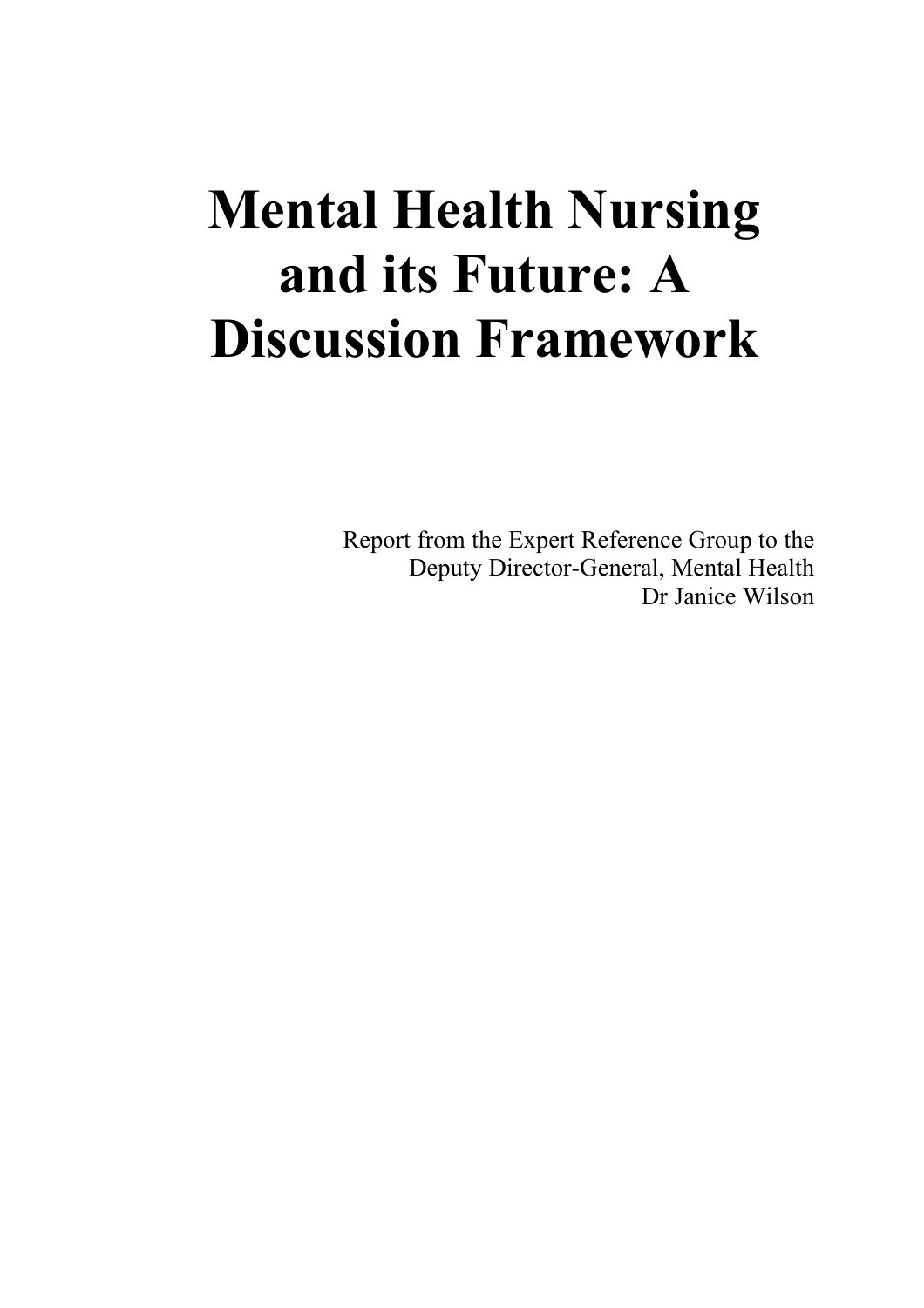Published in June 2006 by the Ministry of Health PO Box 5013, Wellington, New Zealand

> ISBN: 0-478-29920-6 (Book) ISBN: 0-478-29923-0 (Internet) HP 4218

This document is available on the Ministry of Health's website: http://www.moh.govt.nz

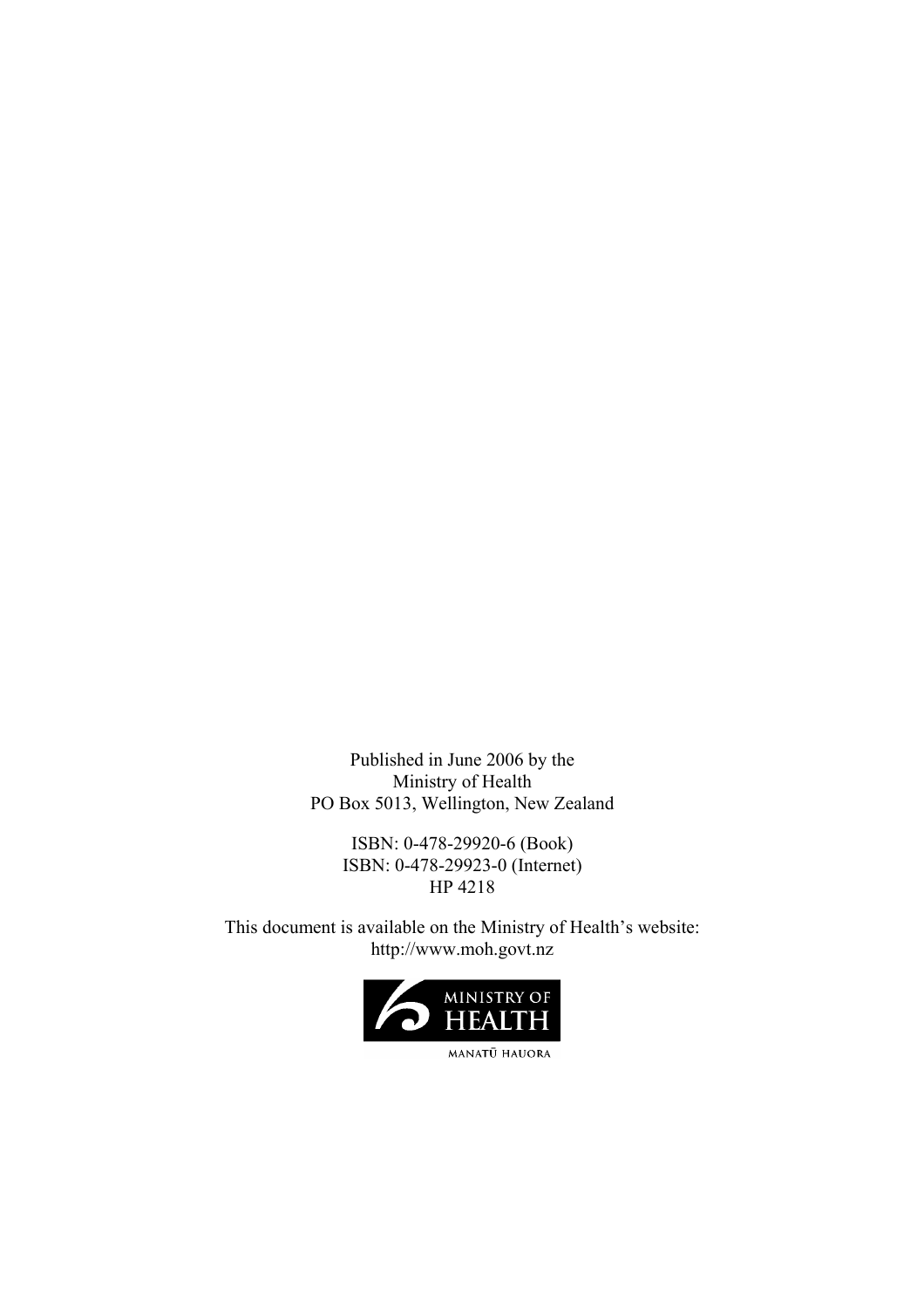# **EXPERT REFERENCE GROUP**

| Chair           | Dr Frances Hughes (Professor of Nursing, School of Nursing,<br>University of Auckland, Formerly Chief Nurse Advisor Ministry<br>of Health) |
|-----------------|--------------------------------------------------------------------------------------------------------------------------------------------|
| Project manager | Helen P Hamer (Senior Lecturer, School of Nursing, University<br>of Auckland/Nurse Consultant, Auckland District Health Board)             |
| Report authors  | Helen Hamer, Associate Professor Mary Finlayson, Katey<br>Thom, Professor Frances Hughes and Sharon Tomkins                                |

# **Expert Reference Group Representatives (ERG)**

| Daryle Deering        | Te Ao Maramatanga, New Zealand College of Mental Health<br>Nursing and Alcohol and other Drugs Services |  |  |  |  |  |  |
|-----------------------|---------------------------------------------------------------------------------------------------------|--|--|--|--|--|--|
| Nicolas Glubb         | District Health Board Managers                                                                          |  |  |  |  |  |  |
| <b>Kaye Carneross</b> | Chair, National Directors of Mental Health Nursing                                                      |  |  |  |  |  |  |
| Martina Allen         | Council of Trade Unions                                                                                 |  |  |  |  |  |  |
| Mike Loveman          | Non-government organisations (until October 2004)                                                       |  |  |  |  |  |  |
| Barbara Lowen         | Nurse educators in the tertiary sector                                                                  |  |  |  |  |  |  |
| Representatives       | Māori Caucus: Te Ao Maramatanga                                                                         |  |  |  |  |  |  |
| Pepe Sinclair         | Pacific Island Health                                                                                   |  |  |  |  |  |  |
| Mark Smith            | Health Research Council – Workforce Group                                                               |  |  |  |  |  |  |
| Vito Malo             | Service user                                                                                            |  |  |  |  |  |  |
| Sam Noble             | Mental Health Commission (until January 2005)                                                           |  |  |  |  |  |  |
| Marie Crowe           | Chair, New Zealand Nursing Organisation Mental Health<br>Nursing Section                                |  |  |  |  |  |  |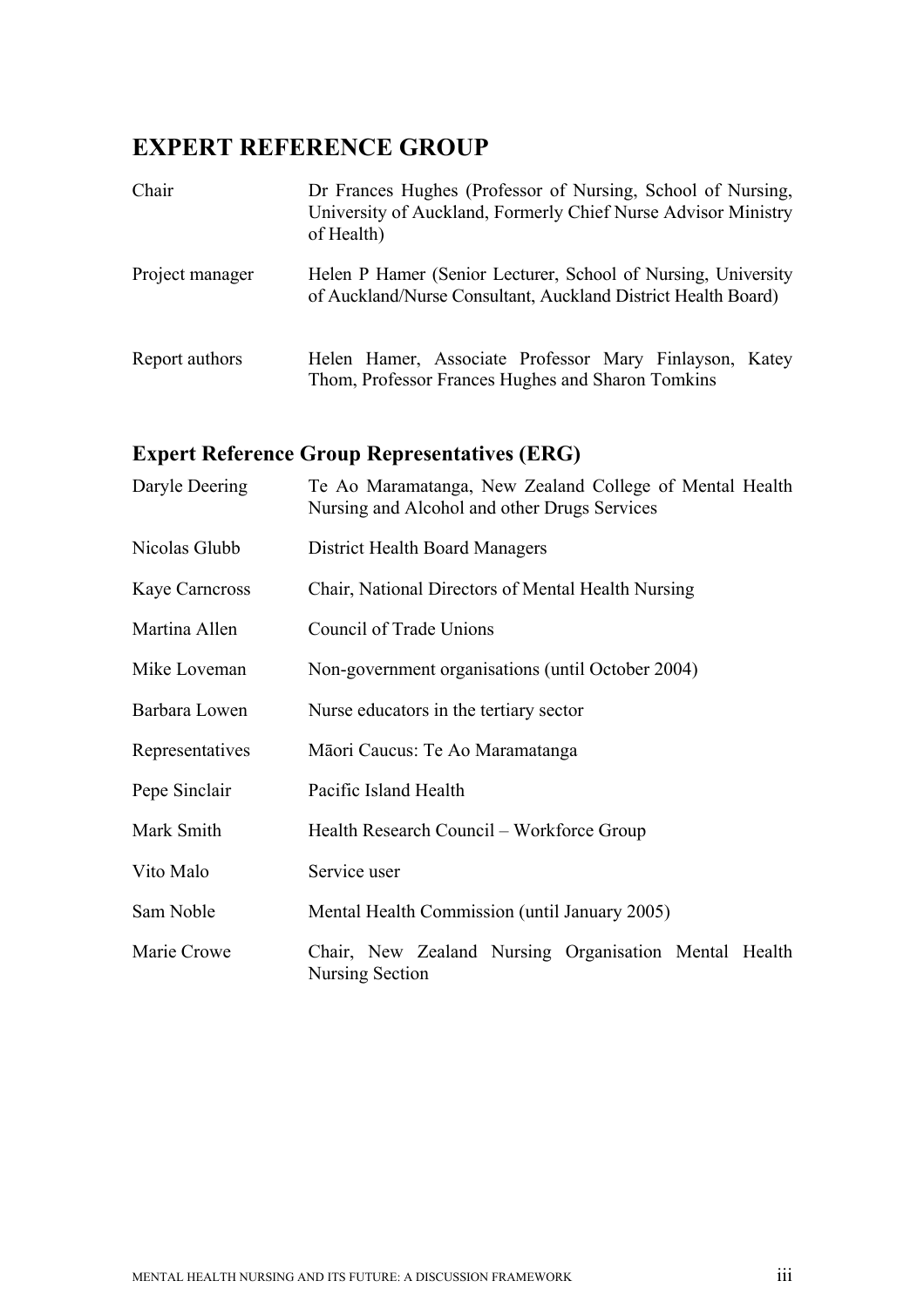# **ACKNOWLEDGEMENTS**

The project team would like to thank all those who took part in the consultation process for this report, including service users and family advisors, District Health Board and non-government organisation representatives, professional organisations, mental health nurses and contributions from nurses working in the specific mental health services of Māori, Pacific, maternal mental health, forensic, child and adolescent, and Alcohol and Other Drug.

We would also like to thank those who gave specific support to the project team.

The project team is appreciative of the expert reference group's consultation throughout the development of the project and their recommendations of the final framework for mental health nursing. Specific thanks to Dr Shirley Smoyak for peer review of the report during its preparation.

The project team is grateful for the funding and support provided by the Ministry of Health, without which this report would not have been possible.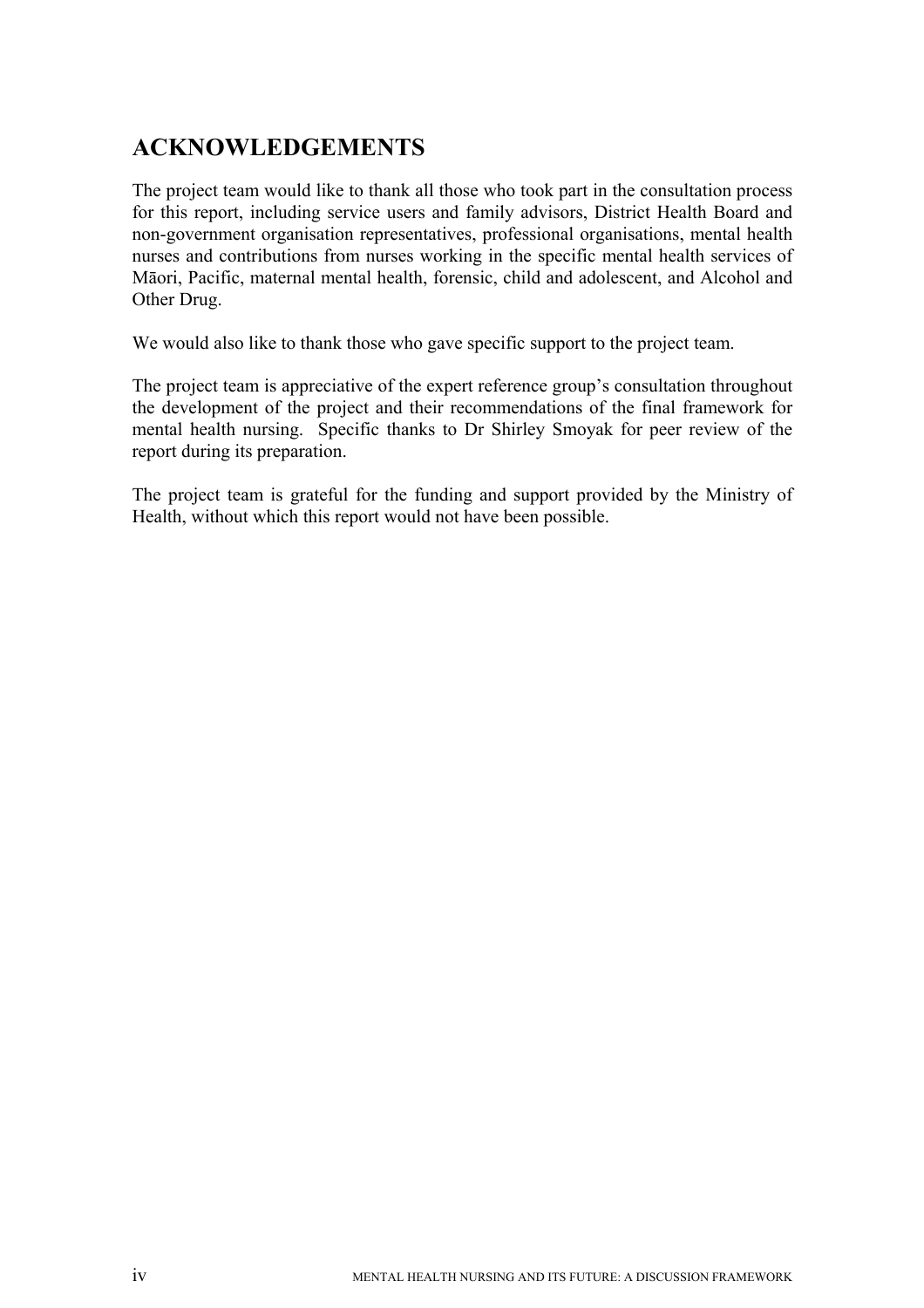# **CONTENTS**

|    |     | <b>EXPERT REFERENCE GROUP</b>                                                                                                                                        | Ш                                     |  |  |  |  |  |
|----|-----|----------------------------------------------------------------------------------------------------------------------------------------------------------------------|---------------------------------------|--|--|--|--|--|
|    |     | <b>ACKNOWLEDGEMENTS</b>                                                                                                                                              | IV                                    |  |  |  |  |  |
|    |     | <b>EXECUTIVE SUMMARY</b>                                                                                                                                             | IX                                    |  |  |  |  |  |
| 1. |     | <b>INTRODUCTION</b>                                                                                                                                                  |                                       |  |  |  |  |  |
|    | 1.1 | Mental health workforce development policy<br>National agencies involved in mental health nursing workforce<br>1.1.1<br>development                                  | $\mathbf{1}$<br>$\overline{c}$        |  |  |  |  |  |
|    | 1.2 | Mental health nursing in New Zealand<br>The current mental health nursing workforce<br>1.2.1<br>1.2.2<br>Issues for mental health nursing                            | $\mathfrak{Z}$<br>$\overline{4}$<br>5 |  |  |  |  |  |
|    | 1.3 | Structure of the framework                                                                                                                                           | 6                                     |  |  |  |  |  |
| 2. |     | <b>METHODOLOGY</b>                                                                                                                                                   |                                       |  |  |  |  |  |
|    | 2.1 | Project design<br>Task 1: literature review<br>2.1.1<br>Task 2: the situational analysis<br>2.1.2                                                                    | $\tau$<br>$\boldsymbol{7}$<br>$\tau$  |  |  |  |  |  |
|    |     | Task 3: development of strategic framework<br>2.1.3                                                                                                                  | $\,8\,$                               |  |  |  |  |  |
|    | 2.2 | Data collection                                                                                                                                                      | $\,$ $\,$                             |  |  |  |  |  |
|    | 2.3 | Data analysis                                                                                                                                                        |                                       |  |  |  |  |  |
| 3. |     | <b>LITERATURE REVIEW</b>                                                                                                                                             |                                       |  |  |  |  |  |
|    | 3.1 | Nursing leadership<br>Nursing leadership in clinical practice<br>3.1.1<br>Nursing leadership in the sociopolitical arena<br>3.1.2<br>3.1.3<br>Best practice research | 10<br>10<br>11<br>12                  |  |  |  |  |  |
|    | 3.2 | The role of the nurse practitioner<br>The development of nurse practitioners<br>3.2.1<br>3.2.2<br>Mental health nurse practitioners                                  | 13<br>13<br>14                        |  |  |  |  |  |
|    | 3.3 | Mental health nursing standards of practice<br>New Zealand mental health nursing standards<br>3.3.1<br>3.3.2<br>Best practice                                        | 15<br>16<br>16                        |  |  |  |  |  |
|    | 3.4 | Skills mix<br>3.4.1<br>The benefits of effective skill mix<br>3.4.2<br>Skill mix in mental health services                                                           | 18<br>18<br>18                        |  |  |  |  |  |
|    | 3.5 | Clinical career pathways for mental health nursing<br>3.5.1<br>Current state of clinical career pathways in New Zealand<br>3.5.2<br>Best practice                    | 19<br>19<br>21                        |  |  |  |  |  |
|    | 3.6 | Professional supervision<br>3.6.1<br>Best practice                                                                                                                   |                                       |  |  |  |  |  |
|    | 3.7 | Mental health nursing education<br>Nursing education in New Zealand<br>3.7.1<br>Best practice research<br>3.7.2                                                      | 25<br>25<br>28                        |  |  |  |  |  |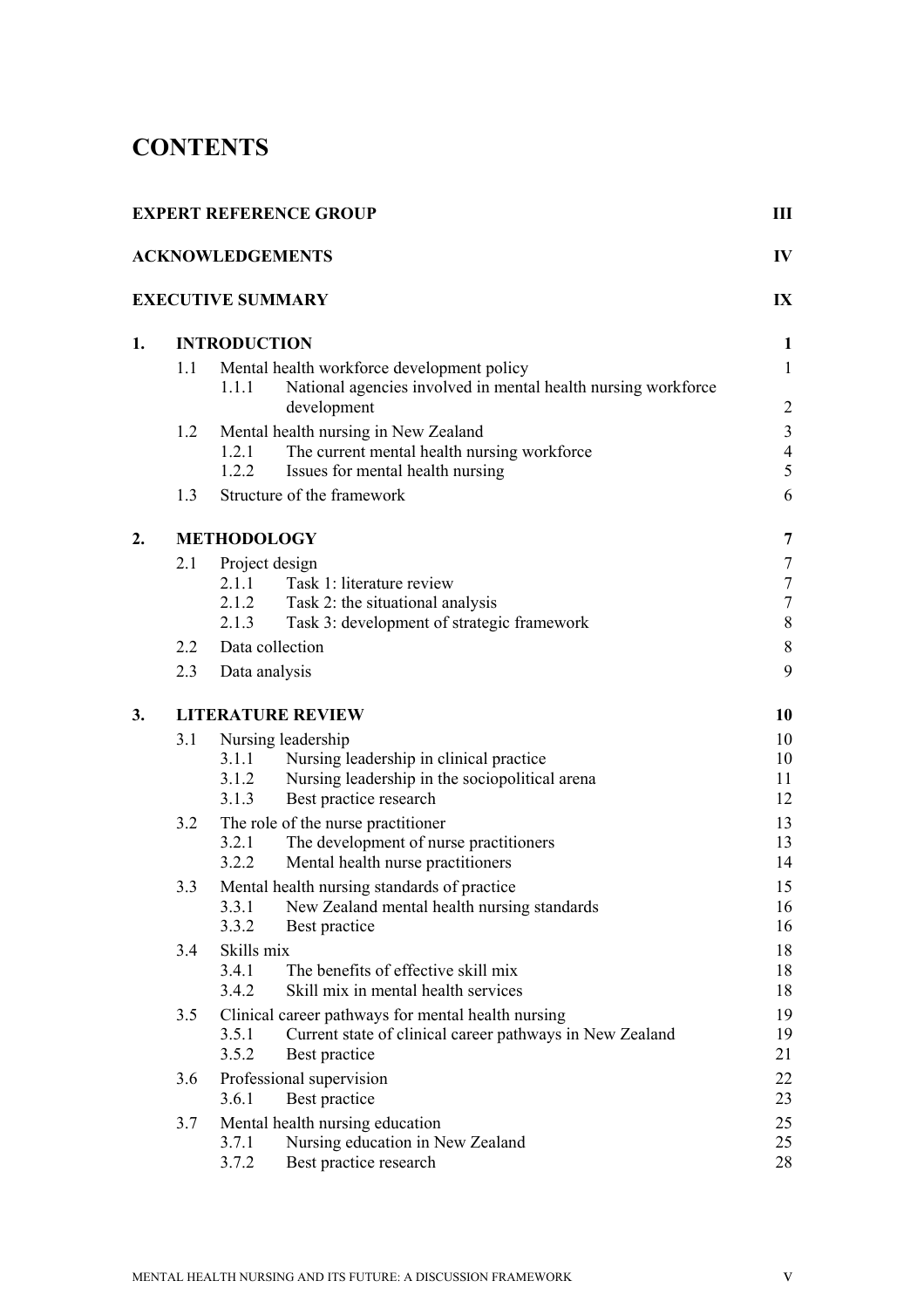|    | 3.8  | Mental health nursing research culture               | 30       |
|----|------|------------------------------------------------------|----------|
|    |      | 3.8.1<br>Research utilisation and participation      | 30       |
|    |      | 3.8.2<br>Best practice                               | 32       |
|    | 3.9  | Recruitment and retention of mental health nurses    | 34       |
|    |      | 3.9.1<br>Best practice research                      | 35       |
|    |      | Mental health nurses who are service users<br>3.9.2  | 38       |
|    | 3.10 | Conclusion                                           | 39       |
| 4. |      | SITUATIONAL ANALYSIS                                 | 40       |
|    | 4.1  | Mental health nursing leadership                     | 40       |
|    |      | 4.1.1<br>Situational analysis                        | 40       |
|    |      | 4.1.2<br>Conclusion                                  | 41       |
|    | 4.2  | The mental health nurse practitioner                 | 42       |
|    |      | 4.2.1<br>Situational analysis                        | 42       |
|    |      | Conclusion<br>4.2.2                                  | 43       |
|    | 4.3  | Mental health nursing standards                      | 44       |
|    |      | 4.3.1<br>Situational analysis                        | 44       |
|    |      | 4.3.2<br>Conclusion                                  | 45       |
|    | 4.4  | Skill mix                                            | 45       |
|    |      | 4.4.1<br>Situational analysis                        | 45       |
|    |      | Conclusion<br>4.4.2                                  | 45       |
|    | 4.5  | Clinical career pathways                             | 46       |
|    |      | 4.5.1<br>Situational analysis                        | 46       |
|    |      | 4.5.2<br>Conclusion                                  | 47       |
|    | 4.6  | Professional supervision                             | 47       |
|    |      | 4.6.1<br>Situational analysis                        | 47       |
|    |      | Conclusion<br>4.6.2                                  | 49       |
|    | 4.7  | Education                                            | 49       |
|    |      | 4.7.1<br>Situational analysis<br>Conclusion          | 50       |
|    |      | 4.7.2                                                | 52       |
|    | 4.8  | Mental health nursing research culture               | 53       |
|    |      | 4.8.1<br>Situational analysis                        | 53       |
|    |      | 4.8.2<br>Conclusion                                  | 54       |
|    | 4.9  | Recruitment and retention of mental health nurses    | 55       |
|    |      | 4.9.1<br>Situational analysis<br>4.9.2<br>Conclusion | 55<br>60 |
|    |      |                                                      |          |
| 5. |      | <b>STRATEGIC FRAMEWORK</b>                           | 61       |
|    | 5.1  | Leadership                                           | 61       |
|    |      | Recommendations                                      | 61       |
|    | 5.2  | Mental health nurse practitioners                    | 62       |
|    |      | Recommendations                                      | 62       |
|    | 5.3  | <b>Standards</b>                                     | 64       |
|    |      | Recommendations                                      | 64       |
|    | 5.4  | Skill mix                                            | 65       |
|    |      | Recommendations                                      | 65       |
|    | 5.5  | Clinical career pathways                             | 65       |
|    |      | Recommendations                                      | 65       |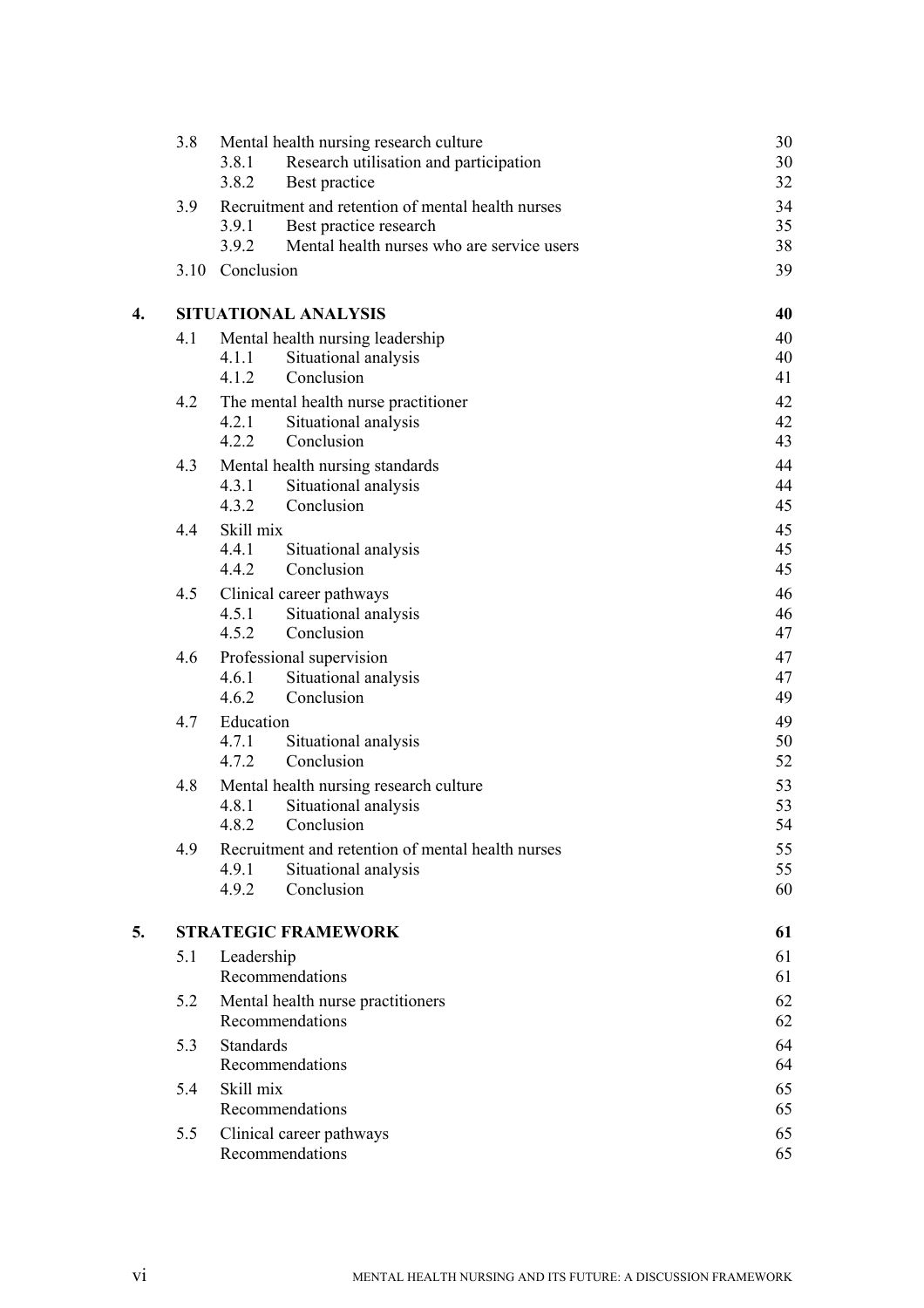| 5.6               | Professional supervision                                            |    |  |  |
|-------------------|---------------------------------------------------------------------|----|--|--|
|                   | Recommendations                                                     | 66 |  |  |
| 5.7               | Education                                                           | 67 |  |  |
|                   | Recommendations                                                     | 67 |  |  |
| 5.8               | Research                                                            | 68 |  |  |
|                   | Recommendations                                                     | 68 |  |  |
| 5.9               | Recruitment and retention                                           | 69 |  |  |
|                   | Recommendations                                                     | 69 |  |  |
| 5.10              | Conclusion                                                          | 70 |  |  |
| <b>REFERENCES</b> |                                                                     | 71 |  |  |
| <b>APPENDICES</b> |                                                                     |    |  |  |
|                   | Appendix 1: Models of Nursing Care Delivery in Mental Health        |    |  |  |
|                   | Appendix 2: Terms of Reference for the Expert Reference Group       |    |  |  |
|                   | Appendix 3: Questions for the ERG to Guide the Situational Analysis |    |  |  |
|                   | Appendix 4: Models of Nurse Practitioner Practice                   |    |  |  |
|                   | Appendix 5: Mental Health Nurse Practitioner Position Description   | 90 |  |  |
|                   | Appendix 6: Clinical Career Pathways for Mental Health Nursing      | 95 |  |  |

#### **GLOSSARY 96**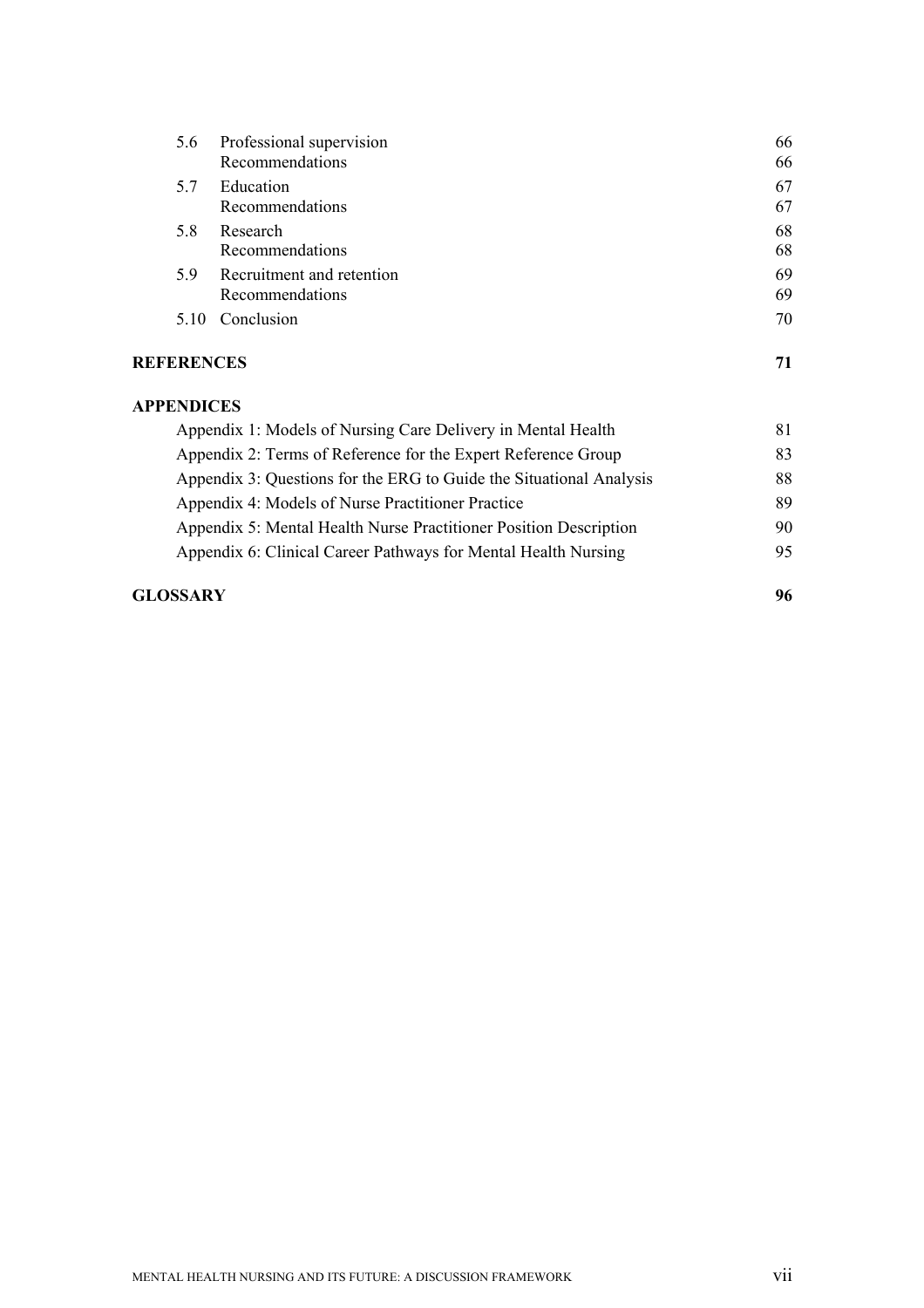# **EXECUTIVE SUMMARY**

This project provides a strategic direction for the future of mental health nursing that will strengthen both nursing leadership and practice within the multidisciplinary clinical environment. This project was initiated by the Ministry of Health to ensure a nationally co-ordinated approach to mental health nursing. The project was overseen by an expert reference group and comprised 12 representatives from the mental health sector. The overall goal of the framework is to provide strategies to move the profession of mental health nursing forward.

The framework considers a range of key workforce issues identified by the Ministry of Health including nursing leadership, nurse practitioner, standards, skill mix, clinical career pathways, professional supervision, education, research and recruitment and retention.

Widespread consultation throughout the mental health sector took place in the development of this report. A series of questions, based on key workforce issues, guided the consultation process and generated information on the current state of mental health nursing in New Zealand. The data from the situational analysis resulted in the development of key recommendations.

The consultation process revealed inconsistency with the development and implementation of nursing leadership structures, standards of practice, clinical career pathways, and professional supervision. Consultation on nursing leadership, and the processes whereby advice and direction is fed into mental health services, highlighted the variability that exists in the District Health Board and non-government organisation sectors. Representatives argued that there is variability in the adoption and auditing of the professional mental health nursing standards. In addition, consultation illustrated that the development of clinical career pathways in New Zealand has been ad hoc, with a variety of models emerging. There is also a lack of consistency in the availability of qualified and appropriate professional supervisors for mental health nurses.

While District Health Board and non-government organisation representatives are supportive of the introduction of the mental health nurse practitioner role, little has been done to support nurses in preparing for the role or establishing appropriate nurse practitioner positions. Similarly, it was demonstrated there is overwhelming support for increased access and availability of Clinical Training Agency funded new graduate and advanced programmes for mental health nurses. However, specific strategies to enable nurses to participate in them were not consistent and varied considerably across the different organisations. Nursing research in mental health has undergone significant developments in tertiary education organisations providing postgraduate programmes. However, a research culture in mental health service providers is still developing.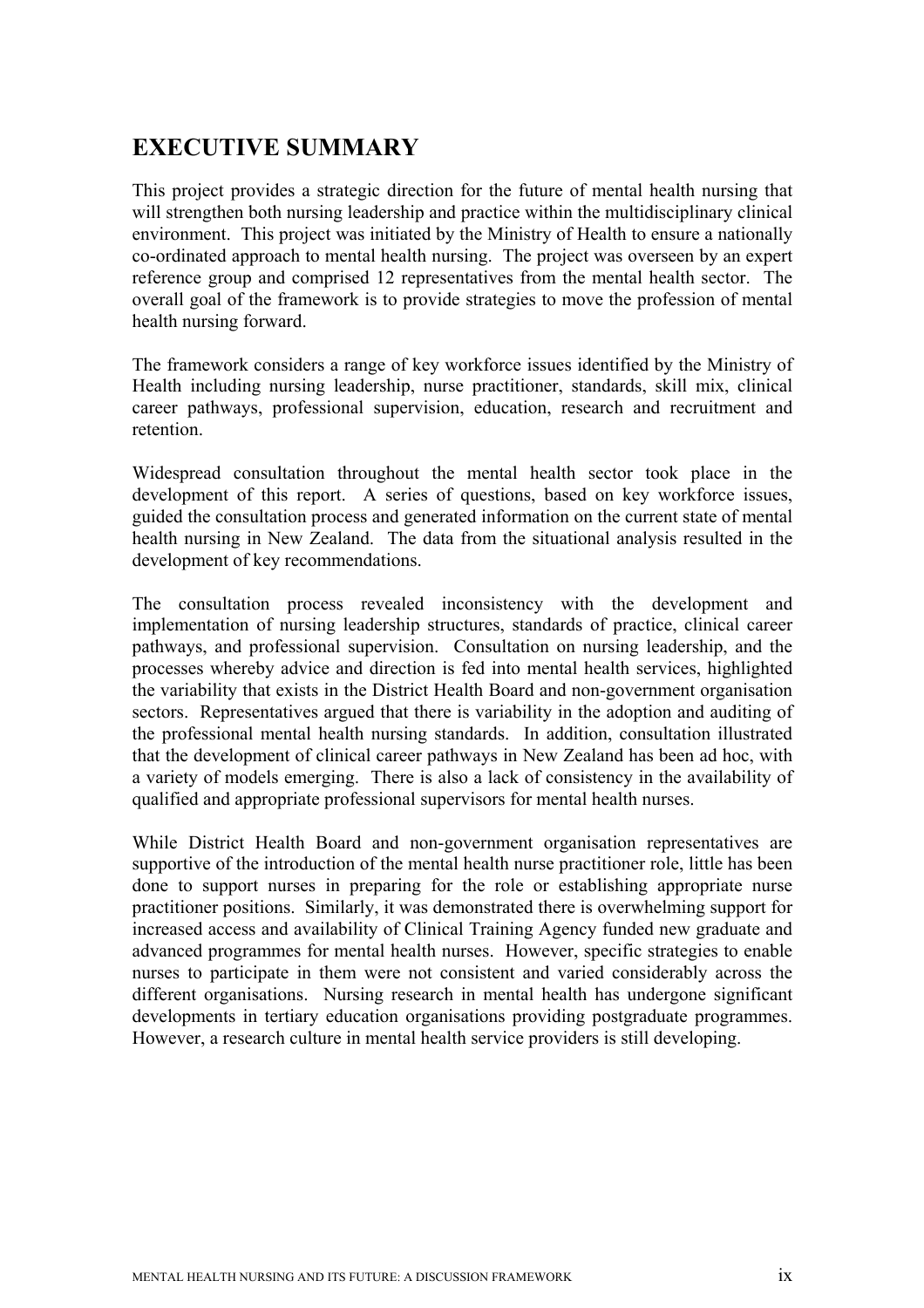Representatives explained that the current recruitment and retention problems within health organisations have had major implications for mental health services. Shortages of experienced mental health nurses have impacted on the majority of health organisations' ability to recruit and manage staff using appropriate skill mix strategies. Recruitment and retention issues also have implications for nurses being released for both new graduate and advanced mental health post-entry clinical training programmes. It is imperative that stakeholders work together to develop creative recruitment and retention strategies and new ways of working. This is particularly pertinent given New Zealand is facing increasing demands for mental health services, an alarming shortfall in mental health nurses, and increasing global nursing shortages.

# **Recommendations**

#### **Leadership**

- Mental health nursing professional bodies should take a leadership role in supporting and developing mental health nursing knowledge and practice.
- Mental health nursing professional bodies should promote the development of nursing leadership.
- Mental health nurse leaders should be appointed in all District Health Boards and non-government organisations employing mental health nurses.
- Mental health nursing advice and direction should inform clinical and managerial decision-making for mental health services.

#### **Mental health nurse practitioners**

- Mental health nurse practitioner roles should be established in District Health Boards and non-government organisations.
- Ministry of Health should provide scholarships for mental health nurses pursuing nurse practitioner accreditation.
- Mental health nurses should be supported by their employers to pursue mental health nurse practitioner accreditation.

#### **Standards**

- All employers of mental health nurses should adopt professional mental health nursing standards.
- All mental health nursing job descriptions should incorporate professional mental health nursing standards.
- All District Health Boards and non-government organisations should annually audit the application of the *New Zealand College of Mental Health Nursing Standards* to ensure they are implemented consistently.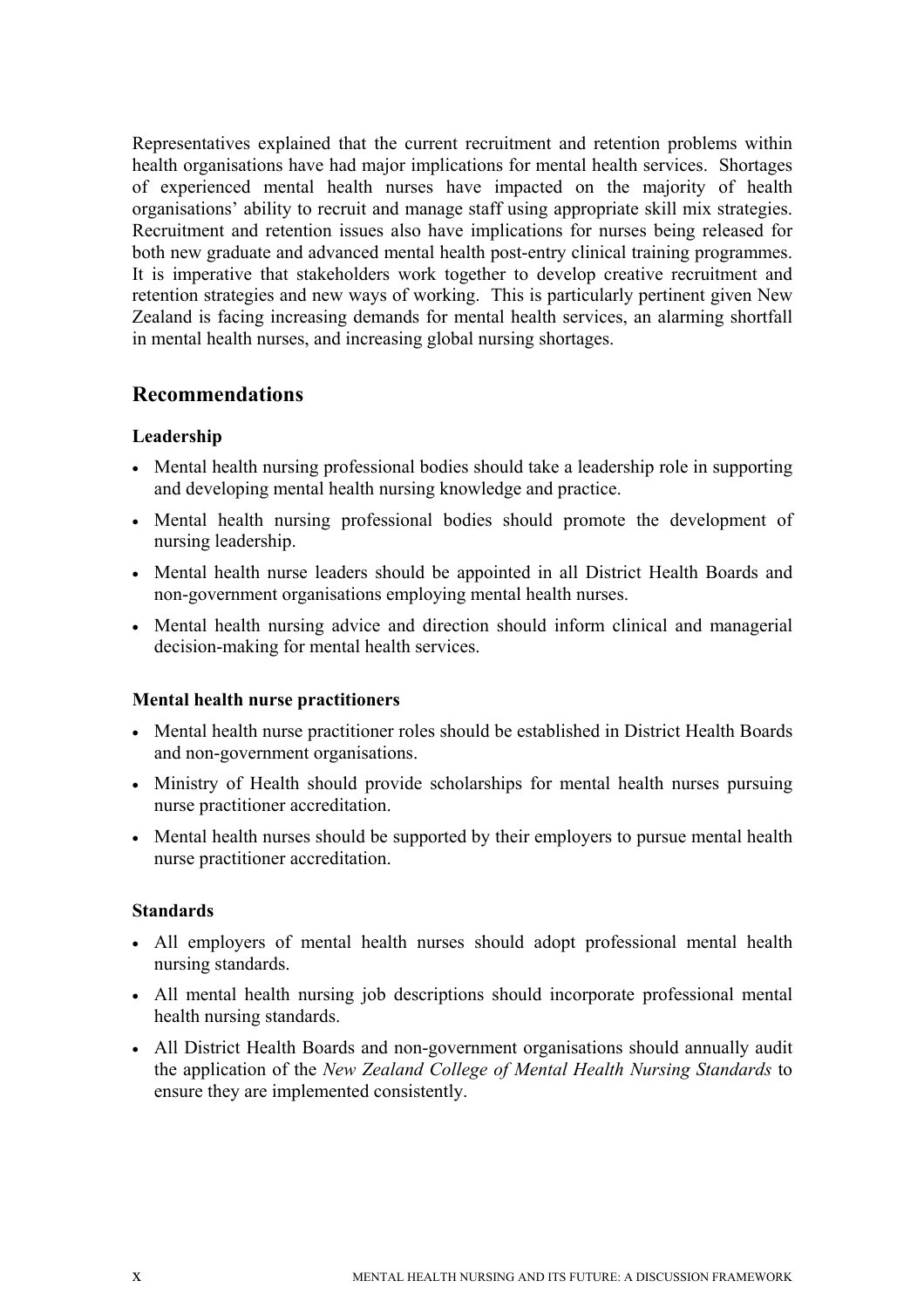#### **Skill mix**

- Appropriate skill mix strategies should underpin recruitment of mental health nurses.
- Research on nursing skill mix should be undertaken in New Zealand mental health settings to investigate cost effectiveness and the implications for service users' outcomes and nurses' outcomes.

#### **Clinical career pathways**

- Employers should develop consistent clinical career pathways that are transferable between organisations.
- Clinical career pathways should be linked to nursing positions within organisations.

#### **Professional supervision**

- Employers should ensure that all mental health nurses have a formal contract with an appropriately trained supervisor.
- A national professional supervision training model should be developed by mental health nursing professional bodies and incorporated into standards for mental health nursing.
- Mental health nurses' supervision should be undertaken in work time.

#### **Education**

- The Nursing Council of New Zealand in conjunction with mental health nursing professional bodies should review undergraduate mental health education for its relevance to the mental health sector.
- All new graduates should undertake Clinical Training Agency funded new graduate mental health programmes.
- The Clinical Training Agency should increase funding for all mental health new graduate positions.
- The Clinical Training Agency should fund postgraduate diplomas for experienced mental health nurses.
- The Clinical Training Agency should increase trainee funding for release time, professional supervision, travel and accommodation.
- The Clinical Training Agency should fund masters' programmes for mental health nurses pursuing nurse practitioner accreditation.

#### **Research**

- The Ministry of Health should make seeding funds available for mental health nursing research projects.
- Professional bodies should establish mental health research networks.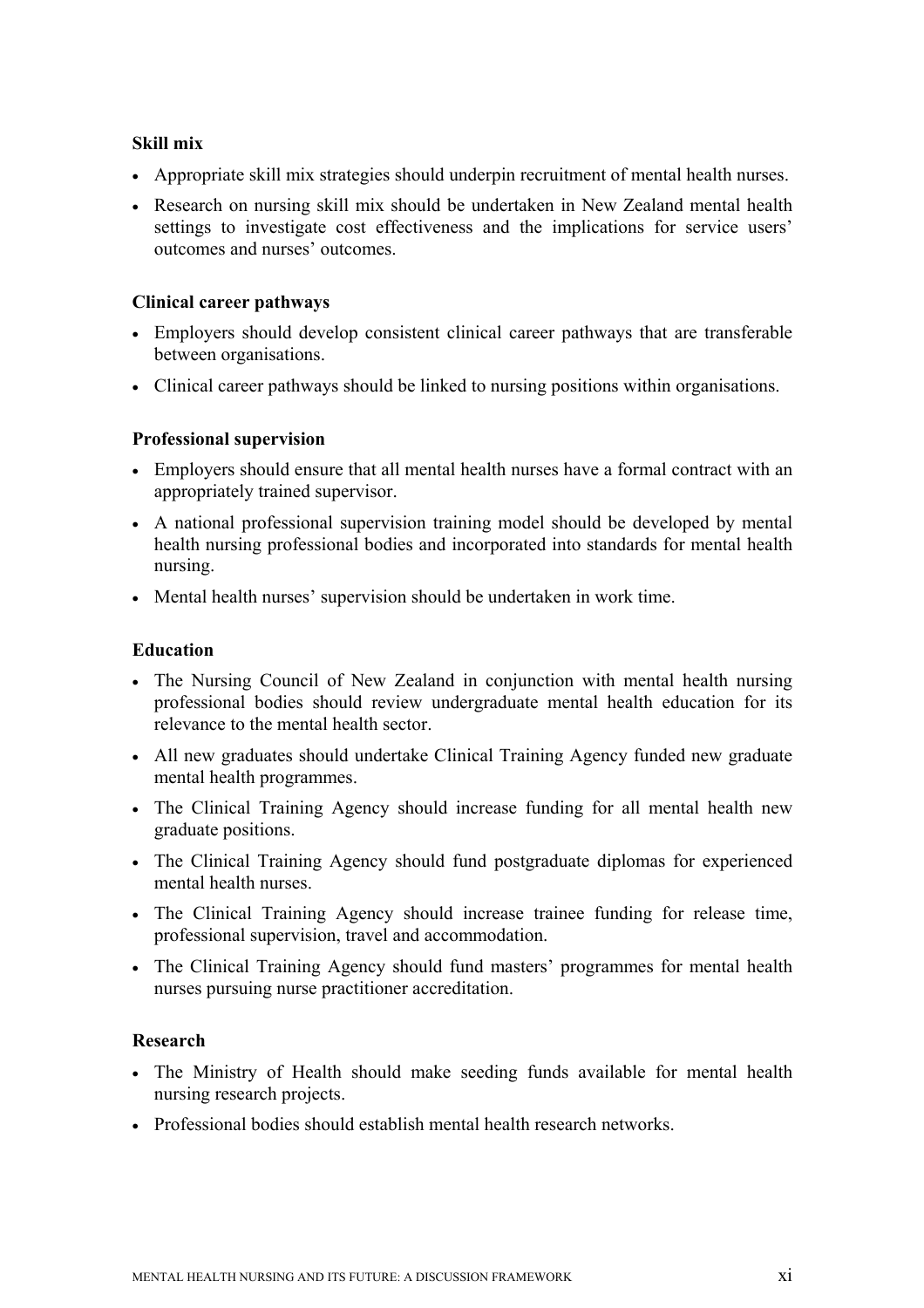#### **Recruitment and retention**

- Employers and education providers with the support of professional bodies should collaborate to actively recruit students from high schools and schools of nursing.
- Employers should co-ordinate their approaches to recruitment of mental health nurses.
- Employers should introduce Magnet principles to retain nurses.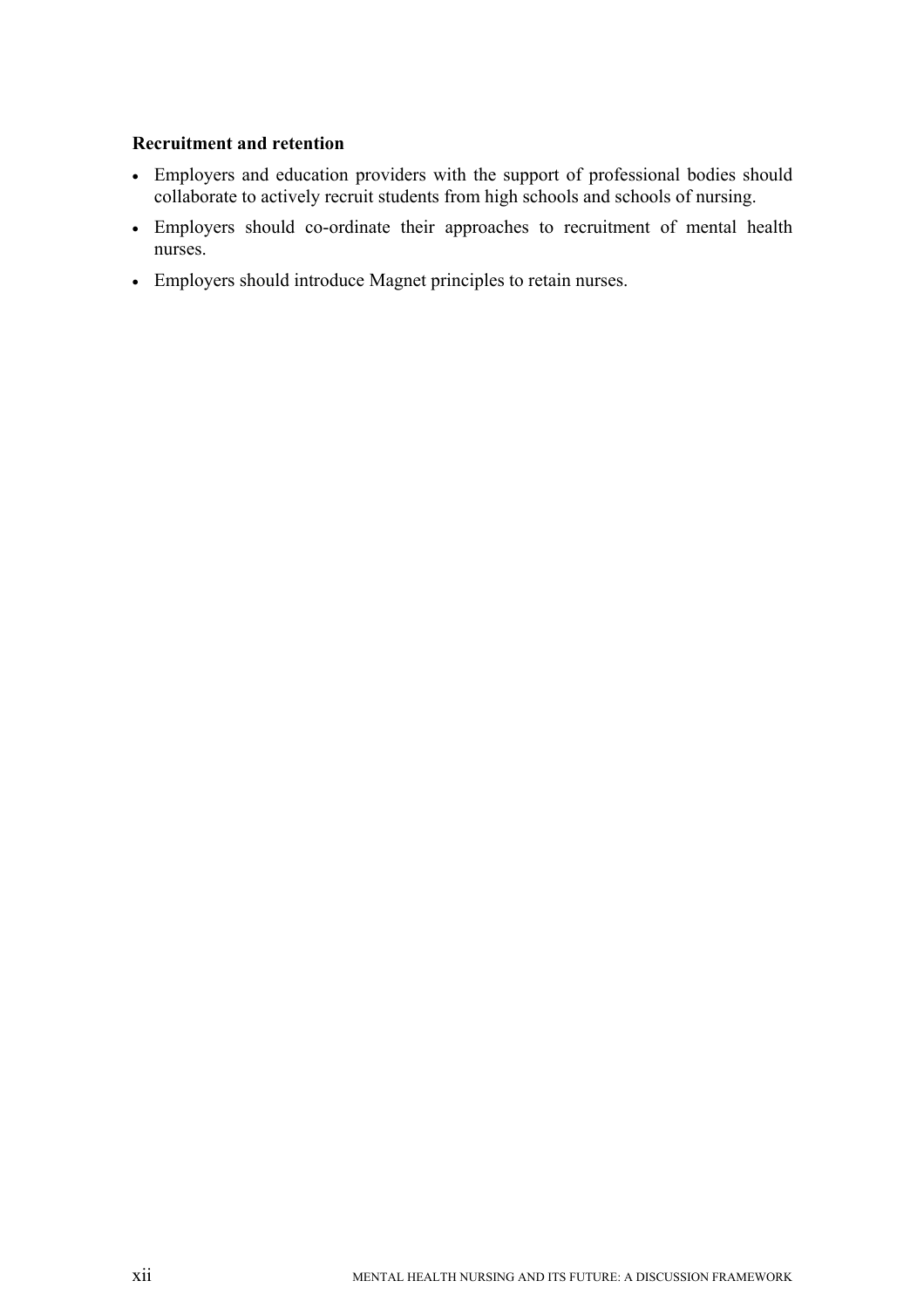# **1. INTRODUCTION**

The Ministry of Health is committed to the development of the mental health workforce. This project was initiated by the Ministry of Health to ensure a nationally co-ordinated approach to mental health nursing. The report outlines a strategic policy framework for mental health nursing to facilitate the implementation of the National Mental Health Strategy and the Mental Health Commission's (MHC) *Blueprint for Mental Health Services in New Zealand* (Mental Health Commission 1998).

The purpose of the project is to provide a national strategic framework for mental health nursing that will strengthen both nursing leadership and practice within the multidisciplinary clinical environment. The framework reviews a range of key workforce issues identified by the Ministry of Health and provides strategies to move mental health nursing forward. The framework integrates directions from government mental health strategies, policies and directions, national and international literature as well as professional nursing requirements which aim to create a sustainable mental health nursing workforce using evidence-based practice.

This chapter provides a contextual overview of the policy background and current state of mental health nursing in New Zealand. It concludes with an overview of the structure of this document.

# **1.1 Mental health workforce development policy**

The Mason inquiry (1988) illustrated that provision of mental health services in New Zealand was problematic and inadequate. In particular, the movement away from institutional care to the provision of mental health services within the community had created considerable resource implications (Ministry of Health 1994). Consequently, mental health became one of the current Government's health priority areas. Over the last three years, the Ministry of Health has invested significantly in mental health service provision and workforce development (Ministry of Health 2000).

The Ministry of Health developed two strategic plans to guide the mental health workforce as the mental health sector moved from an institutional-based service to a community based setting (Ministry of Health 1994, 1996a). The MHC's *Blueprint*  supplemented these strategies and outlined a national service development plan with a framework for key principles of good practice (Mental Health Commission 1998). The MHC's vision for a successful mental health workforce includes: a workforce sustained to respond to the needs of mental health service users; a workforce confident in its positive and unique contribution to the journey of recovery; and District Health Boards (DHBs) and non-government organisations (NGOs) driving workforce development (Mental Health Commission 1998). There have been significant changes to the mental health workforce as a direct result of these developments including a major increase in the number and type of services provided and reorientation of the knowledge and skills required (Health Workforce Advisory Committee 2002a).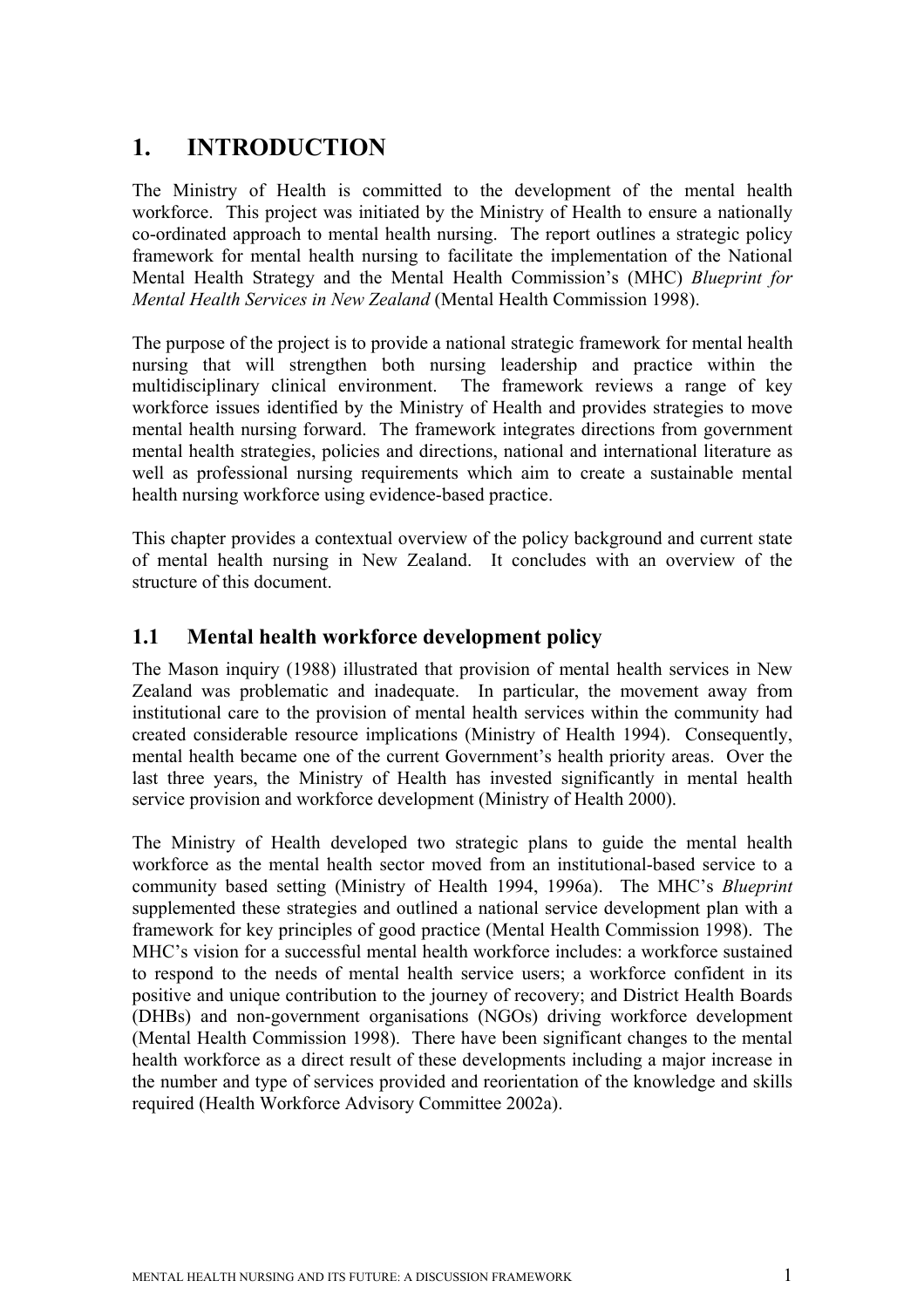Māori and Pacific nurses play a significant role in the provision of mental health services. However, these groups are significantly underrepresented in the mental health nursing workforce. The Government is committed to developing health services that are culturally appropriate and encompass the principles of partnership, protection and participation outlined in the Treaty of Waitangi (Ministry of Health 2002a, 2002e, 2002f).

Key strategic directions relating to mental health nursing are underpinned by several reports. *Towards Better Mental Health Services* (1996b) identified strategies for: Recruitment and retention; communication within the education sector; investment in training; mental health research; destigmatisation of service users; service provider responsibility; management practice; and organisational change. *Developing the Mental Health Workforce* (Mental Health Workforce Development Co-ordinating Committee 1999) focused on progressing workforce competencies, organisational effectiveness and specialised services for child and youth, and Māori and Pacific peoples. *Tuutahitia Te Wero: Mental Health Workforce Development Plan* (Health Funding Authority 2000) outlined a funding plan for workforce development in relation to the specific needs of Māori, children and young people, and Pacific people.

More recent strategic initiatives introduced by the Ministry of Health for specific areas in which mental health nurses work are included in *Mental Health (Alcohol and other Drugs) Workforce Development Framework* (Ministry of Health 2002b), *Te Puawaitanga: Māori Mental Health National Strategic Framework* (Ministry of Health 2002f), *New Zealand Health Strategy DHB toolkit: Mental health, to improve the mental health status of people with severe mental illness* (Ministry of Health 2001a).

#### **1.1.1 National agencies involved in mental health nursing workforce development**

The Mental Health Directorate has the overall responsibility for maintaining a strategic overview of mental health workforce development and advising the Ministry of Health. A number of national agencies are involved in the development of the mental health nursing workforce and are outlined below.

The Health Workforce Advisory Committee (HWAC) was developed in 2001 to provide strategic advice to the Minister of Health on the health and disability workforce (Health Workforce Advisory Committee 2003). The organisation independently assesses the current workforce capacity and outlines future workforce needs to meet the objectives of the New Zealand health and disability strategies.

District Health Boards New Zealand (DHBNZ), which represents the DHB Chief Executive Officers, is also concerned with workforce development and in July 2003 published its *Workforce Action Plan* for the sector.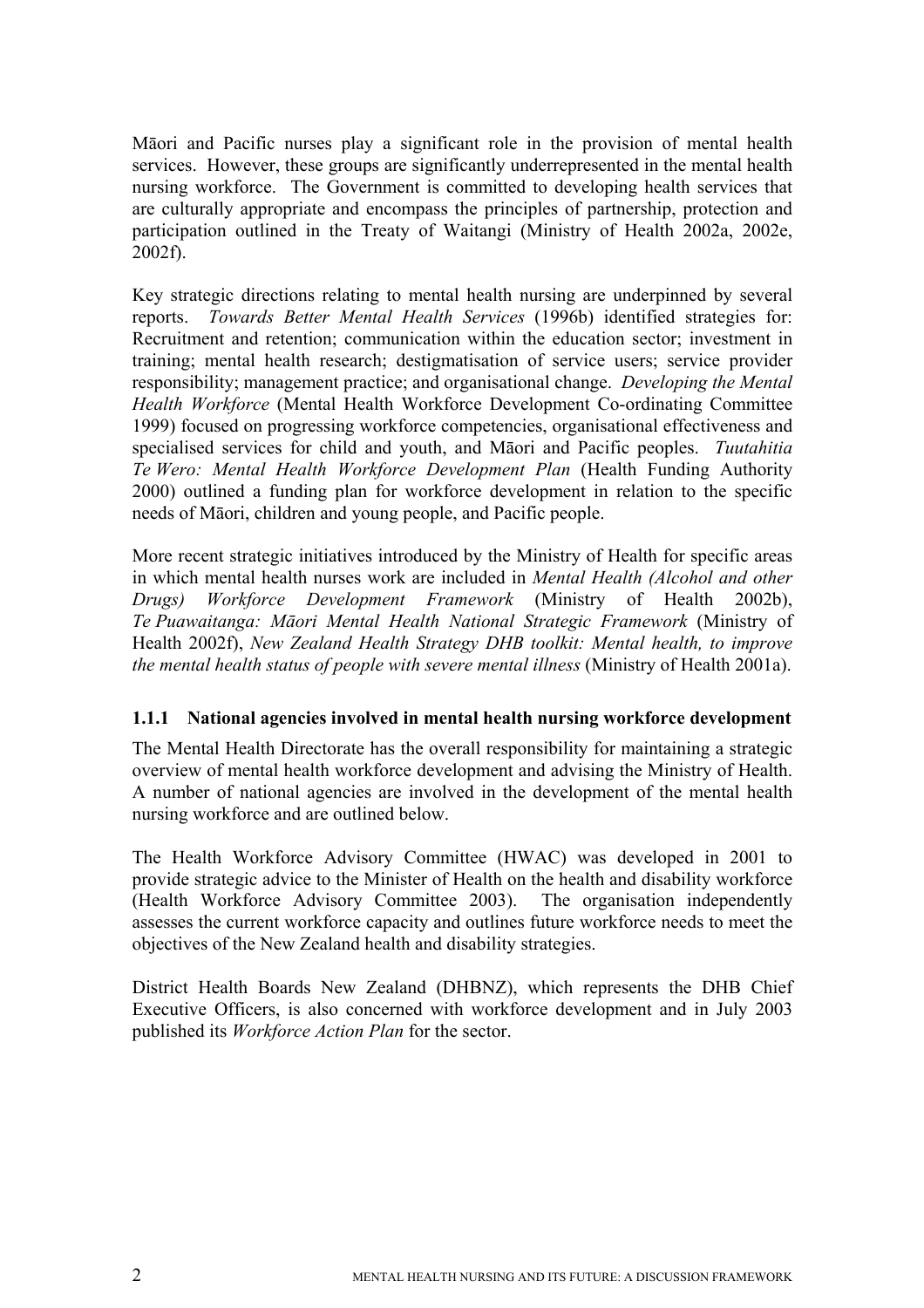The Ministry of Health and the Mental Health Commission (MHC) in partnership with the DHBs established the Mental Health Workforce Development Committee (MHWDC) to ensure national co-ordination of mental health workforce development (Mental Health Workforce Development Programme 2003). The MHWDC comprises representatives from DHBs, NGOs, service users and their families, Māori, Pacific, MHC representatives and clinicians. The Committee's purpose is to take responsibility for national co-ordination and leadership of mental health workforce development and to set targets, priorities and directions.

Established in 2001, Te Rau Matatini (National Māori Mental Health Workforce Development Programme) is funded by the Ministry of Health and aims to strengthen the Māori mental health workforce. It aims to provide sector leadership and advocacy for Māori mental health needs through the provision of analysis, evaluation and strategic development initiatives (Hirini and Durie 2003). The other national mental health workforce development centres are the Werry Centre (National Child and Youth Mental Health Workforce Development Centre) and the National Addictions Workforce Development Programme.

In addition to government agencies, professional bodies play an integral part in mental health nursing workforce development. The Nursing Council of New Zealand (NCNZ) is the statutory authority for nurses and aims to protect public interests and public safety. The NCNZ governs the practice of nursing and is therefore responsible for the regulation of the profession and the registration and enrolment process to ensure practitioners are qualified and meet national nursing standards (http://www.nursingcouncil.org.nz/). The New Zealand Nurses Organisation (NZNO) is the largest organisation representing nurses and health employees in the health sector. The NZNO has a mental health nurses section and its key functions are to develop policy and strategic directions for mental health nursing in New Zealand. The New Zealand College of Mental Health Nurses (NZCMHN) provides a voice to the public on mental health nursing and offers support and leadership to mental health nurses. The College also sets and maintains the standards of practice for mental health nursing (New Zealand Nurses Organisation 2001).

## **1.2 Mental health nursing in New Zealand**

Mental health nursing is a specialised field of nursing that includes a focus on acknowledging service users' inherent resources and strengths. Mental health nurses provide a service which is designed to meet the needs of service users as well as form a partnership with family/whānau and the community. The *Blueprint* introduced the 'recovery approach' that is to be used in all mental health services. The concept of recovery is defined by the Health Workforce Advisory Committee as happening when 'people can live well in the presence or absence of symptoms of mental illness' (Health Workforce Advisory Committee 2002a, p110). For mental health nurses, this involves working in partnership with clients to promote their full participation in society, protecting service users rights, and helping service users to create supportive environments, as well as providing diagnosis and illness treatment services (Mental Health Commission 1998). NZCMHN (2004) states that mental health nurses facilitate recovery by: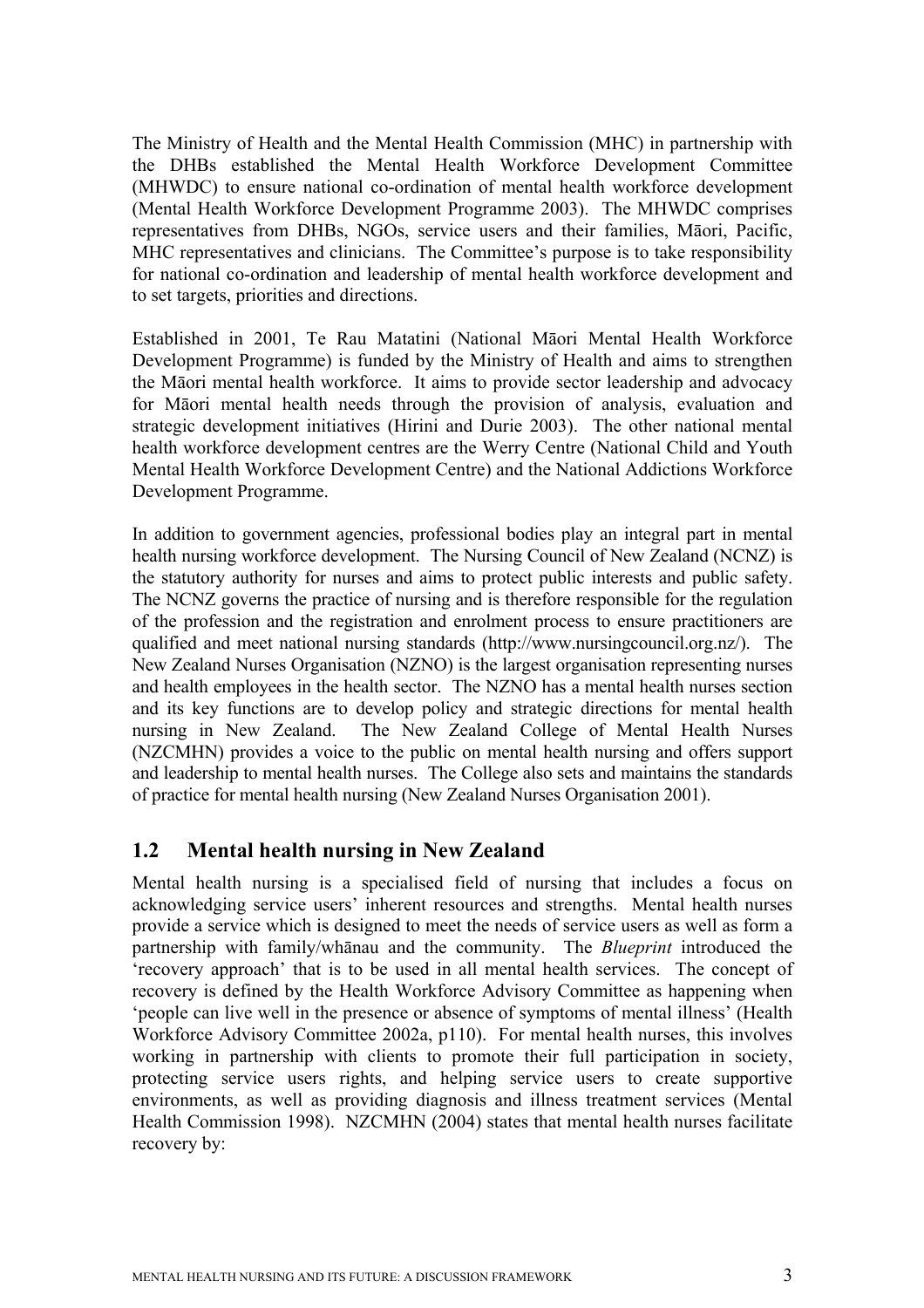- supporting service users to optimise their health status within the reality of their life situation
- encouraging service users to take an active role in decisions about their care
- involving whanau and communities in the care and support of service users.<sup>1</sup>

#### **1.2.1 The current mental health nursing workforce**

In 2004 there were 34,660 active registered nurses and midwives working in nursing and midwifery in New Zealand. Of these, 7.7% (3052) identified themselves as mental health nurses (New Zealand Health Information Service 2004). Mental health nurses are employed in a broad range of settings that include forensic mental health, community mental health, child and adolescent mental health, primary care settings, crisis response in the community, and focused rehabilitation services for managing individuals in high dependency inpatient environments. Table 1 below illustrates the employment settings of mental health nurses in 2004.

| <b>Employer description</b>                       | <b>Registered nurses and midwives</b> |
|---------------------------------------------------|---------------------------------------|
| Public hospital (DHB)                             | 1853                                  |
| Public community service (DHB)                    | 804                                   |
| Educational institution                           | 20                                    |
| Government agency (eg, HFA, ACC, prisons etc)     | 8                                     |
| Māori health service provider                     | 61                                    |
| Nursing agency                                    | 29                                    |
| Pacific health service provider                   | 4                                     |
| Primary health care clinic/community (non public) | 50                                    |
| Private or non-public hospital                    | 41                                    |
| Rest home/residential care                        | 53                                    |
| * Self employed                                   | 20                                    |
| Other                                             | 84                                    |
| Not reported                                      | 25                                    |
| Total                                             | 3052                                  |

|  |  | Table 1: Employing setting of mental health nurses in 2004 |  |  |
|--|--|------------------------------------------------------------|--|--|
|  |  |                                                            |  |  |

Source: New Zealand Health Information Service 2004

<sup>1</sup> Mental health nurses are committed to enhancing recovery for individual service users and developing recovery focused services. Integration of the recovery competencies (Mental Health Commission 2001), the NZCHMN standards of practice (Te Ao Maramatanga: New Zealand College of Mental Health Nursing 2004) and NCNZ competencies (Nursing Council of New Zealand 2004) within mental health nurses job descriptions is one way to achieve this. Appendix 5 provides an example of a mental health nurse practitioner position description developed by the expert reference group that integrates these components and could equally be applied to all mental health nurses. The position description was consulted upon with the Nursing Council of New Zealand and mental health professional bodies.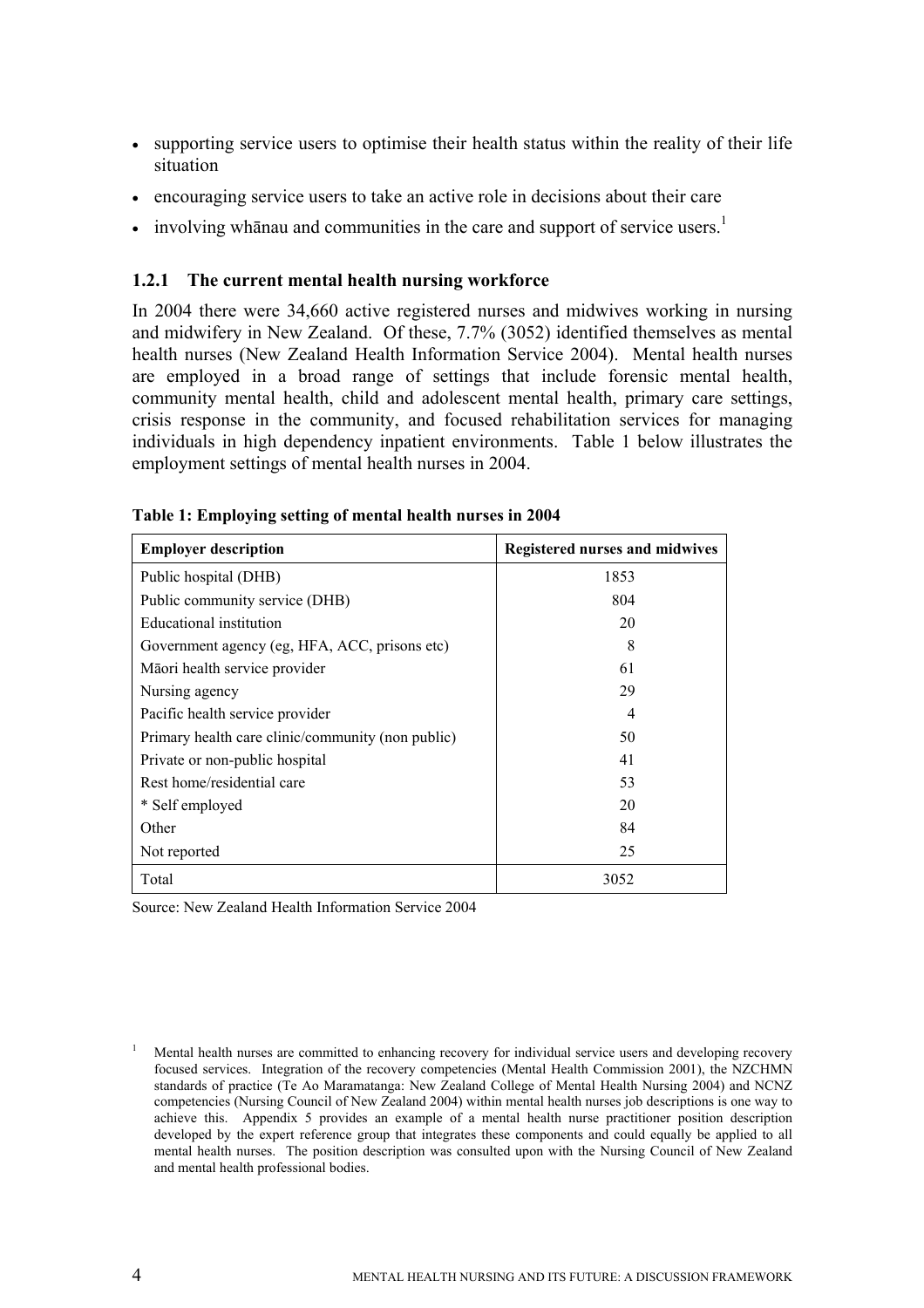#### **1.2.2 Issues for mental health nursing**

Mental health nursing in Aotearoa/New Zealand has a rich history that has led to the profession's readiness to meet the complex challenges of practice in the 21st century. Until the 1970s, mental health nursing was conducted mainly in large institutions. During this period the profession was socialised into taking a custodial and maintenance approach to mental illness. New psychological interventions together with a changing philosophy of care initiated the period of community based mental health care which began in the 1970s.

Mental health nurses currently work with service users with serious mental illness who are predominantly in secondary and tertiary settings, in either inpatient or community mental health settings. Over the past two to three years there has been a move to a 'shared care' model, whereby those with enduring mental illness receive the bulk of their care from their general practitioner supported by mental health nurses from a secondary setting.

Apart from the general developments in mental health services outlined above, there have been regulatory and policy changes that have specifically effected mental health nursing. The Health Practitioners Competence Assurance Act 2003 requires the NCNZ to ensure the safety of the public and the ongoing professional competence of nurses to practise. New quality assurance provisions require mandatory demonstration of a nurse's ongoing competency, competency-based practising certificates, and stronger accountability of nurses.

In recent years, the Government has introduced strategies for the provision of mental health in primary health care (Ministry of Health 2001b). These strategies have implications for the mental health nursing workforce. The development of the Nurse Practitioner in mental health has been clearly outlined in policy guidelines and NCNZ documents. However, an implementation strategy for NGOs and DHBs is lacking (Nursing Council of New Zealand 2001a). The *Second National Mental Health and Addiction Plan* (Ministry of Health 2004b) provides a strong indication of the future role of Primary Health Organisations (PHO) in mental health services. It also emphasises the interface between primary and secondary care as an area that will significantly impact on the work of mental health nurses.

In the mental health sector 13% (404) of the nursing workforce is comprised of Māori mental health nurses (New Zealand Health Information Service 2004). Māori already play a significant role in delivering mental health nursing services in New Zealand and there is growing demand for, and recognition of, the need for services that are culturally appropriate for Pacific and Asian peoples in New Zealand also. These groups are currently underrepresented in the mental health nursing workforce. Pacific nurses represent 2% (76) and Asian nurses 3% (101) of nurses in the mental health workforce.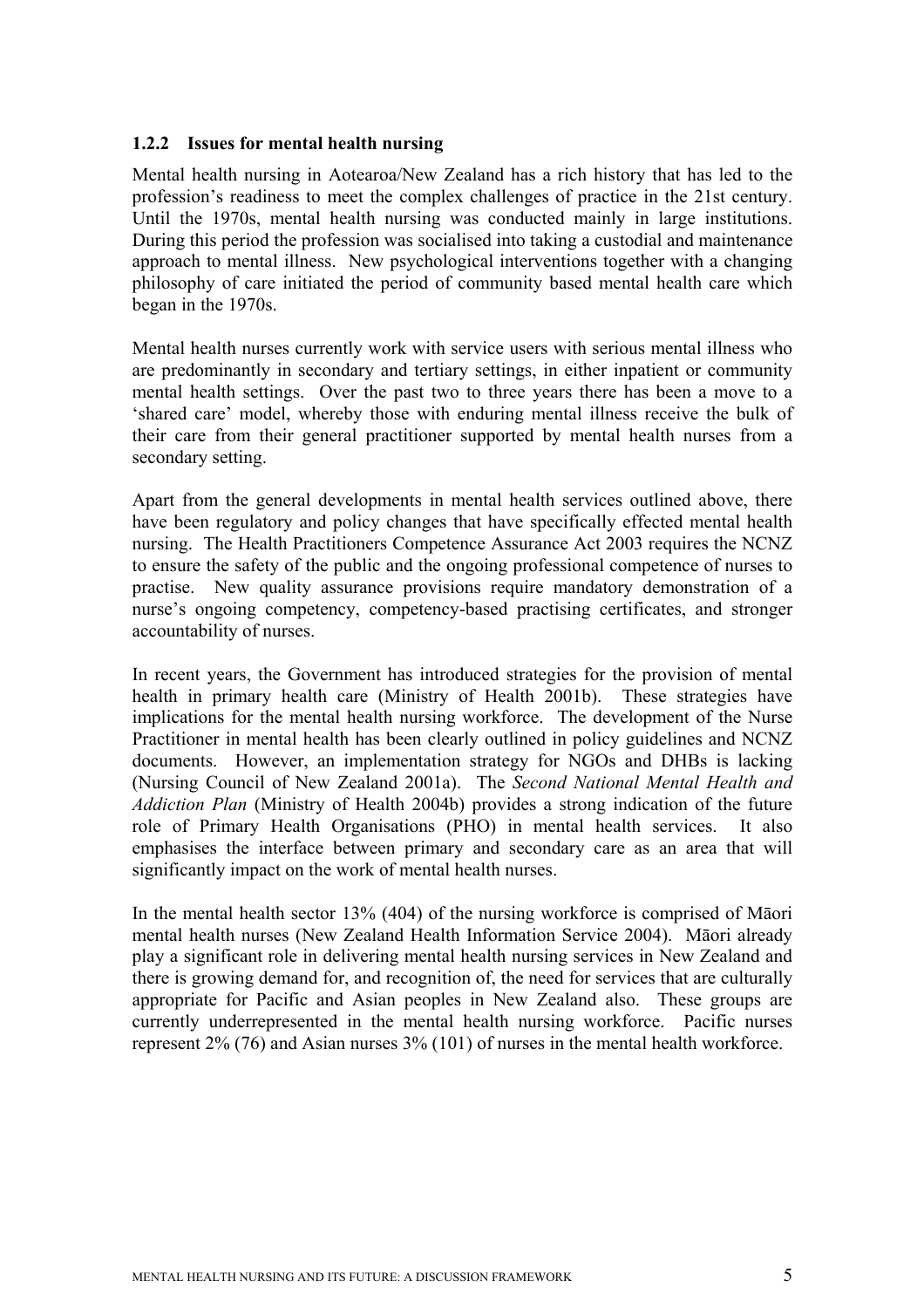This national framework for mental health nursing comes at time when mental health nursing is moving into a new paradigm of care, characterised by reduced divisions between primary and secondary health sectors and by service users no longer being defined by their illnesses. It is therefore timely, to create a strategic direction that will build capacity and capability within mental health nursing.

Mental health nurses need to be supported by the infrastructure of the organisations within which they work as well as their professional organisations.<sup>2</sup> The purpose of the framework is to meet the needs identified through sector consultation and provide nurses, government and decision-making bodies with clear directions for the development of mental health nursing.

## **1.3 Structure of the framework**

This chapter provided the context for the project and chapter two describes the methodological approach utilised for the consultation process. Chapter 3 presents national and international research and reviews current national and international best practice in mental health nursing leadership and practice. A situational analysis generated from the consultation process is provided in chapter four. Chapter 5 outlines the recommendations and strategic framework to move mental health nursing forward.

<sup>2</sup> Throughout this report three key bodies have been identified as having a voice in the representation of the profession: the NZNO mental health nurses section, the NZCMHN, and the Directors of Mental Health Nursing. Where one specific body is identified as taking the lead on a recommendation, this implies that others will be consulted on, and, with the need for efficiency, each group will have clear accountabilities for subsequent work required.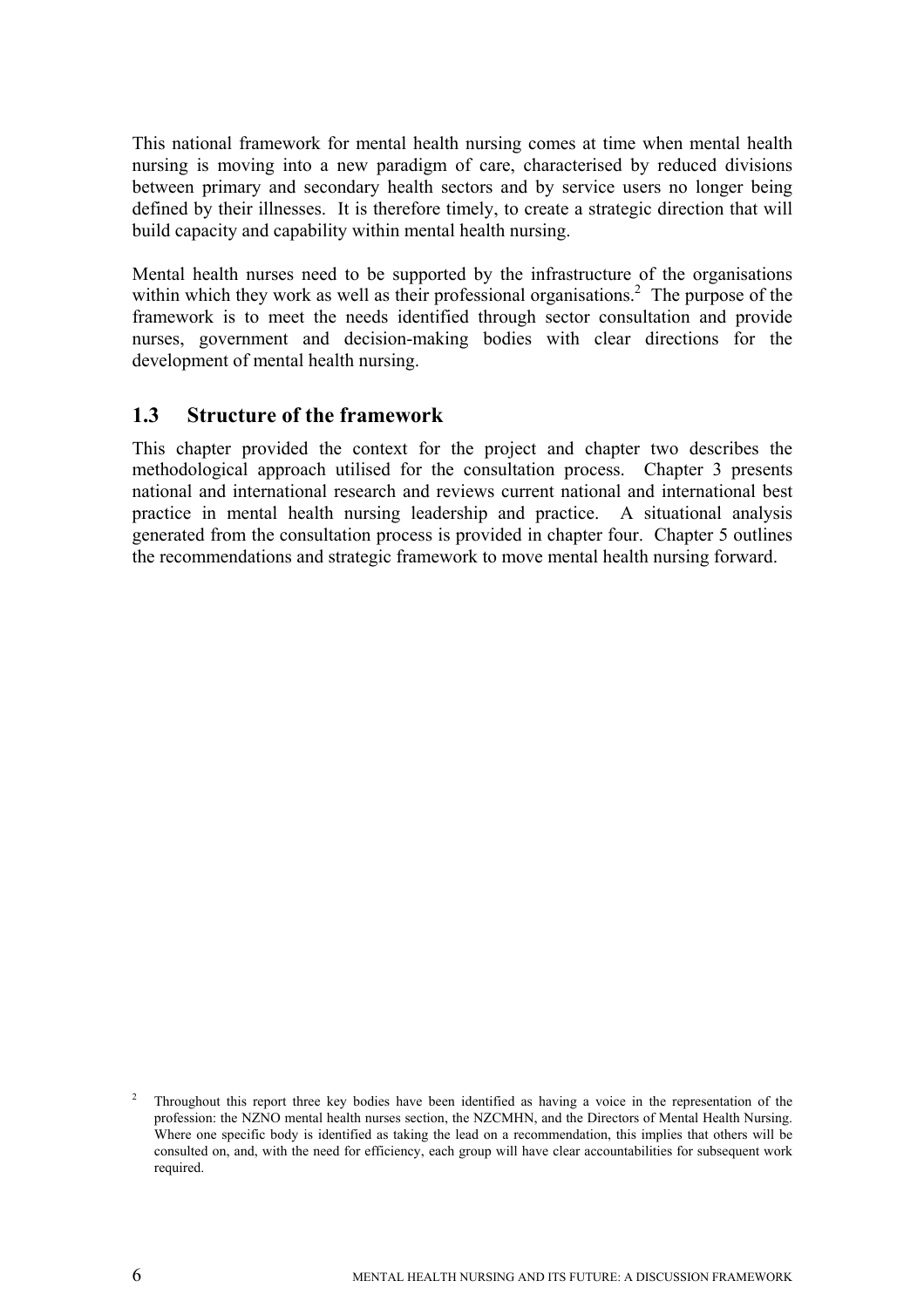# **2. METHODOLOGY**

The purpose of this project is to develop a national strategic framework for mental health nursing that strengthens both nursing leadership and practice. The overall goal is to create a sustainable mental health nursing workforce that promotes recovery and reflects best practice. The project was overseen by an expert reference group comprised of twelve representatives of service users, NZCMHN and its Māori caucus, Directors of Mental Health Nursing, mental health DHB managers, the Combined Trade Unions, NZNO (Mental Health Nurses Section), NGOs, nurse educators in the tertiary sector, the MHC, Pacific mental health providers, and the Health Research Council (workforce group).

The expert reference group developed a format for group discussion on a web-based facility that allowed them to submit documents and discuss the framework securely online between meetings.

# **2.1 Project design**

The project comprises three main tasks: a literature review, a situational analysis of key mental health nursing workforce issues, and the development of a strategic framework for mental health nursing (see Appendix 2 for the terms of reference for the project).

## **2.1.1 Task 1: literature review**

An extensive national and international review of literature was conducted to locate examples of best practices in nursing leadership, nurse practitioner roles, standards of practice, clinical career pathways, professional supervision, education, research, and recruitment and retention. The literature examined for this review was mainly accessed through online searches using the internet search engine 'Google' (http://www.google.co.nz) and manually on the Ministry of Health (www.moh.govt.nz), Mental Health Commission (www.mhc.govt.nz), Te Rau Matatini (www.matatini.co.nz), Mental Health Workforce Development (www.mhwd.govt.nz) and World Health Organization (www.who/mental\_health) web pages. Professional nursing organisation websites were also searched for relevant information. These included the New Zealand Nurses Organisation, Nursing Council of New Zealand, NZCMHN, and the International Council of Nurses websites. Articles were also accessed through computer searches of nursing and medical databases. The University of Auckland's Philson Medical School Library and the general library were used for all manual searches and articles were found in MEDLINE, CINAHL, PsychInfo; Web of Science and ABI/INFORM databases. Key words utilised for the online and database searches included the areas of mental health nursing practice and leadership as outlined above.

#### **2.1.2 Task 2: the situational analysis**

The Ministry of Health identified the key workforce issues to be reviewed as part of the project objective. These included nursing leadership; nurse practitioner; standards of practice; clinical career pathways; professional supervision; education; research; and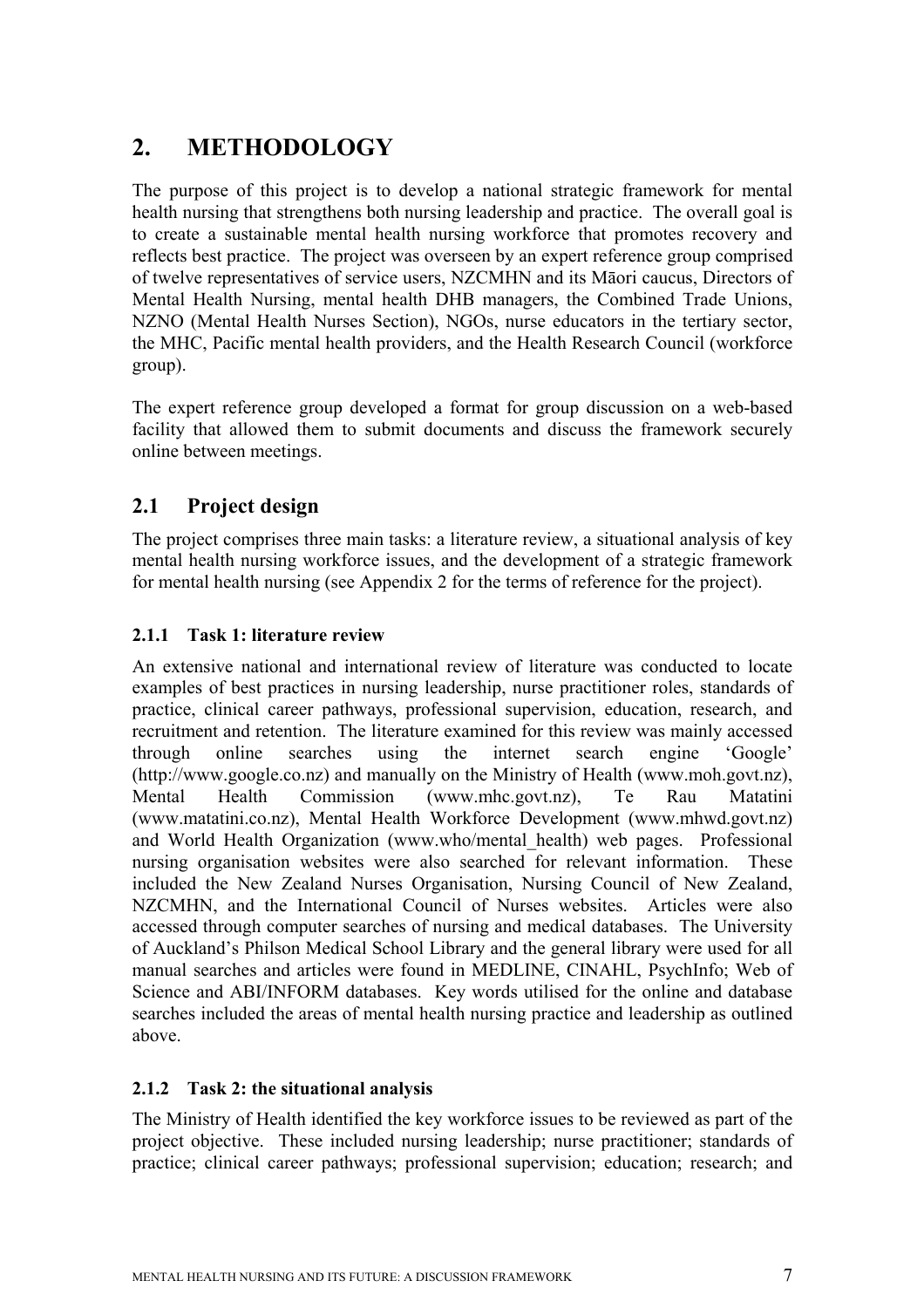recruitment and retention. A series of questions were then developed for the consultation process, based on these issues. The expert reference group distributed the questions throughout their networks within the mental health sector. The findings from the previous two tasks were analysed and given to the expert reference group members for further consultation. Analysis of the data, together with literature review, resulted in the development of recommendations.

## **2.1.3 Task 3: development of strategic framework**

The recommendations formed the basis of the strategic framework. A draft of the report was distributed to a number of key stakeholders and the final report was submitted to the Ministry of Health. The report was peer reviewed by Dr Shirley Smoyak from the Rutgers University, United States.

# **2.2 Data collection**

The expert reference group developed a list of open-ended questions for the purpose of consultation based on the workforce issues described in 2.1 above (see Appendix 3 for the questions that guided the situational analysis). The expert reference group members then disseminated these questions to individuals or groups within the mental health sector. The questions were also placed on the University of Auckland website. The electronic link was promoted through the expert reference group members, posted on several websites and advertised in nursing journals. Completed submissions were anonymous.

A total of 49 individuals and/or groups were involved in the consultation process. These included representatives from DHBs, NGOs and tertiary education organisations. Responses were also received from specialist mental heath services including: maternal services; forensic services; child and adolescent services; alcohol and other drug services and Māori and Pacific mental health services.

A purposive sample of Māori mental health nurses participated in the consultation. Approximately fifty Māori mental health nurses were involved in several group sessions that discussed the questionnaire. This included two consultation meetings and one wananga that were undertaken by the project manager and the expert reference group member representing the Māori mental health nursing caucus of the NZCMHN. These were held in Auckland and Hamilton.

Consultation with Pacific mental health nurses was led by the Pacific expert reference group representative at several regional meetings. Fono, including the Pacific provider nursing development workshop and the Pacific nursing workforce education needs, further informed the data gathering for the situational analysis.

Other mental health professional bodies were kept informed throughout the process and were given opportunities to be part of the consultation process. These included the New Zealand Psychologists Board, the Royal Australian and New Zealand College of Psychiatrists, the New Zealand Association of Occupational Therapists, and Aotearoa New Zealand Association of Social Workers.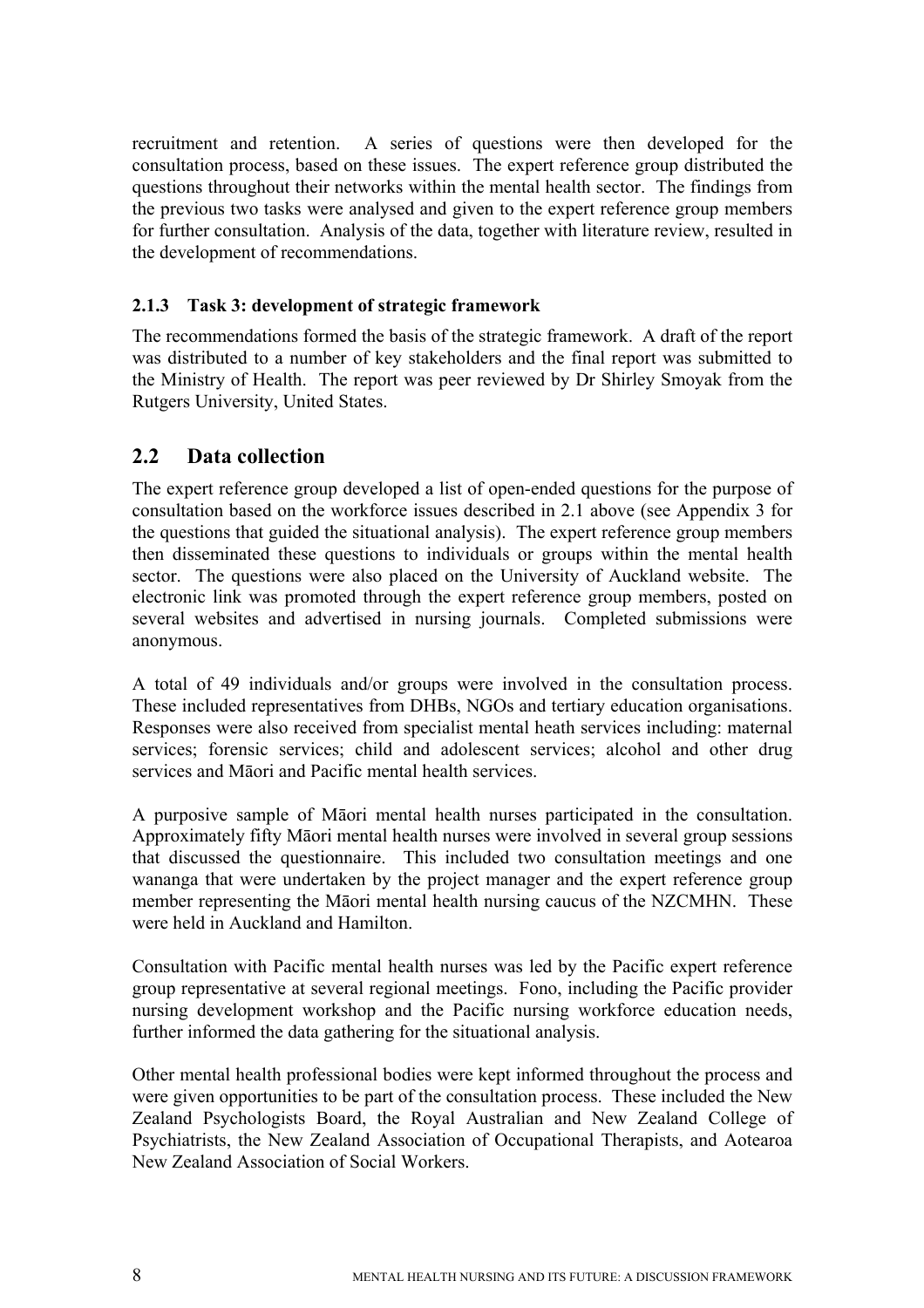# **2.3 Data analysis**

A systematic process was used to analyse the data. The key workforce issues mentioned in 2.1.2 provided the themes and the data was coded according to these themes. Analysis involved determining the 'current situation', the 'gaps' and 'strategies' for moving forward. Findings were relayed to the expert reference group for validation and interpretation.

The following chapter presents a review of the current national and international best practice literature in mental health nursing leadership and practice.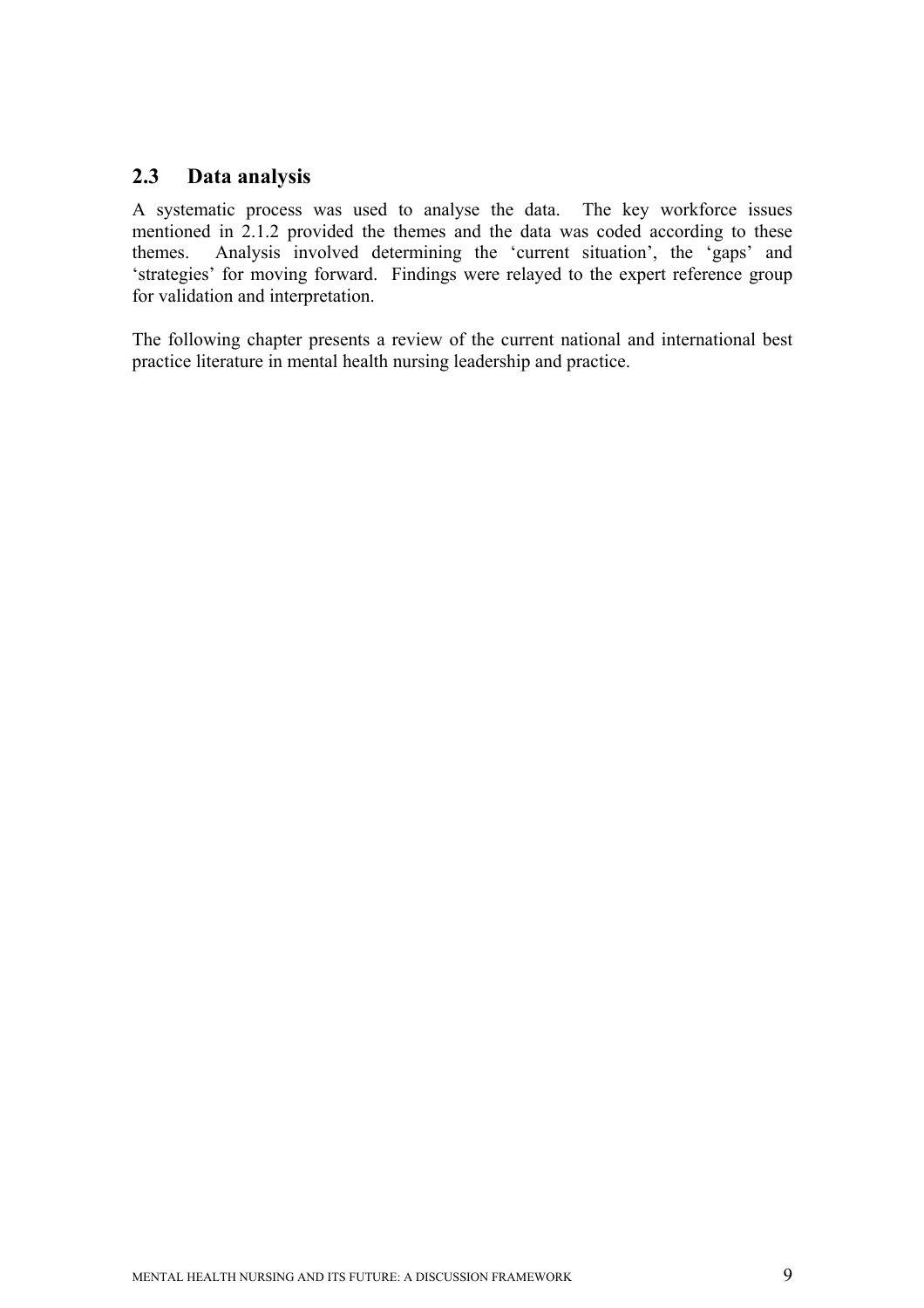# **3. LITERATURE REVIEW**

Mental health services have undergone significant changes over the last 30 years. More recently, workforce development that addresses fundamental components of mental health services has become a priority for health policy makers in New Zealand. Consequently, what constitutes best practice in specific areas of mental health services has become integral to the development of policy and strategic frameworks. Best practice can be defined as 'activities and programme approaches which are in keeping with the best possible evidence that works' (Curtis 1997, p 16).

The following presents a review of the current national and international best practices in mental health nursing leadership and practice and related workforce issues. Best practice examples are illustrated from particular workforce issues for mental health nursing and include nurse leadership, nurse practitioner, standards of practice, skill mix, clinical career pathways, professional supervision, education, research culture, and recruitment and retention. This review informed the development of the strategic national framework for mental health nursing (see section 5).

# **3.1 Nursing leadership**

Antrobus and Kitson (1999) argued that nurse leadership should be conceptualised as a 'vehicle through which *both* nursing practice and health policy can be shaped' (p 746). Effective nursing leadership, therefore, occurs internally and externally. Internally, nursing leadership takes place between the political, academic, managerial and clinical domains in which nurses practice. Externally, nurse leaders engage with the broader social and political context contributing to the formation of health care policy.

This section considers literature on nursing leadership both within nursing clinical practice and the broader social and political areas. It does this by firstly providing a contextual overview of the two nursing leadership areas, followed by a review of best practice in these areas.

## **3.1.1 Nursing leadership in clinical practice**

The Ministry of Health defines leadership as a process whereby stakeholders influence decision-making and partake collectively in the steering of an organisation. Within particular health professions, clinical leadership is essential for assuring accountability for standards of practice, quality of care and transforming evidence-based research into practice (Ministry of Health 2003b).

Restructuring of hospitals in New Zealand in the early 1990s lead to the near-exclusion of nurses from managerial decision-making in health care (Ministerial Taskforce on Nursing 1998). Within the mental health sector, deinstitutionalisation has meant that acute inpatient wards are located in district hospitals and community mental services and are managed by smaller teams. Consequently, a 'one size fits all' approach to clinical and managerial practices has developed, in which nurses are poorly represented. Essentially, this has weakened the development of professional leadership, advice and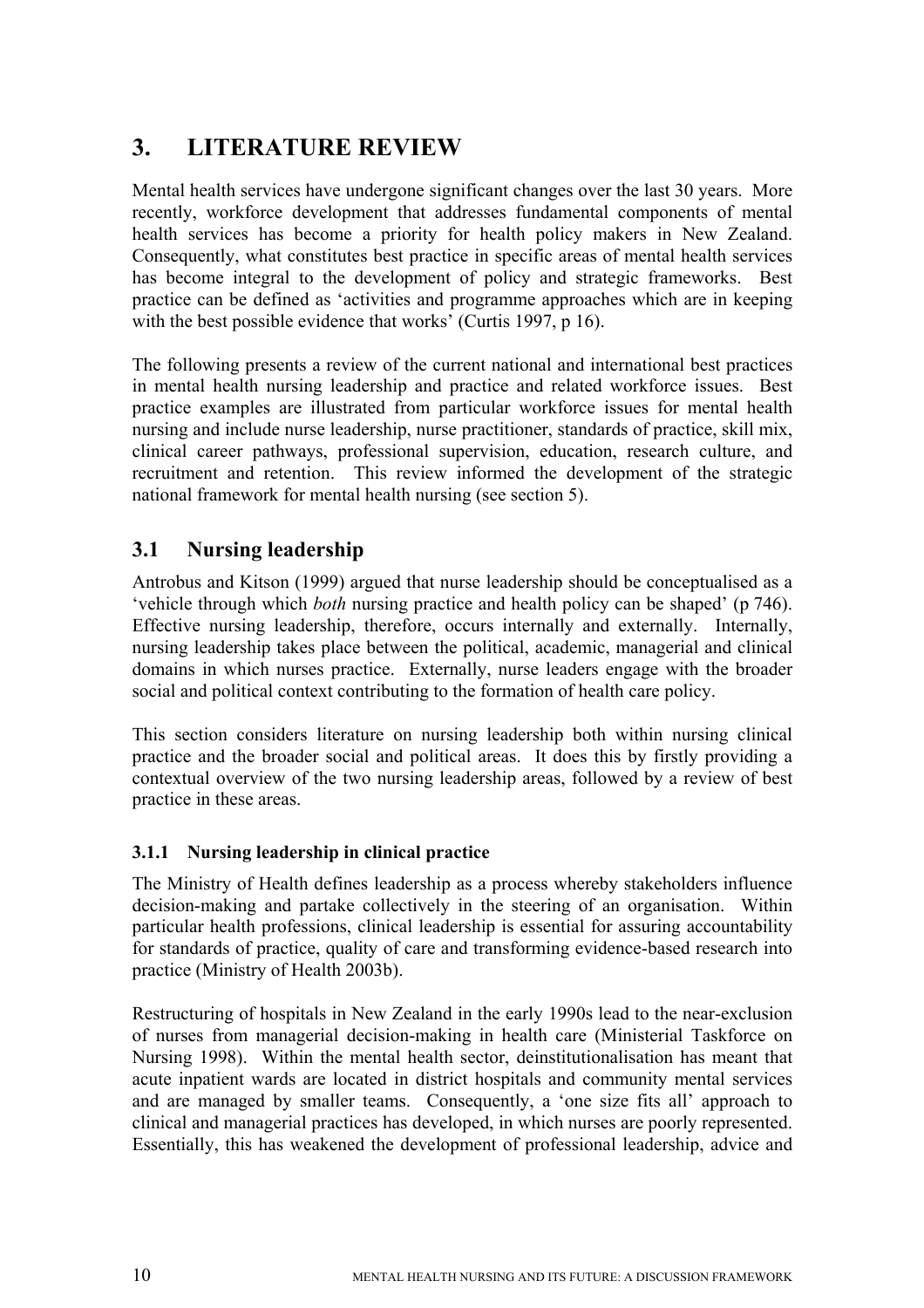direction, and management of clinical practices in mental health nursing (Ministerial Taskforce on Nursing 1998).

#### **3.1.2 Nursing leadership in the sociopolitical arena**

In New Zealand, registered nurses make up 70% of the health and disability workforce. Current literature has argued the influence nurses have in the direction of health policy is disproportionate in relation to these statistics (Hughes 2001).

There are various professional organisations that represent mental health nurses. These include NZCMHN, College of Nurses Aotearoa, National Council of Māori Nurses, and the NZNO. The Nurse Educators in the Tertiary Sector, Nurse Executives of New Zealand and the NCNZ are other organisations that have a leadership role in nursing. Literature has suggested that, at times, there is a lack of consensus between these different organisations: 'there is strength in diversity – but also the risk of fragmentation and lack of unity' (Ministerial Taskforce on Nursing 1998, p 70). It has been suggested that this lack of unity might have significant implications for nursing leadership (Ministerial Taskforce on Nursing 1998).

The Ministry of Health is committed to strengthening the input of nursing advice into all levels of policy relating to the health and disability services sector. The National Directors of Mental Health Nursing was established by the Ministry in 1998 to provide national leadership for the mental health nursing workforce. The membership of the Directors of Mental Health Nursing consists of nurse leaders from DHB mental health services. The group provides advice and strategic consultation on mental health nursing issues to statutory bodies and national organisations. The group also provides support and networking for professional nursing leaders and formulates alliances within general health services across New Zealand.

Nursing leadership has become a central focus of health policy around the world. In America, the study of Magnet hospitals by McClure et al (2002) found that leadership was integral to their success in recruiting and retaining nurses. Nursing managers were considered pivotal to the success of the organisation and, as a consequence, these nurses were made to feel professionally and personally important. Middle managers were also recognised as important and were involved in conducting various training programmes (McClure et al 2002). The relationship between nursing leadership and recruitment and retention for mental health nurses is recognised in section 3.9 of this review.

Research from the United Kingdom has recognised the leadership of senior nurses as essential for the provision of quality patient care and developing a learning environment within clinical settings (Cook 2001; Cunningham and Kitson 2000; West et al 2004). Thus, nursing leadership is essential for effective professional supervision and ongoing professional development. This is discussed further in section 3.2. Worryingly, studies have also reported that nurse leaders often experience role overload, role conflict and other organisational pressures coupled with limited workplace support and mentoring (Siu 2002).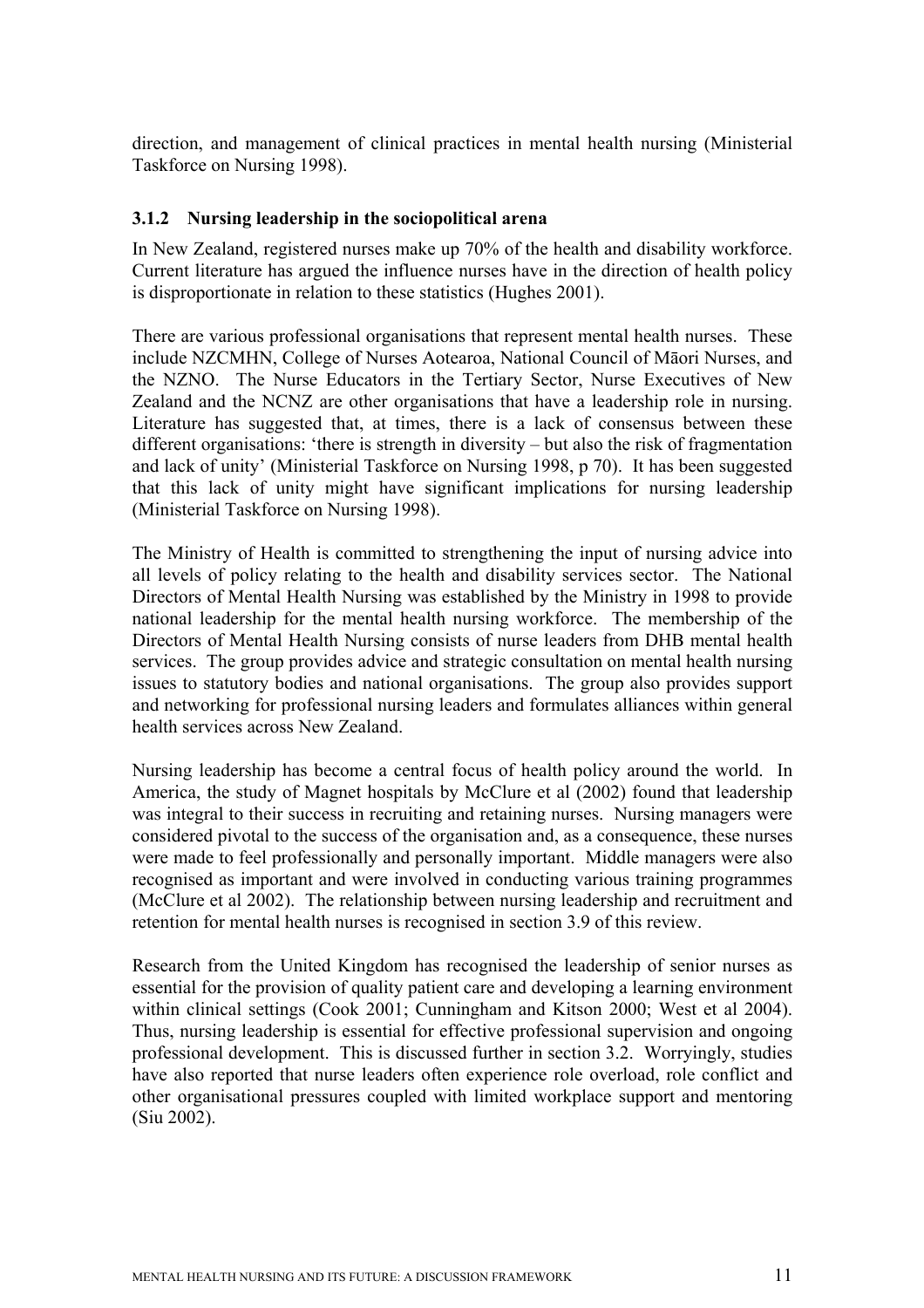#### **3.1.3 Best practice research**

#### *Professional development programmes*

In the United Kingdom, the Royal College of Nurses' Clinical Leadership Development Programme, established in 1995, aimed to address some of the current problems senior nurses face (Cunningham and Kitson 2000). The programme focused on developing work-based and problem-focused methods of helping ward sisters and senior nurses become capable leaders. This included developing nurses' skills, techniques and personal attributes. The evaluation of this programme demonstrated that nurses benefited from the personal development programme and valued a focus on issues that related to the management of uncertainty, negative feelings, staff motivation, and development and management of others. The strength of the programme rested on the utilisation of an experiential work-based approach and the role of the expert facilitator. The researchers concluded that this type of intervention improves clinical leadership capacity and patient care (Cook 2001).

#### *Nursing leadership training*

An evaluation of a clinical leadership initiative for senior nurses in mental health services within the United Kingdom has also been reported as effective in developing clinical leadership (West et al 2004). The nurses who participated in the initiative were working in acute psychiatric care, specialised psychiatry, day care psychiatry, and forensic psychiatry. The initiative introduced a system of mentorship, education and training to improve and develop direct patient care, inter-professional communication and clinical leadership of the nursing team. The evaluation included perspectives from external representatives and the clinical leaders themselves, their mentors, their clinical nurse manager and members of their multidisciplinary team. There was consensus among the mentors and clinical nurse managers that improvements relating to collaborative working, dealing with problems and providing a therapeutic environment for patients and staff had occurred since the introduction of the clinical leader role. The team reported improvements with the management of the nursing team, patient outcomes, nursing practice, the ward culture, dealing with problems and informationgiving. Overall the report indicated that an initiative such as this was beneficial in facilitating stronger nursing leadership and team work within a multidisciplinary environment (West et al 2004).

#### *Group leadership training*

Literature has suggested that a transformational leadership style is essential to effective nursing leadership (Johns 2003). The transformational style aims to facilitate individuals to work together with a shared vision that motivates both leaders and followers. Scheick (2002) illustrated the usefulness of employing a transformational group training model for nurses participating in mental health nursing programmes. The aim of this model is to increase the group leadership skills of nurses working in specialist areas. Programmes that utilise this model employ innovative group exercises as well as nursing group leader interventions. Scheick analysed students' perspectives of the programme. The study indicated that participants assumed the group leader role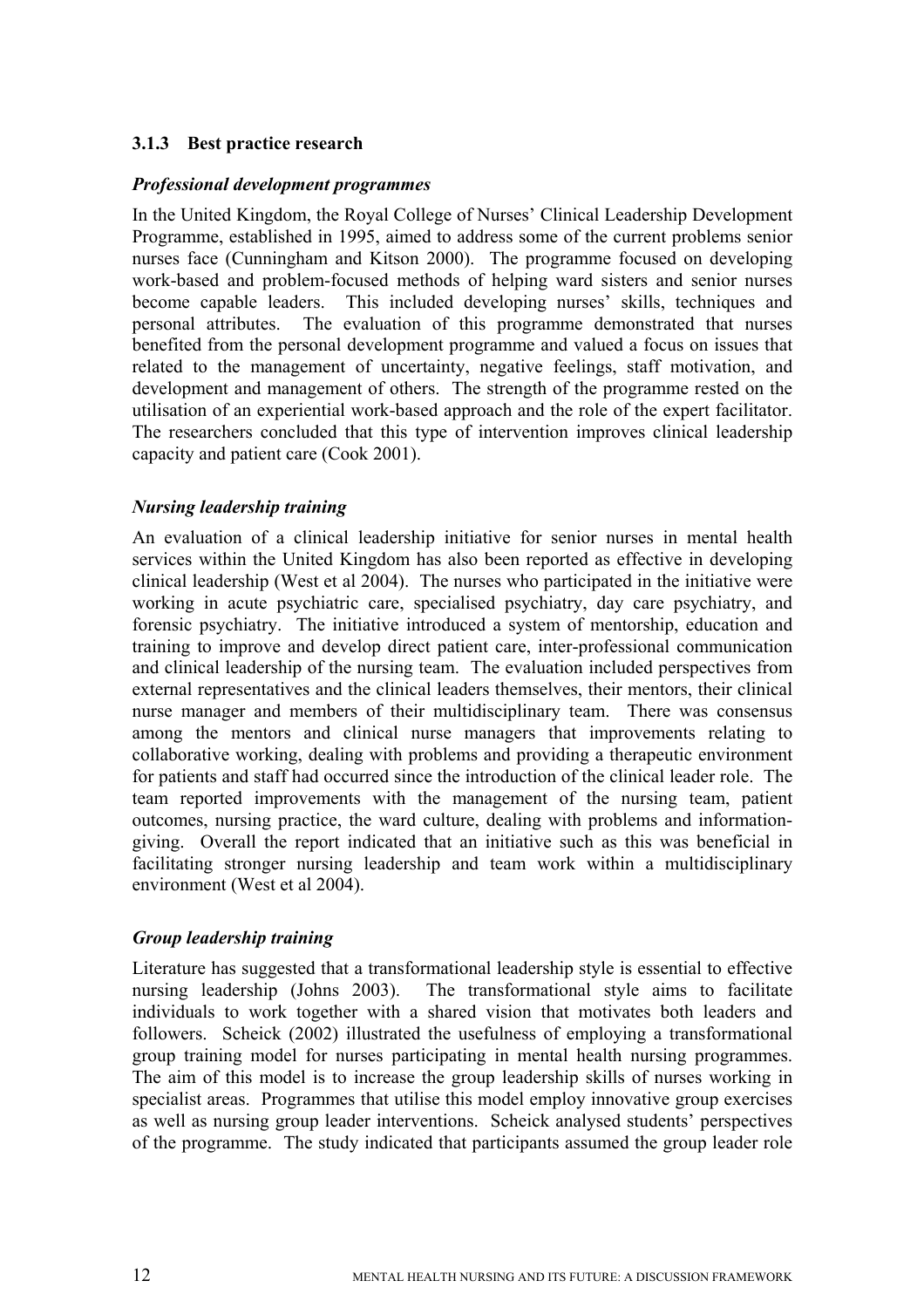as a result of the programme's focus on group participation, collaboration, and reflective learning (Scheick 2002).

## **3.2 The role of the nurse practitioner**

International research on the role of the nurse practitioner in mental health services is pioneering work, and is largely descriptive rather than evaluative (Cornwell and Chiverton 1997). Most studies have focused on contextual issues and the development of models, standards and education programmes for nurse practitioners. The models identified in the literature are not stringently tested or based on evidence. Consequently, best practices for the development of mental health nurse practitioners are limited. This review considers literature that is useful for the development of a framework for mental health nurse practitioners.

The section begins with a contextual overview of the development of general nurse practitioners, followed by a review of international literature on the development of nurse practitioners in mental health settings.

#### **3.2.1 The development of nurse practitioners**

The nurse practitioner is an innovative role performed by registered nurses working at an advanced level of practice (Ministry of Health 2002d). International research broadly defines the nurse practitioners' role as located within primary health care. It emphasises continuing, comprehensive, holistic care and intersectoral collaboration (Keegan 1998). In New Zealand, the nurse practitioner's focus is on health promotion, disease prevention activities and the monitoring of chronic episodes throughout the service user's lifetime. Nurse practitioners work both independently and in collaboration with other health care professionals to provide a wide range of assessment and treatment interventions. They provide leadership as consultants, educators, managers and researchers and participate in the development of local and national policy development in New Zealand. Nurse practitioners may also prescribe medicines and other treatments within their speciality area of practice (Nursing Council of New Zealand 2001a).

The NCNZ (2001a) established nurse practitioner competencies which describe the skills, knowledge and activities of nurse practitioners. The NCNZ recognise registered nurses as nurse practitioners when they have a clinically-focused masters degree, have met NCNZ assessment criteria and competencies and have at least four years' experience at an advanced level in a specific area of practice (Ministry of Health 2002d). Several tertiary education providers across the country have NCNZ approved masters programmes required for nurse practitioner status. To support the introduction of the nurse practitioner role, Hughes and Carryer (Ministry of Health 2002d) conducted an international literature review. They also conducted 'road-shows' for the health sector to stimulate debate and increase understanding of the role of the nurse practitioner. In New Zealand, there are currently 14 nurse practitioners.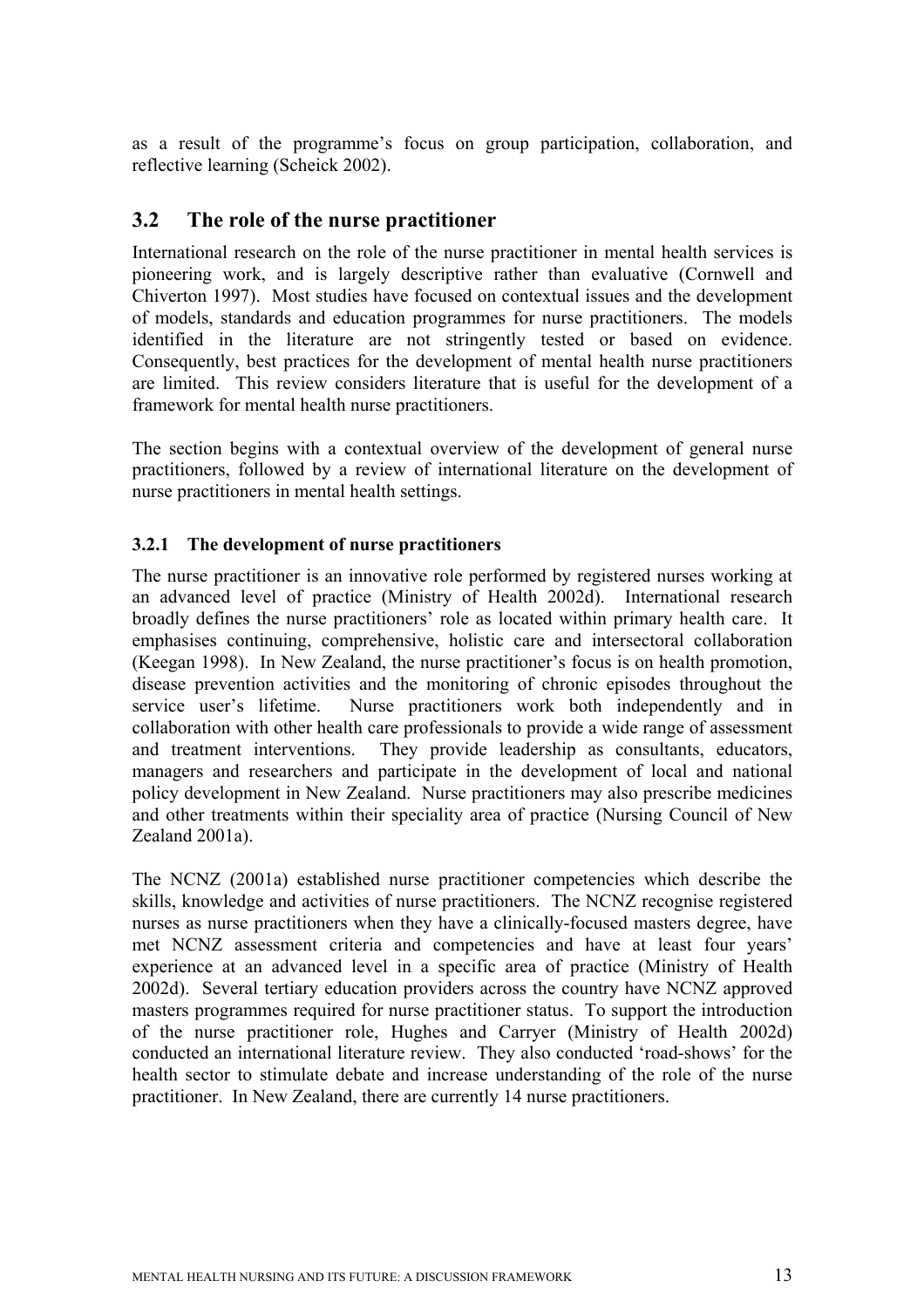The Ministry of Health (2002d) described four generic models of care for nurse practitioners. These included the integrated nursing team model, nurse consultancy, independent practice and nurse practitioner in specialist services/clinics (Appendix 4 outlines these four models in detail). Nurse practitioners are essential for DHBs' development of new models of care that aim to improve the health outcomes of their local communities. The role of the nurse practitioner is supportive of Pacific and Māori models of care (Ministry of Health 2002d).

In the United States, the nurse practitioner role was implemented over 30 years ago in response to primary health care service needs in the area of infant and prenatal care. Currently, nurse practitioners have prescribing rights in 48 states and they have authority to practise independently in 20 states (Cornwell and Chiverton 1997). Literature has demonstrated that the nurse practitioner role, with prescriptive authority and autonomy of practice, is essential for innovative and effective primary health care. In New Zealand, however, the role has often been met with conflict from other health professionals (Hughes 2002).

International literature revealed that primary health services provided by nurse practitioners have generated benefits for consumers and the health sector. Specific benefits include lower cost of care, improved access to care, better management of chronic conditions, and decreased hospital admissions (Dunn 1997; Kinnersley et al 2000). Studies have stated that service users look favourably on nurses having prescribing rights and find nurse practitioners more approachable than traditional health professionals (Luker et al 1998). Research has indicated that the nurse practitioner role has increased clients' access to primary health care and allowed nurses to utilise their advanced knowledge and skills obtained (Cornwell and Chiverton 1997).

#### **3.2.2 Mental health nurse practitioners**

The mental health nurse practitioner would be ideally placed to work in specialist services with children, young people and their families, Māori and Pacific mental health, primary health care and Alcohol and Other Drugs. Their role could also include work with groups with complex needs that require intensive care co-ordination to maintain their recovery (for example, borderline personality disorder or dual diagnosis) or those with enduring mental illness (such as medication resistant psychosis) who would benefit from psychological interventions not routinely offered in the majority of mainstream services. The mental health nurse practitioner would also be ideally placed to work across the primary, secondary and tertiary health sectors and provide care that emphasises early intervention, mental health promotion and preventative strategies (Barker 2000). Appendix 5 outlines a generic template that has been developed in New Zealand that describes the standards, competencies and professional requirements for the mental health nurse practitioner.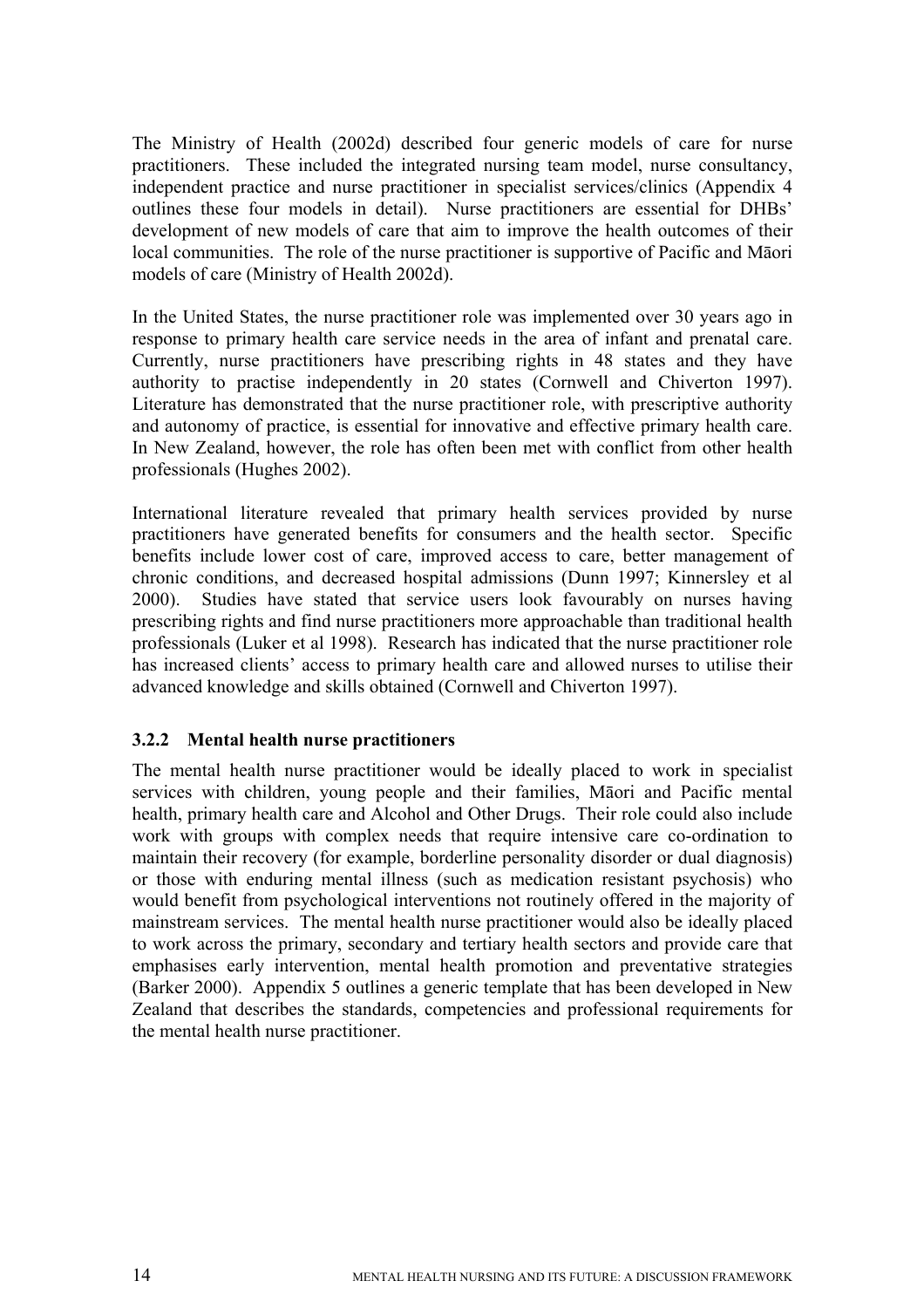In 2002, the first New Zealand mental health nurse practitioner was appointed, without prescribing rights, to a DHB. The practitioner's area of practice is with young people and adult community mental services. The *Primary Health Organisations Service Development Toolkit for Mental Health in Primary Health Care* (Ministry of Health 2004) demonstrated how the role of the nurse practitioner could be utilised within mental health services. Support and leadership for the profession has been developed by the NZCMHN. The NZCMHN has implemented the *Rita McEwan Nurse Practitioner Development Unit* to provide mentorship and financial support for mental health nurses applying to the NCNZ for nurse practitioner accreditation (refer to New Zealand College of Mental Health Nursing website http://www.nzcmhn.org.nz/).

International literature has recognised that the range of mental health needs in the primary health population is not being met by generalist nurse practitioners. Although general nurse practitioners in the primary and community settings come into contact with clients presenting mental health problems, they lack the necessary skills in psychological assessment (Torn 1996). In contrast, research has illustrated the positive effects of the specialist mental health nurse practitioner. Studies conducted in the early 1980s indicated mental health nurse practitioners focused on health education and prevention in primary health care. Consequently, when compared with physicians, the proportion of drug related visits per client and the number of prescriptions per patient were less for nurse practitioners (Cornwell and Chiverton 1997).

Torn and McNichol (1996) examined the utility of the role of a mental health nurse practitioner. They found that the role could combine nursing and psychiatry in an innovative way to fill the deficit that exists in both primary and community mental health settings. They also suggested that the mental health nurse practitioner could work with specialist mental health nurses to ensure that appropriate care is received by clients. This would benefit both the public and health care professionals. Torn and McNichol's mental health nurse practitioner model is supported in other international studies (Cotroneo et al 2001; Edmands et al 1999; Gournay and Brooking 1994).

# **3.3 Mental health nursing standards of practice**

The terms 'standard' and 'competency' are often used interchangeably within the literature. Government regulations, however, have defined the two terms separately. This section utilises the term 'standard' as documented by the NCNZ, Standards New Zealand and NZCMHN. The term 'standard' refers to the overall expected level of performance (Standards New Zealand 2001). In contrast, 'competency' describes the skills, attributes and knowledge required of the individual health professional to meet the standard (Nursing Council of New Zealand 2001b). The expected outcome (or standard) is achieved when all criteria (or competencies) associated with the standard are met.

This section reviews the current legislation, standards of practice and competency frameworks that regulate mental health nursing in New Zealand. The mental health sector standard and NZCMHN standards are reviewed as examples of best practice in the development of mental health nursing standards. Three international examples of best practice for the development and measurement of standards of practice are also reviewed.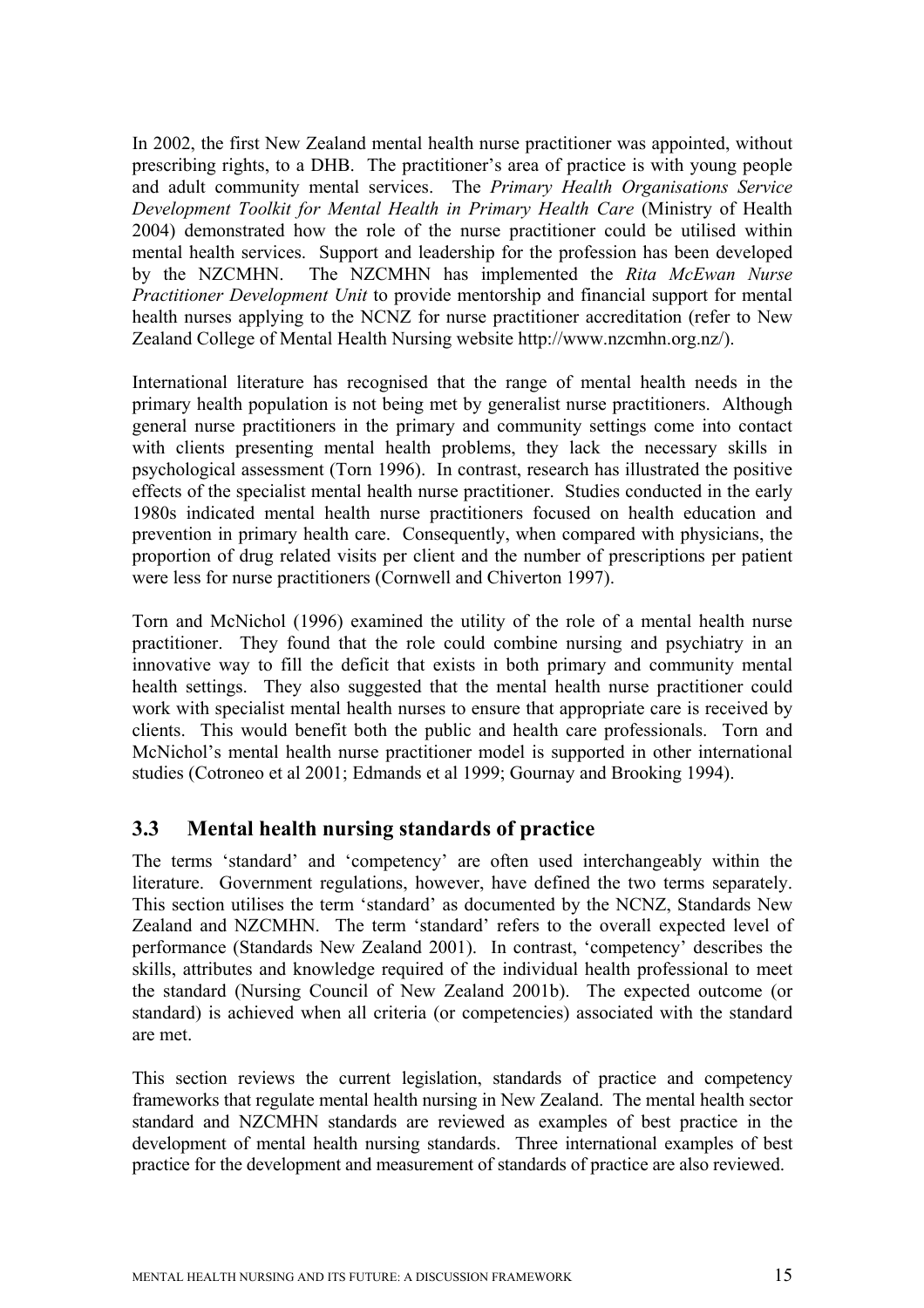#### **3.3.1 New Zealand mental health nursing standards**

Mental health nurses are mandated to practice in accordance with the laws, standards and expectations of society. The *National Mental Health Sector Standard* (Standards New Zealand 2001) aims to ensure consistency in the delivery of mental health treatment and support provided to all service users of mental health services (p 5). It applies to all areas where mental health services are provided and nurses, therefore, are subject to it. Standards of practice for mental health nurses have been developed by NZCMHN (2004). The NZCMHN standards outline the expected levels of competency nurses must perform to practice in mental health and provide the basis for public accountability and evaluation of nursing performance (Te Ao Maramatanga: New Zealand College of Mental Health Nursing 2004). They define the key attributes that are believed to underlie competence in the context of mental health nursing, and specify the level of performance required, the outcomes to be anticipated and the context in which the performance will take place.

The Health Practitioners Competence Assurance Act 2003 introduced mechanisms to ensure that all health practitioners are competent and fit to practise in their professions with the intention of protecting the health and safety of the public (Health Practitioners Competence Assurance Act 2003). The Act places responsibility and accountability on the professional authorities for providing tools and ensuring that health practitioners throughout their careers are competent to practise (Ministry of Health 2004a). Effectively, the Health Practitioners Competence Assurance Act has placed responsibility on the NCNZ for setting and monitoring professional nursing standards.

The NCNZ (2002) recognises that competency assurance 'begins with describing appropriate standards of practice for the profession' (p 2). The NCNZ is supportive of professional groups developing professional standards specific to their specialist practice as long as they are aligned with NCNZ's Standards for Registered Nurses and meet the requirements for Competence-Based Practising Certificates (Nursing Council of New Zealand 2002). Examples of standards currently utilised in New Zealand and the United Kingdom are outlined below. Competency frameworks for mental health nursing are discussed in section 3.5 of this review.

#### **3.3.2 Best practice**

#### *National Standard for the Mental Health Sector*

The purpose of the National Standard for the Mental Health Sector is to provide clear guidance to service providers, service users and their families as to what can rightfully be expected of mental health services in New Zealand. The report identified 18 standards that mental health professionals must demonstrate. These relate to tangata whenua, Pacific people, cultural safety, children and young people, rights of services users, safety, records and confidentiality, privacy, consumer participation, family/ whānau participation, minimising the impact of mental illness, leadership and management, access, entry, assessment, quality treatment and support, community support options, and reducing discrimination and promoting community acceptance (Standards New Zealand 2001, p 3). The processes for monitoring these standards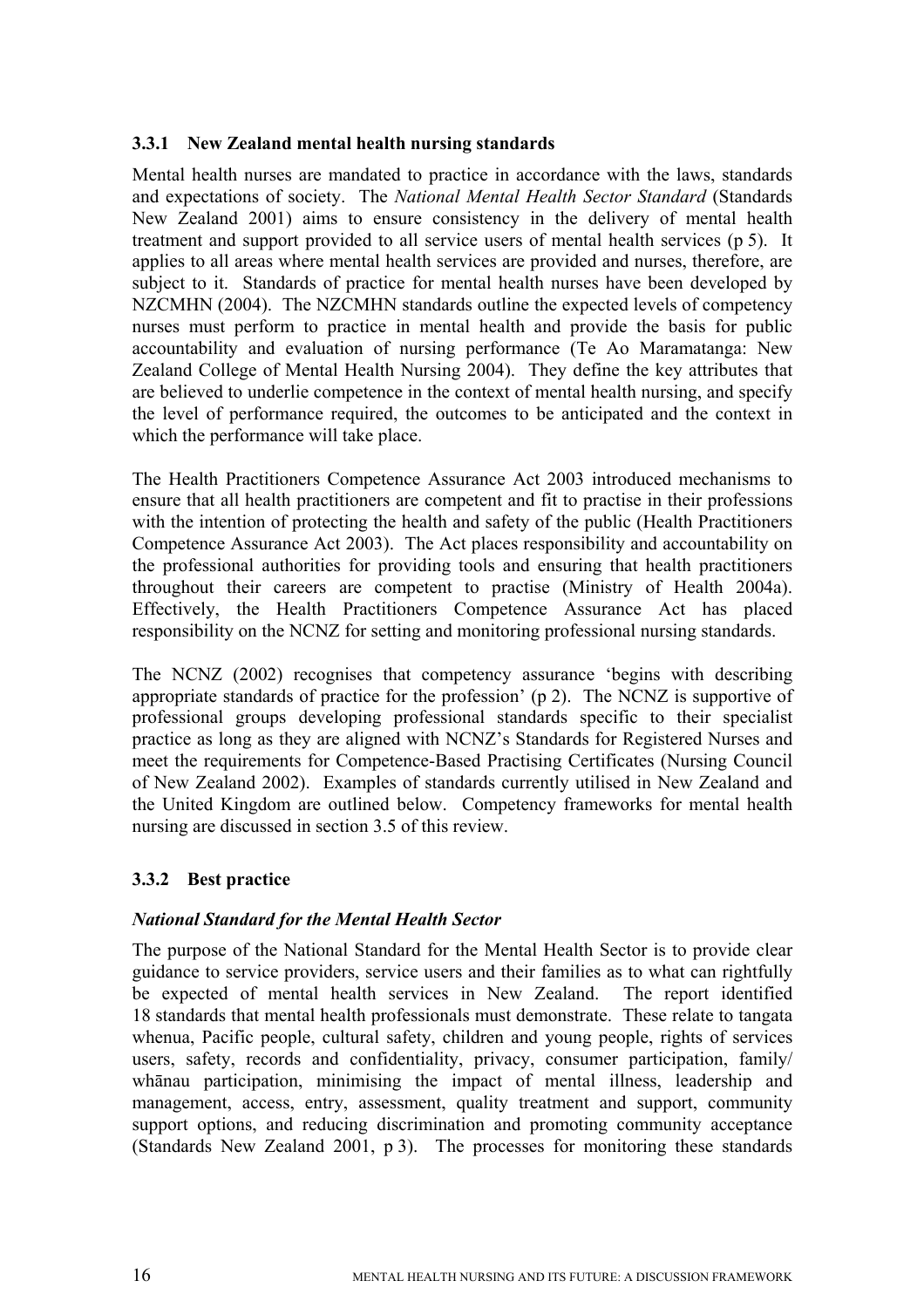include service provider audits and reporting as required in contracts with health funders, and independent reviews.

#### *New Zealand College of Mental Health nursing standards*

The NZCMHN standards of practice for mental health nursing are aligned with the National Standard for the Mental Health Sector (Standards New Zealand 2001) and stipulate that the mental health nurse must:

- 1. ensure her/his practice is culturally safe
- 2. establish partnerships as the basis for a therapeutic relationship with consumers
- 3. provide nursing care that reflects contemporary nursing practice and is consistent with the therapeutic plan
- 4. promote health and wellness in the context of her/his practice
- 5. be committed to ongoing education and contribute to the continuing development of the theory and practice of mental health nursing
- 6. be a health professional who demonstrates the qualities of identity, independence, authority and partnership.

The NZCMHN specifies that the mental health nurse demonstrates advanced practice when they, at a level of excellence, integrate the six standards with skills in clinical practice, leadership, management, research and education (adapted from Te Ao Maramatanga: New Zealand College of Mental Health Nursing 2004, pp 3–4).

#### *Measuring standards of practice*

O'Brien (2002/2003) argued that the six standards developed by NZCMHN are too broad and do not have measurable performance criteria. In response, O'Brien et al (2003) developed and trialled clinical indicators to determine whether the professional mental health nursing standards were being implemented in practise. The results from the study indicated there were variations in the level of the standards achieved by nurses. The study presented a methodological framework for developing culturally and clinically valid and reliable measures of clinical practice (O'Brien et al 2003, p 854).

The University of Lancashire in the United Kingdom established an internal clinical practice benchmarking group to ensure consistent high standards of care across the Royal Preston Acute Hospitals NHS Trust (Ellis et al 2000a). Benchmarking has been suggested to be integral to the development of best clinical practice. In this study, it involved implementing internal structures, such as project support and monthly meetings, to allow health professionals to share examples of best clinical practice and develop their own standards of practice. The initiative specifically focused on improving nutritional care for patients, caring for patients with mental health needs, and the safe transfer of clinically ill patients. Within the mental health setting, benchmarking activity was reported to have highlighted the importance of creating links between community and acute trusts to further develop standards of practice. The report concluded that clinical practice benchmarking improved the standard of practice in their trust (Ellis et al 2000b).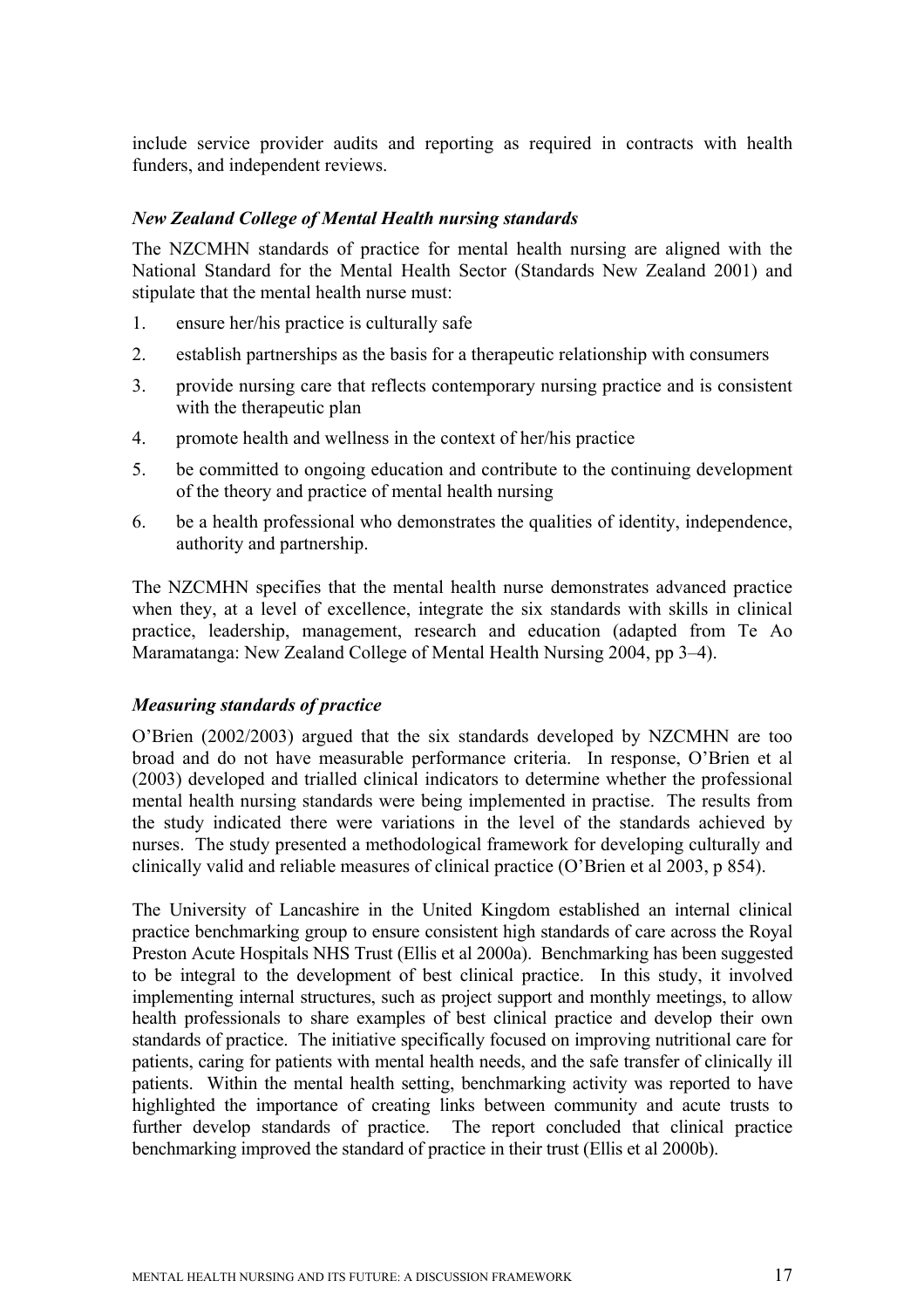# **3.4 Skills mix**

This section reviews the literature on skill mix in general nursing and mental health settings. Buchan (2002) has suggested that there are significant limitations with the current evidence of skill mix in the health workforce and the methodologies utilised for analysis of skill mix in health services are questionable (Buchan and Dal Poz 2002, p 579). Literature on skill mix in mental health settings is limited. Consequently, this section provides a contextual review of literature focused on the positive effects of skill mix on health care costs, clinical practice and patient outcomes. Further research on skill mix in New Zealand mental health settings would be valuable.

## **3.4.1 The benefits of effective skill mix**

The notion of 'skill mix' has become increasingly important for health care organisations' capacity to provide cost effective health care. Skill mix involves achieving a balance between trained and untrained staff, qualified and unqualified, various occupational groups, and supervisory and operative staff in the context of cost and care considerations (Hicks and Hennessy 2000).

Literature has focused on the relationship between nursing skill mix and indications of cost and quality care. The common topics covered in research are the effectiveness of an 'all-qualified' nursing workforce compared with a 'qualified/unqualified' mix and the impact the increasing proportion of support workers might have on the cost and quality of care (Buchan and Dal Poz 2002). Research findings on cost effectiveness of skill mix have indicated that as a result of the hidden costs associated with support workers, cheaper skill mix may not be cost-effective. The hidden costs included: increased absence and turnover rates; increased levels of unproductive time associated with support workers; decreased autonomy and capacity to work independently; and increased concern reported by nurses about the increased possibility of harm caused by support workers practising beyond their technical and legislated capacity (Buchan and Dal Poz 2002).

Aiken et al (2002) reviewed the impact of effective skill mix in Magnet hospitals. They found these hospitals facilitated nurses' professional autonomy and control over practice, and fostered better relationships between doctors and nurses. The authors argued that these features of Magnet hospitals improved patient outcomes (Aiken et al 2002). Other research has confirmed these findings illustrating that better nursing skill mix or more qualified nurses improve the quality of care (Kitson 1997).

## **3.4.2 Skill mix in mental health services**

Ashton (2004) explained that within New Zealand hospitals, mental health staffing is rigidly organised around professional groups. In contrast, community mental health services are potentially more flexible in their approach to staffing, with much of the care being provided by less-skilled mental health support workers. Ashton recommended that the mental health sector needs to develop a strategy to share the pool of skill mix across DHBs, NGOs and primary health organisations (PHOs). It was suggested that this would promote collaboration, successful teamwork and increase nurse autonomy (Ashton 2004).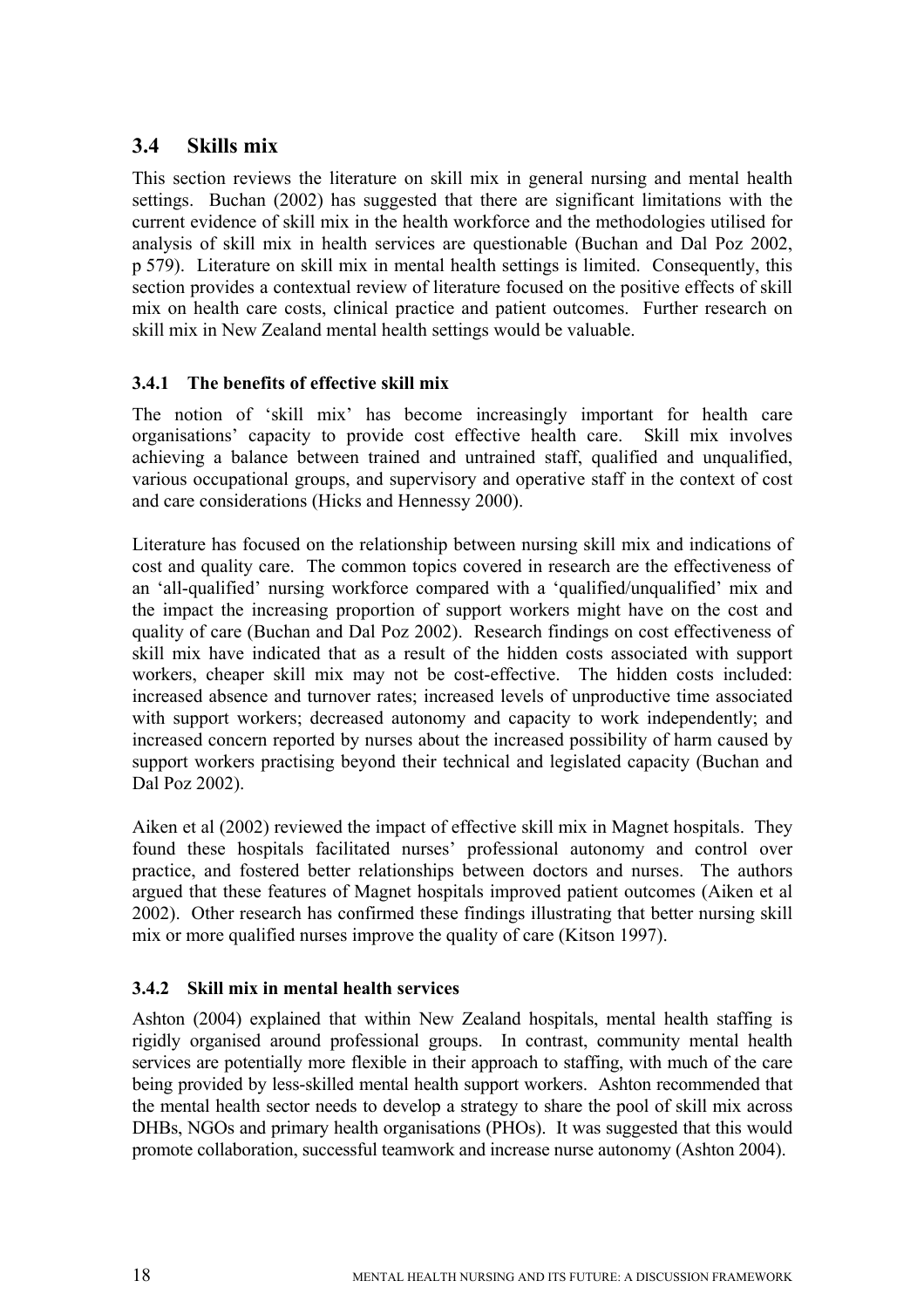Best practice examples of skill mix in mental health settings are limited. McGuinness (2003) described a local initiative in London to adjust the skill mix of community mental health nurses in community mental health teams. Although there was no specific tool identified by the author the research indicated that by altering the mix of skills in the community mental health teams, a more cost effective delivery of community mental health services was demonstrated. Specifically, it was recognised that the proportion of the senior nurses was higher than numbers regarded as appropriate for local needs. By increasing the proportion of junior staff, the cost effectiveness of skill mix was increased and caseload pressures and stress on community mental health nurses was decreased (McGuinness 2003).

# **3.5 Clinical career pathways for mental health nursing**

A clinical career pathway (CCP) provides '... a structure for career development for nurses involved in practice, and advancement in such a structure provides recognition and reward for increasing expertise in frontline work with patients/clients' (Jones 1997, p 2). Benner's five stages of nursing practice that range from 'novice' to 'expert' underpin the structure of CCP programmes generally (Benner 1984; National Professional Development and Recognition Programmes Working Party 2004). Currently, CCP programmes have been implemented in Canada, Australia, Sweden and New Zealand (Carryer et al 2002). This section discusses CCP in the context of New Zealand and provides two examples of best practice CCP frameworks and programmes.

## **3.5.1 Current state of clinical career pathways in New Zealand**

CCP programmes were introduced in New Zealand in the late 1980s and aimed to recognise the 'clinical expertise of nurses and to retain professional autonomy and development' (National Professional Development and Recognition Programmes Working Party 2004, p 4). The Ministerial Taskforce on Nursing (1998) argued that creating CCPs with appropriate ongoing education would enhance nurses' career options and foster the aspirations of new and returning nurses. According to Trim (1994), the specific benefits of CCP programmes for employers are succession planning, leadership development, professional direction, informing the skill mix of registered nurses, and the value that mental health nurses bring to clinical and management practices (Trim 1994). CCPs, she argued, are essential for strengthening nursing leadership, developing the nurse practitioner role and effective skill mix.

The MHC and the MHWDC have provided the competency framework that employers in mental health services should utilise in the provision of appraisals, career plans and pathways (Mental Health Commission 2001; Mental Health Workforce Development Co-ordinating Committee 1999). Additionally, the NCNZ and NZCMHN have developed competency frameworks specifically for registered nurses and mental health nurses (Australian and New Zealand College of Mental Health Nurses and National Directors of Mental Health Nursing 2002; Nursing Council of New Zealand 2001b). All these documents outline the knowledge, skills and attributes that nurses must demonstrate to progress through three levels of competency, from basic to advanced and to specialist competency.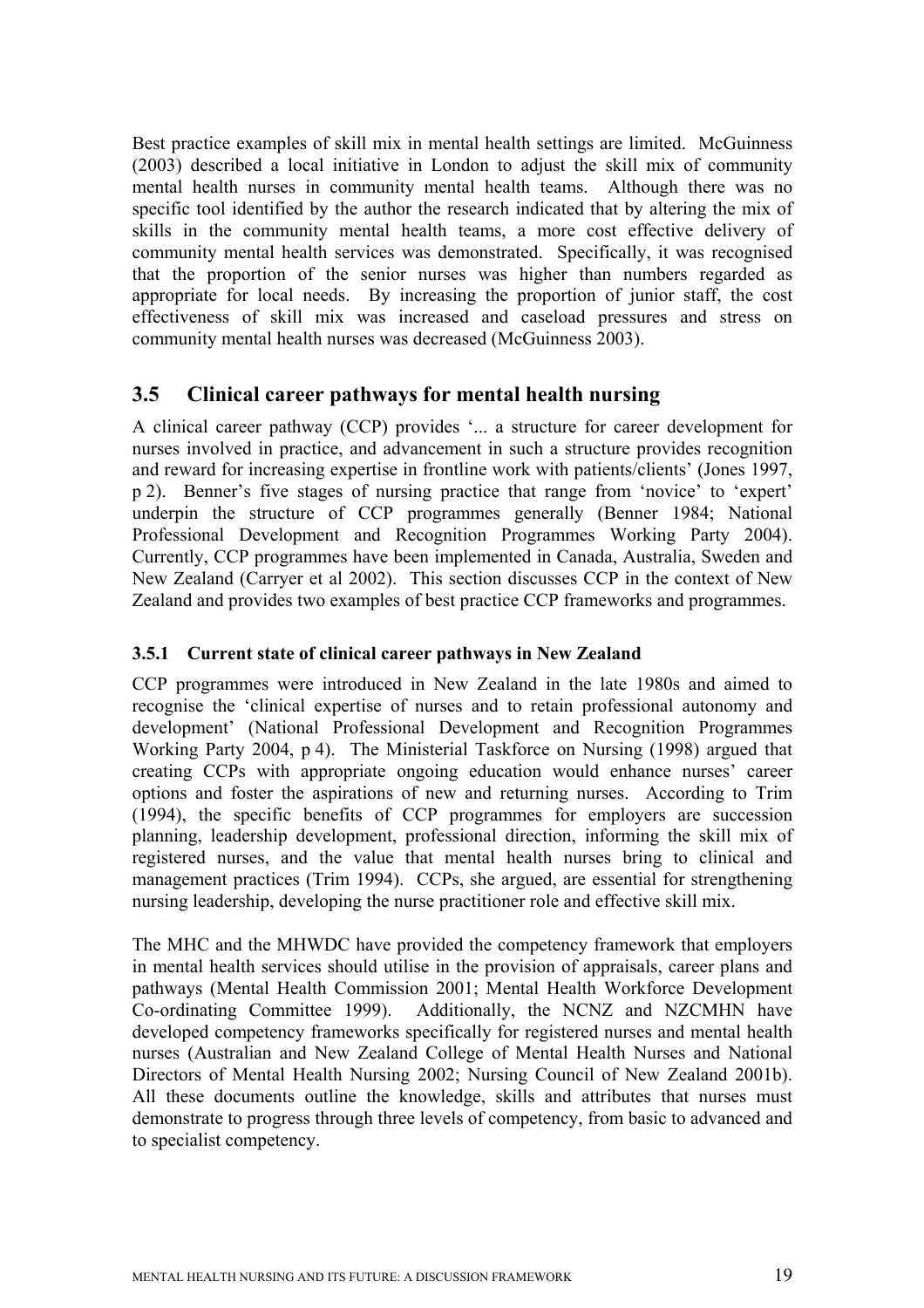New legislation has confirmed the importance of competency frameworks, CCPs and professional development recognition programmes (PDRP). The Health Professionals Assurance Act (2003) requires the Nursing Council of New Zealand (NCNZ) to ensure the competency of nurses' practice. From 2005, it is mandatory for registered nurses to hold a Competency-based Practising Certificate (National Professional Development and Recognition Programmes Working Party 2004). To obtain NCNZ practising certificates, nurses must be able to demonstrate their competency in clinical nursing practice through maintaining a professional portfolio. This process has increased the importance of developing and implementing professional development recognition programmes (Carryer et al 2002).

The National Professional Development and Recognition Working Party (2004) state that PDRPs aim to ensure nursing expertise is visible, valued and understood; enable differentiation between the different levels of practice; value and reward clinical practice; encourage practice development; identify expert nurse/role models; encourage reflection on practice; encourage evidence-based practice; provide a structure for ongoing education and training; assist nurses to meet the requirements for competence based practising certificates; and assist in the retention of nurses (National Professional Development and Recognition Programmes Working Party 2004, p 5). PDRPs are intrinsically linked to CCPs and the NCNZs (2005) introduced a process whereby organisations with PDRPs can apply for Nursing Council approval in order to ensure nurses utilising their programmes have met NCNZ competency requirements of the annual practising certificates (National Professional Development and Recognition Programmes Working Party 2004).

Literature from New Zealand has revealed limited development and utilisation of CCPs. Carryer et al's (2002) research on nurses' perceptions of CCPs in a New Zealand hospital indicated that nurses have mixed views on the usefulness of CCPs. Some nurses argued that the tasks involved with CCP programmes are an unnecessary demand on their employer while others argued that it is a valuable form of professional development. Te Rau Matatini (2003) reviewed CCPs for mental health nurses in New Zealand. Their report revealed that the application of CCPs is limited to mainstream institutions and the conceptual framework underpinning CCPs is not applicable to NGOs and Māori community mental health services (Te Rau Matatini 2003). They suggested the quality and ability to implement CCP programmes is intrinsically linked to the organisation. Because NGOs do not have the same level of infrastructure in place as DHBs, resource constraints may mean that some mental health nurses may not be part of CCP programmes. The Ministry of Health (2003a) has also indicated that the historical lack of funding for NGOs has lead to their inability to fully develop human resource systems and organisational development infrastructure. In particular NGO mental health nurses often have difficulties with accessing supervisors, mentors and interprofessional health staff.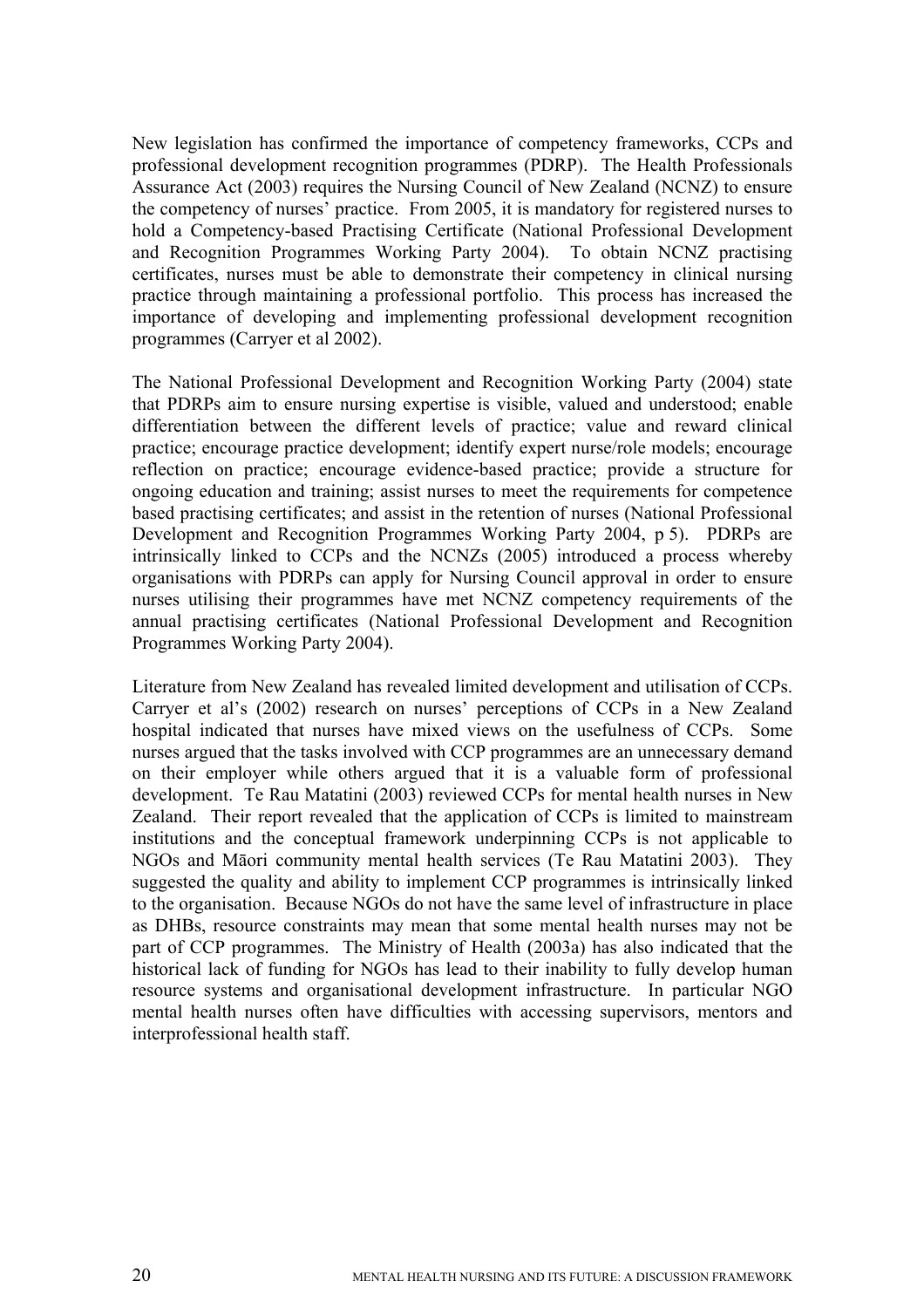In Australia, limited utilisation of CCPs has been reported to have had implications for recruitment and retention of mental health nurses and weakened nursing leadership. Clinton and Hazleton (2000a, 2000b) found that advanced mental health nurses perceived a lack of career pathways, which in turn deterred some nurses from staying in the sector. Nurses also indicated that there were financial constraints and a lack of incentives to take on senior clinical roles. Additionally, organisations were inconsistent with the appointment of senior roles such as nurse practitioners and nurse specialists. Consequently, the less experienced nurses may perceive little or no career pathway to aspire to.

#### **3.5.2 Best practice**

#### *Clinical career pathway frameworks*

Carryer et al (2002) report on a CCP framework utilised in a New Zealand hospital. The framework was focused on professional development and aimed to provide structured support and learning for clinically based nurses, facilitate the development of clinical expertise in professional practice, and provide a process of recognition and reward of excellence. The nurses were required to identify their own level of practice from five levels ranging from beginner to advanced practitioner. They had to supplement this with a portfolio of evidence that demonstrated their acquisition of the nursing competencies selected for that level. The assessment of the portfolio was completed and forwarded to a CCP committee. To evaluate the programme, Carryer et al developed and utilised a clinical career pathway evaluation tool (CCPET) to assess nurses' and midwives' knowledge of, and attitudes towards, their clinical career. The results indicated that the programme improved nurses' knowledge and attitudes towards developing and maintaining CCP portfolios (Carryer et al 2002).

#### *CCP programmes*

Evan (1998) reported on an initiative between a community health services trust and Middlesex University in London to improve career pathways for mental health nurses. The collaboration aimed to fully prepare nurses to become expert practitioners by developing practical skills and theoretical knowledge. Participants engaged in a two year programme in either an acute or community living focused pathway. The nurses had to demonstrate their acquisition of competency through the development of portfolios and by undertaking a project on enhancing client care in a specific clinical area. The author reported that the programme benefited participants by offering them a chance to fully develop their clinical and academic skills in their chosen speciality. Additionally the programme gave them a clear direction for the progression of their career. The Community Service Trust reported that participants are highly motivated nurses who on rotation facilitate a 'cross pollination' of ideas with other health professionals. This scheme was reported to have increased both recruitment and retention (Evans 1998).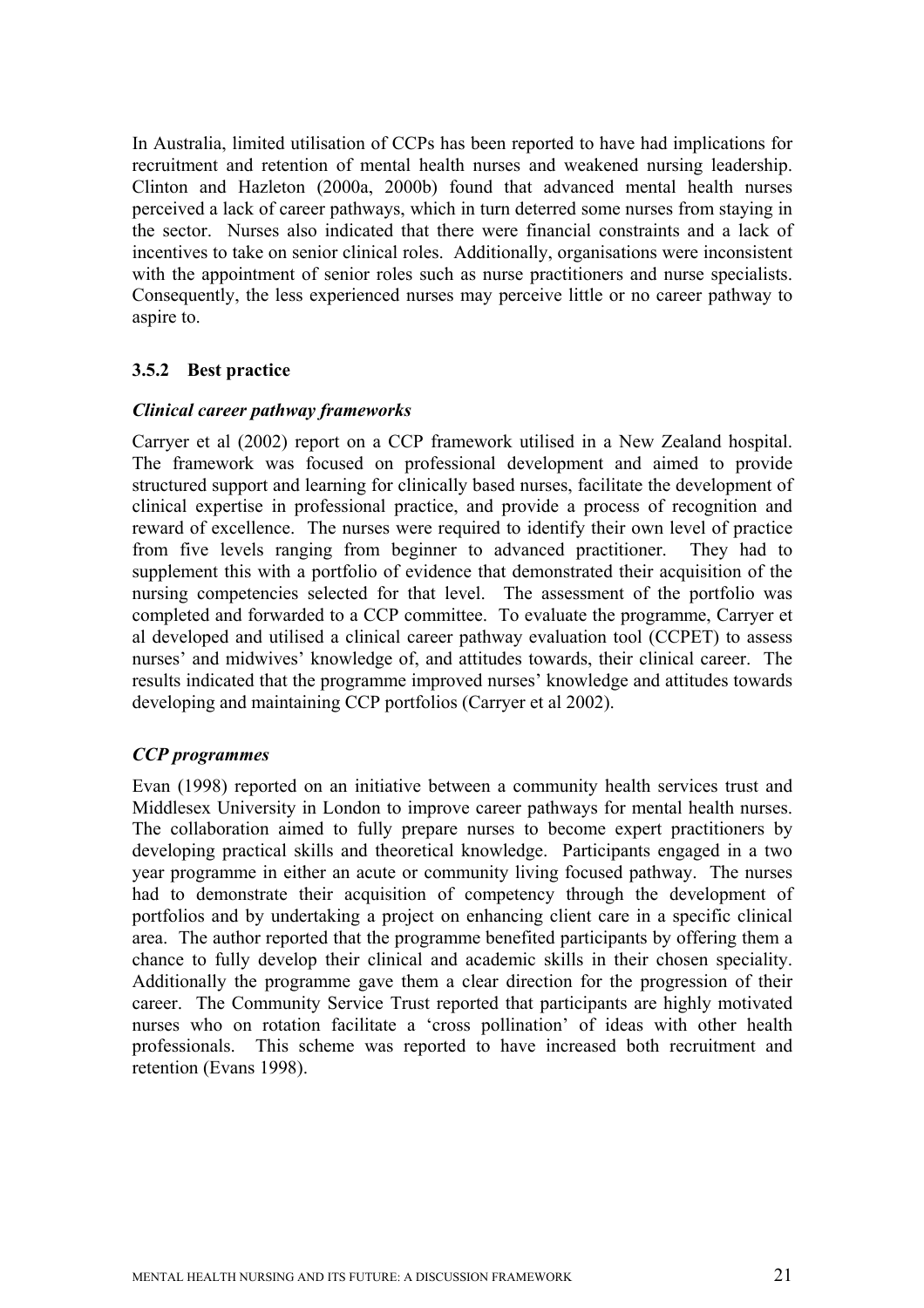# **3.6 Professional supervision**

International literature defines professional supervision as a formal process that provides professional support to enable practitioners to develop their knowledge and competence, be responsible for their own practice, and promote service users' health outcomes and safety (Department of Health 1993). This section provides a brief overview of current research on professional supervision and presents three examples of best practice that approach professional supervision innovatively.

The move towards care in the community is a primary focus of the National Strategy for Mental Health Services (Mental Health Commission 1997, 1998). This requires health professionals with specific skills and a broad focus (Ministry of Health 1996a). The NCNZ argued that this strategy is dependent on an adequately prepared mental health workforce and a supportive learning environment (Nursing Council of New Zealand 2004). The New Zealand Health Strategy (2000) recognised the need for increased support and supervision of health professionals (Ministry of Health 2000). In 2002, HWAC identified the importance of health practitioners' ongoing professional development which should be achieved through mentoring, practice review, supervision and in-house training. The report also suggested that clinical tutors and supervisors need their own ongoing education and development in order to keep up to date with contemporary topics and methods (Health Workforce Advisory Committee 2002b).

Several models of professional supervision have been developed. Reports suggest the most widely adopted model is based on Proctor's 'three-function interactive' approach to supervision (Stevenson 2000; Winstanley and White 2003). This model consists of three functions:

- 1. Formative function: the educative process utilised in developing the knowledge and skills of those supervised. This is achieved through sharing knowledge and enhancing self-awareness.
- 2. Normative function: the management process required to maintain safe practice and standards of care. This is achieved through discussion of cases and identification of examples of poor practice.
- 3. Restorative function: the supportive process whereby nurses discuss and share experiences and anxieties with peers (adapted from Walsh et al 2003; Winstanley and White 2003).

White et al's (1998) research found the nurses in their United Kingdom study had no knowledge of current models available and tended to construct their own models for supervision.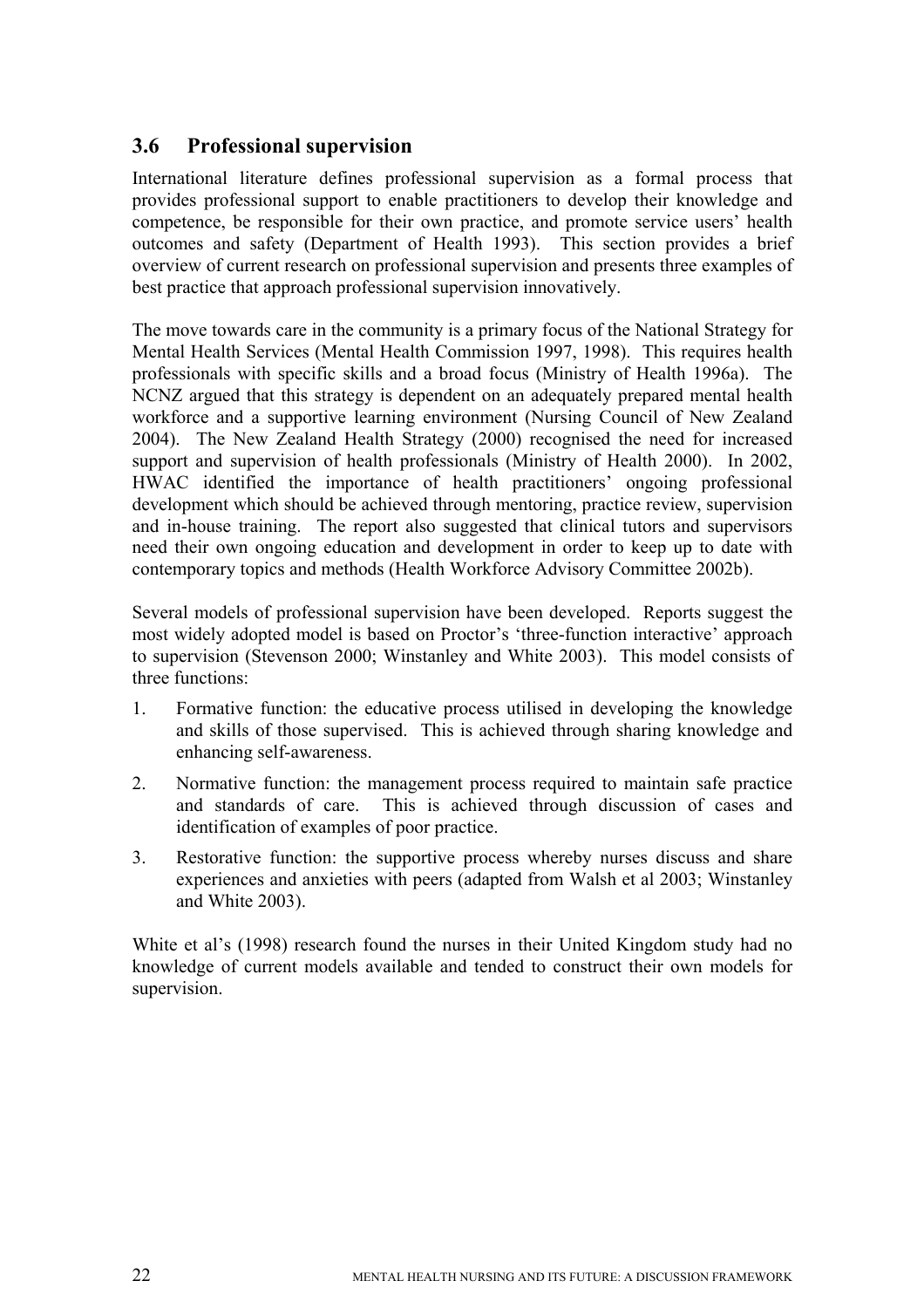There is a large amount of international literature focused on the beneficial effects of professional supervision for mental health nurses. The Australian Government recognised professional supervision as an important strategy for encouraging professional development, providing support and improving clinical standards and the quality of care (Hancox et al 2004). Cutcliffe and Proctor's (1998a, 1998b) study argued that nurses who receive professional supervision are reflective in practice and have increased personal wellbeing, confidence, and knowledge of possible solutions to clinical problems. Other research indicates professional supervision has increased staff morale, job satisfaction and decreased stress, burnout, and staff sickness (Berg and Hallberg 1999; Butterworth and Woods 1998). There is limited evidence, however, of professional supervision working (Hancox et al 2004; Winstanley and White 2003) and many argue that the benefits of professional supervision are difficult to measure (Stevenson 2000).

#### **3.6.1 Best practice**

#### *Collaborative supervision*

Literature has suggested that professional supervision is often conceptualised by nurses as hierarchical, managerial and punitive (Walsh et al 2003). Stevenson and Jackson (2000) suggest that the distinction between the 'knowing, educated and practised supervisor and the naïve supervisor who gains insights through experiences of the supervisory process, moving systematically beyond her/his novice state to clinical competence' is highly problematic (Stevenson 2000, p 492).

In the United Kingdom an initiative coined 'egalitarian consultation meetings' aimed to take the 'super' out of psychiatric nursing supervision and develop professional supervision with joint ownership and responsibility between peers (Stevenson 2000). The initiative involved a group of eight nurses from the Newcastle City Health Trust who took part in six meetings including an evaluation session. The sessions were consultative rather than hierarchical and focused on the group discussing 'cases' in a collaborative manner. This model is similar to 'peer supervision'. The evaluation by the nurses indicated that they felt empowered and co-operative in engaging in professional supervision. This was a direct effect of the emphasis on conjoint responsibility for learning. Additionally, the nurses explained that the nonconfrontational methods used in the meetings allowed them to feel confident to share comments on what they had seen and heard in therapy sessions (Stevenson 2000). Due to the small sample size these findings cannot be generalised, however the innovative model provides an example of a different approach to professional supervision that could be useful for future developments.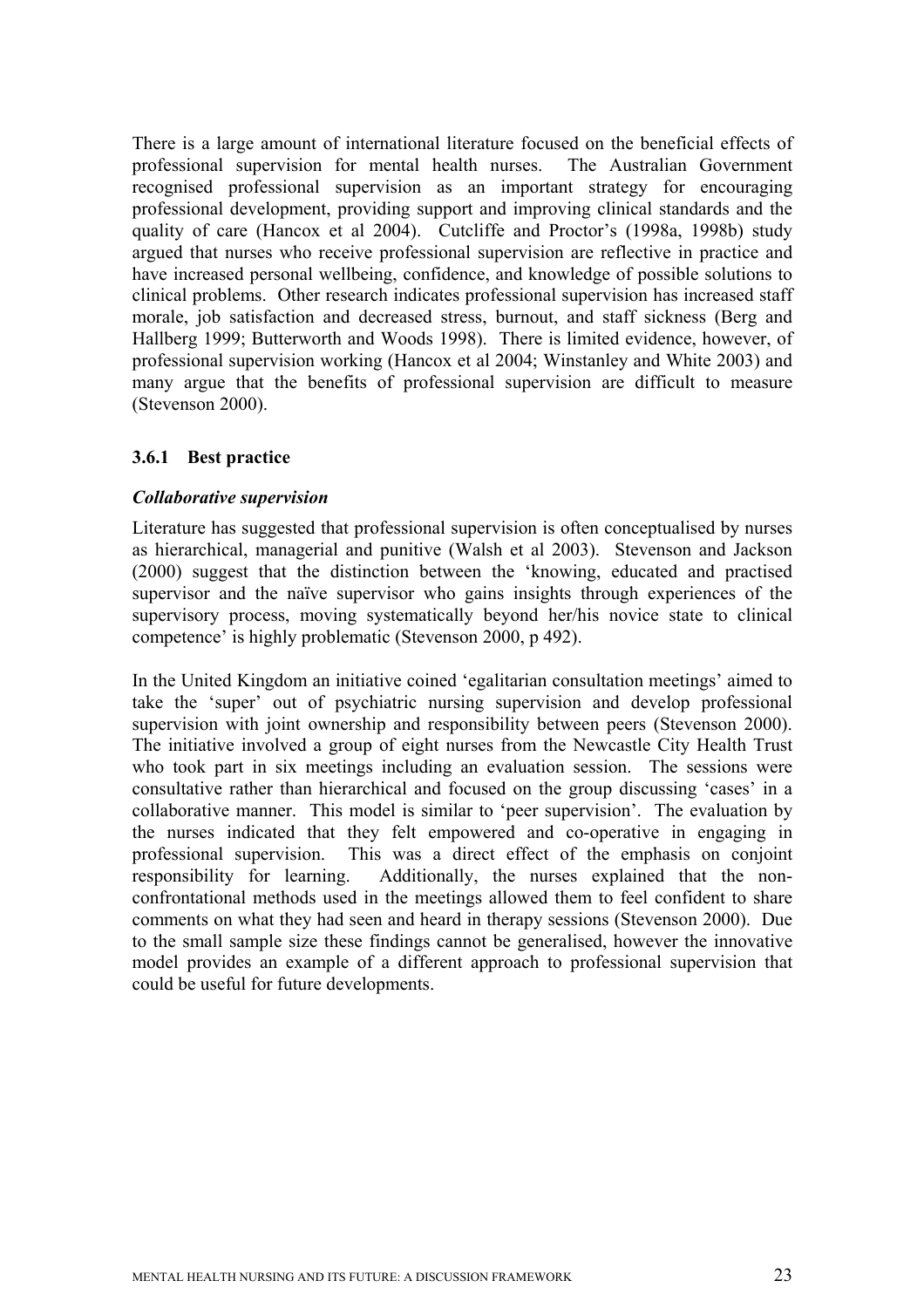#### *Group supervision*

Another approach to destabilising the hierarchical nature of professional supervision is group supervision. Walsh et al (2003) reported on the development, implementation and evaluation by a small team based in an Australian community mental health service. In collaboration with a University Department of Nursing, the team of six nurses developed an innovative model that was piloted for six months in their community based workplace. All members of the group had equal input into the development of the model. The aims of the model were to develop knowledge and skills, monitor the quality of care, identify solutions to problems, improve nursing care, increase understanding of professional issues and give support to fellow clinicians (Walsh et al 2003). It was concluded that group supervision was the best method to facilitate a supportive and less threatening environment.

#### *Education for clinical supervisors*

Adequate education for clinical supervisors is imperative to ensure that professional supervision is conducted in an appropriate and supportive manner (Hancox et al 2004; Winstanley and White 2003). Research has suggested that the absence of suitable training can lead to inappropriate and punitive forms of professional supervision. Additionally, without training, the role of the clinical supervisor can become confused with the aims of line management (Hancox et al 2004).

The Centre for Psychiatric Nursing Research and Practice at Melbourne University, Australia, developed the Clinical Supervision for Health Care Professionals programme to provide appropriate education for nurses likely to take on the role of clinical supervisor. The aim of this programme was to develop nurses' skills and knowledge in professional supervision. The main objectives were to enhance theoretical knowledge and appreciation of professional supervision in mental health, enable critical analyses of various models of professional supervision, facilitate development of skills to maximise benefits of professional supervision, and facilitate understanding of ethical and legal issues associated with professional supervision. Participants in the programme reported several benefits. The nurses contended that the programme increased their understanding of professional supervision and decreased their apprehension towards taking on the role of supervisors themselves. The increased awareness of professional supervision also produced a more favourable view of both receiving and providing professional supervision (Hancox et al 2004).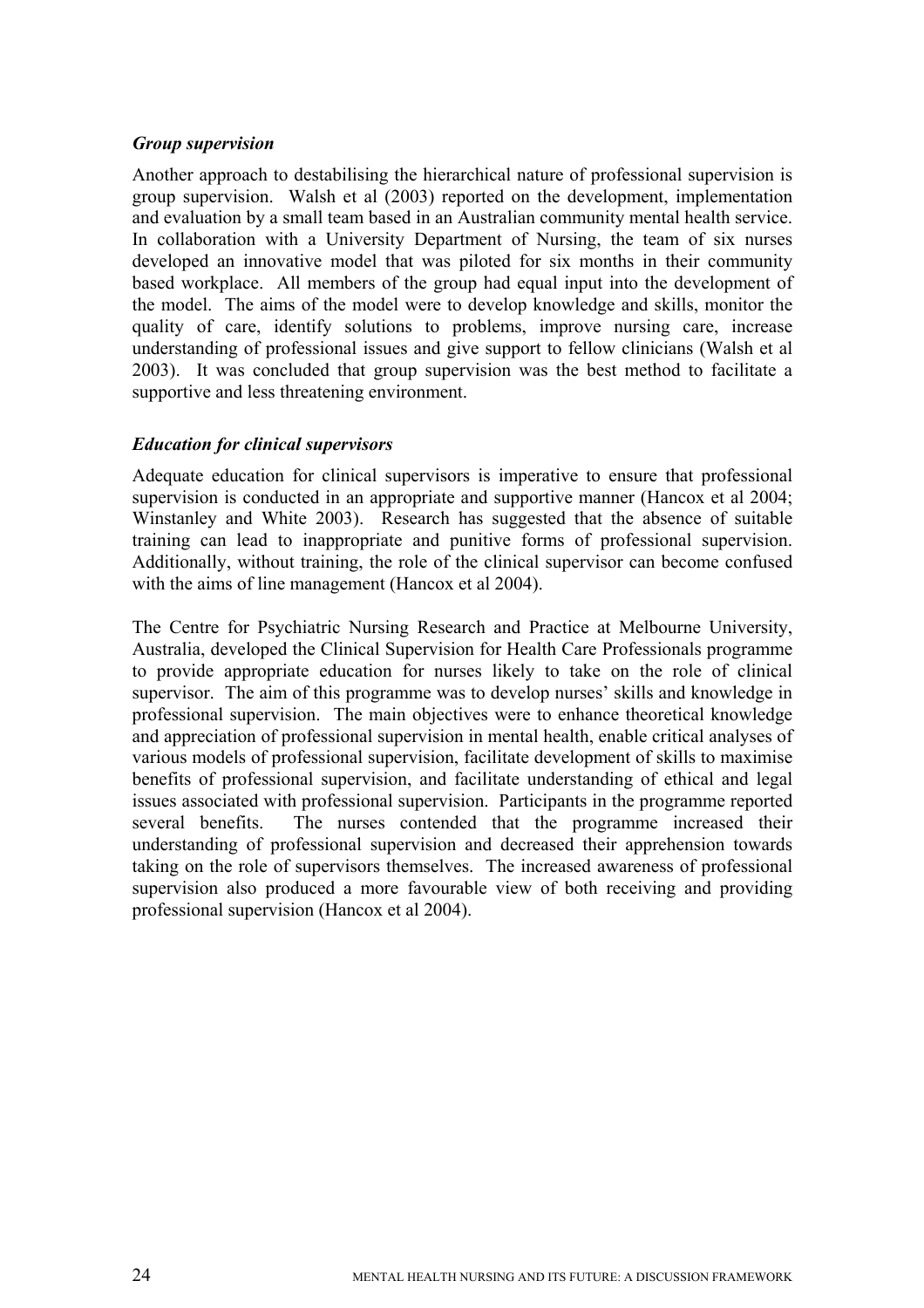# **3.7 Mental health nursing education**

Appropriately educated and skilled staff are essential for the provision of mental health services (Mental Health Commission 1998). The World Health Organization (WHO) stipulated that to work in mental health, nurses require a 'well-developed knowledge base, along with specialist skills in both the technological and caring dimensions of mental health nursing and must be equipped with the expertise to make sound clinical judgments both autonomously and as full members of the multidisciplinary health care team' (World Health Organization 2003, p 6). In New Zealand, nurses undertake undergraduate and postgraduate education to acquire the skills and knowledge to work in the mental health sector. The following provides a contextual overview of the current education for mental health nurses. Best practices for mental health nursing education are illustrated and current national and international literature are also reviewed.

#### **3.7.1 Nursing education in New Zealand**

Training and development of health professionals is a key strategic area for the Ministry of Health. The role of the Mental Health Workforce Development Programme (MHWDP) is to address current gaps in capability, design strategies to develop new skills and knowledge, and strengthen mental health service provision in the community (Mental Health Workforce Development Programme 2003). The MHWDP has identified that changes in the philosophy of care in New Zealand have transformed the type of worker required for mental health services. The demand for recovery focused mental health workers has meant that new training to develop these skills is needed. Mental health workers are required to have specialist skills and knowledge in cognitive behavioural therapy, risk assessment, community treatment of acute illness and mental illness in children, adolescents and older people. The Māori Health Strategy (Ministry of Health 2002a) and The Pacific Health and Disability Action Plan (Ministry of Health 2002e) have outlined a strategic plan for the development of a trained, experienced and culturally competent workforce. The MHWDP is committed to developing and strengthening cultural competency in the mental health workforce. In conjunction with these specialist skills, it is vital that mental health professionals can work in multidisciplinary teams (Mental Health Workforce Development Programme 2003).

Nurses entering mental health must have undertaken a three-year bachelor's degree programme offered in one the 18 universities' and polytechnics' schools of nursing in New Zealand. Nurses registered before the introduction of the degree programme must hold a Nursing Council approved qualification, registered comprehensive nurse or registered psychiatric nurse, to work in mental health. These programmes may differ in organisational structure but all are required to meet the national standards set by the Nursing Council of New Zealand, the New Zealand Qualifications Authority (NZQA) or the Committee for University Academic Programmes (CUAP) (Ministerial Taskforce on Nursing 1998).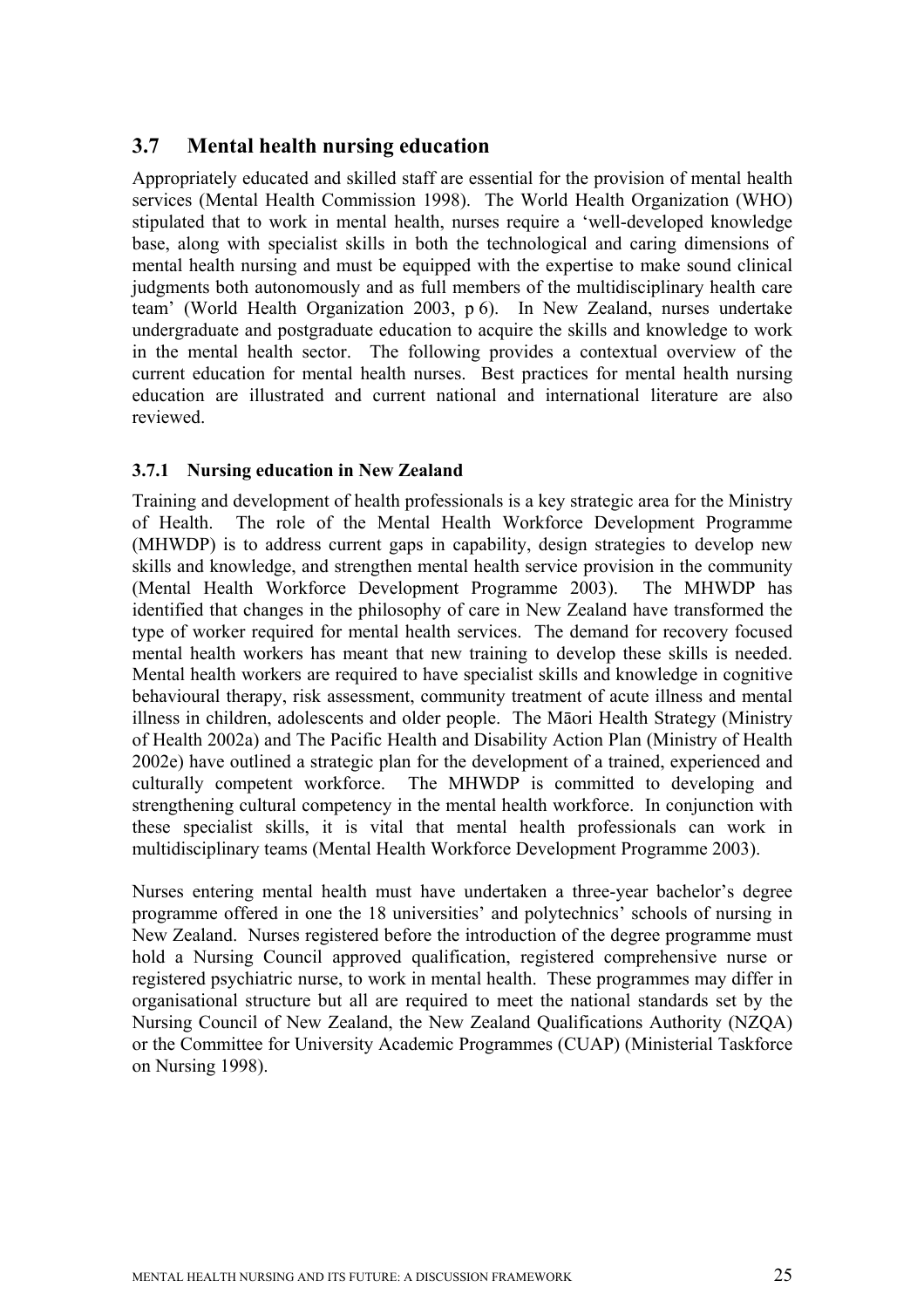The first year of clinical practice marks the transition from student to practising nurse. In 1996, the National Working Party on Mental Health Workforce Development recognised that the three-year comprehensive nursing programme does not provide speciality skills in psychiatric nursing. The report argued that specialist training should be undertaken by graduates entering mental health settings (Ministry of Health 1996a). This was based on a successful pilot programme trialled in 1995 for mental health new graduates run by Capital and Coast Health and Whitireia Polytechnic (Hughes and Clarke 1996). In response, the Government introduced new graduate mental health nursing programmes nationally in 1997. Currently, to practise in the mental health sector, it is recommended that nursing graduates complete a 10-month new graduate post-entry clinical training (PECT) programme. Advanced mental health nursing programmes are also available for experience mental health nurses.

The Clinical Training Agency (CTA) purchases new graduate and advanced mental health clinical training for nurses. In 1995, the Government split funding for health education between Vote Health and Vote Education. The Ministry of Education funds all pre-entry qualifications and postgraduate qualifications with less than 30% clinical component. The Ministry of Health funds all PECT programmes with 30% or more clinically-based components (Clinical Training Agency 2001; Expert Advisory Group on Post-Entry Clinical Nurse Training 2004). The CTA stipulates that PECT training is vocational, clinical, post entry, formal, equivalent six months' full-time and nationally recognised. The NCNZ monitor and set the standards of practice for the new graduate and advanced mental health nursing programmes.

Generic undergraduate nursing programmes have been offered in polytechnics from the mid 1970s. Before this, nurses received in-service training based in hospitals. These changes have significantly affected the speciality of mental health nursing (Ford 2005). National literature has suggested that the absorption of psychiatric nursing into mainstream nursing education has minimised and marginalised mental health nursing issues. It is argued nursing students do not receive adequate skills and knowledge base in mental health nursing (Ford 2005; Prebble 2001).

More recently, the Werry Centre for Child and Adolescent Mental Health (2003) found that while adult mental health issues have been incorporated into many undergraduate nursing programmes, few have child and adolescent mental health as part of their curriculum. Peters (2003) found that child and adolescent mental health is often not included in the nursing curriculum because non-mental health teaching staff and students perceive mental health to be a 'soft option'. They also found there is a significant lack of trained tutors/lecturers and clinical supervisors with child and adolescent mental health experience (Peters 2003). This proposition was supported by a recent study on new graduates, where students perceived the mental health component and clinical exposure to mental health in undergraduate programmes to be severely limited (Finlayson et al 2005; Ford 2005).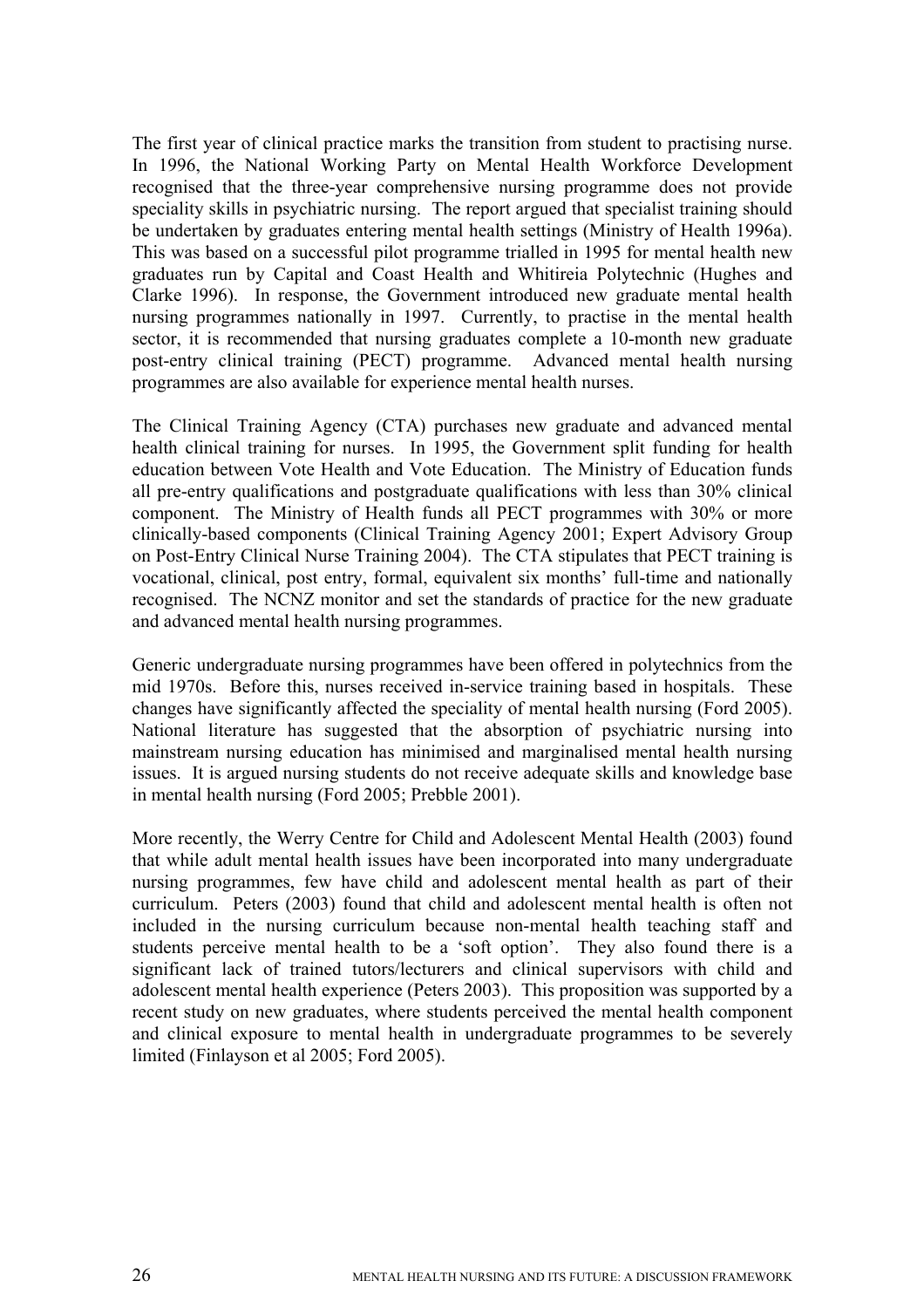International research confirms the New Zealand studies and has indicated that the mental health content is limited in generic nursing programmes across Australia and the United Kingdom (Bailey 2002; Brooker et al 2002; Clinton and Hazelton 2000; Wynaden et al 2000). Additionally, clinical placements in mental health are limited and vary significantly between nursing programmes. Literature has shown the importance of clinical placements for nurses' future career choices (Charleston and Happell 2004; Ferguson 1999; Happell 2001; Rushworth and Happell 2000). This will be discussed further in the recruitment and retention section 3.9.

Recently, Ford (2005) evaluated the effectiveness of new graduate mental health nursing programmes in New Zealand. It presented students' evaluations of the one-year new graduate programme offered by Auckland DHB. Students in this programme participated in rotations through four clinical placements and attended study days at Auckland University. The theoretical content was linked to their clinical practice and they received preceptorship and professional supervision. The results were positive, with 78% of students stating that the programme adequately prepared them to work in mental health settings. Students explained that the professional supervision and support they received increased their confidence and supervisors were considered as role models for mental health practice. The students valued the combination of theoretical and clinical components in the programme. It was argued that the programme expanded the students' knowledge, increased their skill base, and developed their understanding of the role of the mental health nurse in different settings (Ford 2005).

The fiscal and training value of PECT has been reviewed. A report prepared for the Mental Health Workforce Development Committee (Finlayson et al 2005) incorporated various groups' perspectives on PECT including key stakeholders, PECT graduates and service users. Overall, the responses relating to both the training and fiscal value of post entry clinical training were positive (Finlayson et al 2005).

Recommendations were made in relation to how the funding for PECT could be improved. Many of the participants stated that the Ministry of Education should be responsible for funding all education programmes and the Ministry of Health should be responsible for increasing access for the health workforce. Participants recommended that funding currently used by the CTA to purchase PECT programmes could be better used to provide training for greater numbers of trainees, fund training to postgraduate diploma level with an exit point at postgraduate certificate level, and provide more appropriate funding for release time, clinical supervisors, additional clinical experience, and travel and accommodation for trainees (Finlayson et al 2005).

The 'Blueprint for Mental Health Services in New Zealand' introduced the 'recovery approach' and emphasised a move to the provision of services within the community (Mental Health Commission 1998). The PECT report, however, illustrated that many key stakeholders perceived PECT programmes to be inappropriate for the majority of the NGO workforce and argued that the programmes need to emphasise primary health care and recovery approaches to mental illness.

Many of the results from this review confirmed findings in earlier reports related to post-entry clinical training (Clinical Training Agency 2004; Expert Advisory Group on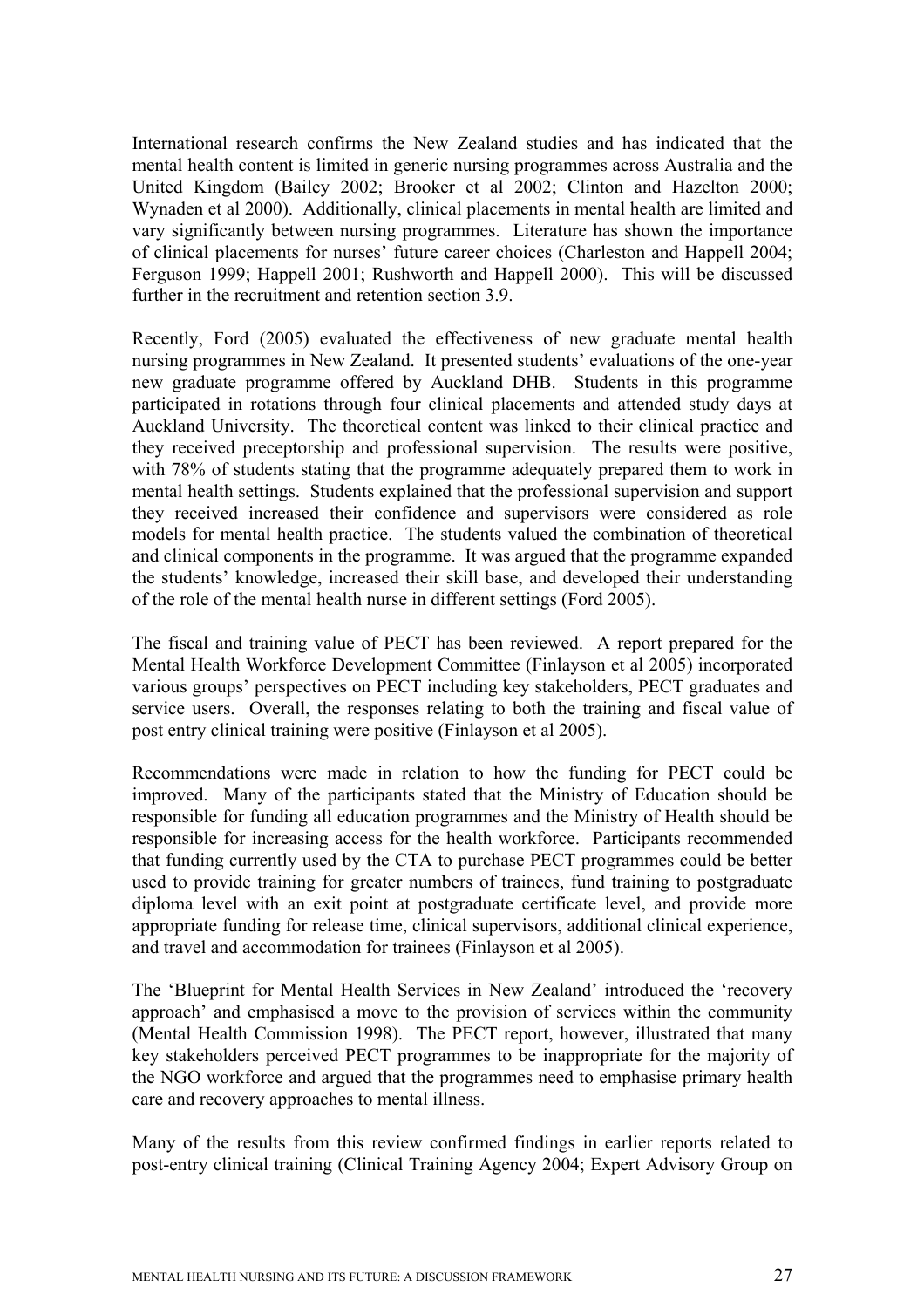Post-Entry Clinical Nurse Training 2004; Health Workforce Advisory Committee 2002a; Hodges and MacDonald 2000; Matenga and Honeyfield 2003; Mauri Ora Associates Limited 2003; Ministerial Taskforce on Nursing 1998).

## **3.7.2 Best practice research**

#### *Service user involvement*

In Canada, research has shown that involving service users in undergraduate nursing education can increase the likelihood of students choosing a career in mental health nursing (Bennett and Baikie 2003). The Memorial University's nursing programme involved a service user and lecturer collaboratively designing, preparing and participating in classroom activities. The partnership between the service user and nurse educator was focused on 'establishing relationships, enlarging perceptions, and assisting students not only to learn about mental illness but also to find common ground and empathy with the experience of others' (Bennett and Baikie 2003, p 108). The students commented on the collaborative process and stated that the involvement of a service user significantly improved their understandings of mental illness and perceptions of mental health nursing. Additionally, the service user involved in the programme explained that the student and nurse educators' encouragement helped with his recovery process.

Frisby (2001) illustrated a successful model for utilising service users in the delivery of pre-registration mental health education in the United Kingdom. The programme involved service user representatives from local mental health services in college-based sessions to evaluate students' client review presentations. The client review presentation is a process whereby students critically analyse their own assessment of service users. The aim was to increase students' awareness of service users' perspectives of their own illness while also building a partnership between mental health service users and nursing education. Students explained that the process illustrated different options available for intervention and enabled clinical decisionmaking and assessment skills with a service-user focus (Frisby 2001).

Mariolis et al's (2002) report on the quality of life and wellness programme illustrated an alternative to traditional settings for psychiatric nursing clinical experiences. The programme is designed to enable first-year nursing students to engage with mental health service users in a mutually beneficial relationship. The programme co-ordinators involved case managers and service users in developing the areas to be covered in the clinical placements. The programme consisted of weekly contact for two hours during the academic year. In the first hour students met informally with the clients individually. The second hour involved a structured group session where the topics of goal setting, maximising health, nutrition, positive coping, and relaxation techniques were discussed. Service users were also invited to utilise the academic setting. The students stated that the programme enhanced their learning through increasing their empathy and understanding of service users' illnesses. Additionally, after completing the programme they were less fearful about meeting with the services users. The service users also expressed benefits from being involved in the programme (Mariolis and Picard 2002).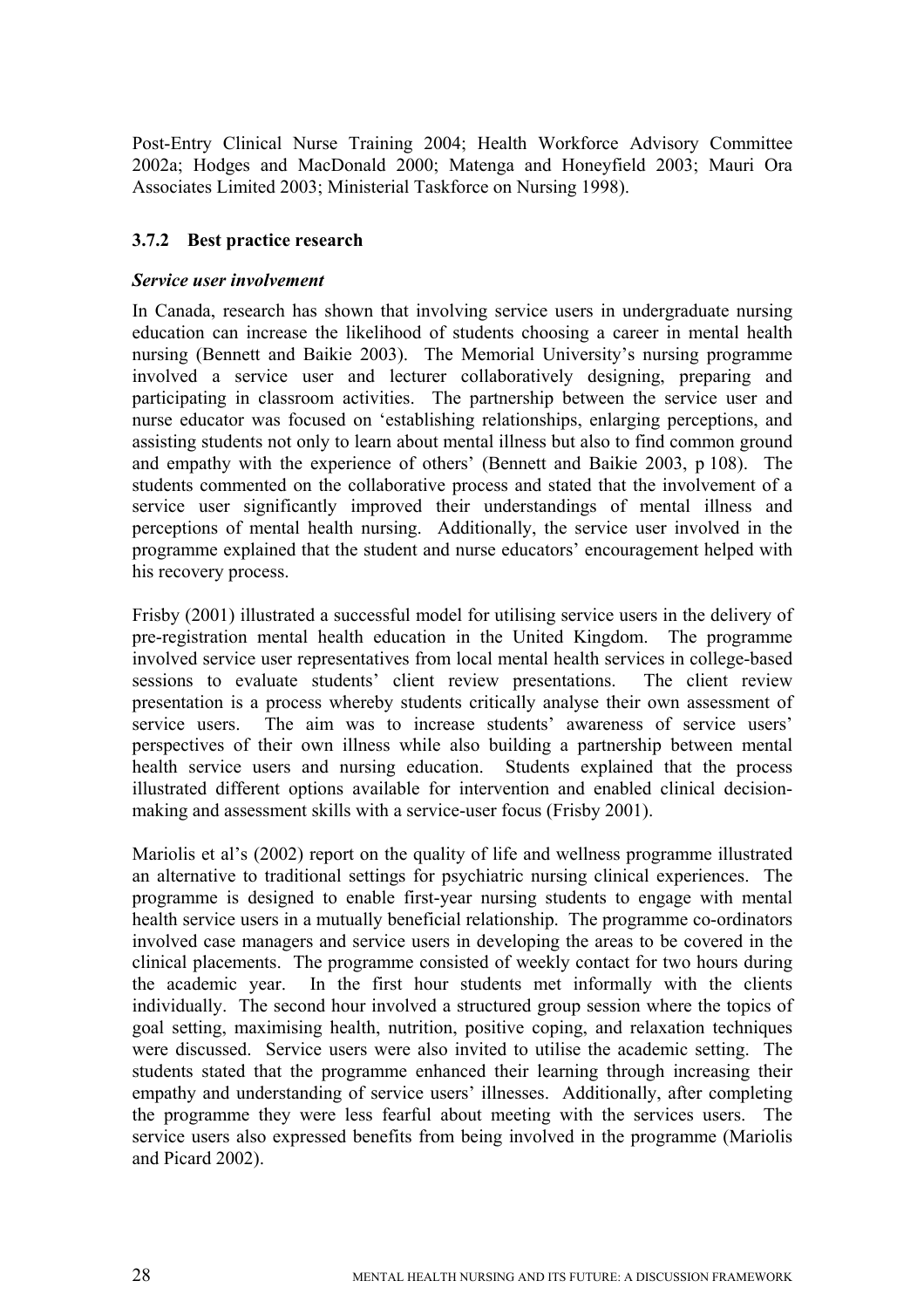#### *Collaborative approaches*

Literature has suggested that clinical placements are the most influential factor for choosing a career in mental health nursing (Charleston and Goodwin 2004; Happell 2001; Rushworth and Happell 2000). Research suggests that good collaboration between mental health services and education providers is integral to successful clinical placements.

Arnold et al (2003) discussed an innovative, collaborative programme between mental health services and education providers that is effective in enhancing a supportive learning environment and increasing enthusiasm for mental health nursing. programme was developed by the University of Ballarat and Ballarat Health Services in Australia. Joint appointments were made to co-ordinate the professional supervision and delivery of the theoretical content by mental health staff. The evaluation of the programme by the undergraduate nursing students and clinical staff was positive. The students stated that they achieved their learning objectives of applying theory to clinical practice and highly valued their experience with clinicians. The clinicians were also positive, with 97% stating that their involvement enabled them to increase their knowledge base (Arnold et al 2003).

In Canada, the University of Saskatchewan's collaboration with regional psychiatric centre prairies aimed to enhance the quality of education for those who had chosen nursing within a forensic setting. Peternelj-Taylor (1996) reported that the programme is also important for established mental health nurses who supervise student nurses, and ongoing professional development. The programme provides an extensive orientation for student nurses in preparation for their clinical placement. Significant support was given to students throughout the process. Teamwork was emphasised so students felt they could rely on staff any time they were unsure of how to deal with a service user. Students had onsite supervision by a faculty member and mental health nurses working at the Centre. The staff members involved with the programme reported benefits including feelings of achievement and stimulation from working and developing relationships with students and teaching staff. Practising nurses seem to 'grow and learn as much as those who are being taught' (Peternelj-Taylor and Johnson 1996, p 27). Thus, the programme was equally important for forensic mental health nurses' ongoing professional development.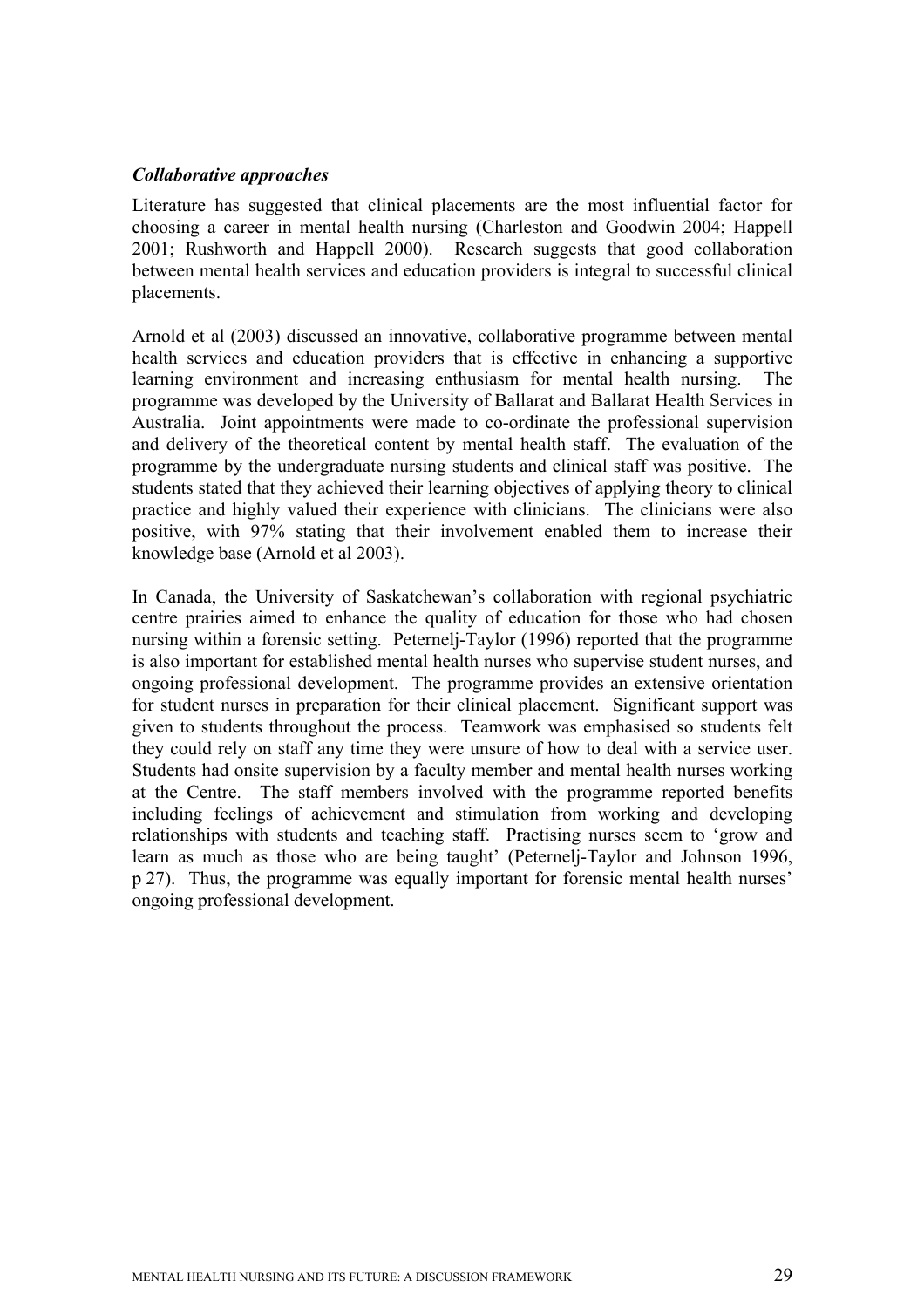#### *Interagency training*

International literature recognises the need for education that is focused on child and adolescent health in primary health care. Sebuliba and Vostanis (2001) described a programme developed in the United Kingdom that promoted interagency child and adolescent training for primary health care staff. The training was provided to 150 health professionals who participated in a two-day introduction course followed by three days of training in the assessment and management of children and their families. Although the programme co-ordinators found some difficulties with co-ordinating training for interagency staff, the participants rated their awareness of mental health issues significantly higher as a direct consequence of the course. This indicated that the short programme was beneficial for primary health care staff.

#### *Rural and remote area education*

There is limited availability of specialist mental health services in rural or remote areas in Australia. Research has reported that nurses who lack appropriate qualifications and experience in mental health are relied upon to provide mental health services. Chang et al (2002) illustrated the development, implementation and evaluation of an effective postgraduate programme for nurses employed in rural and remote areas of New South Wales. The programme involves collaboration between a rural university, the New South Wales Health Department and several regional health service partners. To disseminate information to nurses on each training module, a variety of distance education methodologies was utilised. The nurses who participated in the programme responded positively to the programme. The authors concluded that the programme exemplified a cost-effective and suitable method for increasing rural and regional nurses skills and knowledge in mental health nursing (Chang et al 2002).

# **3.8 Mental health nursing research culture**

This section reviews the current literature on mental health nursing research and provides an overview of strategies to improve nurses' research utilisation and participation.

## **3.8.1 Research utilisation and participation**

Mental health nursing research can encompass various aspects related to the profession, clinical practice and service provision. Most literature has reported that registered nurses should have the ability to critically reflect on research studies, to have a basic understanding of different research methodologies and their ethical implications, and to recognise areas of their clinical practice that need to be researched to improve patient care (Parahoo 1999). There is some evidence to support the claim that service users of evidence-based nursing care generally receive better outcomes than individuals who receive routine nursing care (Happell 2004).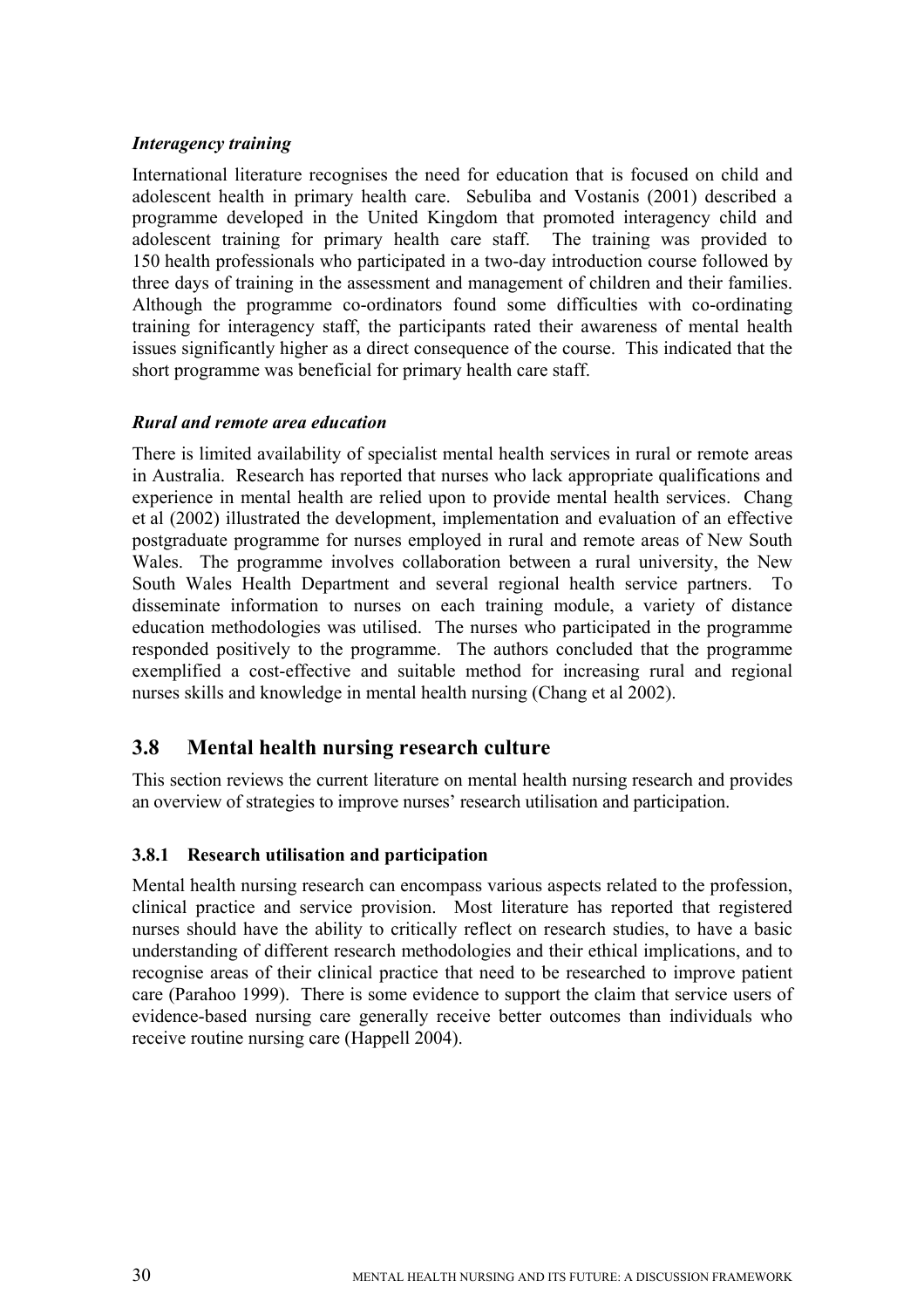The Ministry of Health has identified mental health nursing research as integral to improving practice and for professional development (Mental Health Workforce Development Programme 2003). Phillips (2003) explained that research is central to nurses CCPs and that some employment contracts have included a research function within their CCP frameworks. Advancement along the competency continuum (beginner to advanced) requires development in practice, knowledge, skills, leadership and research. The NCNZ has stipulated that advanced nurses must demonstrate their application of clinical leadership and research development within their clinical practice. NZCHMN professional standards of practice confirmed the importance of research in mental health nursing practice (Te Ao Maramatanga: New Zealand College of Mental Health Nursing 2004).

Evidence-based nursing is recognised as integral to effective clinical practice and the Government has developed specific strategies for collation and analysis of mental health information (Ministry of Health 2004c). *The Report of the Ministerial Taskforce on Nursing* (1998) argued that research needs to be utilised at a practice level for nursing practices to be evidenced-based. National research has reported that evidencebased research projects need to be adaptable and flexible to meet the challenges of specific organisational capacities, economic environment and the changing needs of the health environment (Phillips 2003).

National literature on the current state of mental health nursing research is limited (Phillips 2003). The Ministerial Taskforce on Nursing argued that although there is a growing interest in research by nurses, only a small percentage is published (Christensen 1997; Ministerial Taskforce on Nursing 1998). While international literature is relevant to mental health nursing practice, there are specific issues related to the New Zealand context. Literature has recognised that there is minimal research that has examined Māori and Pacific mental health issues, a lack of research that is specifically driven by Māori and Pacific researchers, and limited utilisation of culturally specific methodologies (Phillips 2003, p 7).

International literature has suggested that there have been various efforts within nursing to promote research utilisation. These include the establishment of unit-based and hospital-wide nursing research committees, the development of formal models to promote research within organisations, and speciality sectors prioritising the use of research findings in practice (Appleton 1998; Jacobson 2000). Additionally, literature has reported that there has been an increase in journals specifically focused on mental health nursing which has indicated that there has been an increase in the amount of research published and greater interest in mental health nursing research from within the speciality. Research priorities identified within international literature include support, holism, mental health nursing practice, quality care outcomes, mental health aetiology, and mental health delivery systems (Phillips 2003, p 4).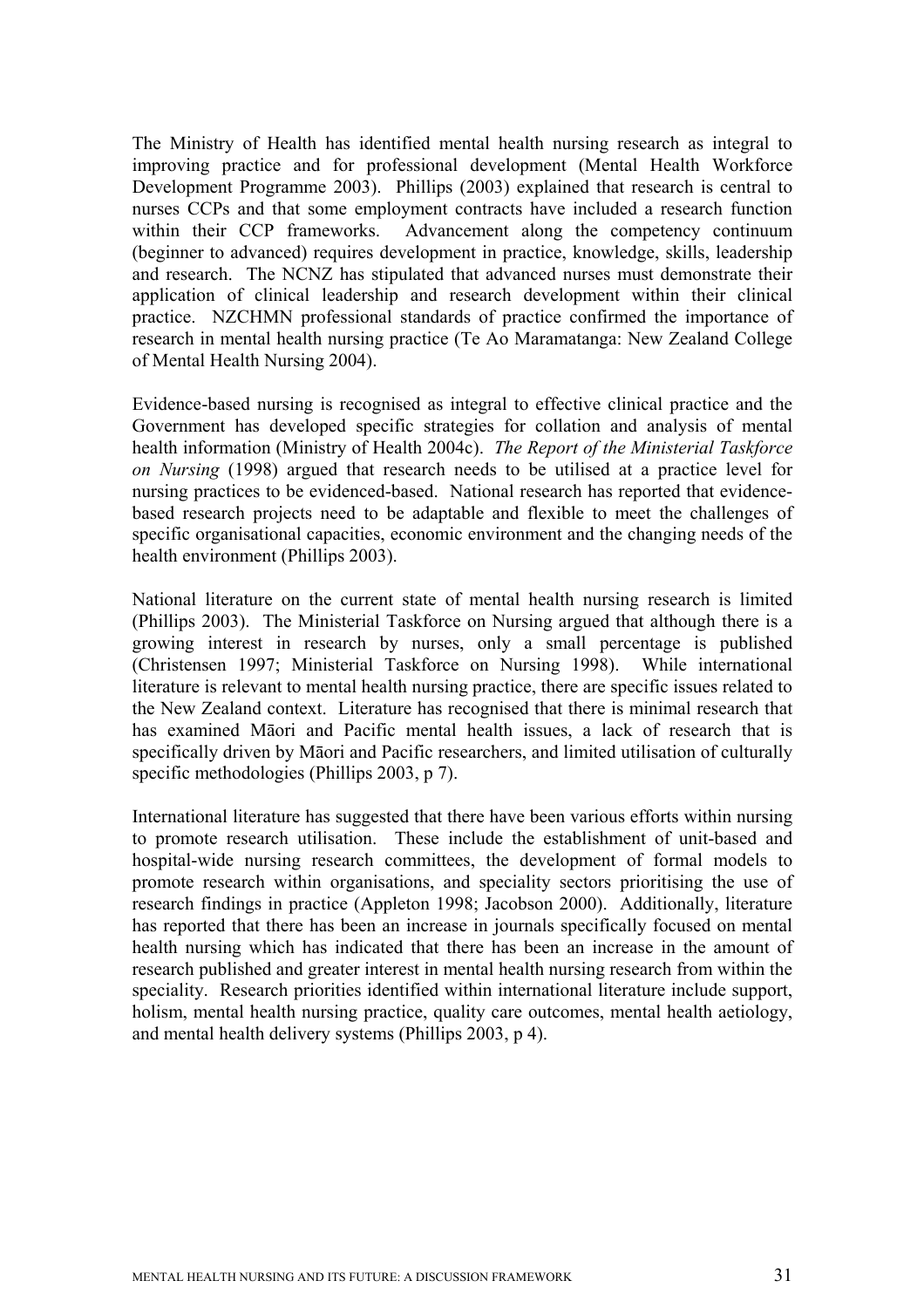Despite these initiatives, studies have suggested that a research-practice gap has remained in nursing. In 1995, McKenna stated that nurses have failed to utilise research findings in their clinical practice and recent research has indicated that this problem remains (McKenna 1995). Jacobson (2000) argued that this is because nurses lack the time to review research and have limited administrative and physician support (Jacobson 2000). Other research has indicated that nurses attitudes and inability to question the underpinnings of clinical practice is a major barrier to the utilisation of research (Jacobson 2000). Recently Happell (2004) stated that nurses consider themselves insufficiently equipped to conduct research and do not actively implement research findings in practice. Often, she argued, nurses are not confident enough to utilise their research findings and challenge medical colleagues and organisational managers.

Research has indicated that nurse academics and graduates of mental health nursing programmes have limited involvement in research. Nurse academics reported that they feel a lack of support and encouragement often as a result of the importance placed within their faculty on clinical and teaching work. Further, nurse academics have explained that the major factors impeding their participation in research include difficulties in acquiring research funding, negative attitudes towards participating in research and a lack of confidence in research skills (Gething and Leelarthaepin 1999). Parahoo (1999) reported on graduates of a programme in Ireland. The nurses stated that although they received sufficient training in research based practice, they did not report higher rates of research utilisation than a controlled sample of other nurses who did not receive the training. Rates of research utilisation reported in the study were significantly lower for mental health nurses.

# **3.8.2 Best practice**

## *Strategies for individual nurses*

Jacobson (2000) reported on a model for research utilisation that encouraged nurses to examine their everyday practices, assess existing research, and develop, implement and evaluate changes to research-based practice. The 'power of one' model places the onus on individual nurses to examine their practice, identify resources to increase their research base, and evaluate their effectiveness. The report outlined several resources that nurses should utilise and provided strategies for developing nurses' research capability. Strategies included locating knowledgeable health professionals and educators within nurses' own clinical settings and local universities, accessing recent journal articles on research findings, membership of professional organisations, and utilisation of websites on research-focused government agencies (Jacobson 2000).

Sullivan (1998) also described several innovative evidence-based information systems co-ordinated in the United Kingdom and the United States of America for mental health nurses. These included the Cochrane Library, the Centre for Reviews and Dissemination and the National Register. The Cochrane Library is an electronic database that is updated regularly and holds reports on efficiency, controlled trials and research methodology. The Centre for Reviews and Dissemination is facilitated by the University of New York and reviews and disseminates results from clinical studies and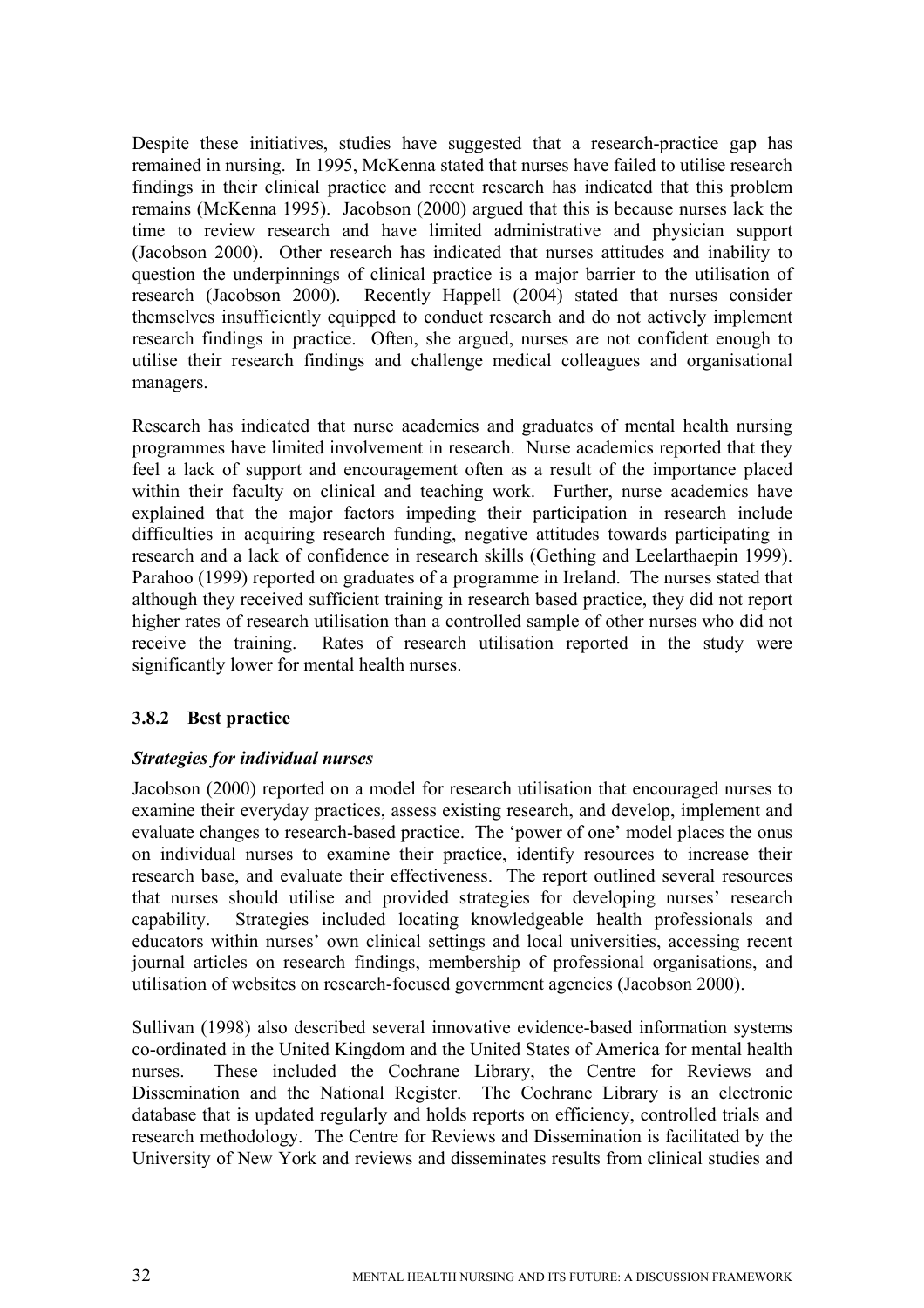the National Register is a database that includes all the current research conducted by the National Health Service in the United Kingdom (Sullivan 1998).

#### *Research centres*

In Australia, there are several centres that have been developed to improve the research capabilities of mental health nurses. Clinton (1998) reviewed the four main centres in Victoria, Queensland and Sydney. The centres had various objectives and focused on mental health policy, developing research and education, supervision of students, quality assurance and conducting original research. The outputs from the centres have been positive. Annual reports have illustrated that the centres have facilitated increased revenues and secured various grants and funding and increased the production of articles, books, book chapters, reports, PhD and Masters theses (Clinton 1998). Greenwood and Gray (1998) confirmed these findings, illustrating the benefits of intersectoral initiatives in Western Sydney that increased research productivity, improved intersectoral relationships, and heightened visibility and appreciation of nursing and nursing research.

Happell (2004) provided an example of best practice in establishing a centre to foster mental health nursing research in Melbourne. The Centre for Psychiatric Nursing Research and Practice was developed to address the research-practice gap and increase research utilisation in mental health clinical settings (Happell 2004). The centre is managed by the University of Melbourne and Melbourne Health and funded by the Department of Human Services. The centre is committed to developing programmes and initiatives that aim to bridge the gap between practice, research, education and professional development. The programmes promote research in psychiatric nursing and have a consumer-focused goal. The centre facilitates linkages between mental health nurses from different workplaces, specialities and geographical locations. Specific programmes implemented by the centre included nursing clinical development units, a clinical research fellowship programme, and general research activities such as clinical research projects, a collaborative psychiatric nursing conference, and dissemination of research information. Anecdotal evidence has suggested that participation in the centre has encouraged nurses to identify the relevance of research to their clinical practice and allowed nurses to establish and maintain a research agenda (Happell 2004).

#### *Strategies for university-based nurses*

Gething and Leelarthaepin (1999) reported on a strategic initiative to promote research participation among nurses employed as academics at the University of Sydney. The Faculty of Nursing first appointed a research co-ordinator and then introduced strategies to promote research. The main strategies implemented included the development of a faculty research management plan, research performance indicators, research skill workshops, a faculty seeding grant system, a university grant scheme, research mentorship, research colloquia, a faculty research day, and preparation of a book on research and administration of scholarships for PhD study. These strategies were developed and implemented in three steps. First, the research co-ordinator conducted a needs analysis and in response developed the strategies. Secondly, the strategies were implemented and any changes were assessed. Thirdly, two years after the strategies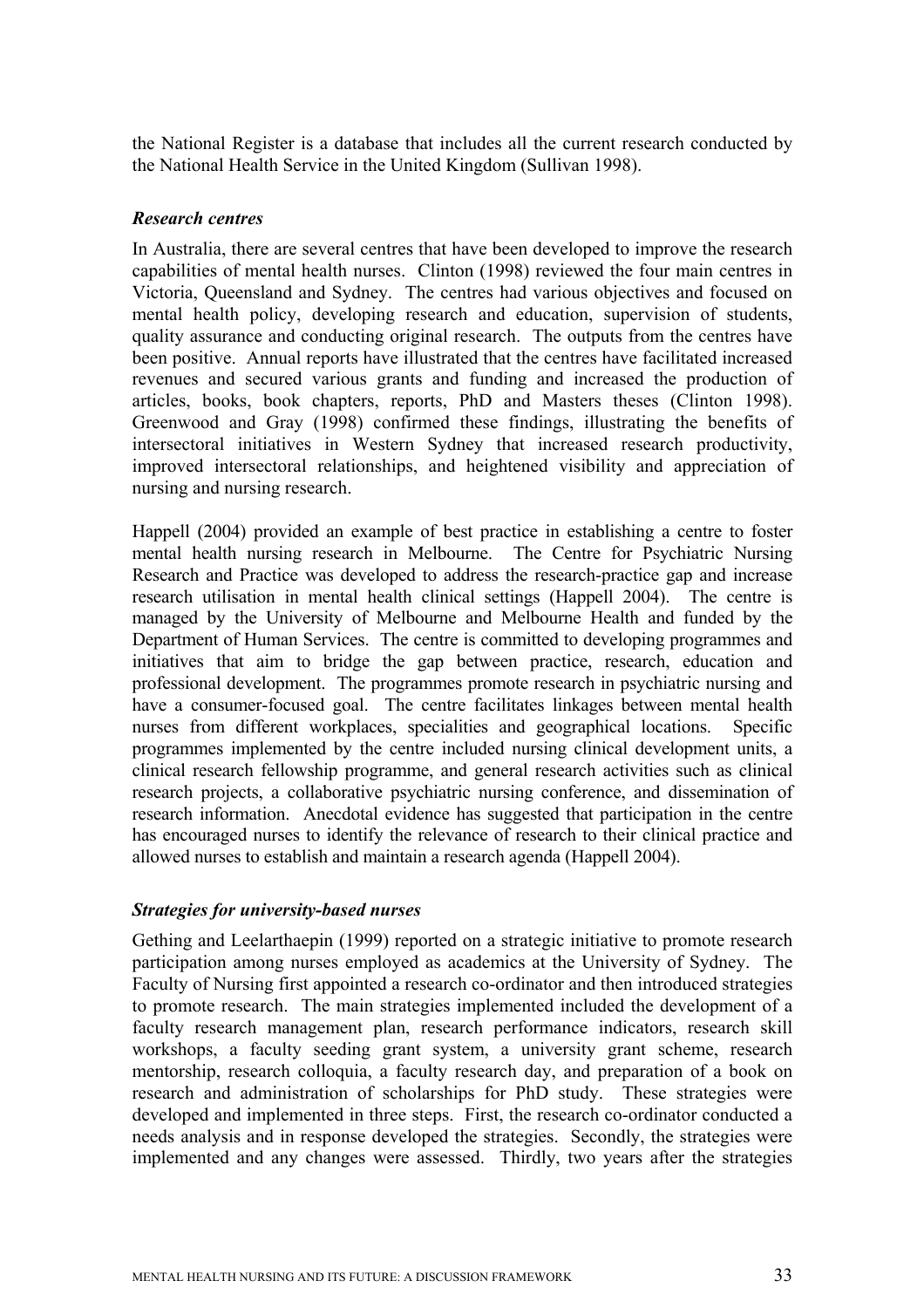were implemented a follow-up survey was undertaken to determine the level of research skills and participation among staff. The results indicated an increase in nurses' perceived research skills and confidence.

# **3.9 Recruitment and retention of mental health nurses**

The World Health Organization (2001) identified serious problems globally with the recruitment and retention of mental health workers. In New Zealand, the Mason Report (1988) argued that the shift away from institutional care to the provision of mental health services within the community created significant resource implications (Ministry of Health 1994). In response, the Government introduced *Looking Forward* (1994) (the National Mental Health Strategy) and *Moving Forward* (1997) (the National Mental Health Plan). These documents identified recruitment and retention of mental health staff as a major strategic workforce issue, with a particular focus on workforce shortages and training for Māori services, children and young people's services, Pacific services, and alcohol and drug services (Ministry of Health 1994, 1996a). The *Blueprint for Mental Health Services in New Zealand* supplements these strategic documents by guiding all current service development (Mental Health Commission 1998).

In 2001, HWAC reported that DHBs continued to have difficulties with the recruitment and retention of mental health nurses (Health Workforce Advisory Committee 2002a). Consequently, recruitment and retention remained one of the main strategic imperatives for the mental health sector (District Health Boards New Zealand 2003; Ministry of Health 2002c). The four centres for mental health workforce development – Te Rau Matatini, the Werry Centre, the Mental Health Workforce Development Programme and the National Addiction Centre – ensure work is done towards progressing recruitment and retention as it relates to their specific areas (Ministry of Health 2004b). Current government objectives include assisting DHBs and NGOs to produce medium to longterm solutions to national and regional problems across all services. The aim is to create efficiency and effectiveness through regional and national collaboration. Initiatives focused on attracting mental health nurses to the sector are outlined as a main priority area (Ministry of Health 2002c).

A recent report prepared for the Mental Health Workforce Development Committee (2005) describes several issues impeding recruitment within the mental health sector, these include:

- poor processes (communication difficulties, delays in process, the quality of the candidates and organisations) hinder recruitment
- financial pressures can affect recruitment
- poor recruitment practices have their own costs
- the poor media perception of mental health makes if difficult to recruit workers into the sector (Hatcher, 2005 p 39).

Much of the literature reviewed by Hatcher suggested that there is an unco-ordinated approach to mental health recruitment and retention: 'individual organisations and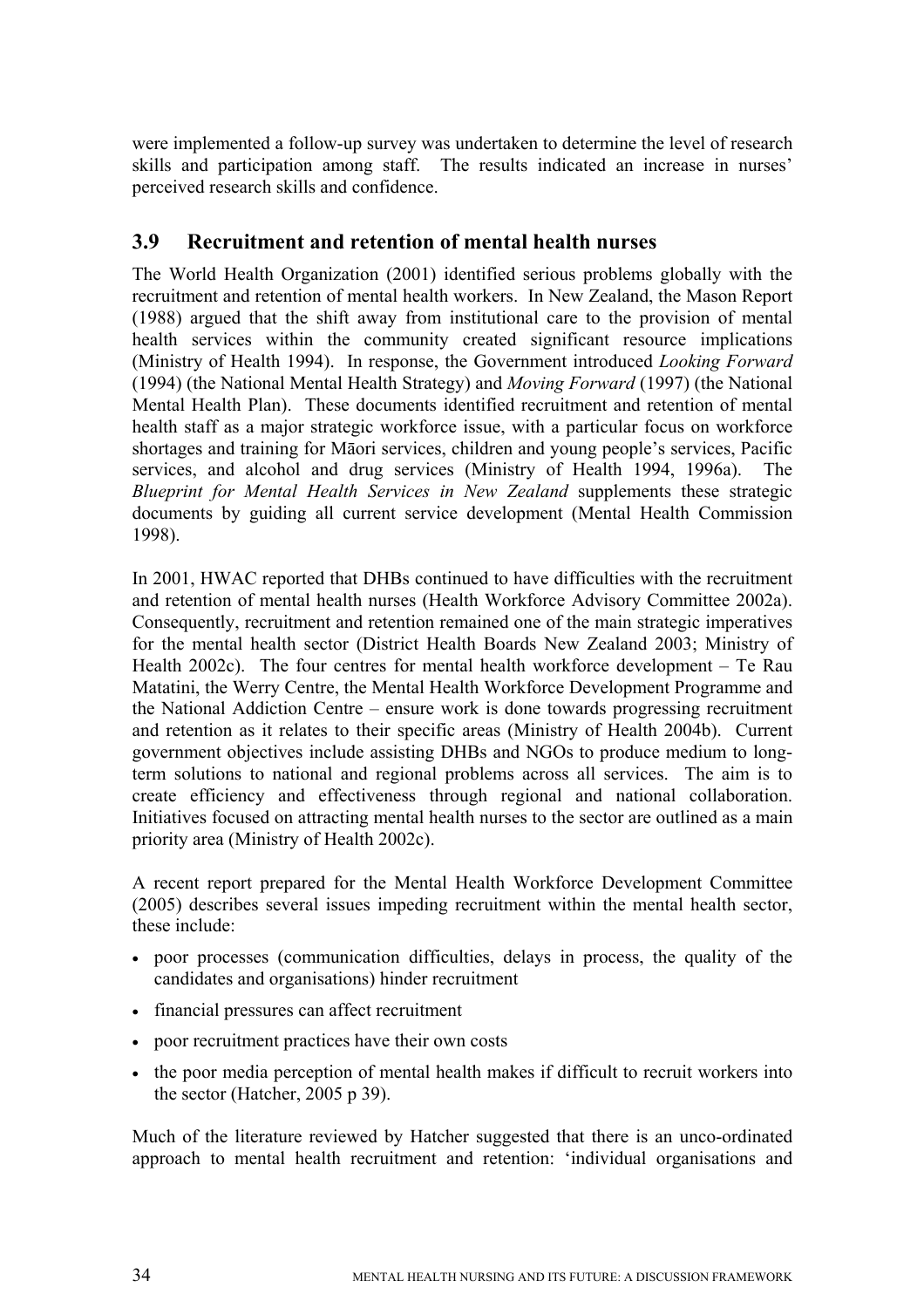individual workforce groups have developed strategies of their own for retention and recruitment' (Hatcher 2005 p 50).

The following reviews literature that could be useful in developing a national strategy for mental health nursing recruitment and retention within the New Zealand context. Specific strategies for the recruitment and retention of mental health nurses are also discussed.

#### **3.9.1 Best practice research**

#### *Organisational strategies*

The Magnet hospital programme, established in America, recognised hospitals embodying best practices for recruitment and retention of nurses during the national nursing shortage of the 1980s (Aiken et al 2002; Aiken et al 1994; Lafer et al 2003). Hospitals that displayed particular organisational features in relation to administration processes, professional practice and professional development were awarded Magnet hospital designation (Magnet New Zealand 2004). Magnet New Zealand was established in 2003 to facilitate the development of the Magnet Recognition Program and Magnet principles in New Zealand. American research on nursing outcomes of Magnet hospitals indicate that these hospitals have lower rates of nurse burnout, higher rates of nurse job satisfaction and decreased nurse turnover (Lafer et al 2003).

In addition to the Magnet hospital programme, Lafer et al (2003) report further organisational best practice in recruitment and retention of nurses in the United States of America. Based on a comprehensive review of the evidence, strategies recognised to improve work conditions for nurses include:

- improve pay and benefits
- increase staffing levels
- involve nurses as equal partners in determining appropriate staffing levels
- prohibit mandatory overtime and maximise scheduling options
- provide nurses with a meaningful and effective voice in shaping workplace policies
- increase access to internal and external education
- support efforts of nurses to represent themselves through collective bargaining.

The organisational principles embedded within the Magnet recognition programme and other literature exemplify strategies useful for the development of a national framework for the recruitment and retention of mental health nurses.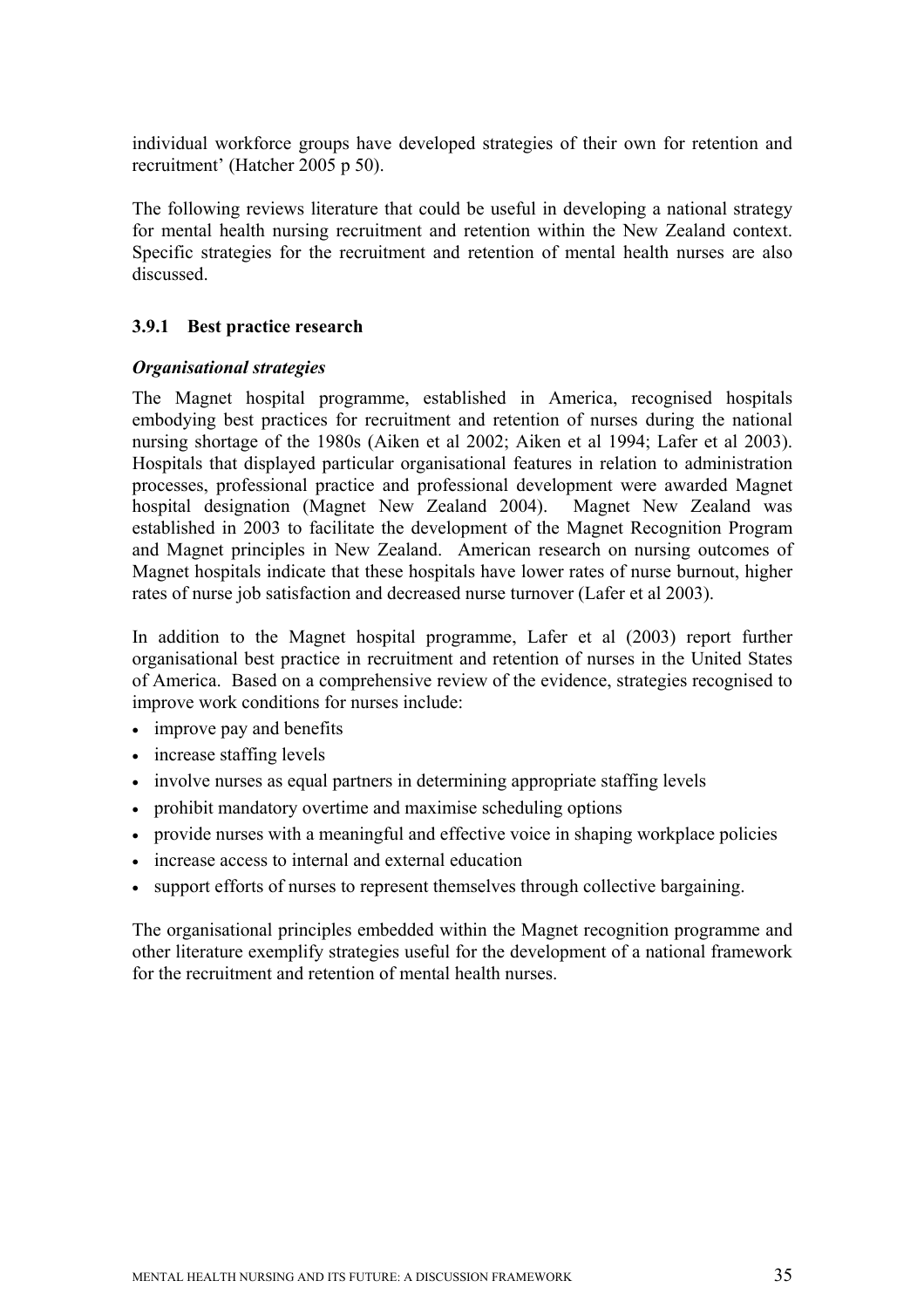#### *Marketing strategies*

International research generally acknowledges that mental health nursing is difficult to 'sell' as a career. A campaign for the future of nursing, funded by Johnson and Johnson, is underway in Australia and the United States of America in an attempt to address the ongoing shortage of nurses. This campaign aims to improve the image of nursing and encourage more school leavers to choose nursing as a study option. It also focuses on encouraging nurses who have left the profession to return to it (Johnson and Johnson 2003). Although aimed at nursing in general, this campaign provides a best practice approach that could be utilised in the development of a national recruitment strategy for mental health nursing in New Zealand.

In relation to marketing strategies for recruitment of mental health nurses, Hazelton (2000) argues that innovative approaches need to be developed in order to 'capture the imaginations of students and directly influence decisions to enter mental health nursing at the point of graduation' (p 99). An example of such an innovative approach is currently being developed by the Victorian State Government through production of videos that feature six psychiatric nurses as they complete their daily activities. The videos are designed for distribution to schools and tertiary educators (News 2002).

#### *Educational strategies*

Research suggests that innovative nursing programmes have the potential to increase the level of recruitment into mental health. Prebble (2001) argues that recruitment into mental health nursing is severely limited by the current structure of undergraduate nursing degrees in New Zealand. The quality and quantity of the mental health components within nursing education is often limited.

International studies indicate that education that increases students' sense of knowledge and competence has the potential to increase the level of recruitment into mental health (Durkin 2002). Durkin (2002) demonstrates other ways in which nursing programmes have effectively led to nurses choosing the mental health area to work:

- providing students with opportunities to attend team conferences led by psychiatrists
- providing students with the opportunity to interact 'one-on-one' with clients
- providing students with appropriate experience in mental health services
- allowing students to attend activities with a client (Durkin 2002).

The American Association of Colleges of Nursing (2002) also focused on providing strategies for nursing colleges aimed at boosting nursing enrolments. Frase-Blunt (2002) summarises some of these strategies which include:

- recruitment from within the nursing colleges by attracting students who are already doing other undergraduate programmes
- the employment of advertisements to raise the profile of nursing courses
- targeting high school students by offering courses that result in credits towards nursing courses provided in nursing colleges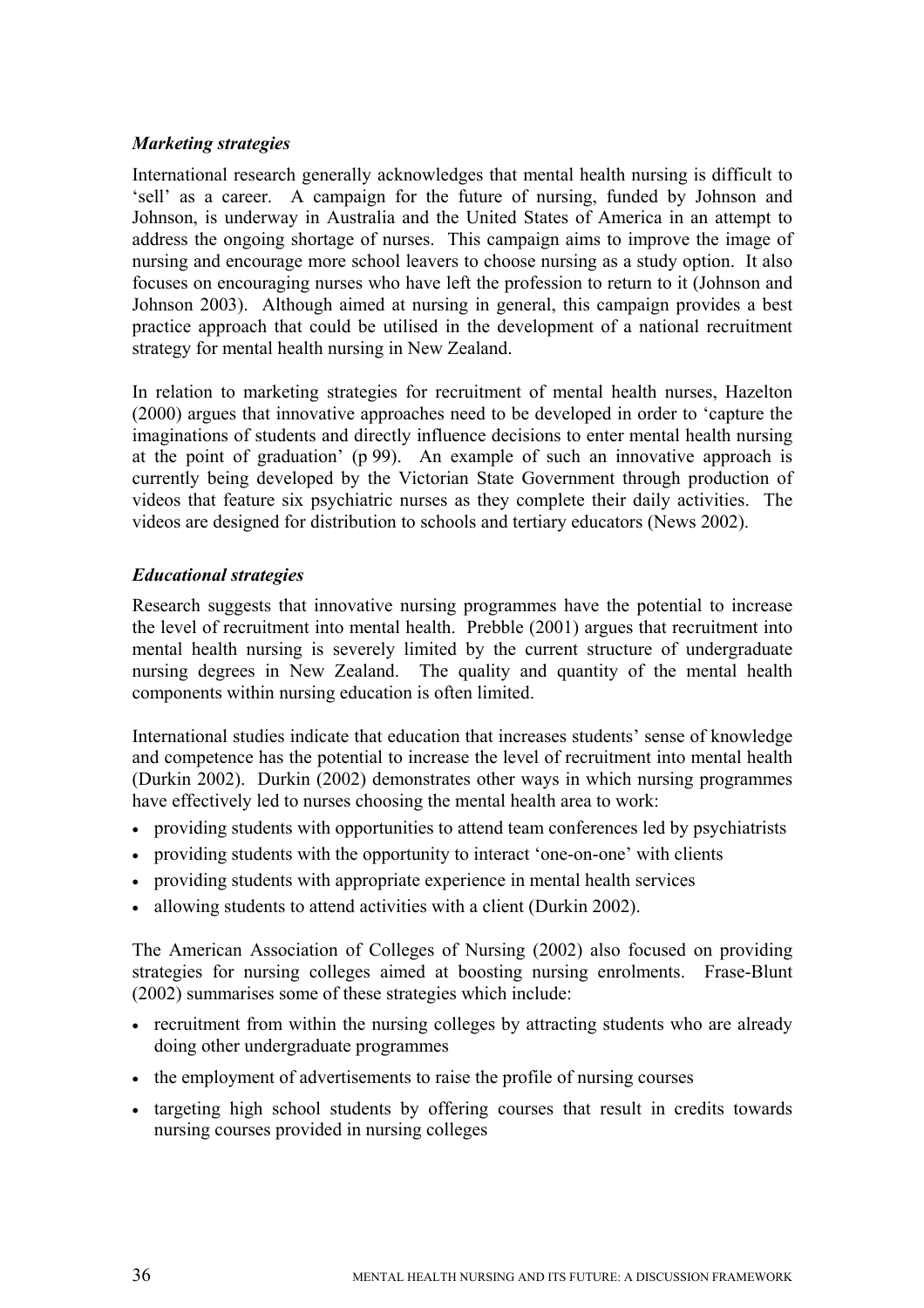- conducting 'shadow days' where high school students spend a day 'shadowing' a nurse in the hospital setting
- hiring dedicated recruiters
- promoting the image of nursing to school guidance counsellors through mental health nurses attending school guidance counselling conferences and sending promotional material to counsellors (Frase-Blunt 2002).

In the United Kingdom, two West London mental health trusts implemented a nurse rotation scheme to improve the recruitment, retention and training of their nursing staff. The scheme consists of a two-year rotation and is comprised of a part-time, work-based degree course facilitated by the School of Health at Middlesex University. The workbased courses develop nurses' knowledge and skill in contemporary interventions in mental health care and small-team management. A specialist clinical supervisor from each of the rotation areas is provided for each nurse participating in the course. An evaluation of this scheme showed that the programme attracted 25 nurses, with 11 nurses stating that they would not have considered working for the mental health trusts had the scheme not been implemented. The scheme secured financing for two more groups of nurses and exemplifies best practice in addressing nursing staff shortages within mental health.

## *Targeting strategies*

The American Association of Colleges of Nursing reported several effective strategies for increasing recruitment and retention of nurses in nursing programmes (American Association of Colleges of Nursing 2000b, 2002a). One of their strategies focuses on improving the recruitment and retention of men and minority students in nursing degree programmes. This approach involved nursing schools utilising a combination of traditional marketing methods, targeted outreach campaigns, and strategic planning to expand student diversity. Although these programmes are focused on recruitment and retention in general nursing, the strategies could easily be applied to mental health nursing. Two examples of this best practise are illustrated below.

• Washington State University implemented a recruitment strategy that specifically targeted Native American Communities. The university employed a member from the Nez Pride tribe as a recruitment co-ordinator within the nursing school. Additionally, the University received funding to launch the Aid Latino Community to Attain Nursing Career Employment project. This community-based initiative targets Hispanic and Native American nursing students and provides 100 students each year with mentors and encouragement as they progress though their degree. The programme provides incentives for Spanish-speaking students to pursue a nursing career within their own communities (American Association of Colleges of Nursing 2000b, 2002a).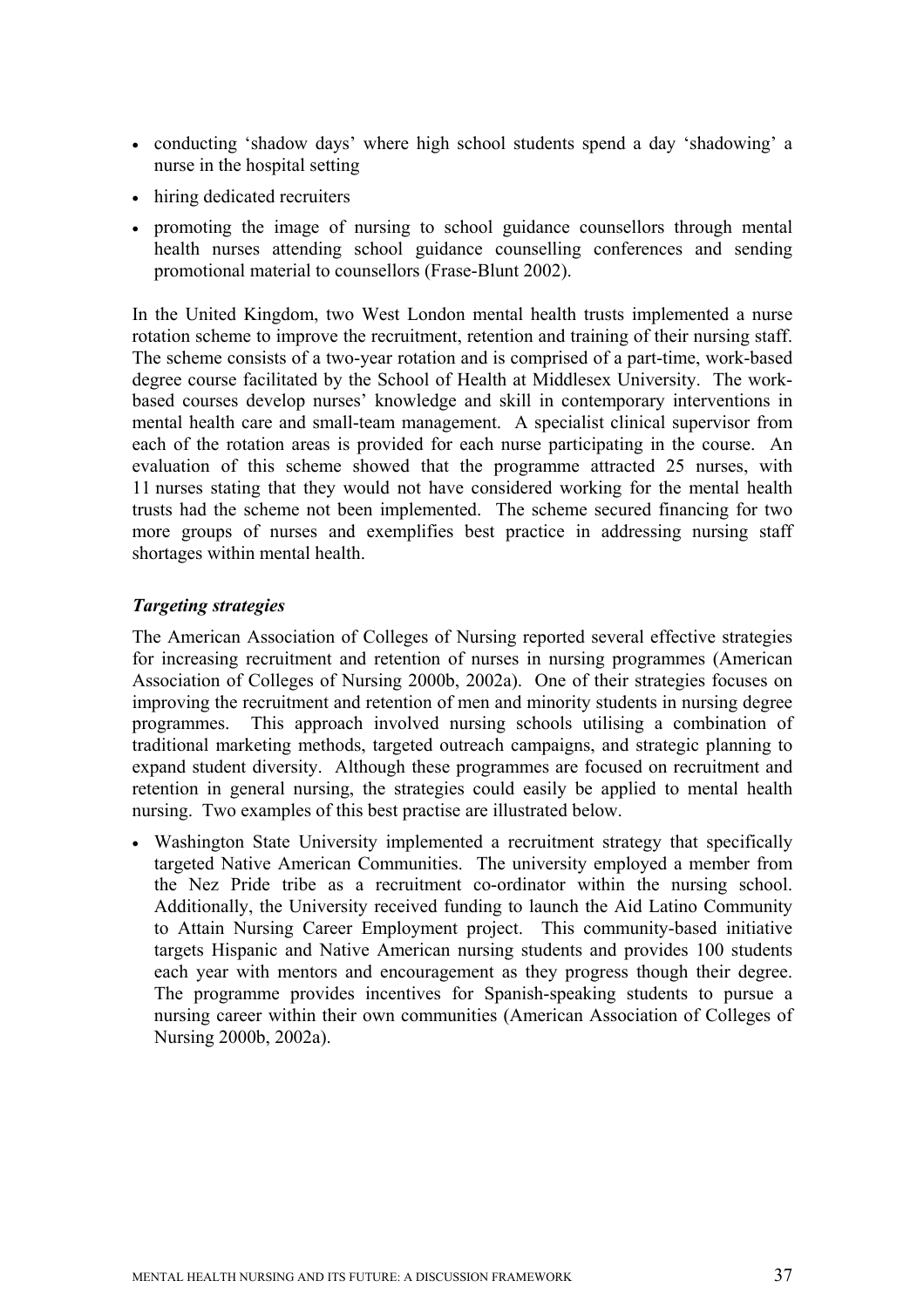• The University of Texas Health Science Centre wanted to increase the numbers of men enrolled in their nursing programmes. They held a forum for existing male nurses to identify why they became interested in nursing. Participants recommended that recruitment brochures should 'play up the macho aspects of nursing' and that 'flowery' or 'feminine language' should be omitted. The university reported that having taken on many of the recommendations discussed in the forum, enrolments of male nurses at the Health Science Centre has increased to comprise 29% of the student population (American Association of Colleges of Nursing 2000b, 2002a).

In Canada, the Law and Mental Health (LAMH) programme has implemented a successful model for recruitment and retention of forensic psychiatric nurses. LAMH is based within the Centre for Addiction and Mental Health (CAMH) in Toronto and provides comprehensive services to people suffering from mental illnesses who have come into contact with the law. The model consists of several stages. Stage 1 involved posting all positions internally within the organisation to provide all nursing staff at CAMH with the opportunity to apply for the position with LAMH. The second stage involved a series of external strategies including: Attending nursing job fairs; guest lecturing at colleges and universities on forensic nursing; advertising in national and local newspapers; offering student placements within LAMH; and presenting papers and posters at international nursing conferences. Finally, long-term retention strategies were implemented. These included extensive orientation and ongoing training programmes for recently recruited nurses. In doing this, LAMH created incentives for nurses applying for positions within the programme; they receive free education specifically tailored to their role in forensic nursing (Pullan and Lorbergs 2001).

## **3.9.2 Mental health nurses who are service users**

Research has suggested that mental health nurses are at a greater risk of having mental illness compared with the general population (Thomsen et al 1999). The Health Practitioners Competence Assurance Act 2003 requires registered nurses to disclose if they have a physical or mental illness that may affect their fitness to practice. Although any information provided to the Nursing Council of New Zealand remains confidential, some nurses may perceive this process as increasing the risk of stigma and discrimination from their employer and colleagues. Consequently, the recruitment and retention of mental health nurses who are also service users is a challenge for the sector. This section reviews current literature on this issue.

The Ministry of Health and the Mental Health Commission are committed to facilitating anti-discrimination activities in New Zealand. In 2003, the Ministry of Health introduced *Like Minds, Like Mine* which aimed to stop discrimination against people with mental health problems. One of the objectives of this plan was to advocate nondiscriminatory policies and practices within organisations that are responsible for mental health services (Ministry of Health 2003c, p 7). The report explained that:

Mental health service workers themselves may be undervalued and marginalised, so it is important that they have the opportunity to contribute to improving the status of people with experience of mental illness – which will consequently improve their own status (p 11).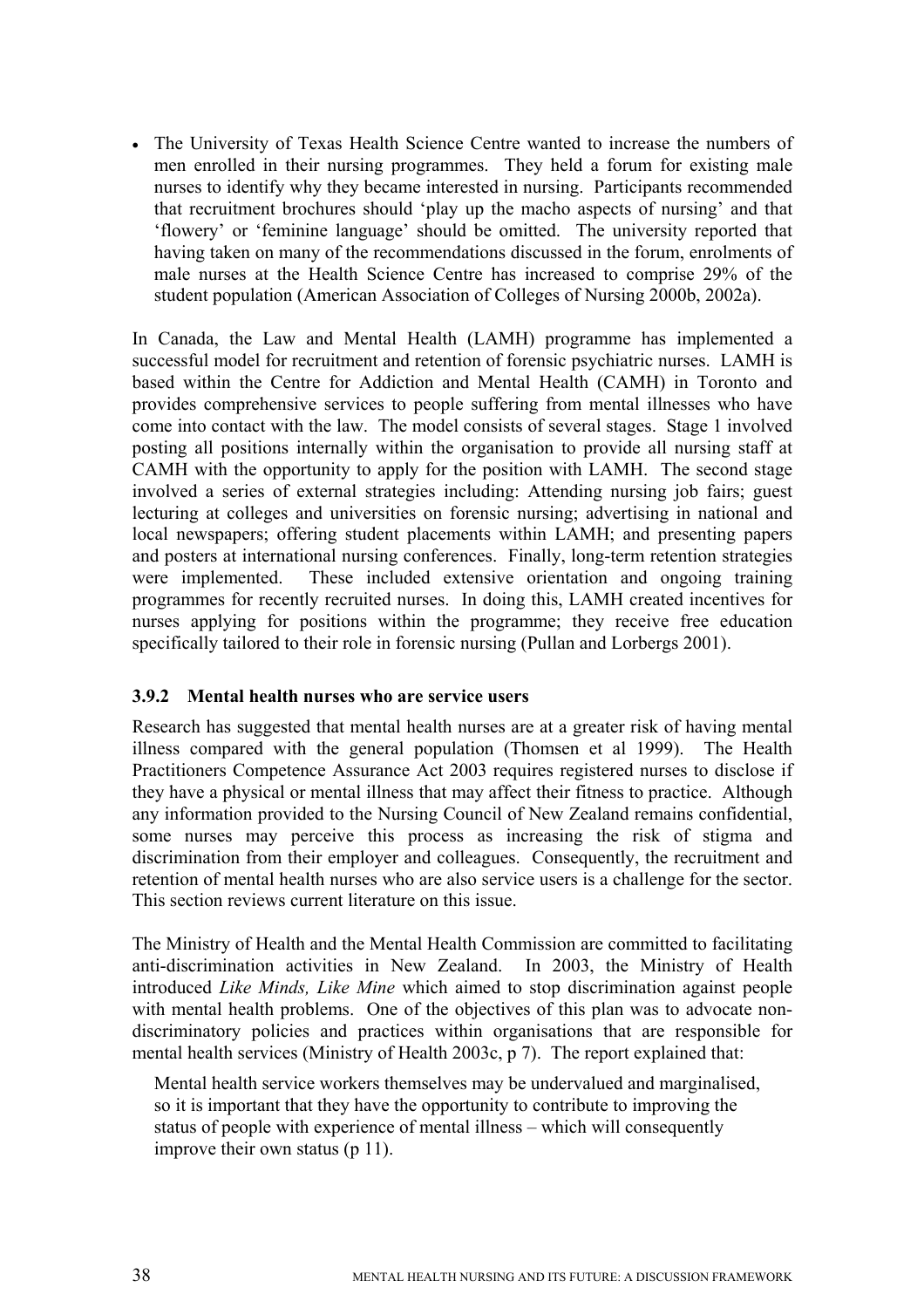Similarly, international literature has stated that working with severely mentally ill service users combined with organisational factors and more involved management processes have created considerable stress for mental health nurses (Heim 1991; McLeod 1997; Nolan et al 1995). Dallender et al (1999) discussed the impact of the mental health work environment on psychiatrists and mental health nurses. Their study found that nurses who have developed stress-related problems were those who received limited support and those who frequently worked by themselves.

Prosser et al (1996) identified that nurses who work in community settings are more vulnerable to poor mental health outcomes than hospital-based nurses. Thomsen et al (1999) concluded that the mental health of nurses has significant implications considering that they are entrusted with the care and recovery of some of the most vulnerable people in society.

According to the *Like Minds, Like Mine* strategic framework for improving policies and practices in mental health services, workplaces should utilise support groups that work to reduce discrimination in mental health treatment and services (Ministry of Health 2003c). International research has suggested that improved management that confirms the value of the staff and the contribution they make to health outcomes is essential to alleviating stress (Dallender et al 1999). Best practice strategies to improve the recruitment and retention of mental health nurses who are also service users, need to be researched further.

# **3.10 Conclusion**

This literature review has presented existing literature on mental health nursing in relation to nursing leadership, nurse practitioner, standards of practice, skill mix, clinical career pathways, professional supervision, education, research culture and recruitment and retention. The review provided a knowledge base for the development of the situational analysis outlined in the next chapter.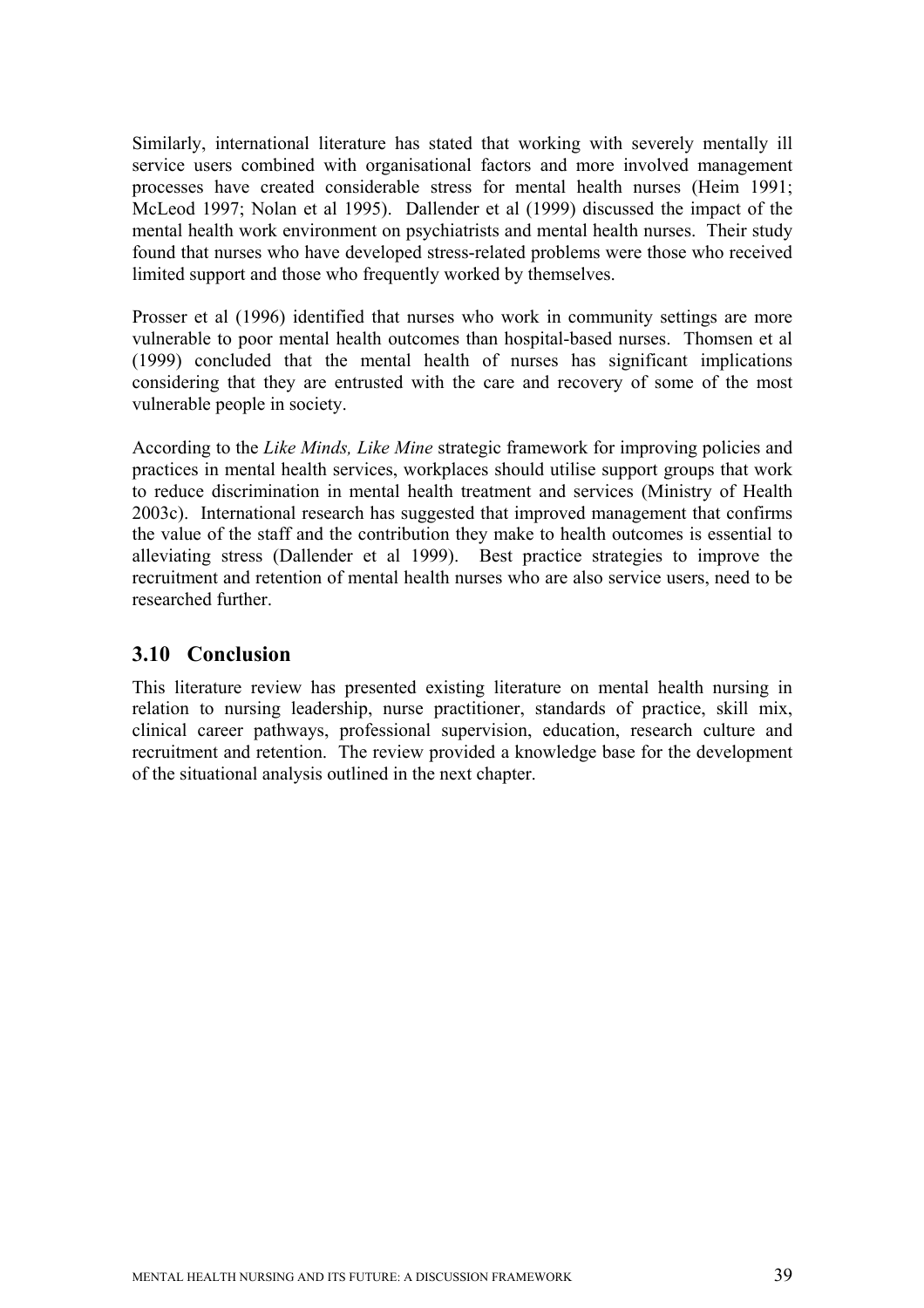# **4. SITUATIONAL ANALYSIS**

This section presents an analysis of the information generated from the consultation process and illustrates the current situation of mental health nursing in New Zealand. Representatives' feedback on workforce issues including nurse leadership, nurse practitioner, standards of practice, skill mix, clinical career pathways, professional supervision, education, research culture, and recruitment and retention was analysed and the findings are presented here. The situational analysis formed the basis of the following strategic directions chapter.

# **4.1 Mental health nursing leadership**

The role of mental health nurse leaders is vital and can lead to better service user outcomes and improved nursing morale (Ministerial Taskforce on Nursing 1998). Strong nurse leaders are also important for attracting and retaining a stable nursing workforce (Aiken et al 2002) and for leading, supporting and developing mental health nursing.

## **4.1.1 Situational analysis**

Consultation with stakeholders and mental health nursing colleagues confirmed that nursing leadership in mental health services is currently variable, locally determined and ad hoc in approach. Those consulted were asked to describe the nursing leadership within their organisations and how nursing advice and direction is provided to mental health services.

## *Nursing leadership*

Those consulted reported major variations in the nursing leadership provided in their organisations. The main concern from representatives of both DHBs and NGOs was the lack of leadership structures. They also reported that where there were mental health nurses in senior positions the roles were often administrative or advisory with no recognition of their leadership potential by management. Some suggested they were merely token positions.

DHB representatives reported there were plans being developed in their organisations to rebuild nursing leadership structures, many of which were disestablished in favour of generic management during health sector restructuring in the 1990s. Some DHBs are also attempting to provide leadership training for their senior nurses, for example, financially supporting the nurses to attend postgraduate leadership programmes.

Respondents from the NGO sector voiced concerns about nurses not being able to move into senior leadership positions within their organisations, and the models of care being used. One reported their NGO used a managed care model whereby non-clinicians manage nurses and medical staff. The NGO nurses also reported feeling isolated from their mental health colleagues in the DHB sector.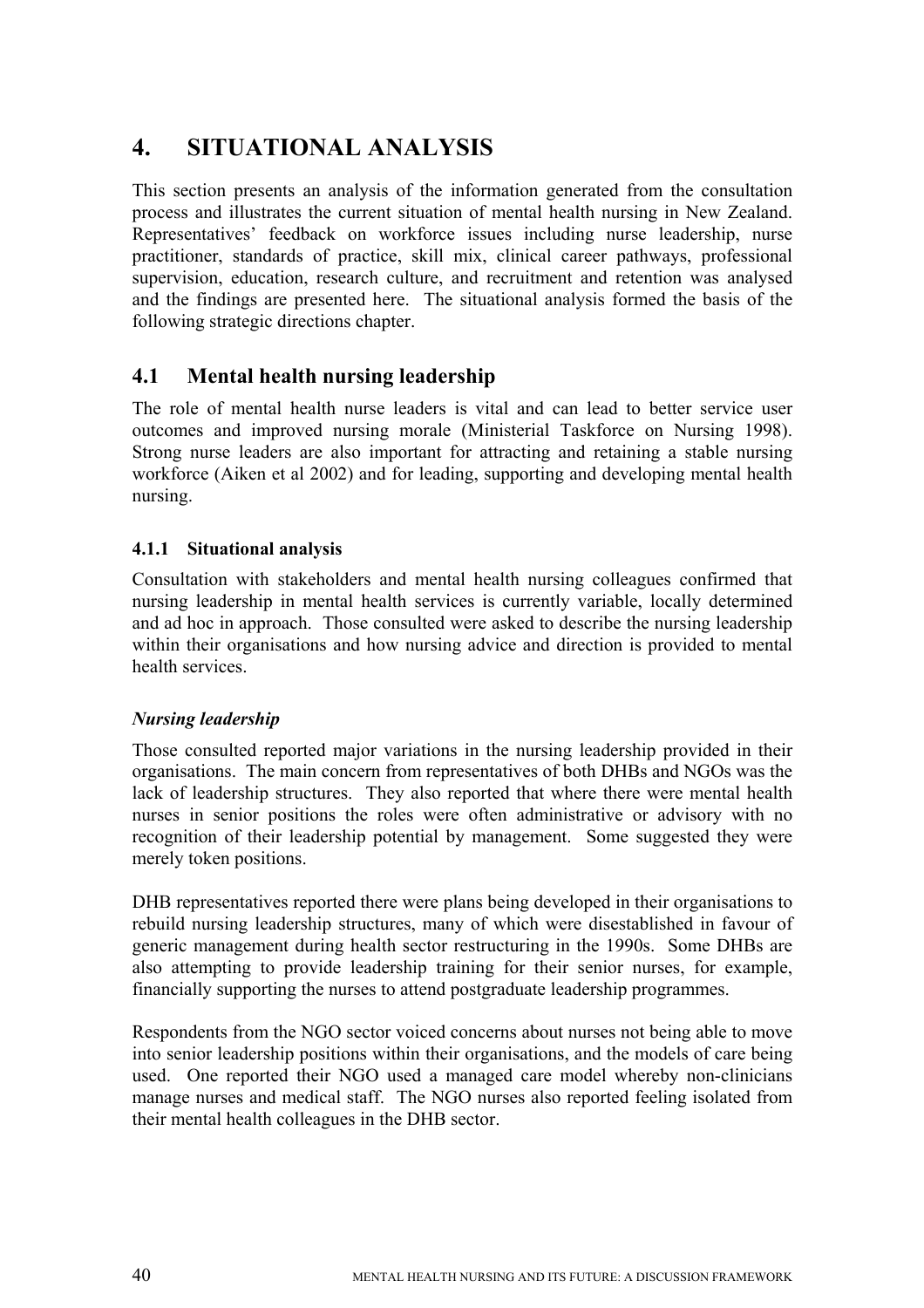At a consultation meeting with the Māori mental health nursing caucus of the NZCMHN, concerns were raised over the lack of leadership for Māori mental health nurses. They discussed the low numbers of Māori nurse educators and nurse specialists available for coaching and mentoring Māori nurses.

Likewise, the Pacific nurses were also concerned about the lack of Pacific senior nurses in the roles of nurse practitioners, charge nurses, and Directors of Nursing. They discussed the lack of Pacific role models at senior levels to motivate Pacific nurses, represent Pacific issues and advise senior management about Pacific issues.

#### *Advice and direction*

In the majority of DHBs nursing advice and direction is fed into mental health services at a variety of different levels from directors of mental health nursing, nurse advisors, nurse leaders, nurse consultants, clinical nurse educators, clinical nurse specialists and nurses at the coal face. Formal processes are in place in most DHBs with senior nurses being part of senior management and clinical teams. However, in some DHBs the processes are not clear and those consulted reported there was little evidence of nursing advice and direction being fed into mental health services.

There was considerable variation in the responses from the NGO representatives consulted. The majority did not believe that nursing advice and direction was being fed into the mental health services they provided though DHB nurses do sometimes provide clinical supervision and there are often informal links through service and consumer forums and other networks.

Consultation with service users indicated that they would like to work alongside nurse leaders to support mental health nursing and strengthen the voice of service users in management decisions.

The Māori caucus advised that in NGOs there is no clear nursing hierarchy for advice and direction. They explained that there is not a clear structure for nurse leaders who have a 'usual case load' as well as taking on a role of professional leader. Furthermore, there is professional isolation for nurses across the board, and sometimes 'a Māori service is estranged from mainstream services, even though there is sourcing at a strategic level'.

The Pacific nurses working for a DHB reported that the advice and direction comes from 'the DHB mental health nursing area' and their nurse leaders are easily accessible for advice and supervision of nurses within their organisation.

## **4.1.2 Conclusion**

The consultation on nursing leadership for mental health services, and the processes whereby advice and direction is fed into mental health services, highlighted the variability that exists in the DHB and NGO sectors. The contribution that senior skilled nurses can contribute to the development of mental health services is very often not acknowledged or appreciated.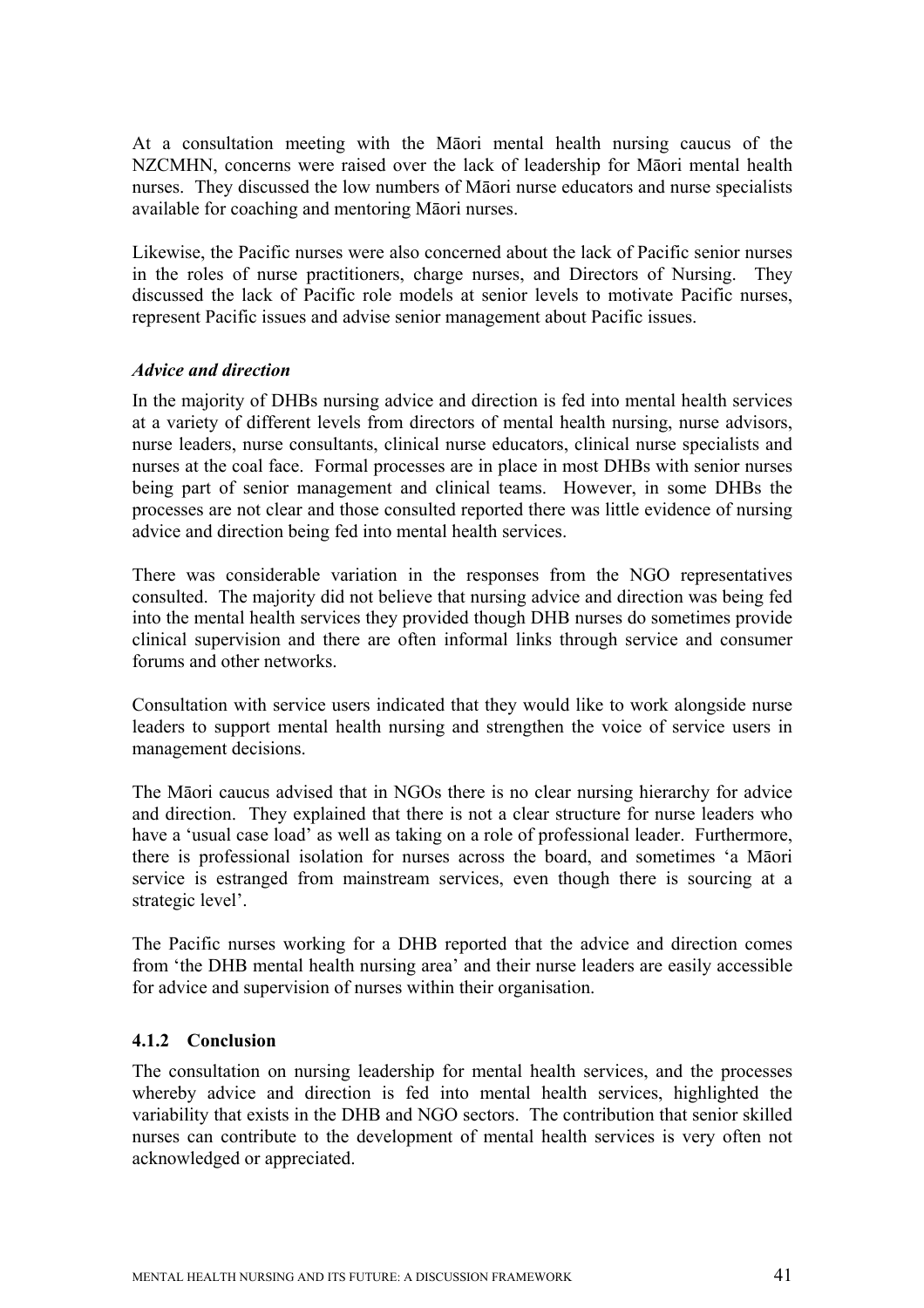Following the introduction of generic management during the constant restructuring of the last 15–20 years, opportunities for the development of leadership in the profession have been lost. As well, key positions for Māori nurse leaders are not available especially in the NGO sector where an increasing number of Māori nurses are employed. Pacific nurses too face this disparity.

# **4.2 The mental health nurse practitioner**

The role of the mental health nurse practitioner has the potential to contribute to health gains by offering innovative and more efficient ways of working. The mental health nurse practitioner role is an advanced role that builds on experienced nurses' expertise and provides nurses with a new career option. It is hoped it will contribute to the retention of expert clinical nurses (Ministry of Health 2002).

The challenge for mental health service providers is to establish the role and ensure that mental health nurse practitioners become a valuable and substantive part of the health workforce. Currently there is one mental health nurse practitioner working in a New Zealand DHB.

Nurses pursue nurse practitioner accreditation as individuals. They undertake preparation for Masters degrees at their own expense and in their own time, and they prepare their portfolios and make their formal application to the Nursing Council of New Zealand to for accreditation. Appendix 5 outlines a generic template that has been developed in New Zealand that describes the standards, competencies and professional requirements for the mental health nurse practitioner.

## **4.2.1 Situational analysis**

Those consulted were asked if there were plans to implement the mental health nurse practitioner role in their mental health service and, if so, what their processes might be. The majority of respondents reported their organisations support the role in principle but generally there were no processes in place for its introduction.

DHB representatives advised that business cases still need to be prepared for the introduction of the mental health nurse practitioner role and in some cases working parties are being developed. They contended that achieving nurse practitioner status is no guarantee of being employed in the role.

Both DHB and NGO representatives discussed how the role could enhance the delivery of appropriate services and benefit service users. The role could include mental health nurse practitioners working across primary, secondary and tertiary services and making links between DHBs and NGOs.

It was recognised that introducing the role would require changes to the current funding streams for providers and that current collective agreements do not include salary steps for nurse practitioners. One NGO representative stated that their management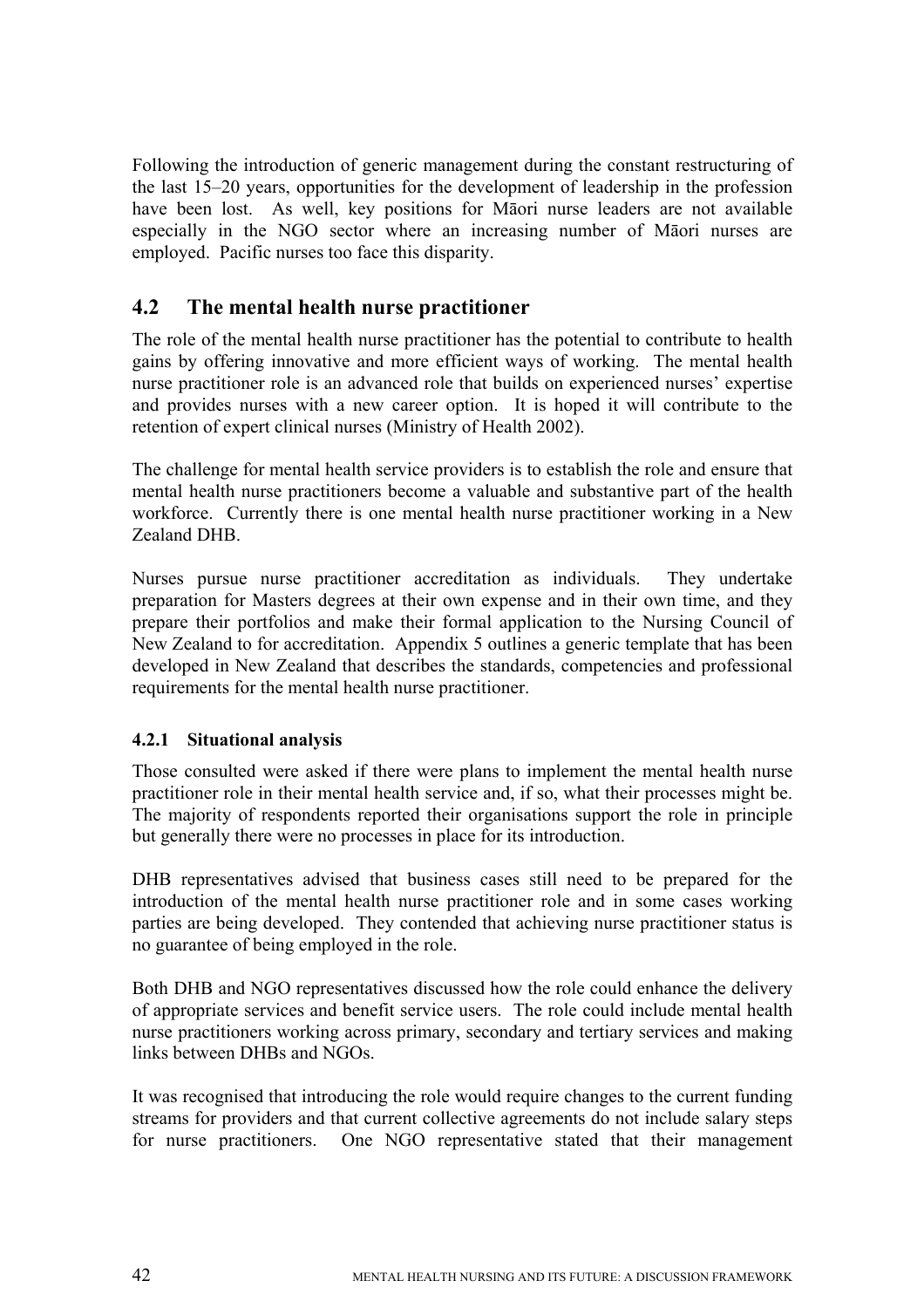supported the idea of introducing the role and would subsidise the postgraduate study for nurses who wish to pursue mental health nurse practitioner accreditation.

The Māori mental health nurses consulted reported that future Māori mental health nurse practitioner roles are envisaged, particularly managing rural nursing clinics. However, they acknowledged that work needs to be done to develop the rural sector's capacity to support the cost of employing Māori mental health nurse practitioners. They also recommended joint positions between PHO and DHB providers. Establishing these positions, they suggested, would provide a career pathway for Māori mental health nurses, and bring a research capability and influence for future Māori mental health nurse practitioner development.

The Pacific mental health nurses supported the introduction of the role in their organisations. They envisaged mental heath nurse practitioners being able to bridge the gap left by not having sufficient Pacific psychiatrists. They suggested mental health nurse practitioners would be ideal as first points of contact for clients and their families.

Consultation with service users highlighted the need for ongoing attention to the physical health needs of mental health service users. The mental health nurse practitioner model of practice (see appendix 4) illustrates how mental health nurse practitioners may incorporate providing care for mental ill service users within the broader spectrum of health care, recognising the relationship between psychological and physical health. As the influence of mental health nurse practitioners impacts on primary mental health generally, it is envisaged that early detection of mild to moderate mental health symptoms, recognition of help-seeking behaviour, and an increased range of preventative interventions, may reduce the risk of seriously debilitating illnesses. Partnerships between mental health nurse practitioners, service users and academic settings could be further developed to promote the realisation of mental health nurse practitioner service user led mental health services in the future.

The NZCMHN offers some support for mental health nurses intending to apply for accreditation through the Rita McEwan support agency.<sup>3</sup>

## **4.2.2 Conclusion**

The introduction of the mental health nurse practitioners is recognised as an important step in acute and primary mental health services and as a bridging role between primary, secondary and tertiary services and with NGOs. While DHBs and one NGO are supportive of the introduction of the role, little has been done to support nurses in preparing for the role or establishing appropriate positions for them. This will inevitably require some changes to the ways services are currently delivered but with the present shortage of mental health nurses and other health professionals these changes would have real advantages for service users.

<sup>3</sup> The unit provides mentorship and financial support to mental health nurses wishing to apply to the Nursing Council of New Zealand for nurse practitioner endorsement (refer to http://www.nzcmhn.org.nz/).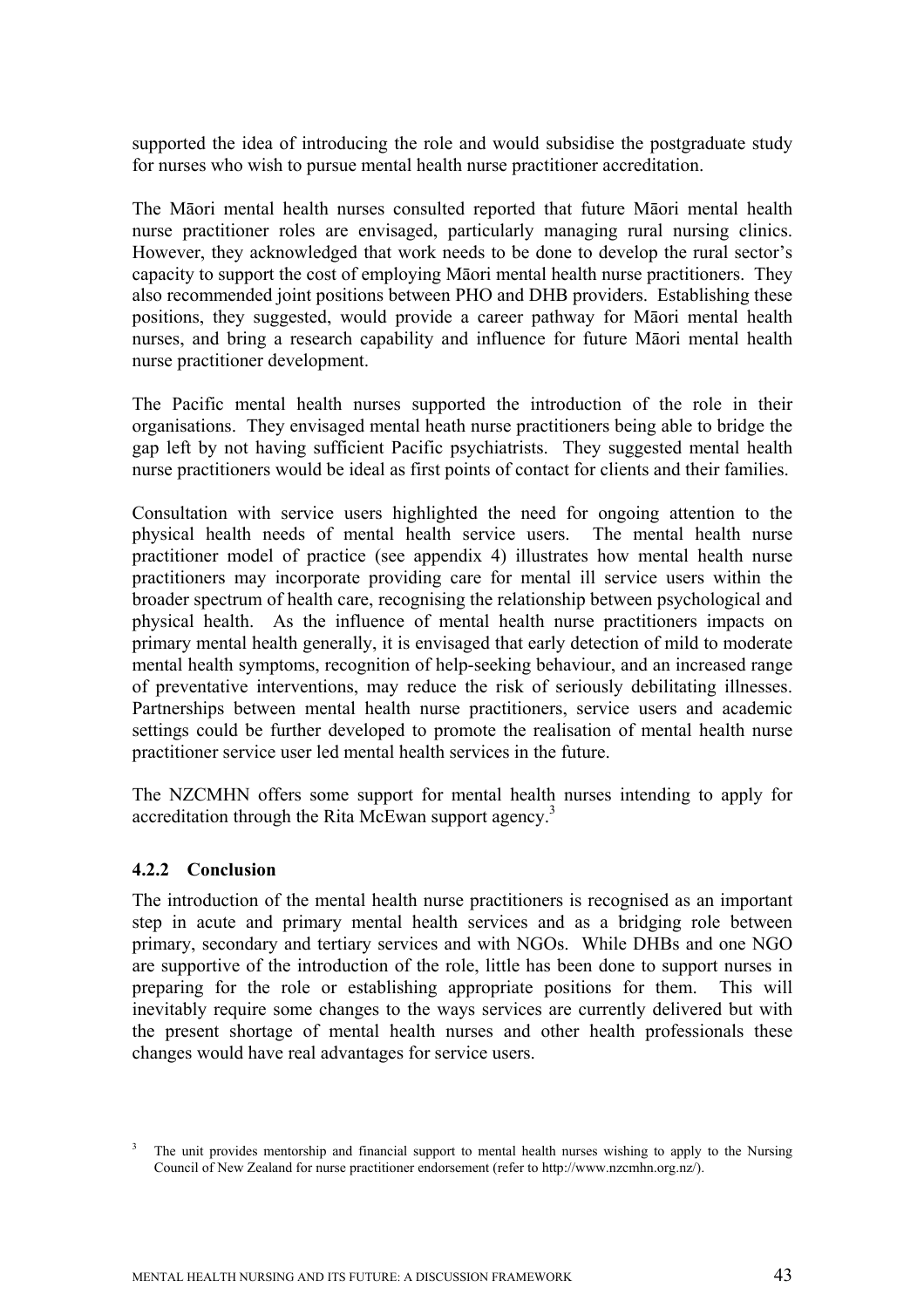# **4.3 Mental health nursing standards**

Professional nursing standards are a way of measuring the quality of nursing practice and delivery of nursing care. They also provide the basis for public accountability. While DHBs' and NGOs' adoption of the National Mental Health Sector Standard is mandatory, currently the adoption of the professional, or the College of Mental Health Nursing's mental health standards is not.

## **4.3.1 Situational analysis**

Respondents were asked whether professional mental health standards were implemented in practice within their organisations. They were also asked if their organisations had used clinical indicators to audit the standards.

Representatives of all but two of the 21 DHBs indicated that professional mental health standards were implemented in some form within their organisations. However, the nature of implementation was variable. It ranged from standards merely receiving lip service or superficial attention, to them providing a basis of a framework for organisations' clinical career pathways and/or written into professional development recognition programmes.

While acknowledging the presence of standards within their organisations, the degree of articulation with practice varied across respondents. Some DHBs 'post' them for staff attention and reference or treat them as 'guides' while others go further and incorporate standards into position descriptions or use them as the basis for developing practice competencies for staff appraisals and performance reviews. The degree of implementation was sometimes difficult to ascertain accurately as auditing is not always undertaken. It was also noted that workload issues could create situations where standards, despite being adopted, were skirted in practice.

Wide variation was also evident in responses from the NGO and AOD sectors. For example, while one NGO respondent identified that the mental health standards were not used in their organisation another NGO representative reported that standards were definitely acknowledged in policy documents. Other NGOs not only acknowledged mental health standards but were using them to develop an assessment tool for monitoring and auditing purposes.

In the specialist areas, such as alcohol and other drugs, standards were often developed for the specific area rather than using professional mental health standards.

The NZNO respondent recognised the need for professional bodies to reach consensus on professional mental health nursing standards.

In response to questions about the auditing of the standards, representatives of twothirds of the DHBs reported that no clinical indicator audits of the college standards had taken place in their organisations. Another DHB representative reported that an audit would be of low priority as standards are a point of reference but not integrated as guiding principles for the design of services.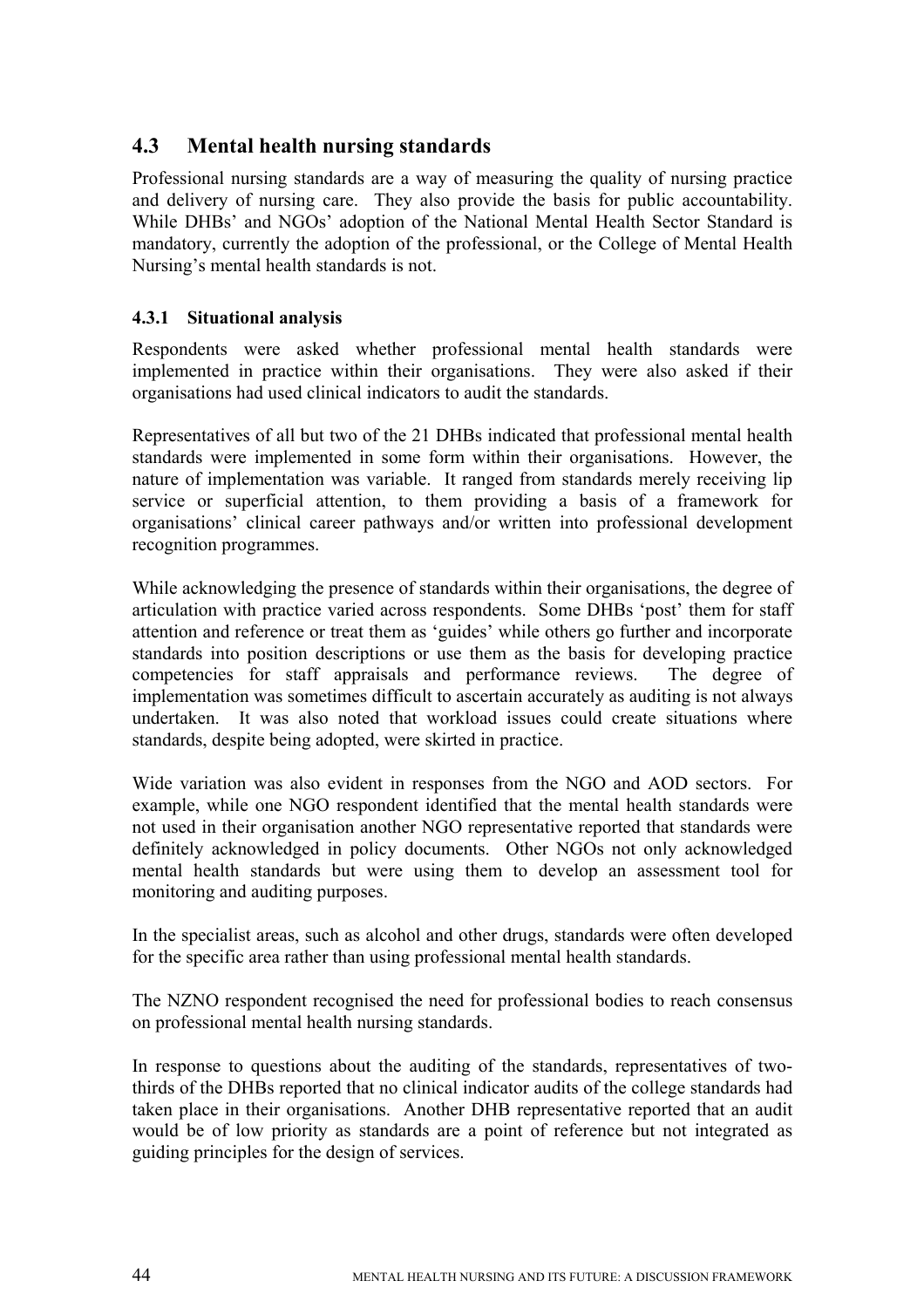## **4.3.2 Conclusion**

Currently, there is variability in the adoption of the New Zealand College of Mental Health Nursing Standards by DHBs and NGOs. This varies from 'lip service' through to the use of the standards and their associated competencies for assessing practice and being part of professional development recognition programmes. There is also variation in auditing of the standards. The variability in adoption of the standards has implications for clinical career pathways, professional development and retention of mental health nurses.

# **4.4 Skill mix**

Skill mix strategies are important for quality and safety and for the provision of cost effective services. The skill mix required in inpatient acute services and community services differs somewhat according to the needs of the service users. However, the current shortage of experienced nurses impacts on both these areas with less experienced nurses and support workers often being responsible for providing care.

## **4.4.1 Situational analysis**

Those consulted were asked if their organisations have strategies to measure the skill mix of registered mental health nurses. Twenty representatives of the DHB sector responded to the questions. Of these, only three reported that their DHBs actively employ specific skill mix measurement strategies. These approaches include skill mixing being undertaken informally through clinical nurse educators and leaders, through to the use of specific IT systems and formulae. While the two NGO respondents said they did not have strategies to measure skill mix, they did have informal processes that were usually carried out by the team leader or clinical nurse specialist. Representatives from the AOD sector did not report any strategies for skill mix. This may be due to a more pressing need to simply fill vacancies.

The lack of specific skill mix strategies across the sector may reflect other recruitment and retention issues. For instance, a representative from a provincial DHB said that staff shortages meant you 'take what you can get' in terms of skill because of the lack of available staff. Others reported that they don't get many applicants from experienced nurses because they are often put off by the poor salary. Echoing the first and last points, the NZNO representative reported that many experienced mental health nurses have been lost to the profession because of poor working conditions and pay. As a consequence of shortages of experienced mental health nurses in some areas, skill mix opportunities are not available. The DHB which uses a formula to determine skill mix for each shift found this approach was often compromised as it was difficult to attain on some shifts.

## **4.4.2 Conclusion**

The current shortage of experienced mental health nurses has impacted on the majority of health organisations' ability to recruit and manage staff using appropriate skill mix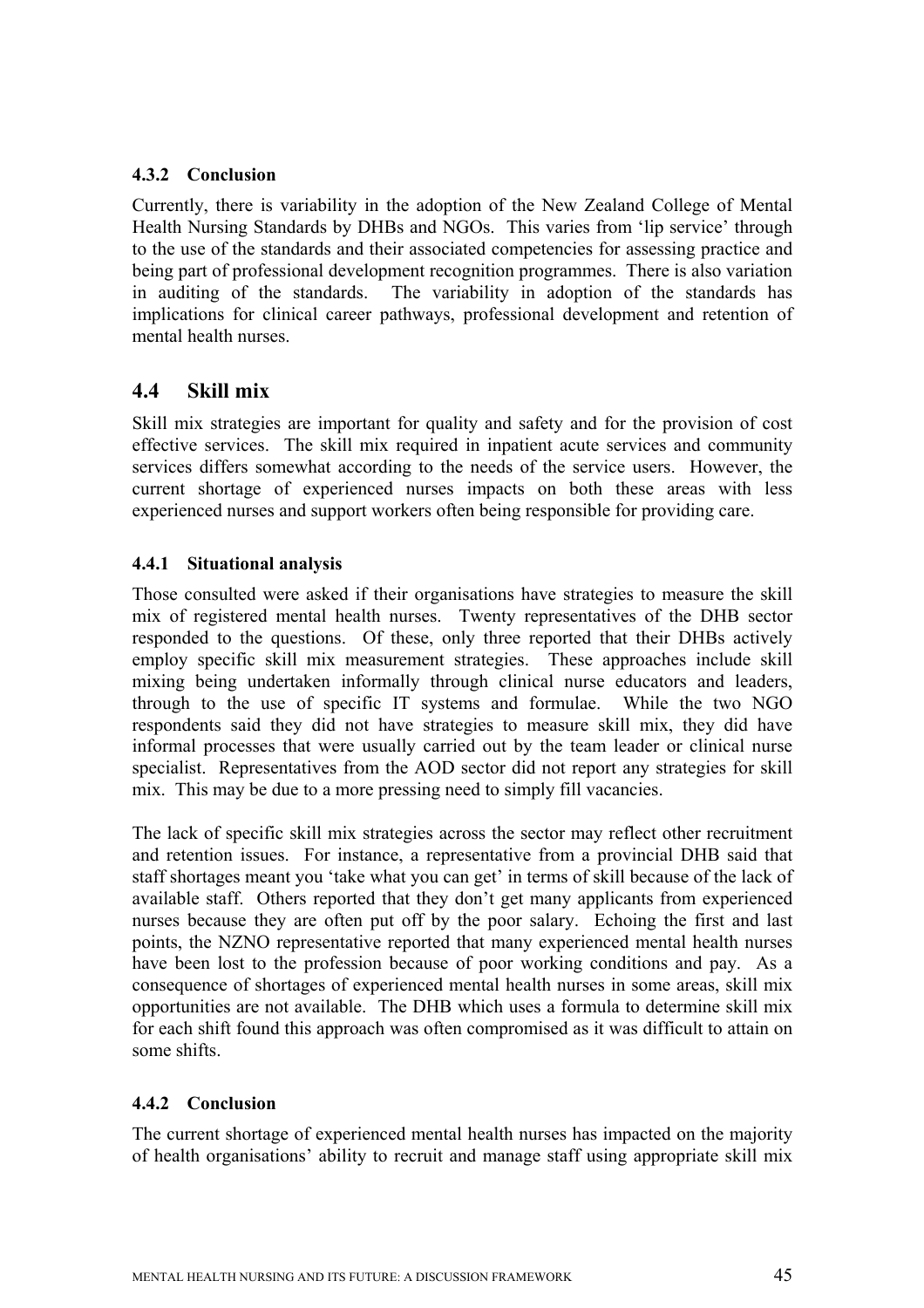strategies. This places DHBs and NGOs in the unenviable position of often having to 'make do' with whatever staff are available to them. This in turn has a detrimental impact on staff retention.

# **4.5 Clinical career pathways**

Clinical career pathways were introduced in New Zealand in the late 1980s as a mechanism to recognise the clinical expertise of nurses and to retain professional autonomy and development. The specific benefits to employers are: succession planning, leadership development, professional direction, informing the skill mix of registered nurses and the value that mental health nurses bring to clinical and management practices (Trim 1994).

## **4.5.1 Situational analysis**

In response to questions about the clinical career pathways for mental health nurses in their organisations, those consulted provided details on the different forms these took and often provided some evaluation of their operation and effectiveness.

Those providing information from the DHB sector described wide variability in the adoption and operation of CCPs. Where CCPs were in place, these took a range of forms. In a few cases, these were generic in nature and did not have a specific mental health orientation. A well structured CCP in one DHB operated along Benner's fourtier model of competency, with leadership and education roles available beyond the top tier; participation was compulsory and competency was remunerated.

An alternative trend to CCPs was the adoption of professional development recognition programmes (PDRP) in some DHBs. Contract negotiations in 2003 were cited as the motivation for the shift from a CCP approach in one case. Again the operation of these differed with variation in degrees of commitment by the organisation, compulsory participation, tagging of remuneration to progress, and quality of guidelines, information and processes.

Emphasising professional development does not always correlate to career progression. Organisational structures and traditional approaches limit CCP and PDRP opportunities. Another issue raised was the need to balance academic and clinical elements in any career pathway approaches or professional development programmes. Where no such programmes were in place questions were asked as to how nurses could conceive of a progression process to nurse practitioner or clinical nurse specialist status. In some cases nurses were left to construct their own pathways.

A key issue identified in the alcohol and other drug sector was the trend to specify roles in generic terms, for example as clinical or case managers rather than as nurses. This trend extended to the supervisory level as well. Nurses might fill a clinical position but not be paid on the PDRP nursing pay scale.

Though efforts are underway in some areas of the NGO sector to develop some form of career pathway, those who responded indicated that at present there was no formalised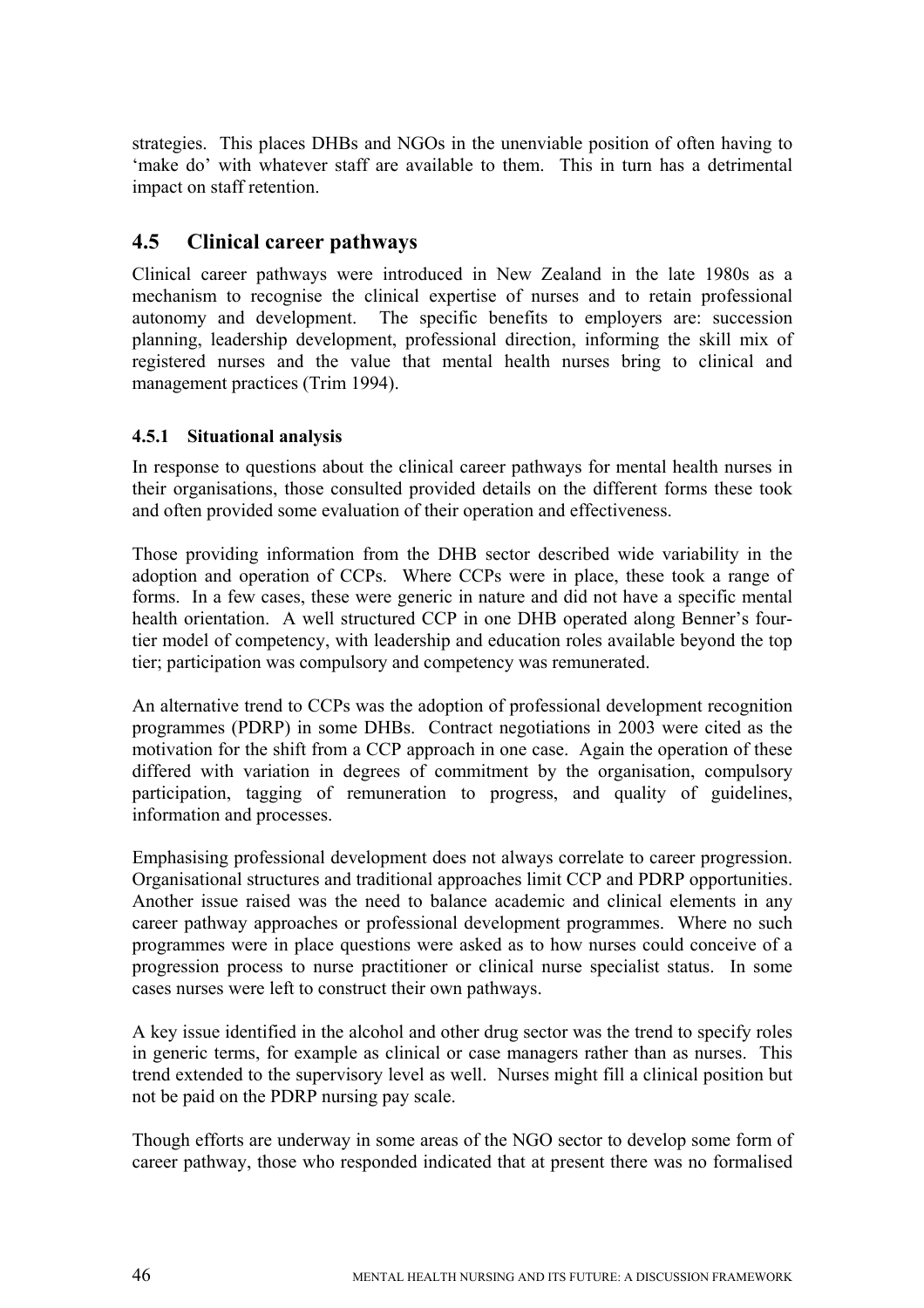career pathway other than experience of the job and the opportunity to move between areas (for example, inpatient and adult community).

The Māori caucus stated that cultural competencies need to be merged with CCP clinical competencies. Also of concern is a lack of Māori assessors for portfolios. Pacific mental health nurses, reflecting what they described as their 'holistic view on life', identified the need for CCPs to balance academic pursuits with a high level of practice/experience.

# **4.5.2 Conclusion**

The literature supports the view that providing a structure for career development, advancement, recognition and reward may be an important factor for the recruitment and retention of mental health nurses. However, as Trim (1994) found, the development of CCPs in New Zealand has been ad hoc, with a variety of models emerging. It would seem from the current evidence that this remains true with a lack of consistency in the provision of CCP structures. Though the NGO sector has yet to take a position on CCPs and PDRPs (Ministry of Health 2003a), efforts are currently underway in the DHB sector. Prompted by legislative changes, these are aimed at reviewing the framework for the approval of PDRPs and creating standardisation across CCPs.

# **4.6 Professional supervision**

Professional supervision is important for ensuring the competence of mental health nurses and promoting their ongoing professional development. Effective supervision ensures that mental health nurses have the therapeutic competence to maintain themselves as effective clinicians. Ideally it provides time away from their practice environment to meet with an experienced practitioner of their choice to engage in guided reflection on current ways of practising (Burrow 1995; Department of Health 1993; Loganbill et al 1982; Winstanley and White 2003).

## **4.6.1 Situational analysis**

Those consulted were asked to describe how nurses in their organisations access professional supervision. There is considerable variability in the ways supervision is provided for mental health nurses in both the DHB and NGO sectors. The forms of supervision discussed included individual supervision accessed either internally or externally, group supervision, and/or peer supervision.

The main issues that arose included variability in the quality of supervisors available to nurses, lack of databases or knowledge of available qualified supervisors, irregular supervision, and financial constraints limiting the availability of external supervisors resulting in nurses often having to rely on managers who are frequently neither nurses nor clinicians, for supervision. Some respondents noted a resistance to supervision in their organisations. These issues are explored briefly below.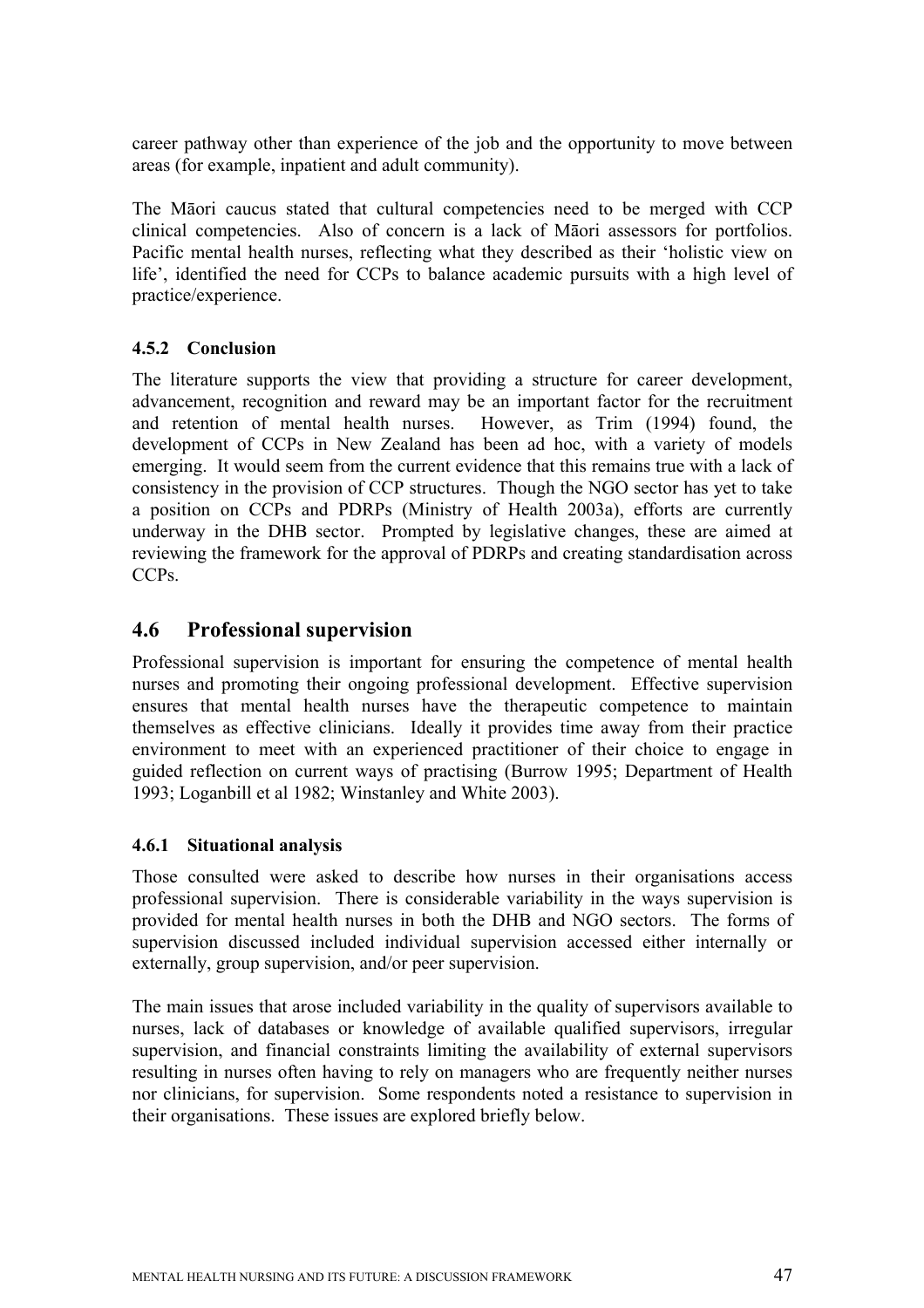While several DHBs expected all their mental health nurses to participate in professional supervision, there was an overriding concern about the insufficient numbers of nurses qualified to provide professional supervision. This applied in many DHBs as well as NGOs. Few organisations have ensured they have sufficient numbers of supervisors by supporting nurses to attend approved training courses. There was also concern that while there was recognition by managers that mental health nurses should receive professional supervision there was no attempt being made to assemble a data base or list of available supervisors. The majority of nurses reported having to find their own supervisors. The NZNO representative advised that there is often a waiting list for qualified supervisors.

Very often nurses receive supervision in an ad hoc way, when they can be released from the clinical environment or when their supervisor is available to meet with them. Group supervision and peer supervision were models suggested for overcoming this problem.

Financial constraints were identified as barriers to nurses accessing supervisors external to their organisations by both DHB and NGO nurses. This often means nurses either miss out altogether on supervision or they are obliged to use inappropriate supervisors.

Nurses from the NGO sector reported that due to the low numbers of nurses employed in the sector and the team structure used, managers were often their only source of supervision. The managers, who are seldom nurses, are very often not trained as professional supervisors and they have a hierarchical relationship with the nurses. One NGO representative reported she had a reciprocal arrangement with their local DHB. She received professional supervision from a DHB nurse and she also provided supervision for the DHB nurses.

Not all nurses value the opportunity to receive supervision. According to one DHB respondent: 'There is an historical mistrust or resistance to supervision [and] 'reflection' as part of the supervision process is perceived as 'threatening' in some areas'.

To improve both access to and the quality of supervision one DHB is piloting group supervision for inpatient unit staff, and training for peer supervision is being introduced for all community mental health teams.

Two nurses from the alcohol and other drug specialty area reported that supervision is given from within their teams and this was not always by another nurse. They stated that accessing supervision outside the team with a nurse had been refused by the organisation.

Māori nurses highlighted the importance of support and endorsement of the cultural aspects of professional supervision for Pākehā. Māori and Pacific nurses also discussed the need for cultural supervision to support their professional supervision. To address this, Māori nurses have adopted the *awhioawhio* model to support them with the complexity of current practice (Te Rau Matatini 2003).4

<sup>&</sup>lt;sup>4</sup> This model, based on the *awhio* (a cycle within a cycle) forms the basis of a professional supervision model.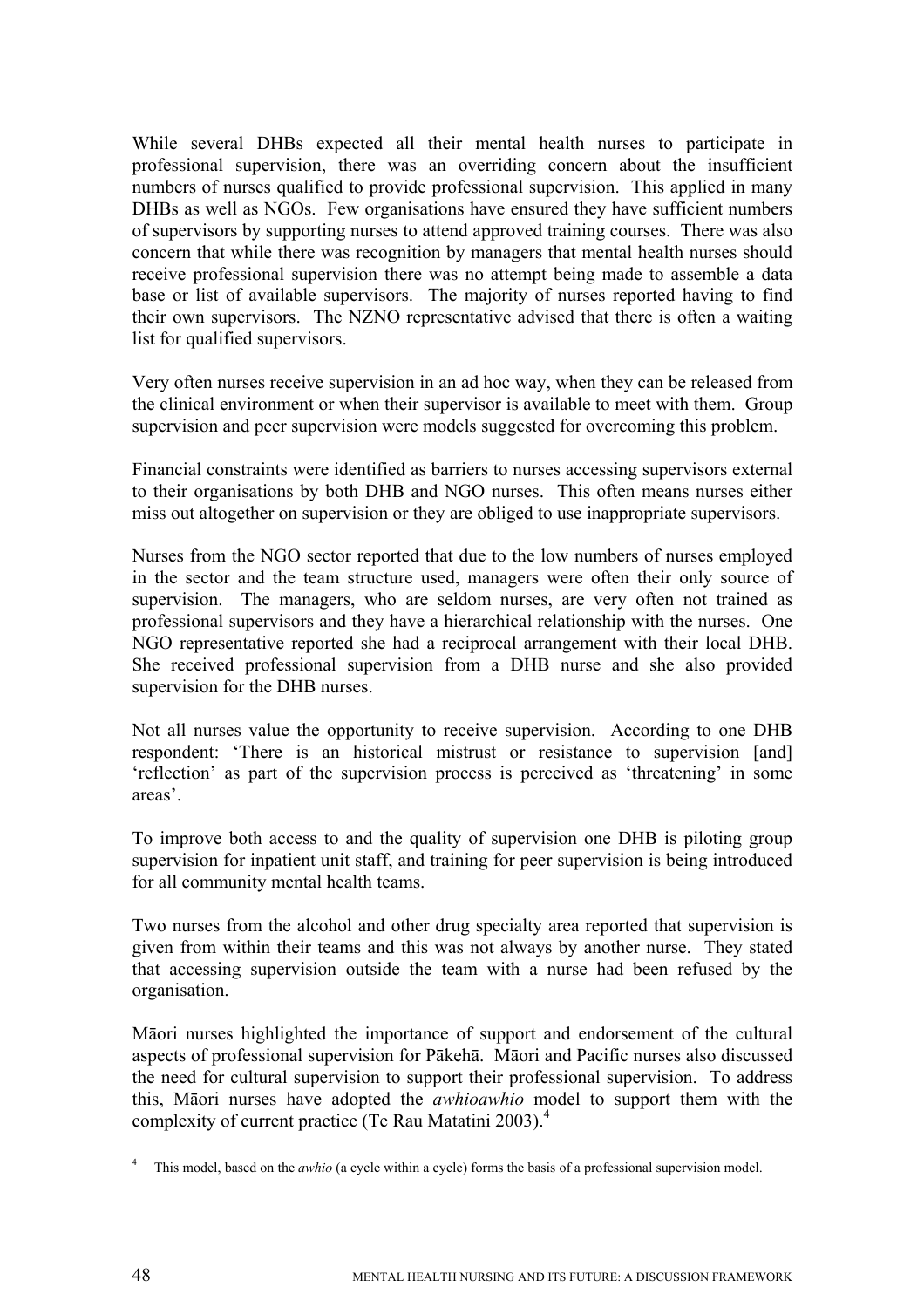## **4.6.2 Conclusion**

Professional supervision for mental health nurses is a core requirement under the Health Practitioners Competence Assurance Act 2003 to ensure competency, 'fitness' to practice, and gain an Annual Practising Certificate. It is an important process for professional support and learning that promotes individual responsibility for one's own practice and enhances the protection and safety of service users (Department of Health 1993). The lack of consistency in the availability of qualified and appropriate supervisors should be a concern not only for the profession but also for mental health service providers.

Different forms of supervision are available and it is imperative that sufficient numbers of experienced mental health nurses are trained to provide the most appropriate forms for their colleagues across the sectors. The supervisors should also be provided with ongoing professional development including education and support (Health Workforce Advisory Committee 2002a).

# **4.7 Education**

Due to changes in the settings, underpinning philosophy and delivery of mental health care, the Government considers ongoing education, training and development a key strategic area for mental health (Mental Health Workforce Development Programme, 2003). The Ministry of Health's Clinical Training Agency (CTA) purchases and funds new graduate programmes as well as clinically focused programmes for experienced nurses working in mental health and its specialty areas. By 2006 all these programmes will be at level eight on the New Zealand Qualifications Authority's framework.

Some DHBs offer their new graduates their own in-service programmes that involve the development of 'foundation' skills, orientation and mentoring in addition to the CTA funded new graduate programme. Others offer them as an alternative, while DHBs without access to the funded programmes only offer their own in-service programmes.

The first year of clinical practice for newly registered nurses marks the transition from student to practising nurse. The new graduates have received a broad based education in their undergraduate nursing degrees that prepares them to be beginning practitioners for all areas of nursing. The Clinical Training Agency new graduate programmes for nurses entering mental health provide them with the specific skills and knowledge required to work in the mental health areas of practice. Not all new graduate nurses access these programmes.

The Clinical Training Agency also purchases and funds post-entry clinical training (PECT) programmes for mental health nurses who have been in mental health and/or its specialist areas for at least two years, to provide them with advanced skills and knowledge and prepare them to practise at an advanced level.

This section will discuss the support provided by employers for nurses undertaking the new graduate programmes, for experienced nurses undertaking the advanced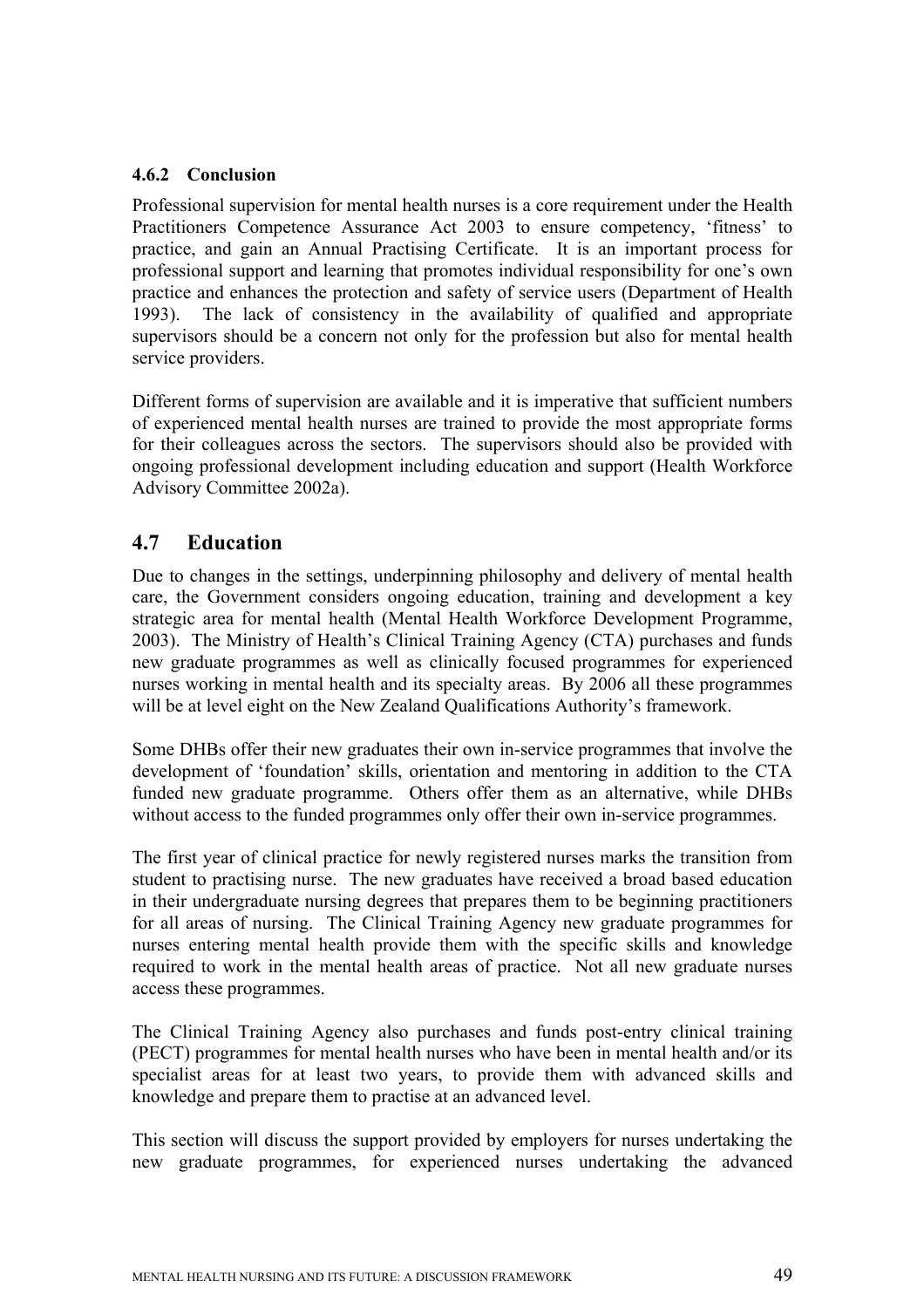programmes, and suggestions from those consulted about possible new directions for post-entry clinical training programmes.

#### **4.7.1 Situational analysis**

#### *New graduate programmes*

The key stakeholders and DHB and NGO nurses consulted were asked about the training and support their organisations provide for new graduate mental health nurses.

The majority of DHB representatives reported that their organisations provide support for their nurses undertaking the new graduate programmes. The extent of the support varies between the DHBs, but ideally includes clinical supervision, regular group supervision, access to dedicated programme leaders, preceptoring, and mentoring, as well as orientation programmes.

Concern was voiced about the outcomes of the different programmes being offered to new graduates especially as the in-service programmes are not academic and are not recognised nationally. It was also recognised that it is difficult for new graduates with families to work full-time and concurrently study at postgraduate level.

DHB representatives reported that new graduate programmes that do not have a clear new graduate co-ordinator position, or preceptor role, threaten the quality of the programme and support for their new graduates. In one DHB the in-service part of the new graduate programme is poorly resourced and lacks a focus on the development of clinical skills. Study days are frequently cancelled with new graduates expected to fill in for staff shortages, and there is no effective mentoring by experienced nurses. For example, on the admissions ward there are no nurses with more than four years' experience.

NGO representatives reported that training, support and mentoring are provided by their organisations. One representative stated that their organisation has only recently employed new graduates.

An iwi Māori organisation representative stated that new graduates are more inclined to work in the medical centre rather then in mental health.

The Pacific respondents reported that new graduates are introduced to orientation, preceptoring, clinical mentoring and reflective practice early in their careers. Their organisation employs proactive measures to support and promote biculturalism and cultural understanding, and Māori and Pacific nurses and/or managers are included in their New Graduate Advisory Committee where there is genuine participation and inclusion in the programme and forum.

The NZNO representative advised that although there are a number of new graduate programmes available, these are often not clinically supported. New graduates are often expected to work full-time and do overtime due to staff shortages, as well as study. They contend that there are a number of areas in the sector where a new graduate is the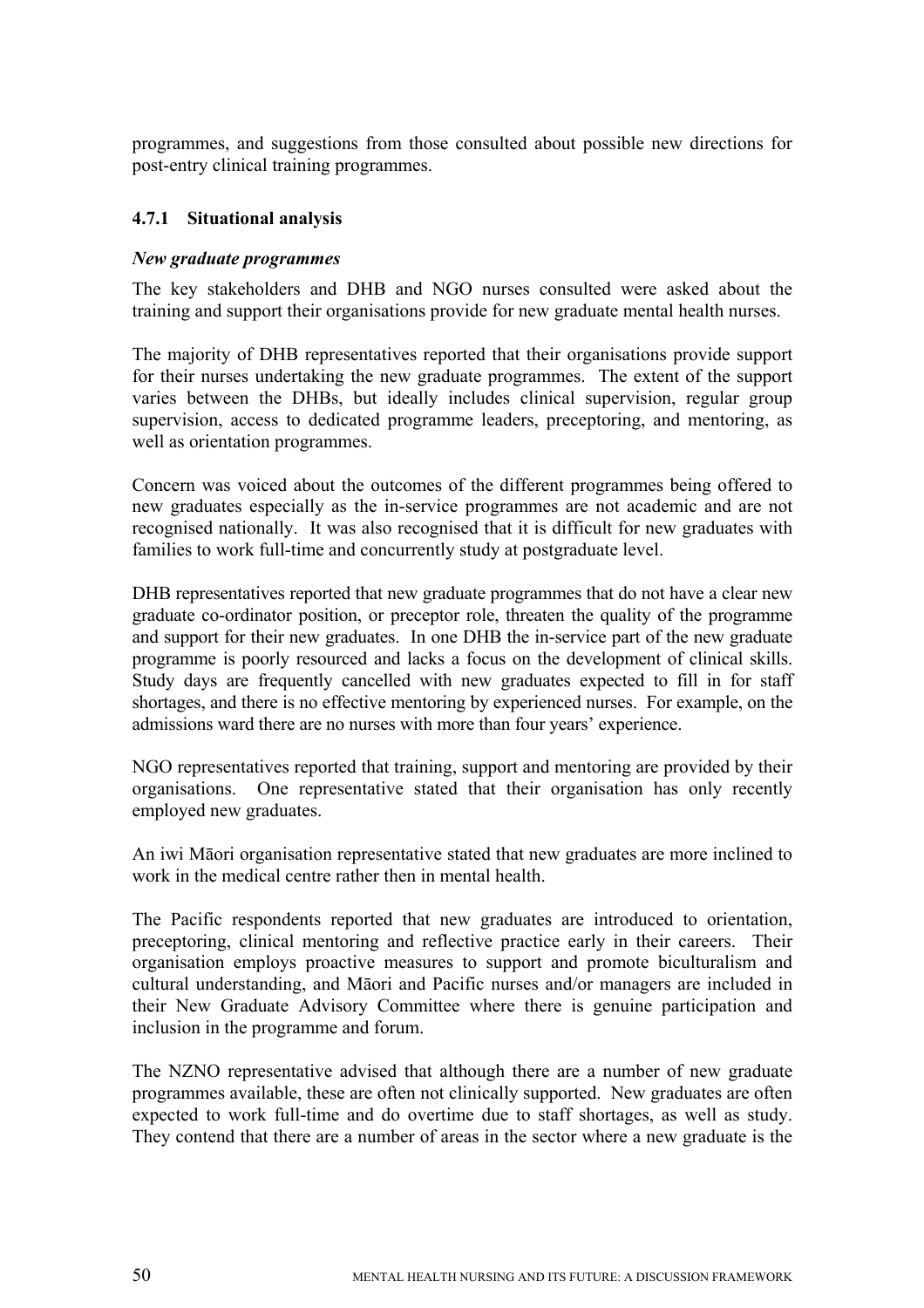only registered nurse on duty and this is stressful and quickly leads to burnout. They were also concerned about retaining new graduate in areas that are understaffed.

#### *Advanced PECT programmes*

Those consulted were asked to describe the strategies their organisations have in place to enable mental health nurses to participate in PECT training. They were also asked what directions and advice they would recommend for the future of PECT purchasing for mental health nursing. The majority of responses came from NGO, DHB and tertiary education representatives.

There was considerable variation in the enabling strategies reported within the DHB and NGO sectors. This ranged from nurses being encouraged and well supported to nurses being unaware of the availability of CTA funded PECT programmes, and the shortage of nurses making it difficult to release nurses for study days.

The majority of DHB representatives reported that nurses in their organisations were supported to undertake PECT programmes with several DHBs also providing transport and accommodation support where necessary for nurses attending study days, and mentoring and support by senior nurses.

There is also variability in expectations within services. In some DHBs specialist mental health services expect their nurses to undertake the PECT programmes while in others nurses are not even aware such programmes are available. It was also reported that in some services the nurses have to take the initiative as there is no commitment for staff to undertake further education. Suggestions were made that participation in PECT programmes should be an integral part of performance reviews.

The shortage of nurses and high workloads often make it difficult for nurses to be released for study days and this has implications for nurses being able to complete their programmes. This particularly applies to the specialty areas of liaison psychiatry, maternal mental health and community mental health centres.

The NGO sector was less likely to have enabling strategies in place. One NGO representative reported that PECT funding was aligned with their training and development funding.

The Pacific mental health service encourages their staff to undertake PECT programmes and supports them by providing some funding and study leave. They also experience problems with replacing staff while they attend study days due to the scarcity of Pacific mental health nurses.

#### *Recommended directions for future PECT purchasing*

When asked for direction and advice on future PECT purchasing for mental health nursing there was overwhelming support for the continuation of the programmes, and recommendations that programmes should be extended to include postgraduate diploma and masters' qualifications. Nurses also recommended there should be more flexibility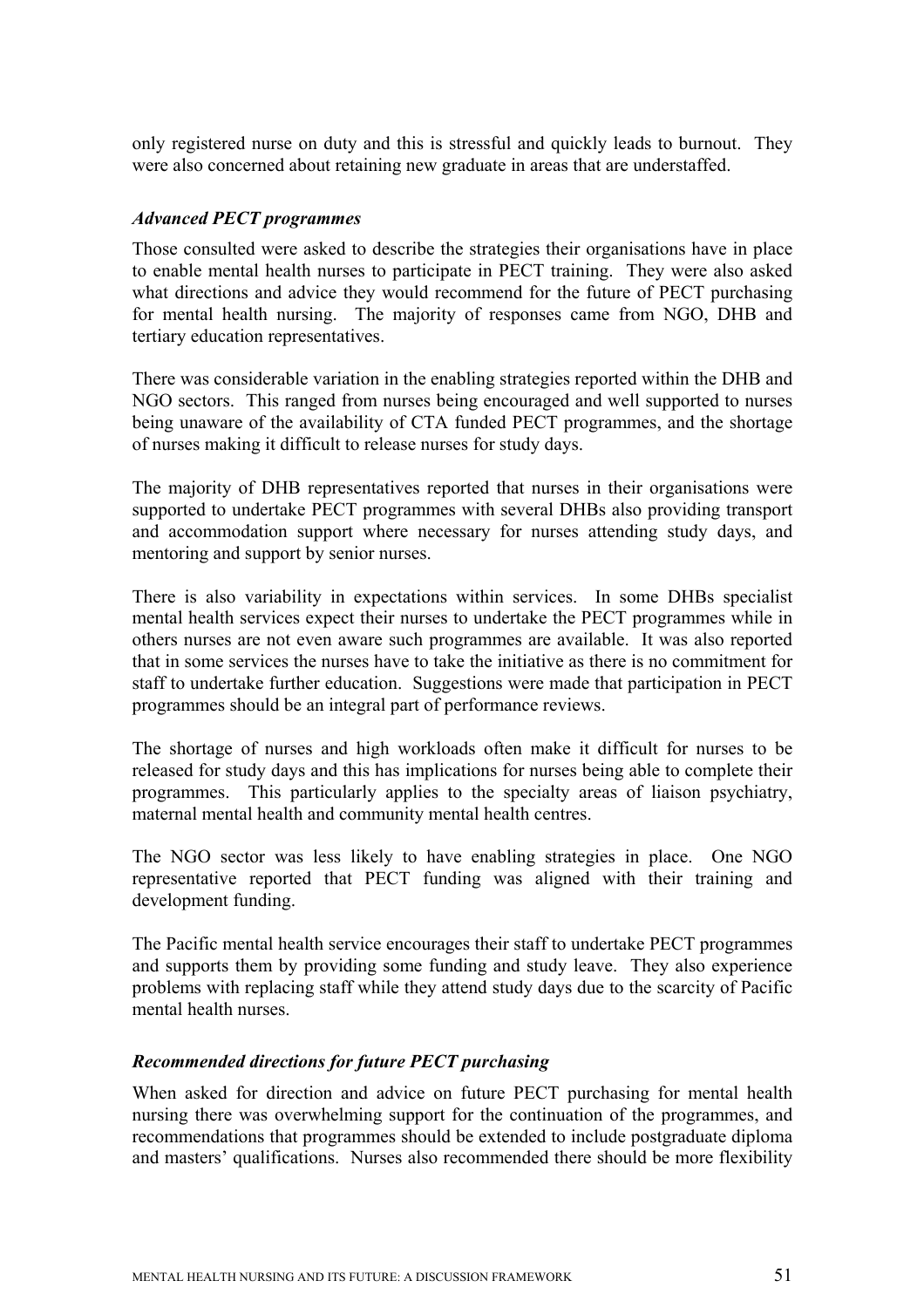in terms of papers available within the programmes, especially for the specialty areas, Māori and Pacific mental health, and primary mental health care.

Nurses from the NGO sector were keen for their nurses to have access to PECT programmes, especially iwi services. Both Māori and Pacific representatives argued for PECT programmes that recognise their models of practice and are relevant for their nurses and consumers.

Suggestions were made for the CTA-funded programmes to be used as a recruitment strategy for new graduates, to attract registered nurses working in other areas into mental health, and those who are no longer practising as nurses.

Recommendations were made for increases in funding for release time and supervision of trainees, and for travel and accommodation for nurses living at a distance from the education providers.

The Māori, Pacific and tertiary education representatives recommended that they should be represented on the committees making decisions about PECT purchasing. The tertiary education representatives also advised ongoing evaluation of the outcomes of PECT programmes, more involvement of service users and their families/whānau, and the development of a funded education pathway for mental health nurses that can be linked to clinical career pathways.

While a national approach to PECT was understood to be important it was suggested that there should be flexibility to recognise local needs as well.

## **4.7.2 Conclusion**

The mental health new graduate programme has been successful in providing a number of new graduates with opportunities to establish strong foundational skills, and the advanced programmes have provided experienced nurses with opportunities to expand their knowledge and skills to practise at an advanced level. These programmes also provide nurses intending to pursue nurse practitioner accreditation with building blocks towards completion of their masters' degrees.

The consultation process demonstrated there is overwhelming support for CTA-funded new graduate and advanced programmes for mental health nurses and suggestions have been made for future purchasing that could lead to increased access and availability of PECT programmes and enhanced health outcomes for service users.

The current situation whereby limited numbers of new graduates are accessing CTAfunded new graduate programmes has implications for the preparedness of new graduates to provide the level of care required to ensure service users have the best possible outcomes. Currently the CTA has contracts with three of the 21 DHBs and five education providers for 124 new graduate placements. Where DHBs and NGOs are offering their own in-service programmes for new graduates, their development is often compromised due to staff and funding shortages.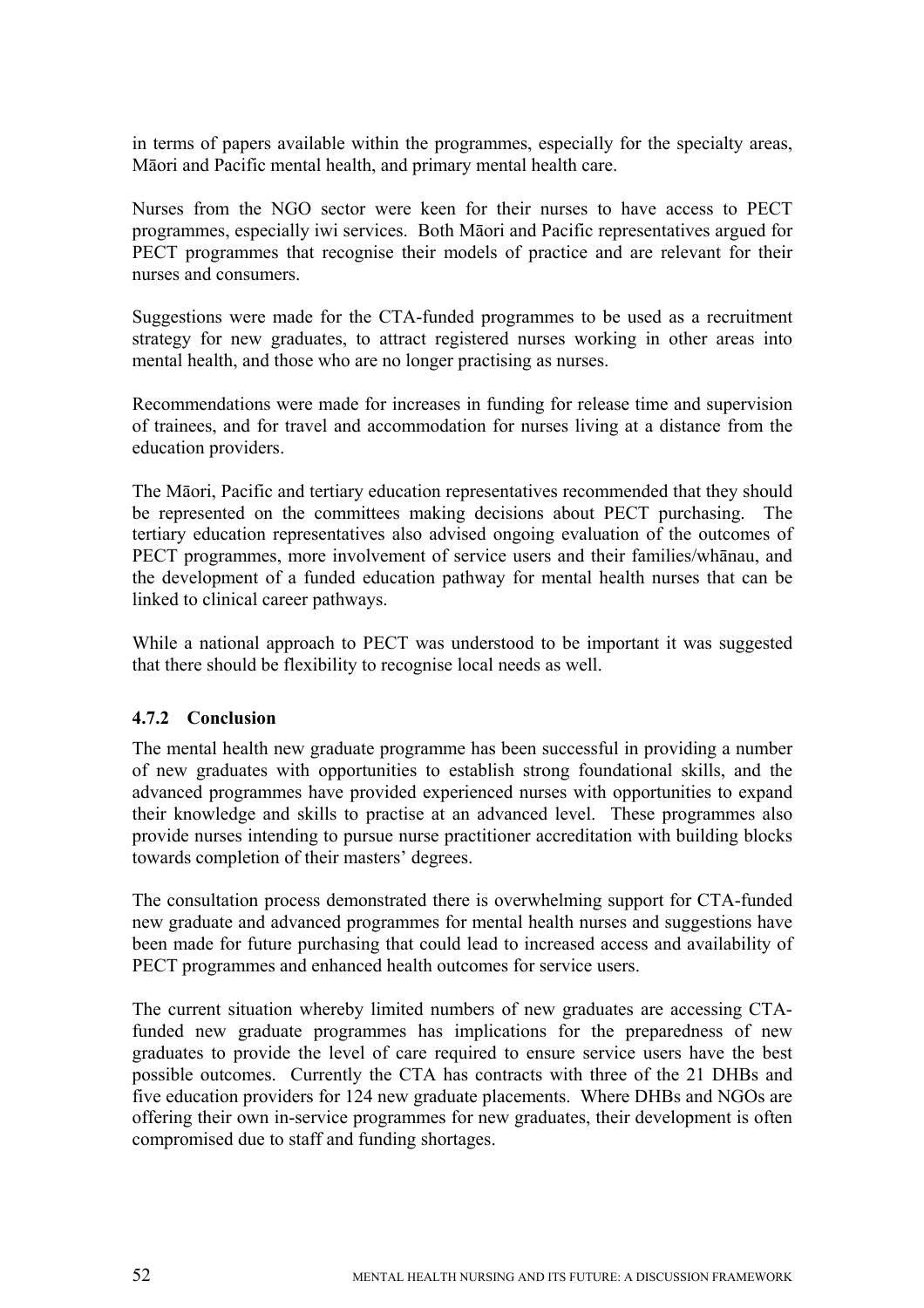While there was an acknowledgement of the value of PECT programmes for experienced mental health nurses, specific strategies to enable nurses to participate in them were not consistent and the extent of the support varied considerably across the different organisations, both DHBs and NGOs.

The shortage of mental health nurses has implications for nurses undertaking both the new graduate and advanced mental health programmes in terms of being able to replace nurses while they are attending their study days. While it was argued by some that increased funding would help remedy the situation others argued that there are just not enough adequately skilled nurses to employ as replacements.

Many of the recommendations for future purchasing echo the findings identified in the recent evaluation of PECT programmes (Finlayson et al 2005). In particular, those consulted consistently recommended CTA funding should be extended to include postgraduate diplomas and several suggested masters' programmes. They believed PECT programmes are a valuable recruitment and retention strategy and providing a more extended funded education pathway would inevitably improve retention rates for service providers and have positive implications for service user outcomes.

# **4.8 Mental health nursing research culture**

Mental health nursing research focuses on mental health nursing practice to improve the outcomes of consumers of mental health services. It encompasses a continuum from health promotion and health prevention to interventions for people with serious and complex needs. It is imperative for mental health nurses to develop and be part of a research culture to ensure they provide the best nursing care to consumers of their services. Furthermore, for a profession to remain viable and valued it needs to provide evidence of the effectiveness of its members' practice.

## **4.8.1 Situational analysis**

Those consulted were asked to describe the research culture in their organisations. Educators advised the development of mental health nursing research has been promoted by the Ministry of Health. In 2004, the Ministry provided funding for two Chairs of Mental Health Nursing to build on current mental health nursing infrastructure at the two universities with the largest involvement in postgraduate mental health nursing education. One professor has been appointed at the University of Auckland and alongside this appointment the School of Nursing has hosted the development of a faculty-wide multidisciplinary Centre for Mental Health Research, Policy and Service Development (CMHRPSD). The aim of the centre is to build research capability and capacity within a strong mental health infrastructure.

Through a multidisciplinary and collaborative approach, the centre is enabling mental health nurses to access competitive funding and be part of national and international research initiatives in a wide variety of areas that incorporate a range of disciplines and stakeholders. Member nurses will not only be equipped with expertise and experience in research related activities, but their research will have positive benefits for the development of mental health nursing practice and service user outcomes.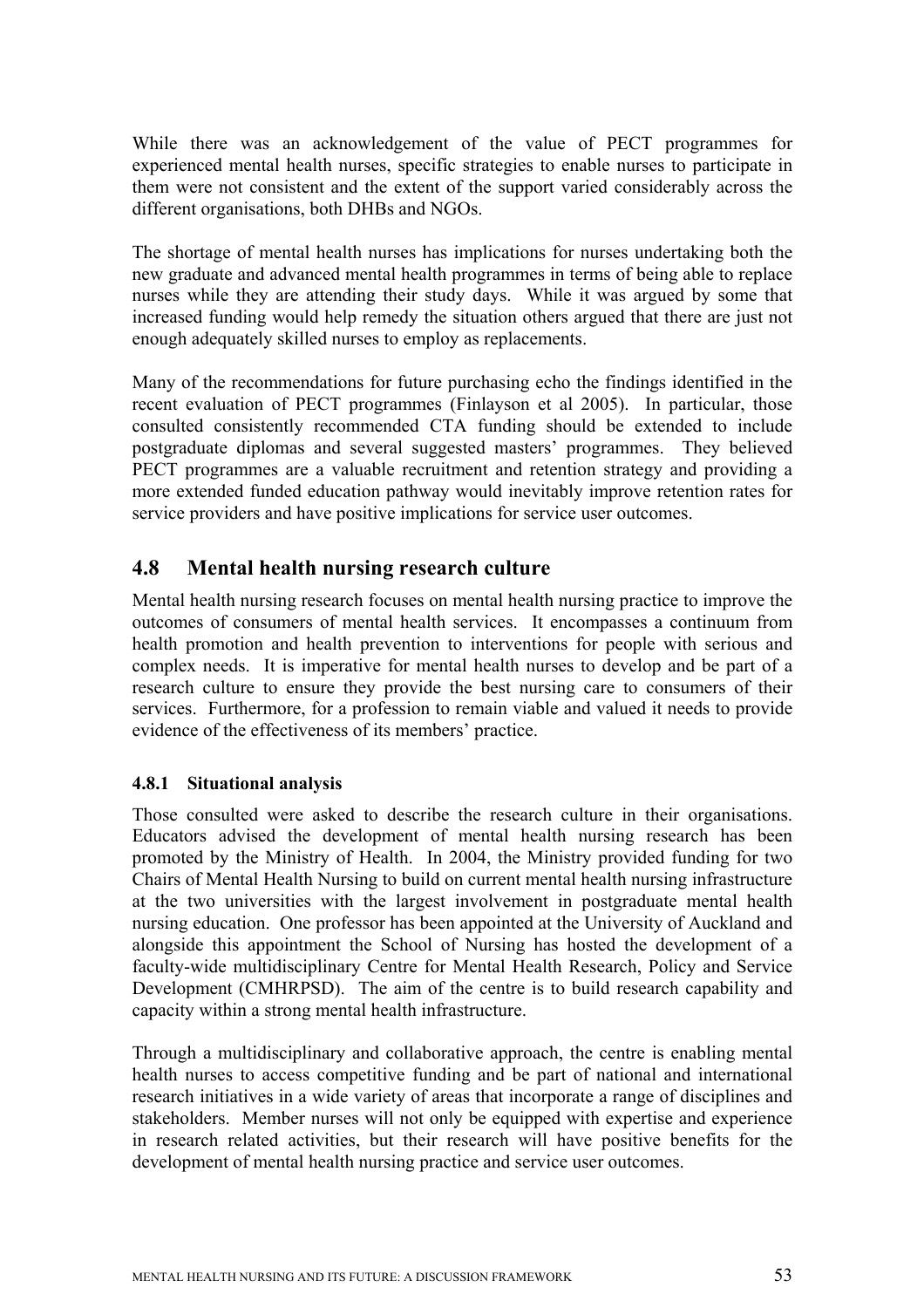The development of the centre has provided a focus for supporting research students and collaborating with clinicians and service users and it will encourage the development of Māori and Pacific researchers.

All universities teaching mental health nursing have strong research cultures underpinning their undergraduate and postgraduate programmes and their academic nurses are actively encouraged to increase their research involvement following the introduction in 2003 of performance-based research funding.

Mental health nursing research was reported to be an integral part of the work of the Centre for Evidence-based Nursing Aotearoa (CEBNA). CEBNA promotes an evidence-based approach to improve the effectiveness of clinical practice and positively influence health outcomes.

The growing numbers of mental health Masters and PhD students throughout the country has led to increasing research collaboration between education and clinical providers. While many nurses become interested in research through participation in research projects, others are researching as part of their degrees and still others are becoming part of research teams.

Education representatives discussed the difficulties they face in securing competitive research funding. It was generally recognised that without track records they were unlikely to be successful in their applications. There was recognition of the need to collaborate with experienced researchers.

It was suggested that a multi-centre collaboration between postgraduate mental health nursing educators, mental health nursing leaders in practice and service users be developed to provide a focus for mental health nursing research in New Zealand to improve clinical practice and health outcomes and raise funds for scholarships for research students.

Some DHB and NGO representatives reported that the research culture in their organisations is mainly reliant on individual nurses undertaking postgraduate education. However, some organisations are supporting the development of journal clubs and research forums and/or attendance and presentations at national and international conferences. Several nurses reported they were unaware of a research culture in their organisations.

The Pacific nurses reported a newly developing research culture and a real commitment to developing it further.

## **4.8.2 Conclusion**

Recent initiatives such as the provision of funding for two Chairs in Mental Health Nursing, the development of the Centre for Mental Health Research, Policy and Service Development and CEBNA have boosted the profile of mental health nursing research.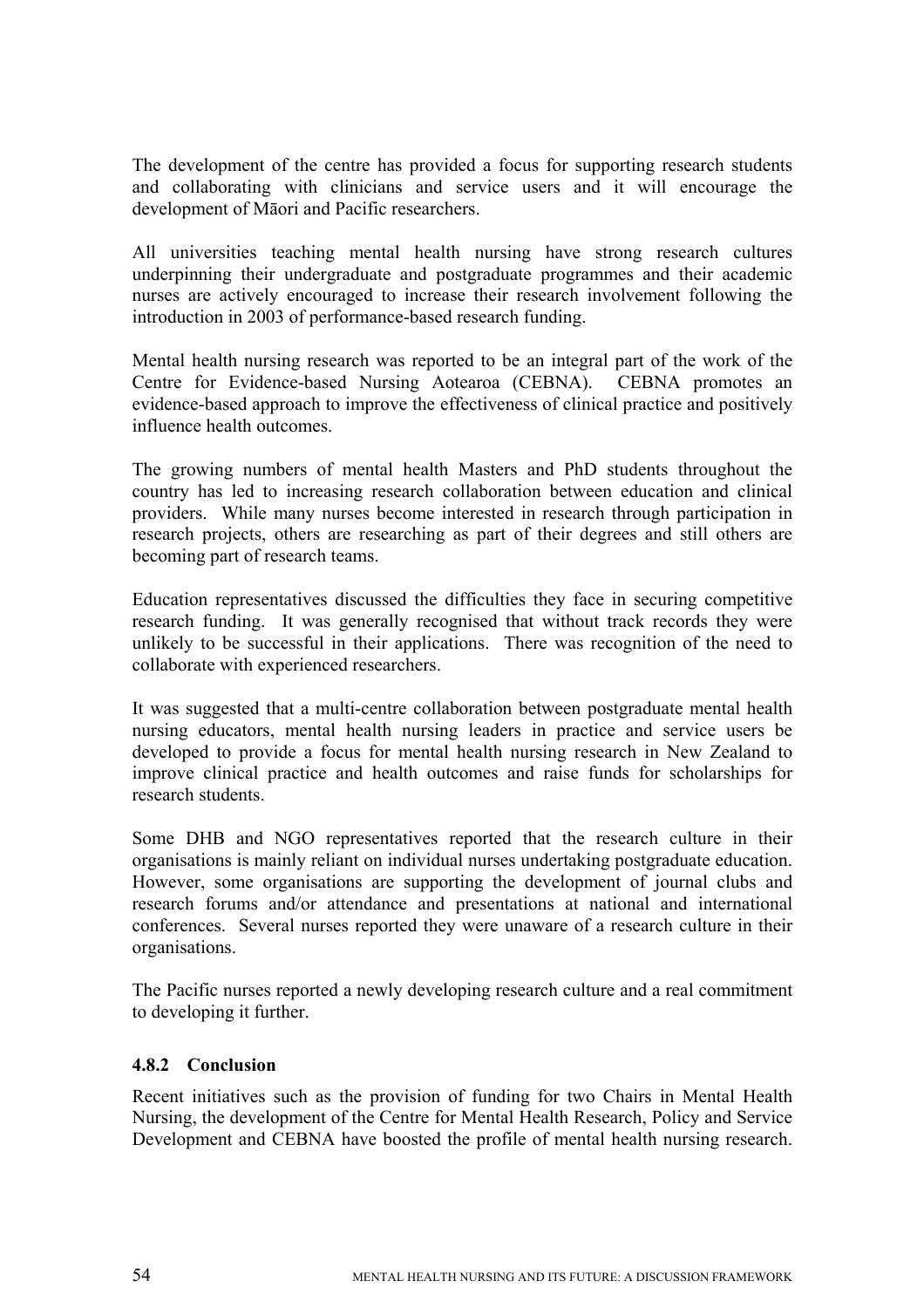However, the importance of a mental health research culture within many service provider organisations is not yet a priority.

Further development of the existing CMHRPSD and development of similar centres in other geographical locations could promote a wider research culture that would include educators, clinicians and service users and provide a supportive environment for greater numbers of postgraduate research students.

# **4.9 Recruitment and retention of mental health nurses**

Despite extensive efforts by government agencies, recruitment and retention of mental health nurses remains a key issue for the provision of effective mental health services. The ad hoc approach to recruitment identified by Simon Hatcher and colleagues (Hatcher 2005) was demonstrated in the consultation undertaken for this report. There is no consistency between the recruitment approaches used by DHBs despite major New Zealand reports over recent years outlining the difficulties and recommending nationally consistent strategies (Health Workforce Advisory Committee 2002a; Ministerial Taskforce on Nursing 1998; Ministry of Health 1994, 1996a).

Retention of mental health nurses is dependent on health organisations having clear organisational goals adhered to by all staff; clear understanding of roles and competencies; good management and employee relations; good human resource management systems that allow for performance appraisal and reward; exit interviews to gather information about why staff may be leaving or unable to be recruited; and supervision and support (Mental Health Workforce Development Co-ordinating Committee 1999).

Poor recruitment and retention strategies for mental health nurses result in inadequate numbers of skilled and knowledgeable staff and inappropriate skill mix. This inevitably leads to lower quality care and poorer health outcomes for service users.

This chapter will discuss the current mental health nursing context in terms of recruitment and retention strategies. These will include specific strategies identified for Māori and Pacific mental health nurses, and specialty areas such as forensic mental health, child and youth, and alcohol and other drugs. It will also discuss the retention and return to work of mental health nurses who are also service users.

## **4.9.1 Situational analysis**

## *Recruitment*

The stakeholders and others consulted were asked about the strategies their organisations use for recruiting and retaining mental health nurses. They were also asked about the specific strategies used for recruiting and retaining Māori, Pacific and Asian mental health nurses and those targeting specialist areas such as forensic mental health, alcohol and other drug, and child and youth. There was considerable variation reported in the degree to which nurses are actively recruited for mental health services. The key recruitment strategies included active recruitment of nursing students and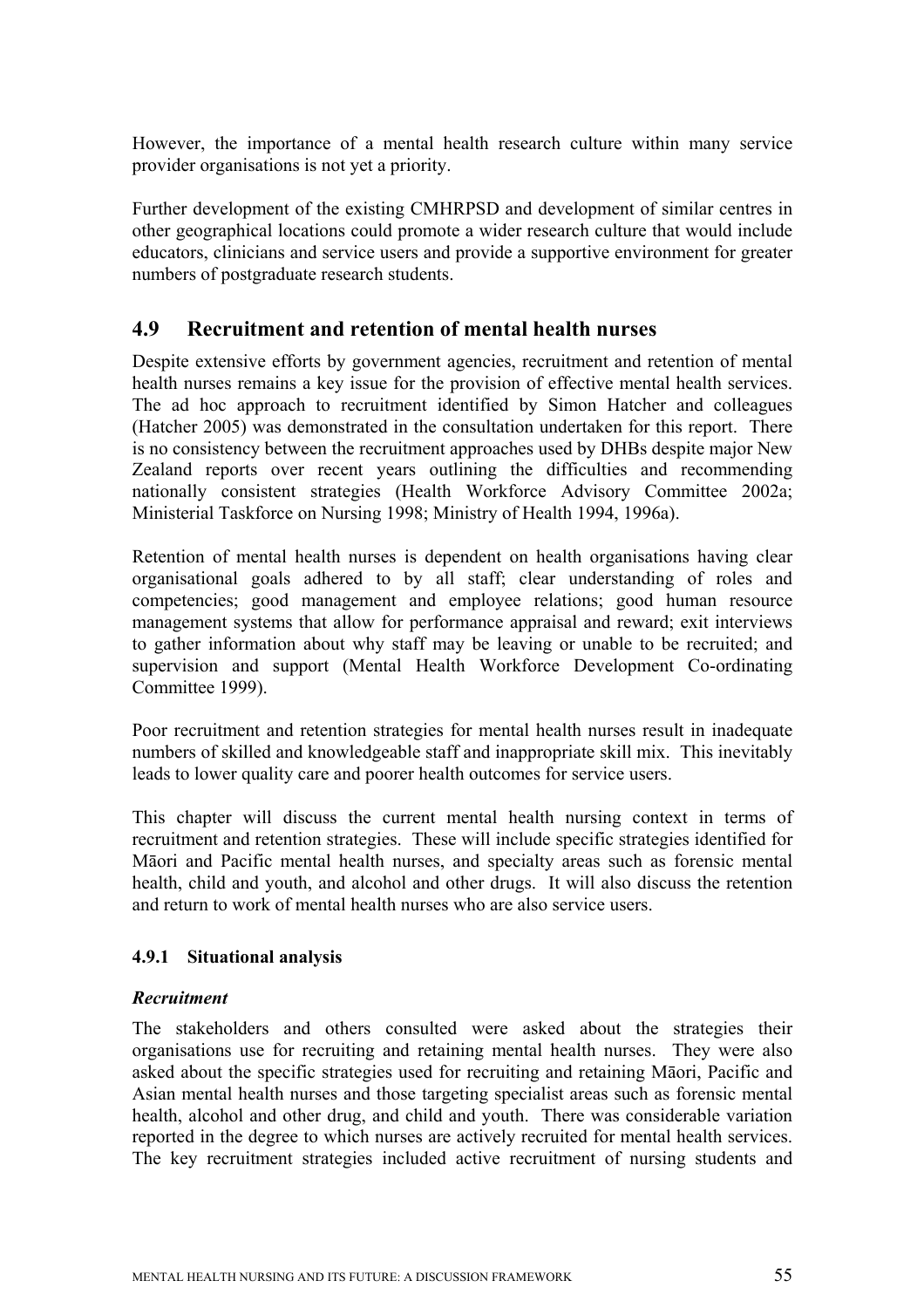school students; national and international drives using media, the web and recruitment agencies; sponsorship for undergraduate programmes; and financial and other human resource incentives.

DHB respondents advised they actively encourage nursing students to consider mental health as their area of specialty. They do this by visiting the educational institutions where the students are studying, providing them with information about mental health services and mental health as a career option. Aware that students spend very little time in mental health clinical placements during their undergraduate programmes, several respondents advised that they use strategies such as recruitment forums, open days, and directing staff to personally encourage students while in mental health clinical placements to consider a career in mental health.

Those consulted reported some DHBs made extensive and repetitive use of media advertising both in New Zealand and overseas in nursing publications and newspapers to attract experienced mental health nurses. They also reported extensive use of website advertising. In addition, some DHBs provide orientation and open days for nurses interested in moving into mental health.

NGO representatives reported the use of financial incentives such as income protection insurance, employee assistance programmes, and contributions to child care costs; they also 'shoulder-tap' mental health nurses in the DHB sector.

Strategies used to recruit nurses for the specialist areas reflect those discussed above with special emphasis on overseas recruitment as there are insufficient nurses available in New Zealand with adequate experience. Those consulted also reported 'poaching' colleagues from other mental health areas.

The Clinical Training Agency funded Post-Entry Clinical Training programmes provide nurses in the specialty areas with focussed postgraduate learning opportunities. Employers of nurses in these programmes are provided with funding for release time for study days and support for fees, travel and accommodation for the nurses to attend the study days.

Traditionally, other disciplines have not always appreciated the contribution mental health nurses can contribute to some specialist mental health teams in the community, for example child and family services. In recognition of this the Werry Centre has been established to recruit and prepare nurses for this specialty area.

A recruitment strategy for the specialist areas suggested by an education provider involved the undergraduate programmes ensuring students have opportunities to practise across a wide range of mental health specialty practice areas. These, it was suggested, should include child and youth, substance abuse, psychiatric liaison, therapeutic communities, forensic, Māori mental health, early intervention and rural community health.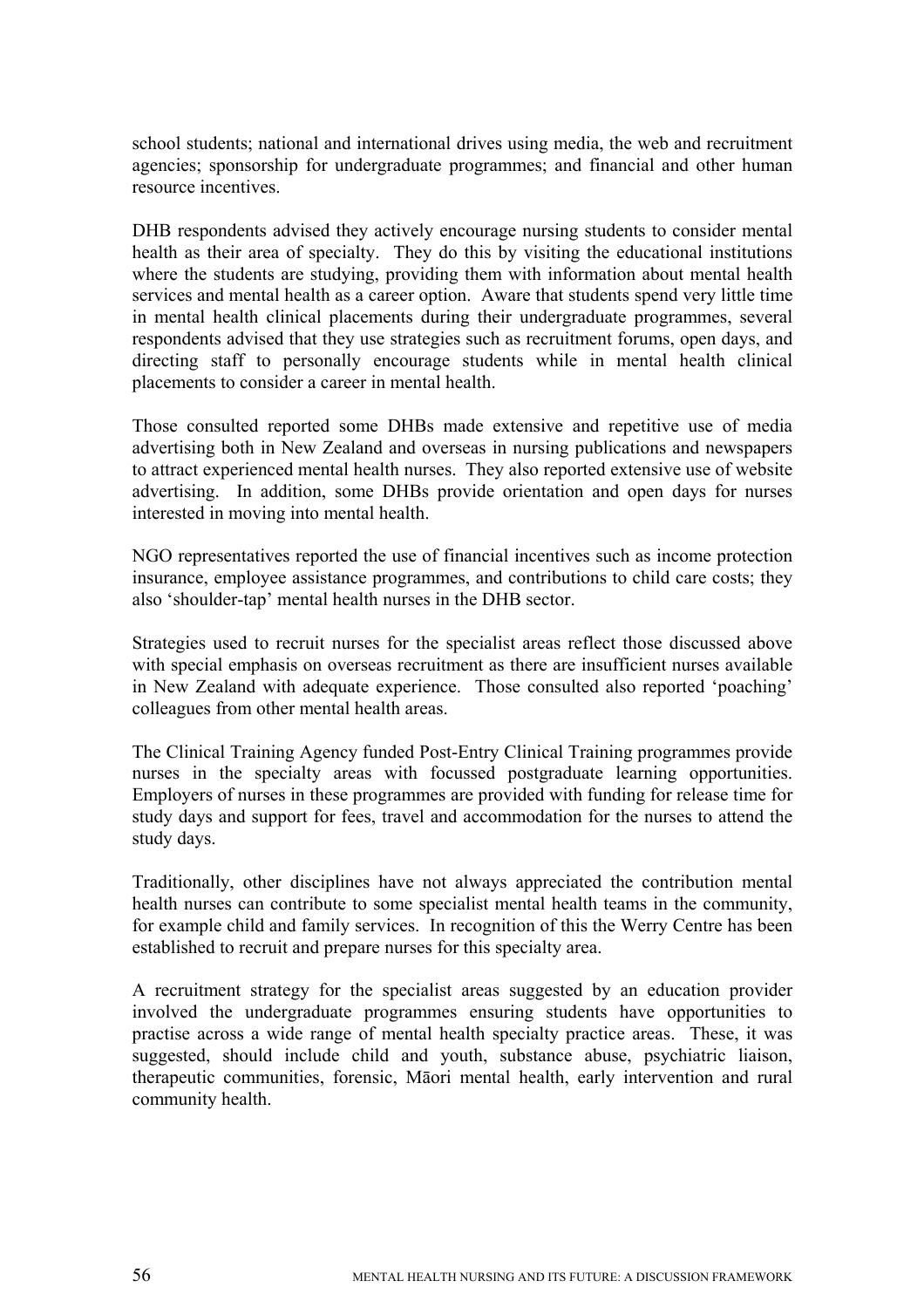#### *Recruitment of Māori mental health nurses*

The ageing of the Māori mental health nursing workforce is a pressing concern. The majority of Māori mental health nurses came through hospital-based training and are due to retire within the next 10 years.

It was recognised by most respondents that specific strategies to recruit Māori mental health nurses were required due to the low numbers available. Despite this, few DHBs or NGOs reported such strategies.

Individual DHBs reported strategies such as recruiting staff, including managers and professional leaders, to reflect the population base. In one DHB area Māori make up 30% of the population and by actively recruiting senior staff to reflect this, there has been a positive impact on the number of Māori mental health nurses recruited in the past year.

The importance of Māori role models was discussed as well as encouraging Māori and Pacific nursing students by providing clinical placements with Māori and Pacific mental health teams. The new graduate programme was also reported as a useful strategy for recruiting Māori and Pacific nurses.

Another more general strategy used by at least one DHB is to offer sponsorship for those currently working in the service as unregulated carers, for example health care assistants (HCAs), to enter nursing programmes. As many HCAs are Māori or Pacific this particular recruitment strategy has helped to enhance the numbers of Māori and Pacific nurses entering mental health in some areas.

The Māori caucus respondents recommended that the tertiary education sector visit high schools and encourage Māori youth to consider mental health nursing as a career. They suggested taking young Māori mental health nurses with them to encourage Māori youth into the sector. They also suggested that the NGO sector should be marketed 'as the sector to work in' and stated that there needs to be Māori on interview panels for new graduates.

An alcohol and other drug representative reported that in their organisation a specifically Māori team is responsible for recruiting nurses. They were however unsure as to how many Māori mental health nurses are employed in the service.

A NGO respondent reported that 'financial incentives' were the only strategy their organisation uses for recruiting Māori mental health nurses.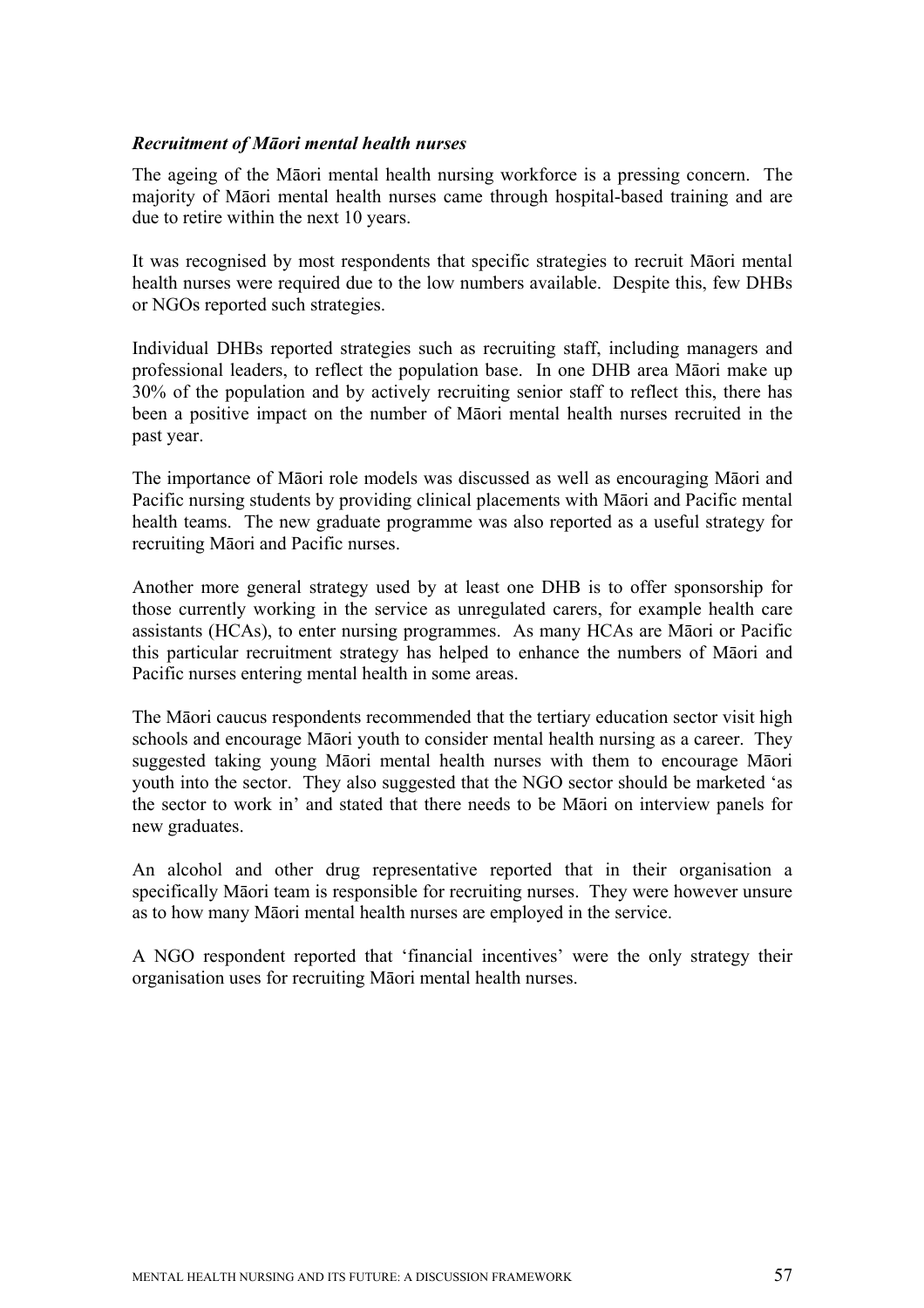#### *Recruitment of Pacific mental health nurses*

The majority of DHB respondents reported that there were no specific recruitment strategies for Pacific mental health nurses in their organisations.

One Pacific mental health service provider reported that their organisation offered clinical placements for Pacific students and they discussed career pathways with the students while on placement if they were interested in pursuing mental health nursing.

Other Pacific mental health service respondents reported specific initiatives based on findings from Pasifika human resources research. These include being present at nursing expos and job fairs, and implementing comprehensive consultation and decision making within their organisations.

It was suggested church and community groups should be used to promote recruitment for Pacific as well as Māori mental health nursing and as mentioned above active recruitment should take place in the undergraduate nursing programmes.

#### *Retention*

Key retention strategies include support for postgraduate and in-service education and professional development, the introduction of Magnet principles such as strong nursing leadership.

Support for ongoing education, both postgraduate and in-service, was identified by those consulted as an important retention strategy. However, there was also recognition that fiscal constraints and low numbers of staff result in financial support not always being available and nurses not always being released for study days.

PDRP and annual performance appraisals were identified as important retention strategies. These encourage recognition of skill and expertise and nurses are assisted to develop, with their line managers and/or professional leaders, individualised plans to provide support and promote opportunities for them to develop professionally.

Professional supervision was acknowledged to be an integral part of professional development and an important strategy whereby mental health nurses have the opportunity to reflect on their practice, develop confidence, new knowledge and skills and maintain standards. It is important for the development of a supportive environment.

Magnet principles have been introduced in some DHBs and other health organisations in New Zealand as an attempt to stem the outflow of nurses, and this was identified as a positive retention strategy for mental health nurses.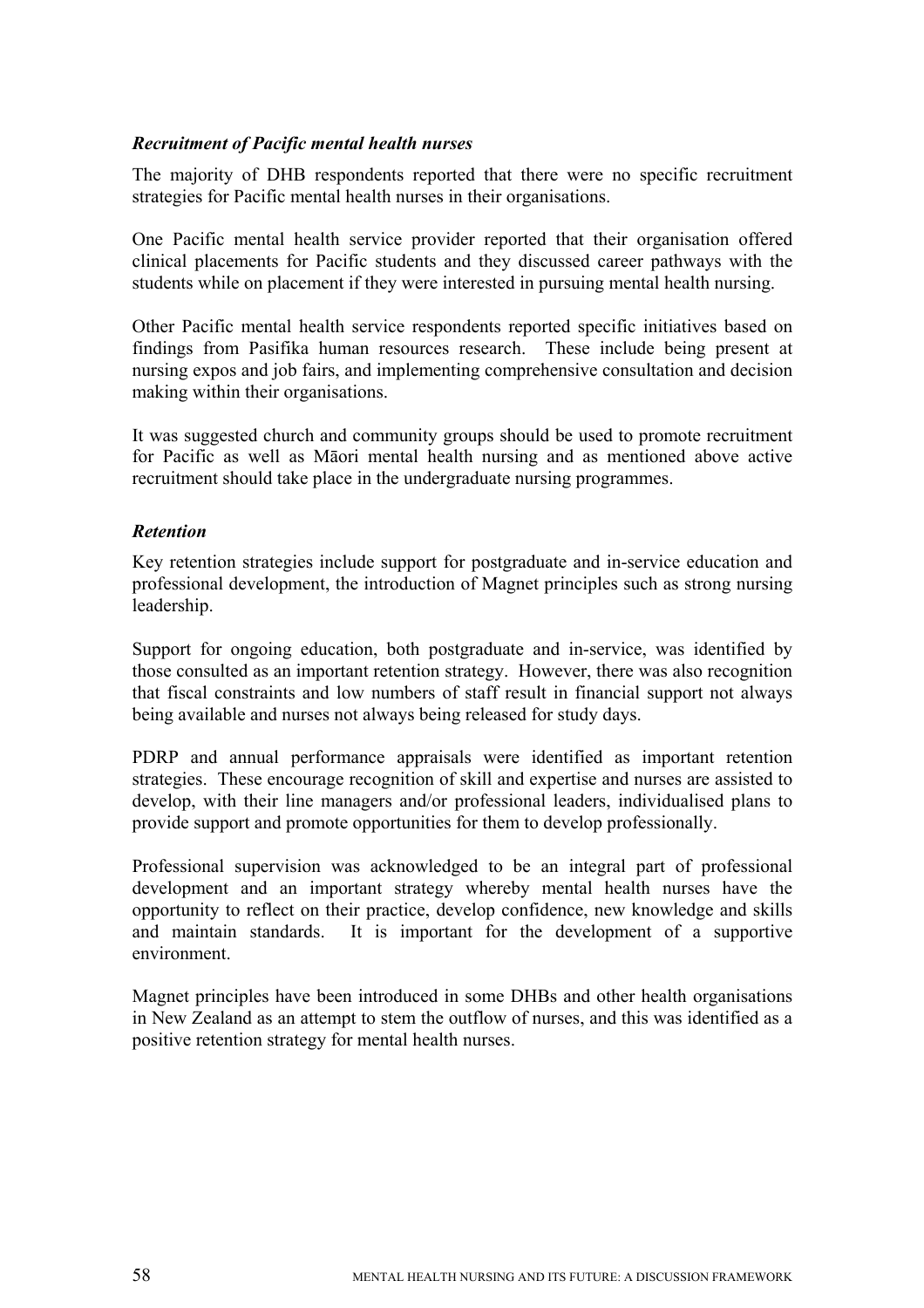Several other strategies related to the organisation of nurses' work were discussed. These included managing workloads, offering flexible hours and flexible rosters, having high discharge rates and rotating difficult clients between nurses. It was recognised however that it is difficult to provide flexibility when there are staff shortages. This results in nurses working overtime, a reliance on casual pool and agency staff, and leads to increased dissatisfaction, burnout and eventually more nurses resigning.

Strategies discussed by NGOs included providing opportunities for ongoing professional development, external and internal supervision, training related to risk factor, competitive salaries, other financial incentives, supporting enrolled nurses with assistance to undertake undergraduate nursing education, and opportunities for nurses to become team leaders.

Retention has become a real concern in some acute inpatient specialty services as senior nurses have been recruited for community services where it was reported nurses view the community 'to be a more exciting and innovative place to work and more attractive to staff'. This has resulted in acute inpatient services being staffed by younger, less experienced nurses who are facing increasingly violent and stressful situations.

Debriefing opportunities were identified as important strategies for providing nurses with opportunities to reflect on critical incidents in day-to-day practice and provide a means to manage the risk of stress and burnout in the workplace.

In the consultation process, respondents reported few strategies specifically for the retention of Māori mental health nurses. One reason given was that such a strategy could be 'construed as providing 'special' treatment for this group, and may present problems for Māori nurses because it could lead to confusion between cultural and professional roles'.

In some DHBs Māori mental health services and/or Māori advisors attempt to support Māori nurses by providing them with cultural supervision and encouraging them to participate in Māori staff meetings.

Only one retention strategy for Pacific mental health nurses was reported. A Pacific mental health service said they try to make the work environment friendly and supportive for their nurses.

#### *Recruitment and retention of mental health nurses who have been service users*

Recruitment of mental health nurses who have also been service users would increase the potential pool of nurses and provide the service user perspective that is so keenly sort in mental health services and education. Concerns were expressed about the readiness of the health sector environment to support and include these nurses without employers and colleagues acknowledging peer and institutional discrimination and stigma towards these nurses. Nurses, as well as other service users, it was argued, have a right not to be defined and confined by their diagnosis and symptoms but to have a lifestyle of their choosing within an inclusive community and workplace.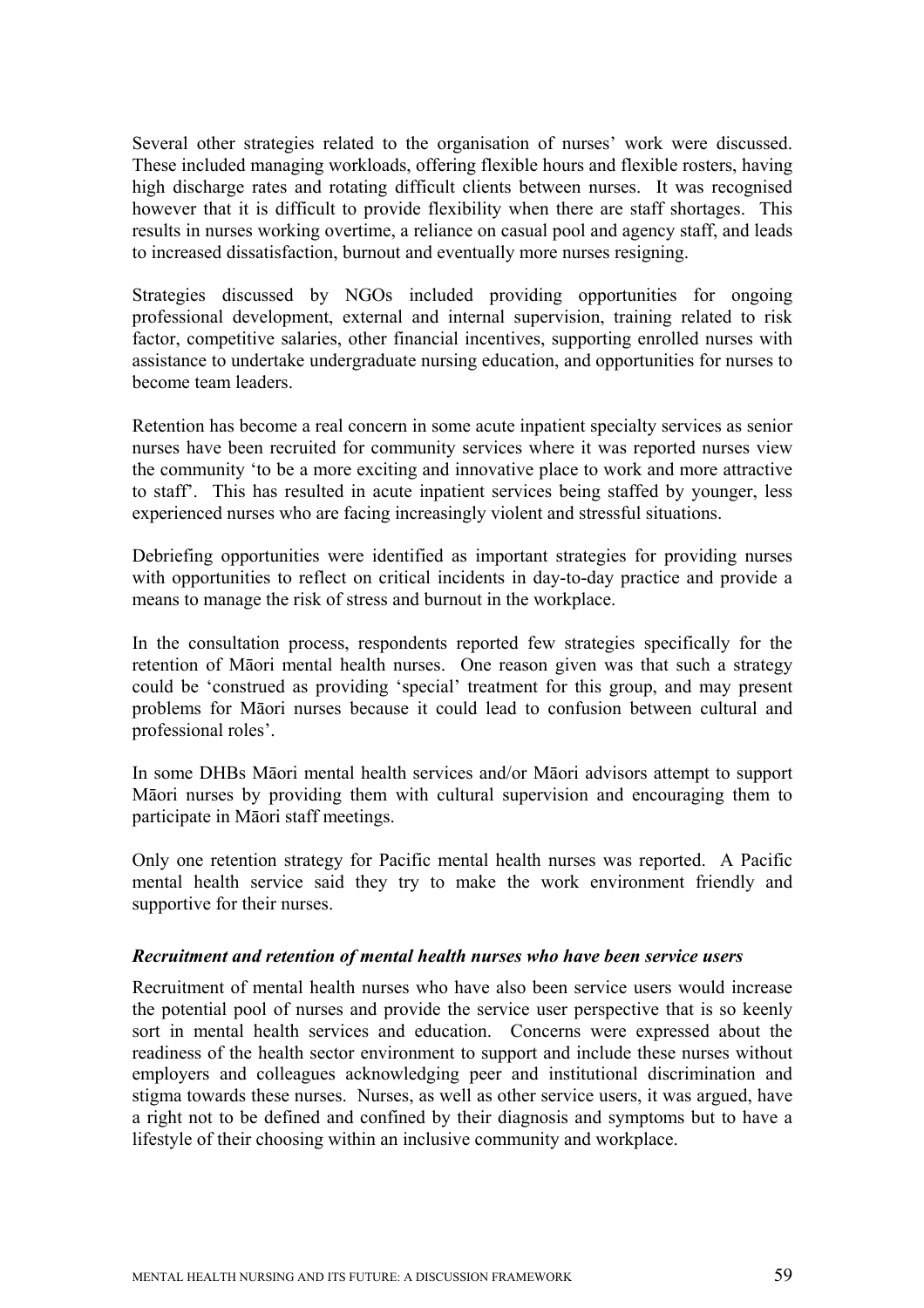Those consulted suggested service users should be encouraged to enter the under graduate nursing programme with flexible pathways being provided to allow time off when needed. It was also suggested that anti-discrimination work should first be done with education providers, and service users should be included on the interview panels.

Other suggestions centred on creating safe, supportive and non-judgemental work environments where nurses who have been service users can be involved in the decision making related to their employment conditions. Concern was also expressed for the safeguarding of clients in the nurses' care. It was stressed that there should be zero tolerance to rumours, horizontal violence and discrimination.

A Pacific respondent suggested there should be recognition and acknowledgement of the mental health nurses' experiences as a positive learning process not something to fear.

# **4.9.2 Conclusion**

The strategies currently undertaken by the DHBs and NGOs reflect the strategies reviewed in the literature (Johnson and Johnson 2003; Lafer et al 2003; Magnet New Zealand 2004; News 2002) but they are applied in an ad hoc way. There is not a consistent national strategy that recognises both the current and future needs of the mental health workforce to ensure New Zealand will be able to provide the numbers of nurses with appropriate skills to staff its DHB and NGO mental health services.

The worldwide shortage of nurses and mental health nurses in particular, does not bode well for the provision of mental health services in New Zealand. While international recruitment strategies may be useful in the short term it is imperative that New Zealand develops its own mental health nursing workforce. This should involve the joint efforts of education and service providers and service users to identify and address the underlying issues and develop a national strategy for both the retention and recruitment of mental health nurses.

Employing nurses who have also been service users is a strategy that would increase the pool of experienced mental health nurses available for the sector. An important retention strategy is to recognise the underlying causes of stress and burnout that often lead to mental health nurses experiencing mental illness problems (Heim 1991; Nolan et al 1995; Schaubroeck and Gangster 1991; Thomsen et al 1999).

Work environments can reduce the vulnerability and impact of work-related stress by providing all mental health nurses with 'active' strategies such as the acquisition of psychosocial skills, professional supervision, and management practices that structure working environments so that confirmation of the value of staff and the contribution they make to health care is regularly communicated (Dallender et al 1999).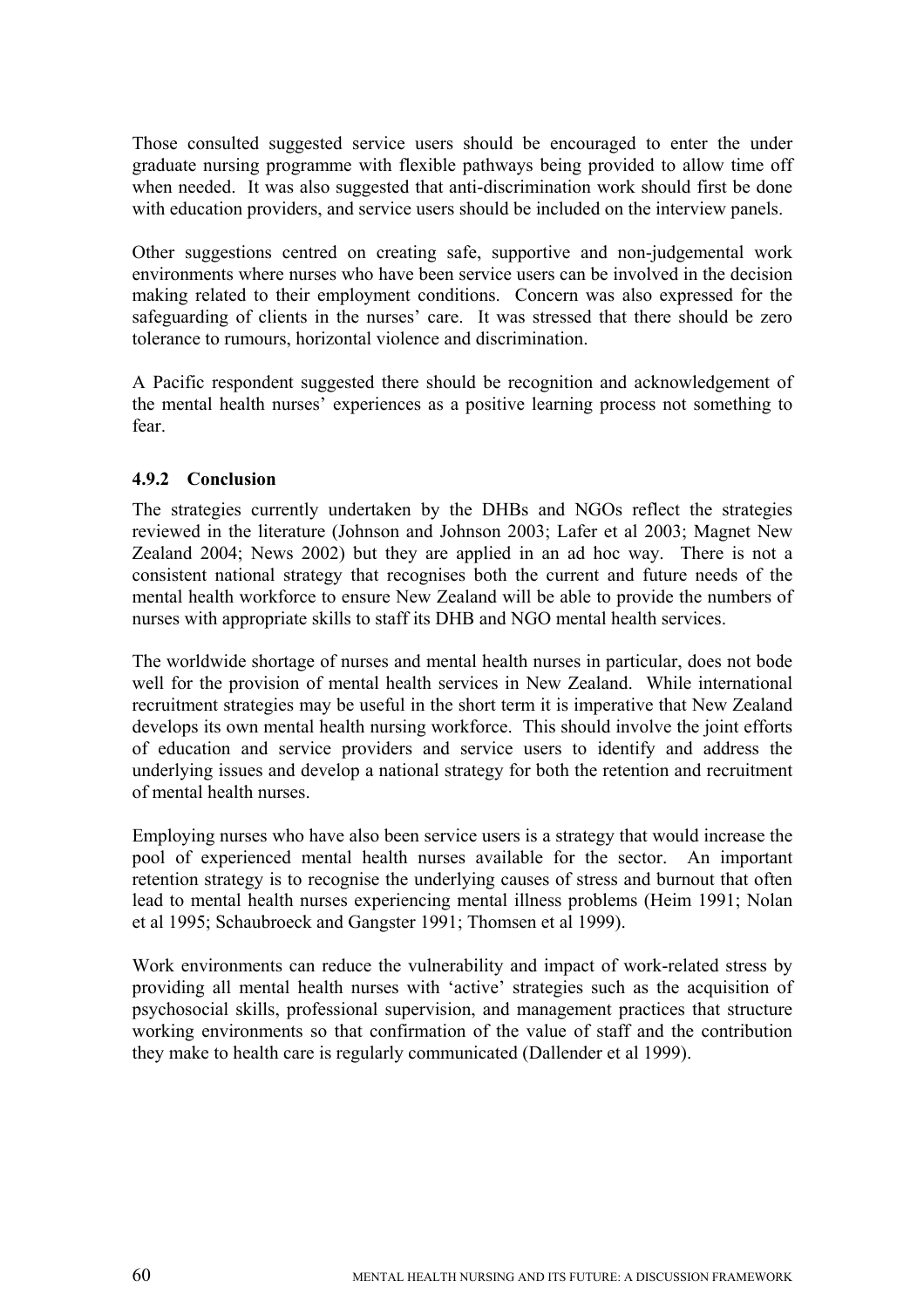# **5. STRATEGIC FRAMEWORK**

Registered nurses form the largest group in the mental health workforce and therefore have a major role in the provision of mental health services. Inevitably their care has a significant impact on health outcomes for service users. This framework has been developed to provide a strategic direction for the future of mental health nursing at a time when the health care environment is changing and there is a real shortage of nurses.

The framework aims to strengthen nursing leadership and practice within the multidisciplinary clinical environment where mental health care is provided. It will provide direction for the development of mental health services, for employers of mental health nurses, and nurses themselves. It will also inform service users about the role of mental health nurses.

The framework has been developed following analysis of the current situation for mental health nurses and further consultation with Māori and Pacific stakeholders, service users and their families/whānau, professional bodies from other related disciplines, and the expert reference group. It integrates directions from the government's policies and directions for mental health, as well as professional nursing requirements.

Māori and Pacific nurses play a significant role in the provision of mental health services. These groups, however, are currently significantly underrepresented in the mental health nursing workforce. It is imperative therefore that Māori and Pacific are recruited in significant numbers to provide culturally appropriate care for *tangata whaiora* and Pacific service users, both of whom are over represented amongst service users (Health Workforce Advisory Committee 2002a, 2002b; Ministry of Health 2000, 2002c, 2002f, 2004b).

# **5.1 Leadership**

## **Recommendations**

- Mental health nursing professional bodies should take a leadership role in supporting and developing mental health nursing knowledge and practice.
- Mental health nursing professional bodies should promote the development of nursing leadership.
- Mental health nurse leaders should be appointed in all District Health Boards and non-government organisations employing mental health nurses.
- Mental health nursing advice and direction should inform clinical and managerial decision-making for mental health services.

Mental health nursing professional bodies and clinical nursing leaders have a key role in leading changes in the ways mental health services are provided and ensuring nurses are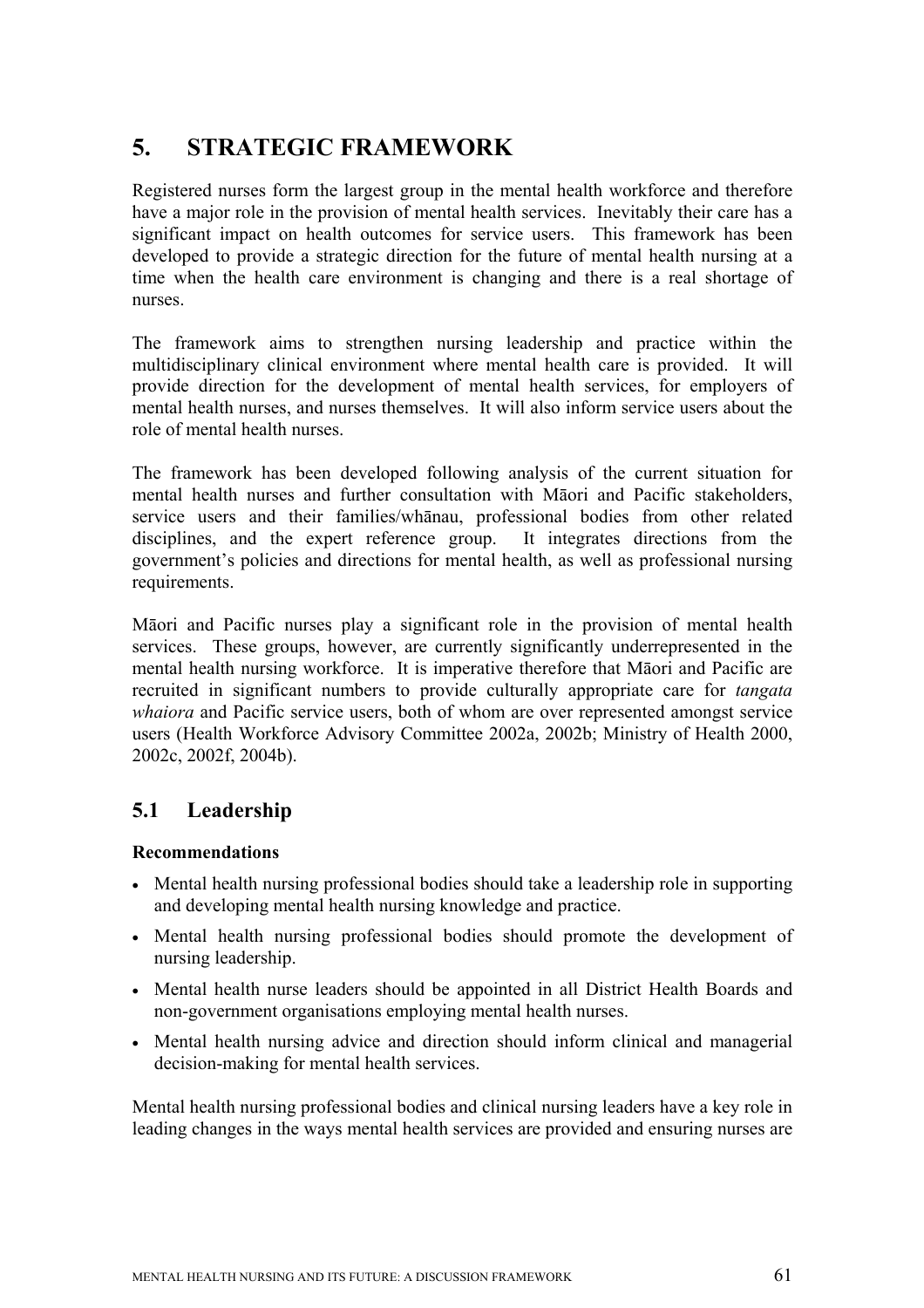adequately prepared for these changes (Mental Health Commission 1998). Service users should be an integral part of the decision making related to such changes.

With the ongoing shortage of nurses it will be important that nurses take a leadership role in the reconfiguration of the mental health workforce (Mental Health Commission 1997) to ensure that service users achieve the best possible outcomes. Māori and Pacific nurse leaders should be an integral part of this.

Mental health nursing professional bodies will take an active role in developing leadership amongst nurses. This will take the form of leadership development forums, being involved in leadership education programmes, encouraging nurses to take leadership roles within professional organisations, and succession planning for regional and national mental health leadership positions.

It is imperative that employers of mental health nurses establish nursing leadership structures to provide support and direction for nurses, policy advice and direction for the development of clinical and organisational services, and to ensure that nurses' specific knowledge and skills are recognised and utilised in multidisciplinary teams.

Nursing leadership in health organisations is a key Magnet principle (Aiken et al 2002). McClure and Hinshaw (2002) found strong nursing leadership to be integral to the success of Magnet organisations in recruiting and retaining nurses.

### **5.2 Mental health nurse practitioners**

#### **Recommendations**

- Mental health nurse practitioner roles should be established in District Health Boards and non-government organisations.
- Ministry of Health should provide scholarships for mental health nurses pursuing nurse practitioner endorsement.
- Mental health nurses should be supported by their employers to pursue mental health nurse practitioner endorsement.

In line with the *Blueprint,* the introduction of mental health nurse practitioner roles is important for bridging the move from existing ways of providing services to developing and implementing new ways of working. Nurse practitioners are qualified to work as autonomous practitioners as well as in collaborative relationships with colleagues from other disciplines.

The development of the mental health nurse practitioner has also highlighted the need for the recovery competencies (Mental Health Commission 2001), the NZCHMN standards of practice (Te Ao Maramatanga: New Zealand College of Mental Health Nursing 2004) and NCNZ competencies (Nursing Council of New Zealand 2004) to be integrated into mental health nurses professional practice framework. Appendix 5 provides an example of a mental health nurse practitioner position description developed by the expert reference group that integrates these components and could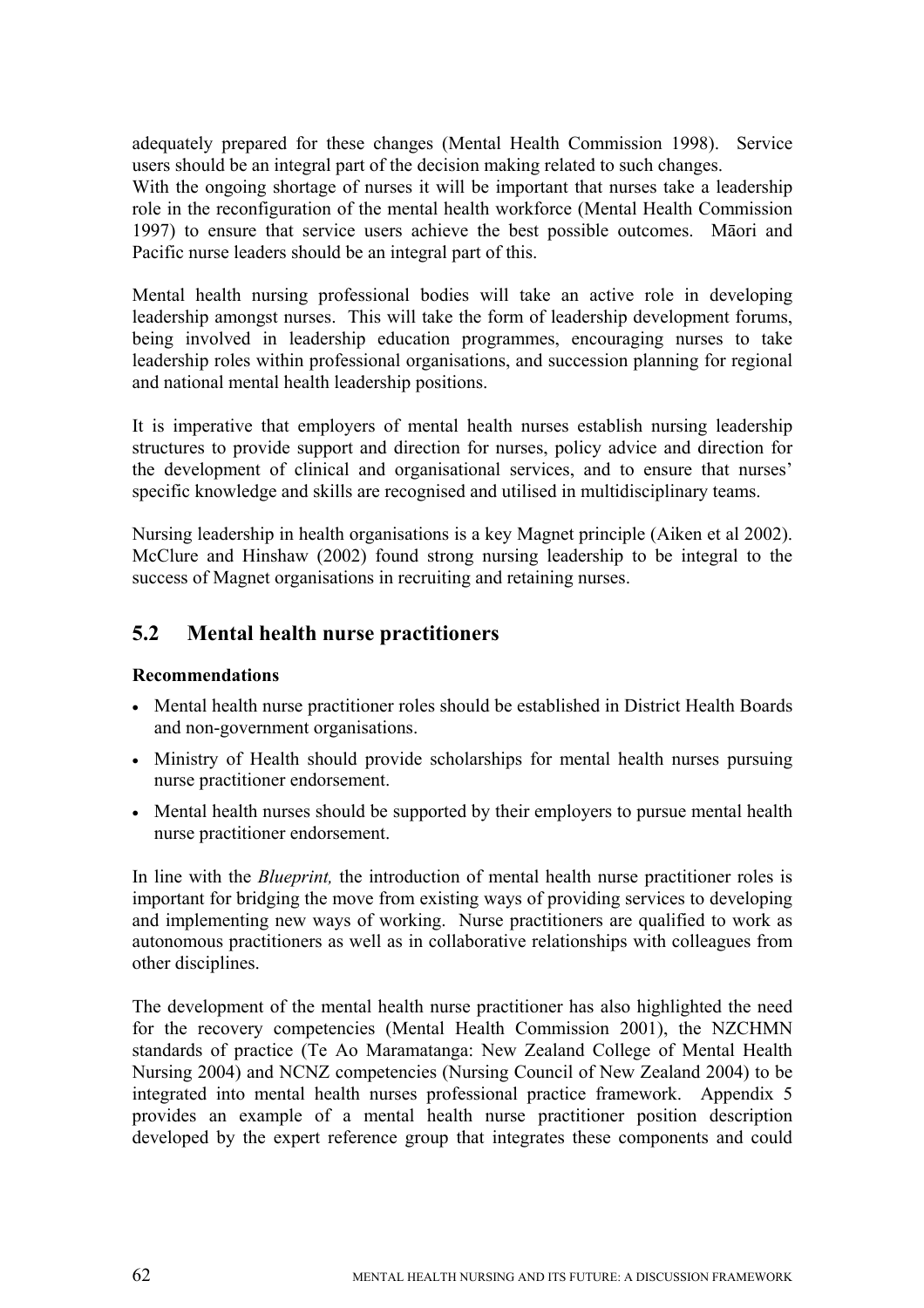equally be applied to all mental health nurses. The position description was consulted upon with Nursing Council of New Zealand and mental health professional bodies. Mental health nurse practitioners' preparation will provide them with the skills necessary to assume the role of responsible clinicians, providing their clients with continuity and consistency of care. They will also be able to work alongside consumer consultants to provide service users with knowledge and skills, as well as advocacy and role modelling from the consumer consultant's perspective.

The introduction of mental health nurse practitioner roles will be fiscally prudent for providers of mental health services. Providing consistency and continuity of care will not only improve access to appropriate services for service users, it will lower prescription costs (Cornwell & Chiverton 1997; Torn 1996) and reduce the inefficiency of the 'revolving door' factor for service users (see Figure 1).



**Figure 1: Mental health nurse practitioner model of practice** 

Hughes 2004

The introduction of the role requires ring-fenced money and an implementation strategy to ensure the innovation contributes to reducing inequalities and improving health gains (Ministry of Health 2000, 2002d). A planned approach will allow visibility, evaluation,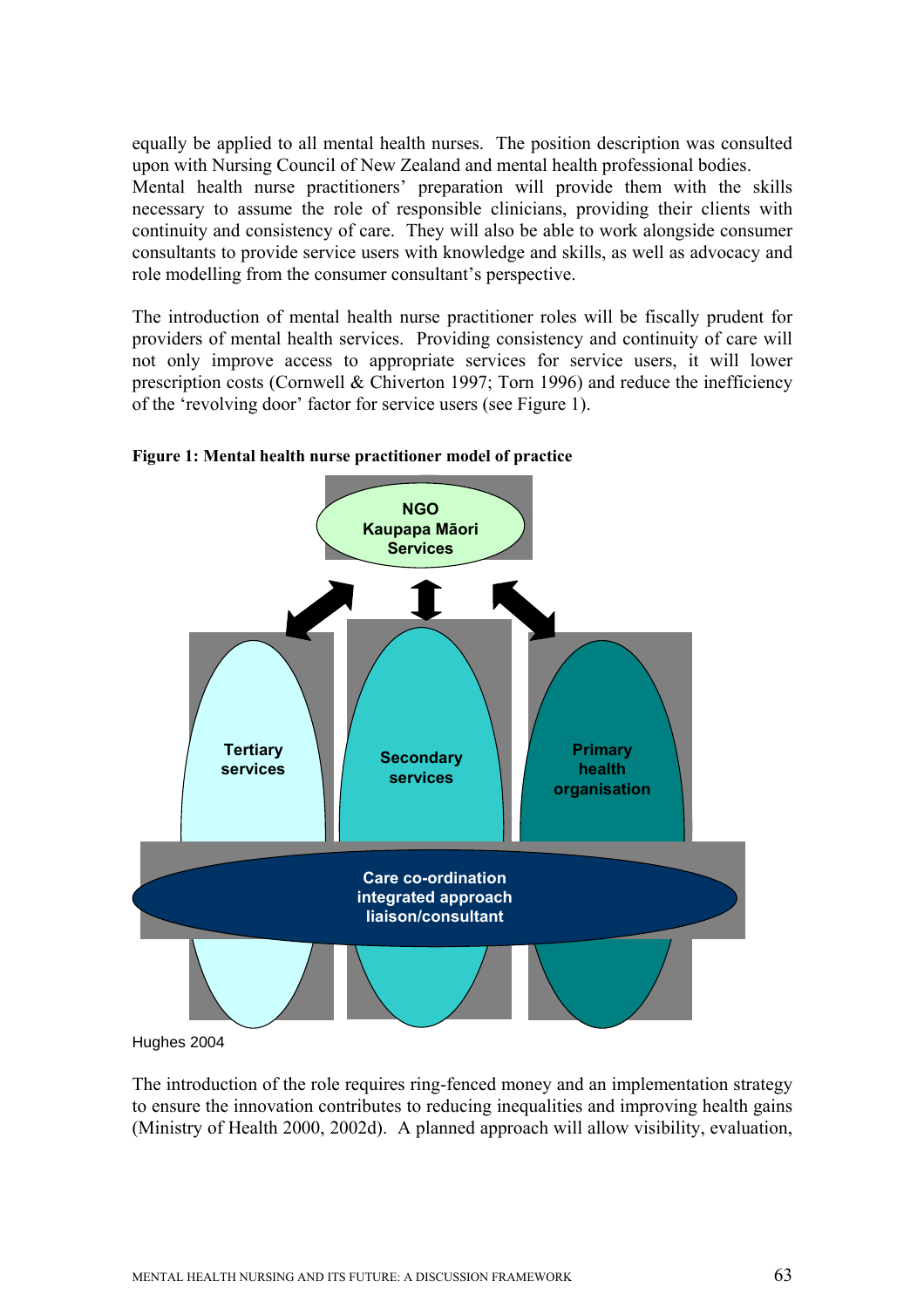and role modelling and support the required culture change that will be necessary for sustained development (Carryer and Hughes 2005).

The appointment of mental health nurse practitioners will require investment by both the Ministry of Health and employers to support nurses to complete their Masters degrees, prepare their portfolios and make their applications to the Nursing Council for accreditation. This investment will increase the numbers of mental health nurse practitioners in the short term and will promote the Government's realisation of its policy objectives for mental health service users, especially those affecting Māori and Pacific.

Mental health nurse practitioners will have a key role in providing clinical leadership and promoting clinical excellence in nurses' practice. The mental health nurse practitioners will contribute their knowledge of research and policy development, and clinical expertise to develop new ways of working at the interface of the primary, secondary and tertiary sectors (Ministry of Health 2002d).

## **5.3 Standards**

#### **Recommendations**

- All employers of mental health nurses should adopt professional mental health nursing standards.
- All mental health nursing job descriptions should incorporate professional mental health nursing standards.
- All District Health Boards and non-government organisations should annually audit the application of the New Zealand College of Mental Health Nursing Standards to ensure they are implemented consistently.

Adopting the New Zealand College of Mental Health's Nursing Standards and incorporating them in all mental health nursing job descriptions will provide employers with baseline levels of practice and create consistency in mental health nurses' practice.

The College's standards are aligned with the National Mental Health Sector Standard and adherence to them will promote high levels of culturally and clinically safe practice that is current and based on evidence, and will promote mental health for all New Zealanders. It will also assure the rights of people with mental illness and result in improved health outcomes (Te Ao Maramatanga: New Zealand College of Mental Health Nursing 2004).

Regular auditing of the National Mental Health Sector Standard and the New Zealand College of Mental Health Nursing Standards will ensure a consistency in the level of mental health services being provided across the mental health sector (Standards New Zealand 2001). Making sure the standards are implemented consistently will support the Government's strategy for mental health and its commitment to the *Blueprint*.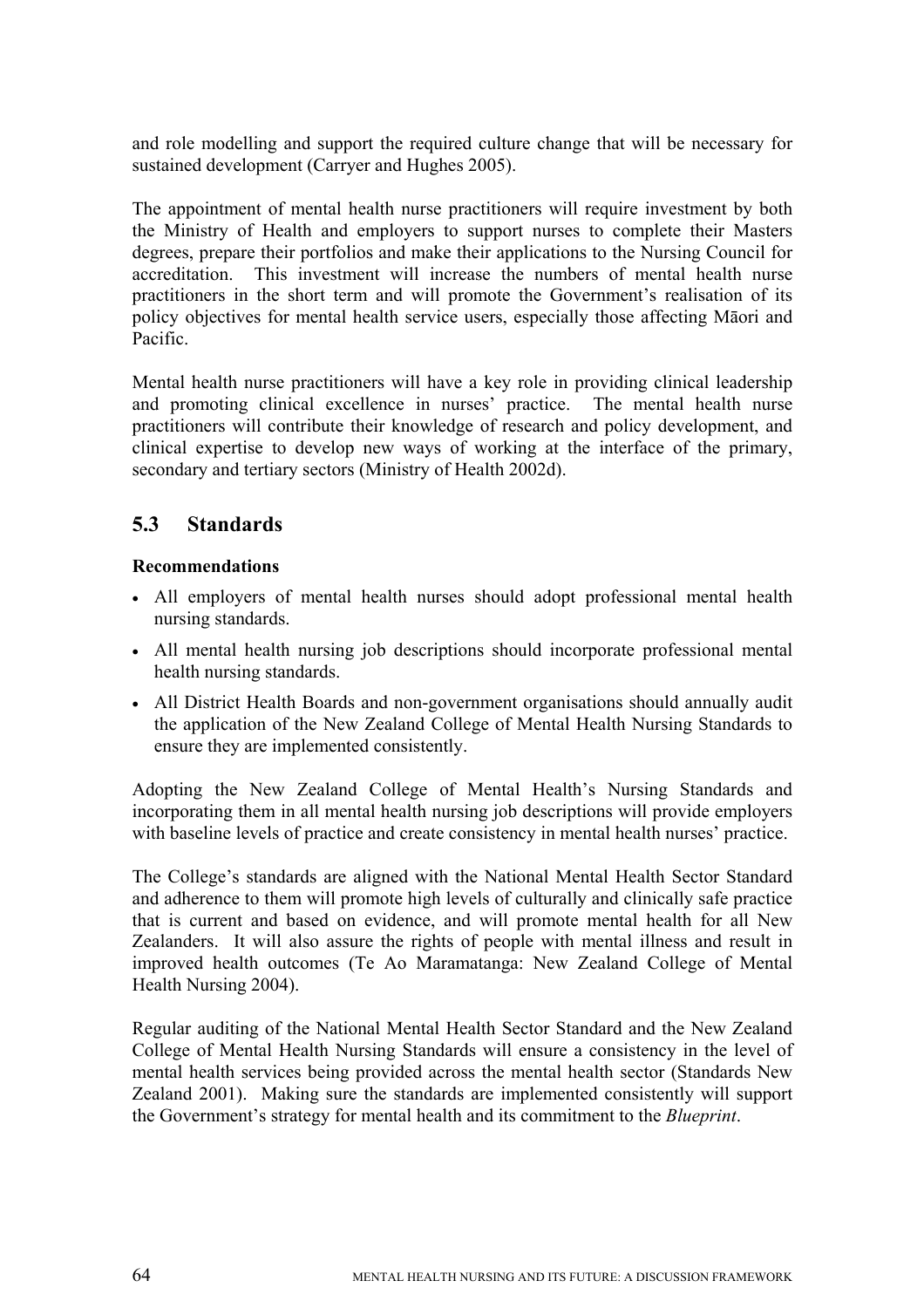## **5.4 Skill mix**

#### **Recommendations**

- Appropriate skill mix strategies should underpin recruitment of mental health nurses.
- Research on nursing skill mix should be undertaken in New Zealand mental health settings to investigate cost effectiveness and the implications for service users' outcomes and nurses' outcomes.

Adopting appropriate skill mix strategies for recruiting mental health nurses will ensure organisations have appropriate levels of skill mix to ensure there is leadership at the various levels of the organisation, the ongoing professional development of staff, and the provision of safe and appropriate care. It will also contribute to lower turnover of nurses (Buchan and Dal Poz 2002). It is acknowledged that the current shortage of experienced mental health nurses will make this difficult in the short term but initial investment in innovative recruitment practices will prove to be fiscally prudent and have positive implications for service users in the long term.

Research needs to be undertaken in both mental health inpatient units and community mental health facilities to determine the cost effectiveness of the various skill mix patterns and the implications for service users and the nurses caring for them. This will provide an evidence base for the development of skill mix strategies.

## **5.5 Clinical career pathways**

#### **Recommendations**

- Employers should develop consistent clinical career pathways that are transferable between organisations.
- Clinical career pathways should be linked to nursing positions within organisations.

As recognised by the Ministry of Health (1996b), the development of consistent clinical career pathways that are transferable between organisations is important for enhancing career options, providing nurses with clarity about the progression they can make in their careers in mental health, and will guide them in their decision making related to further education. Clinical career pathways are important for both the recruitment and retention of nurses at a time when there are so many employment choices (see Appendix 6 for a suggested clinical career pathway).

The transferability of clinical career pathways is important because nursing is a mobile profession with nurses both changing their areas of specialty and often moving to different geographical locations. Consistent clinical career pathways that are transferable between organisations will mean that nurses will not be disadvantaged when moving. Furthermore, the improved mobility of nurses could benefit employers through the transferability of skills and knowledge.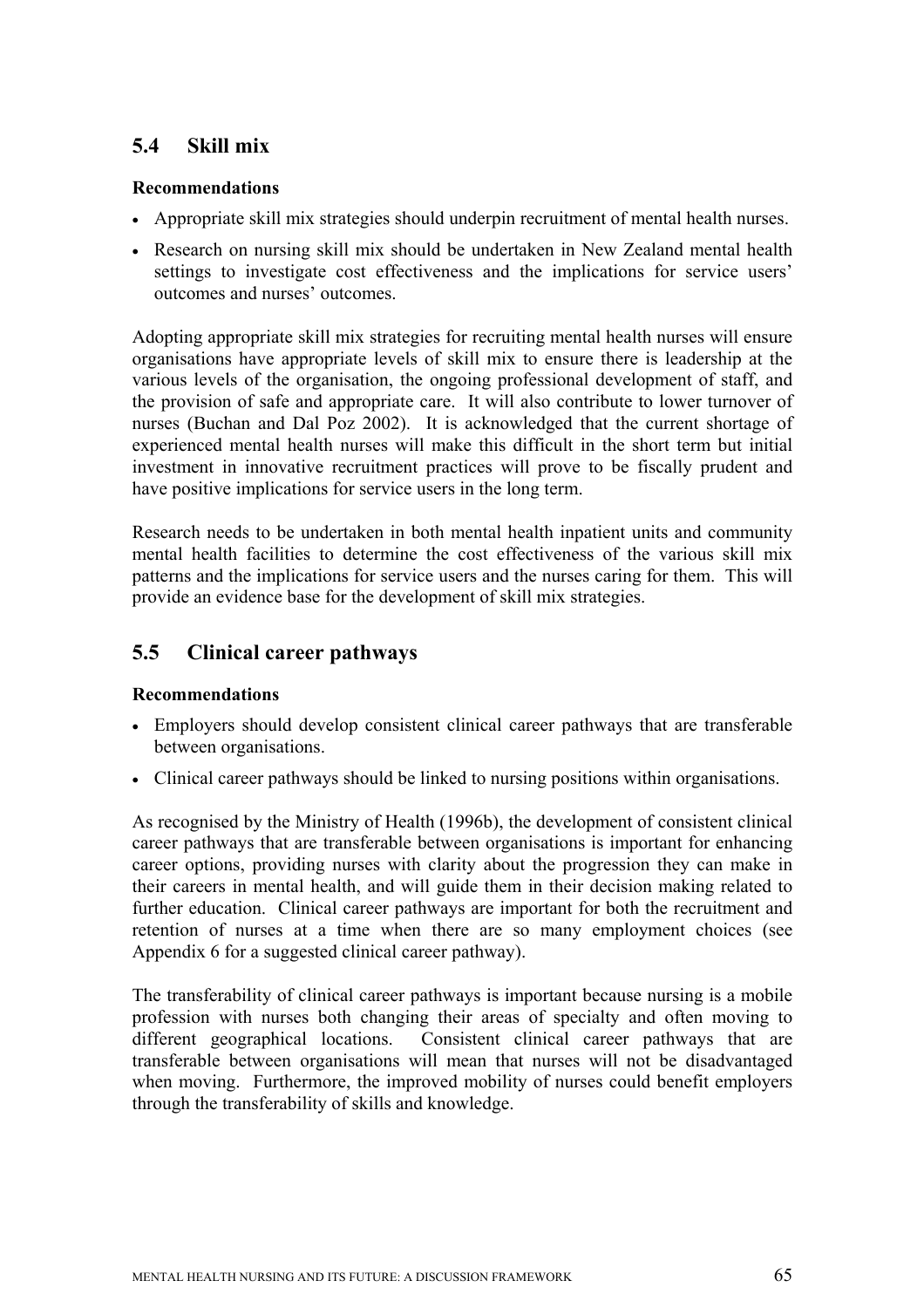Linking clinical career pathways with nursing positions will provide nurses with clarity about the levels of experience, the competencies and the educational qualifications required to progress through their careers. Likewise it will provide employers with clarity about the knowledge and skill level they can expect of nurses according to their position on the clinical career pathways.

### **5.6 Professional supervision**

#### **Recommendations**

- Employers should ensure that all mental health nurses have a formal contract with an appropriately trained supervisor.
- A national professional supervision training model should be developed by mental health nursing professional bodies and incorporated into standards for mental health nursing.
- Mental health nurses' supervision should be undertaken in work time.

In accordance with the Health Practitioners Competence Assurance Act 2003 mental health nurses are required to demonstrate that they are 'competent and fit' to practise and professional supervision is an integral part of this. While taking part in formal professional supervision is the responsibility of mental health nurses, providing supervision opportunities has historically been accepted to be part of employers' responsibilities.

Formal contracts with appropriately trained supervisors will ensure commitment by both parties to regular review of clinical practice issues and maintenance of competency.

Supervision will be undertaken during working hours as it is an integral part of guaranteeing the quality of service provision. While supervision with colleagues within the same organisation is likely to be cost efficient for larger organisations, nurses working in specialist services or in smaller organisations may need to access supervisors from outside their organisations. This could be done on a quid pro quo basis to expand the pool of appropriate and available supervisors. The latent effect is likely to be a 'cross-pollination' of ideas and practices.

While individual supervision is currently the dominant approach, there are very real benefits in group and peer supervision models (Jackson 2000; Stevenson 2000). At a time of shortage of appropriately trained supervisors the latter two models should be considered.

A national training programme for supervisors will ensure a standardised approach to the quality of supervision provided to nurses and will ultimately have a positive impact on service user outcomes (Hancox et al, 2004; Winstanley and White 2003).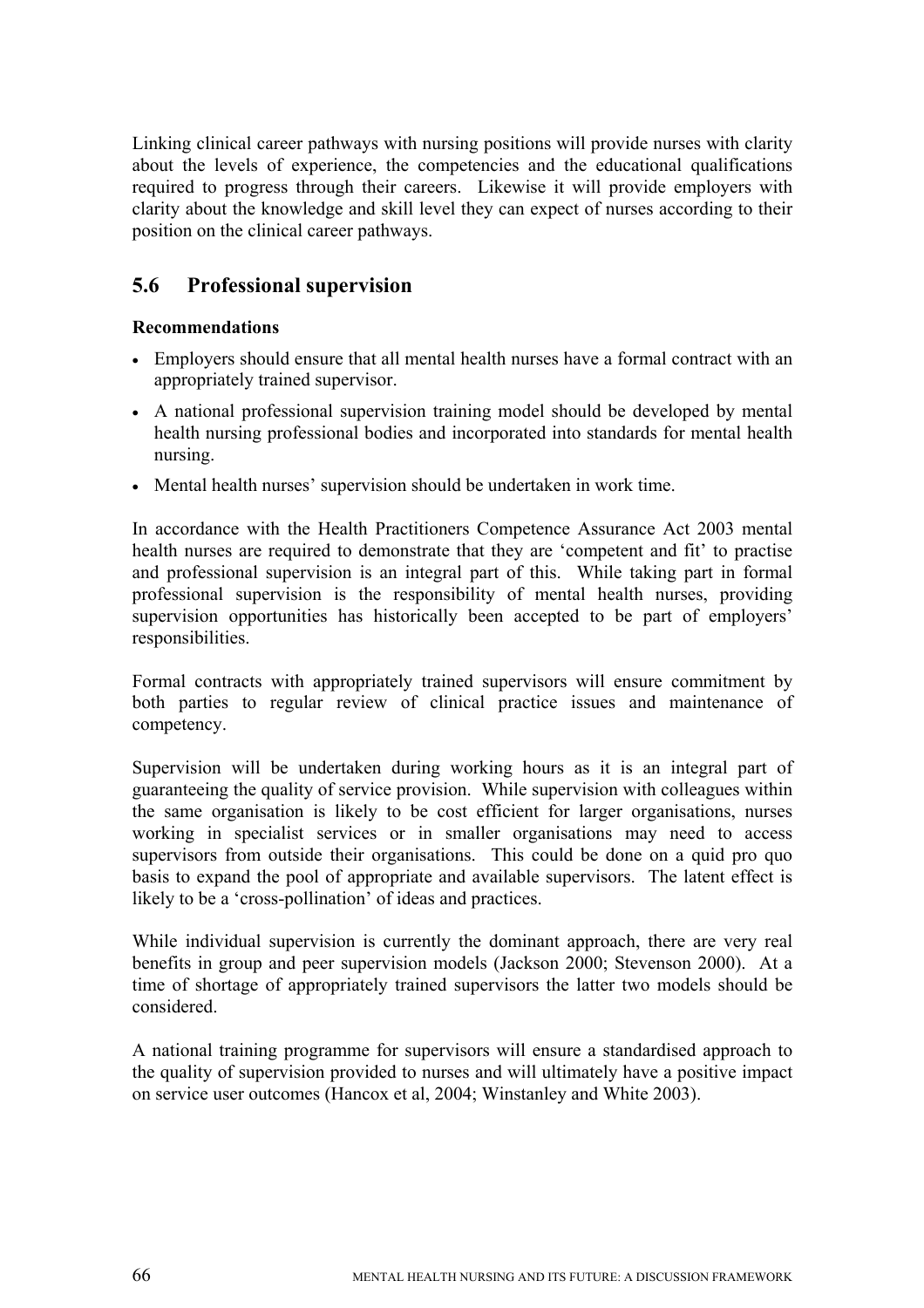## **5.7 Education**

#### **Recommendations**

- The Nursing Council of New Zealand in conjunction with mental health nursing professional bodies should review undergraduate mental health education for its relevance to the mental health sector.
- All new graduates should undertake Clinical Training Agency-funded new graduate mental health programmes.
- The Clinical Training Agency should increase funding for all mental health new graduate positions.
- The Clinical Training Agency should fund postgraduate diplomas for experienced mental health nurses.
- The Clinical Training Agency should increase trainee funding for release time, professional supervision, travel and accommodation.
- The Clinical Training Agency should fund masters' programmes for mental health nurses pursuing nurse practitioner accreditation.

While it is acknowledged that KPMG in their 2001 review recommended that baccalaureate level mental health nursing education should remain with the three-year comprehensive programme, the sector reported ongoing concerns about the preparation of new graduates for practice. These included lecturers not always being current in their practice knowledge, having appropriate experience or being adequately educated for their role.

Better co-operation between the mental health sector and the education providers will create access to clinical placements that offer good quality preceptorship and a variety of experiences for students. These can be found in the broader mental health sector not just in acute inpatient and community services as is currently the practice. Research has shown that clinical placements are the most influential factor for students choosing a career in mental health (Charleston and Goodwin 2004; Happell 2001; Rushworth and Happell 2000). In addition, service users should take part in undergraduate teaching to provide students with their perspective and their experiences of being recipients of mental health services (Bennett and Baikie 2003; Frisby 2001; Mariolis and Picard 2002). Joint appointments between mental health education providers and mental health service providers will ensure currency of knowledge and practice.

Even with better preparation at baccalaureate level, all new graduates should undertake Clinical Training Agency-funded new graduate programmes to ensure the development of the specific knowledge and skills necessary for working in recovery-focused mental health services. This will also provide nurses with a nationally recognised and transferable qualification that will contribute to their ongoing postgraduate education and career planning.

The Ministry of Health fully funding all new graduate positions will enable District Health Boards and non-government organisations to provide clinical experience for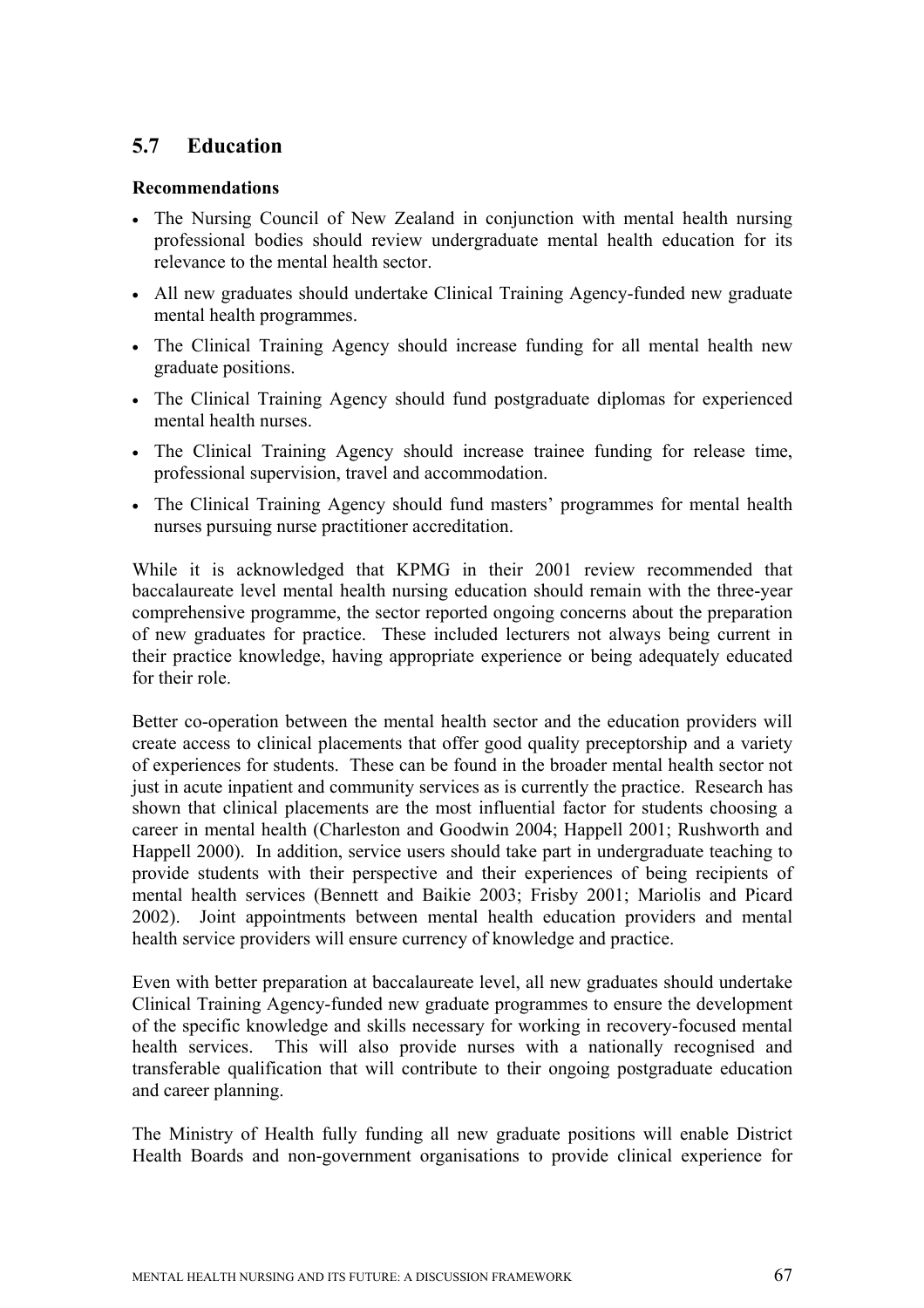greater numbers of new graduates who will in turn contribute to their services. This will increase the pool of appropriately prepared nurses for recruitment to permanent positions and encourage retention of both the new graduates and current mental health nurses by relieving some of their workload.

Increasing Clinical Training Agency funding to postgraduate diploma level with an exit point at postgraduate certificate level, will enable more experienced mental health nurses to continue their education and align them with their clinical career pathways. This will also allow the alignment of educational qualifications with clinical practice positions.

Increased funding for all Clinical Training Agency trainees for release time, supervision, travel and accommodation will provide incentives for employers and reimbursement for trainees (Finlayson et al 2005). While recognising the current shortage of appropriately skilled nurses, increased funding will encourage employers to replace trainees while attending study days, provide appropriately prepared professional supervisors, and reimburse nurses for travel and accommodation expenses incurred while attending study days.

Funding experienced mental health nurses, who intend to pursue nurse practitioner accreditation, to complete their masters' degrees will increase the pool of mental health nurse practitioners. As discussed above, this will have important implications for increasing access to appropriate services for those with mental illness, reducing inequalities and improving health gains. Precedence has already been set for this with the Ministry of Health funding scholarships for rural primary health care nurses intending to pursue nurse practitioner accreditation.

The additional funding required for these changes would be freed up if the Ministry of Education became responsible for funding the postgraduate programmes and the Ministry of Health was just responsible for funding nurses' access to the programmes. As suggested in the recent review of CTA-funded Post-Entry Clinical Training programmes the '[f]unding currently used to purchase PECT programmes could be used to provide training for greater numbers of trainees, fund training to postgraduate diploma level with and exit point at postgraduate certificate level, fund student fees and provide more appropriate funding for release time, clinical supervisors, additional clinical experience, and travel and accommodation for trainees' (Finlayson et al 2005, p 36).

### **5.8 Research**

#### **Recommendations**

- The Ministry of Health should make seeding funds available for mental health nursing research projects.
- Professional bodies should establish mental health research networks.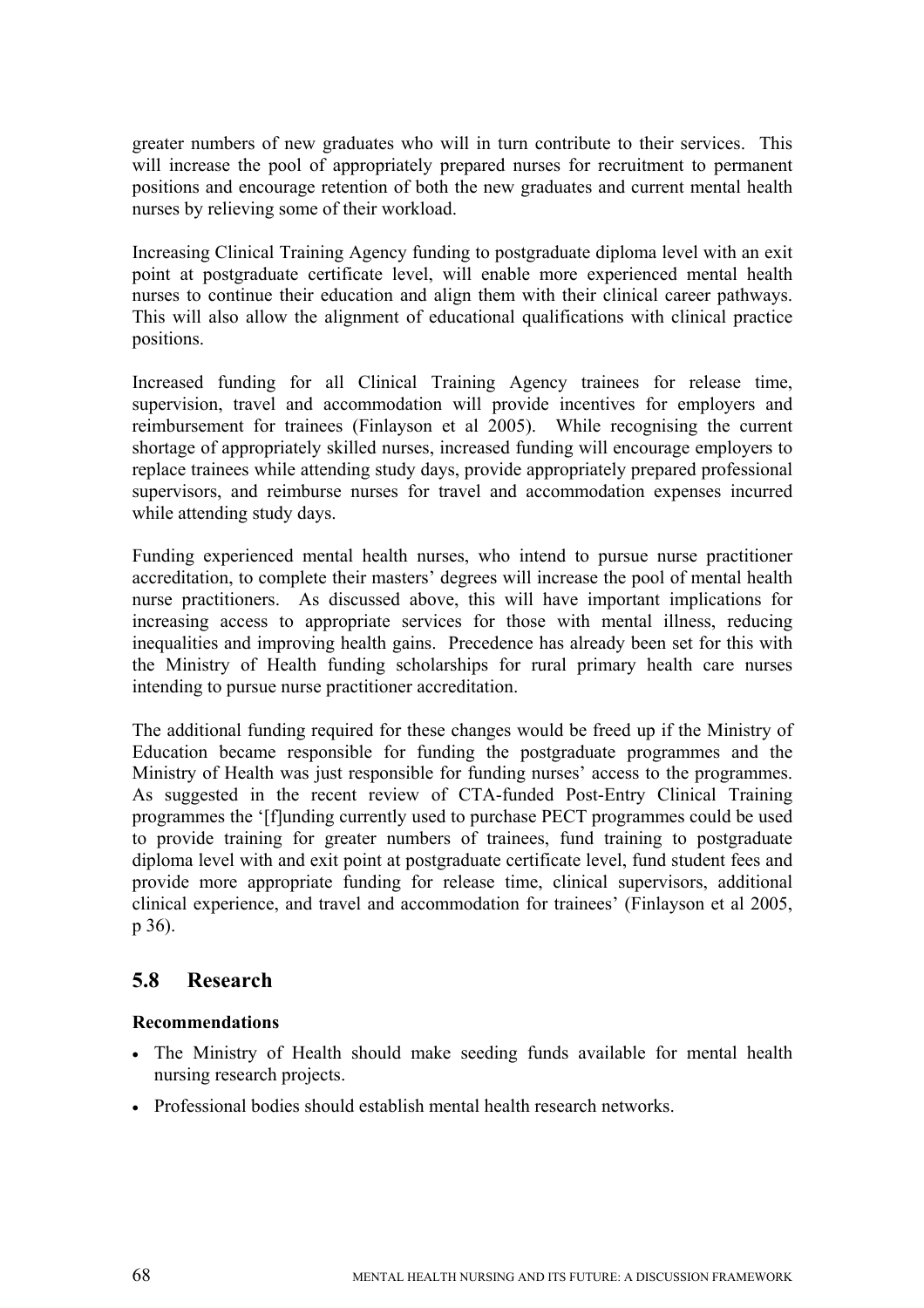The Ministry of Health providing seeding funds will enhance the capacity and capability of mental health nursing researchers, assist in the development of track records, and encourage the development of postgraduate research nursing students.

By professional bodies taking an active role in establishing research networks, emerging mental health nurse researchers will have access to mentorship, and will have opportunities to become part of established research teams. Establishing research networks will enhance collaboration between nurses in clinical practice and educators to develop practice knowledge and provide evidence on which to base practice (Mental Health Workforce Development Programme 2003) As well as encourage the development of teams to apply for national and international funding. Research networks will also encourage the development of Māori and Pacific researchers and research that examines Māori and Pacific mental health issues.

Further development of mental health research centres will also increase the research capacity and capability of mental health nursing researchers and lead to increased visibility of mental health nursing and mental health nursing research (Clinton 1998; Greenwood and Gray 1998).

### **5.9 Recruitment and retention**

#### **Recommendations**

- Employers and education providers with the support of professional bodies should collaborate to actively recruit students from high schools and schools of nursing.
- Employers should co-ordinate their approaches to recruitment of mental health nurses.
- Employers should introduce Magnet principles to retain nurses.

Collaboration by employers, education providers and professional bodies, with the support of service users, is necessary to promote effective recruitment strategies to ensure New Zealand will be able to provide the nurses it needs over the next 10–20 years to staff its District Health Board and non-government organisation mental health services. Collaborative approaches to students at high schools and schools of nursing will increase the pool of potential mental health nurses. Strategies could include a focused national approach using television advertising and documentaries, videos, presentations by young and enthusiastic mental health nurses including Māori, Pacific and Asian nurses. Some of these strategies were discussed in Hatcher et al (2005).

Recruitment should aim to ensure that the mental health nursing workforce reflects the cultural diversity of service users. This will require focused recruitment strategies that will attract Māori and Pacific into the profession, and attract Māori and Pacific who are no longer employed as nurses into mental health.

Over the next 5–15 years New Zealand is not only facing a general ageing of the population but also a change in the ethnic composition of the population. This will create greater demands on health services and on the health workforce. The New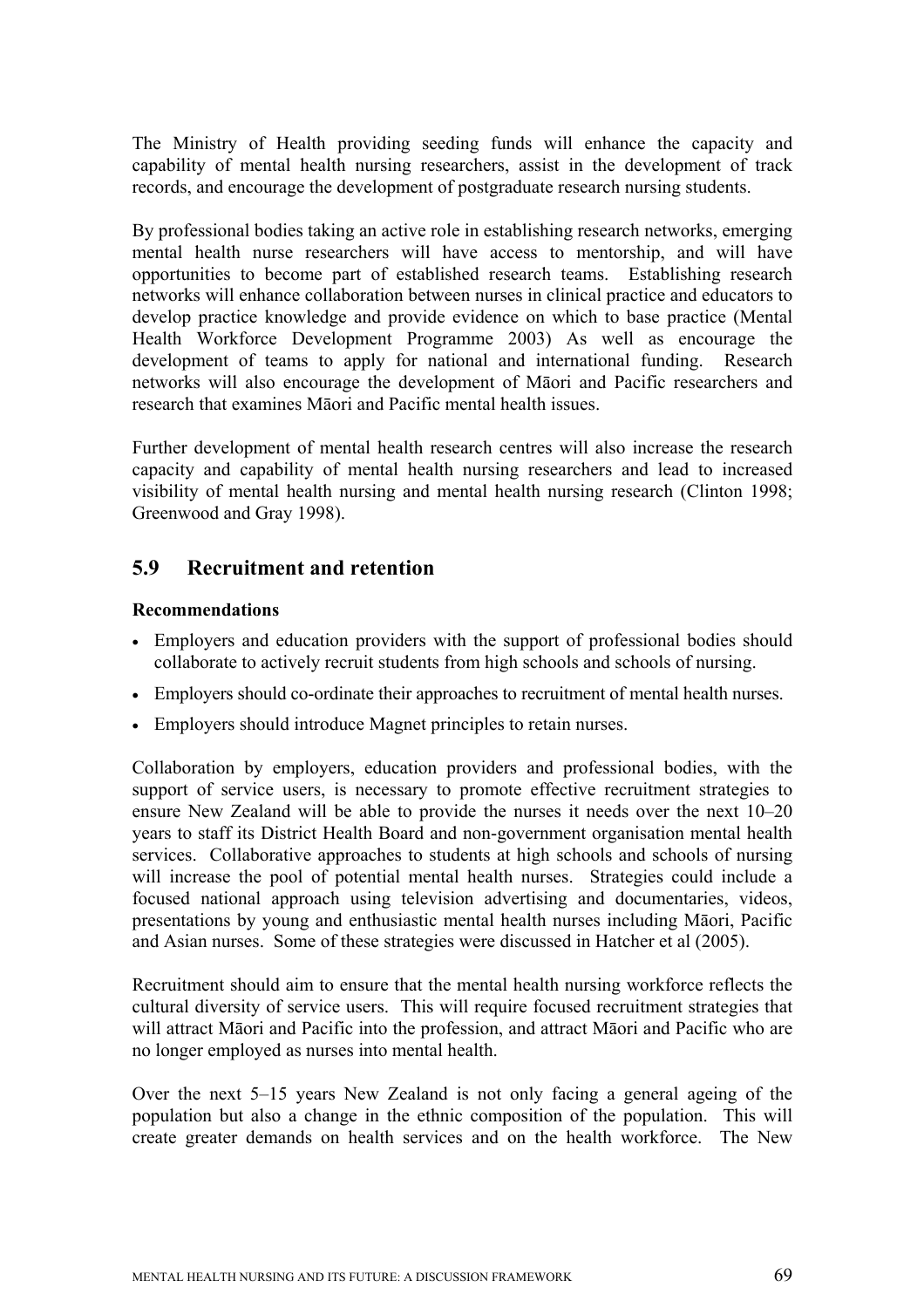Zealand nursing workforce is also ageing and as well nurses are being actively recruited by other countries to meet their shortfalls (Cornwall and Davey 2004).

It is therefore imperative that the underlying issues causing the recruitment and retention problems in mental health are identified and remedied. The findings from two current research projects, *Patient Outcomes and Nursing Workforce Implications* led by Dr Mary Finlayson, and *The National Cost of Nursing Turnover Study* led by Dr Nicola North, while focusing on hospital nurses, will contribute to an understanding of the issues. Recently, the *National Cost of Nursing Turnover Study* has been extended to include selected mental health units in District Health Boards and non-government organisations.

Consistent and co-ordinated strategies developed by District Health Boards and nongovernment organisations are required to recruit skilled mental health nurses, nurses from other specialty areas, and nurses who are also service users and wishing to return to nursing. For the latter two, appropriate programmes will need to be established to assist them to develop necessary skills and they will require appropriate, mentored clinical placements. Nurses recruited from other specialist areas who are not registered as comprehensive nurses will need to complete Nursing Council approved programmes, and nurses who are also service users will need to be provided with supportive mentors and professional supervisors and have strategies in place to ensure their safety and their clients' safety.

Research has proved that the introduction of Magnet principles results not only in better patient outcomes but also in better nursing leadership, better organisation of nurses' work, higher rates of job satisfaction for nurses, lower rates of nurse burnout, and lower rates of turnover (Aiken et al 1994; McClure et al 2002). Magnet principles are consistent with 'best practices' used by human resource departments in large organisations. They focus on organisational development, quality improvement and management and leadership principles. Organisations that have adopted Magnet principles have found that resulting organisational changes have had a positive impact and improved quality across all disciplines and throughout the organisations (Aiken et al 1994; McClure et al 2002).

### **5.10 Conclusion**

Adherence to the recommendations made in this framework will facilitate the implementation of the Government's strategy for mental health including the *Blueprint.*  It will enhance the quality of mental health care provided by District Health Boards and non-government organisations and result in improved health outcomes for service users.

It is imperative that stakeholders work together to develop creative recruitment and retention strategies and new ways of working. This is particularly pertinent given New Zealand is facing increasing demands for mental health services, an alarming shortfall in mental health nurses, and increasing global nursing shortages.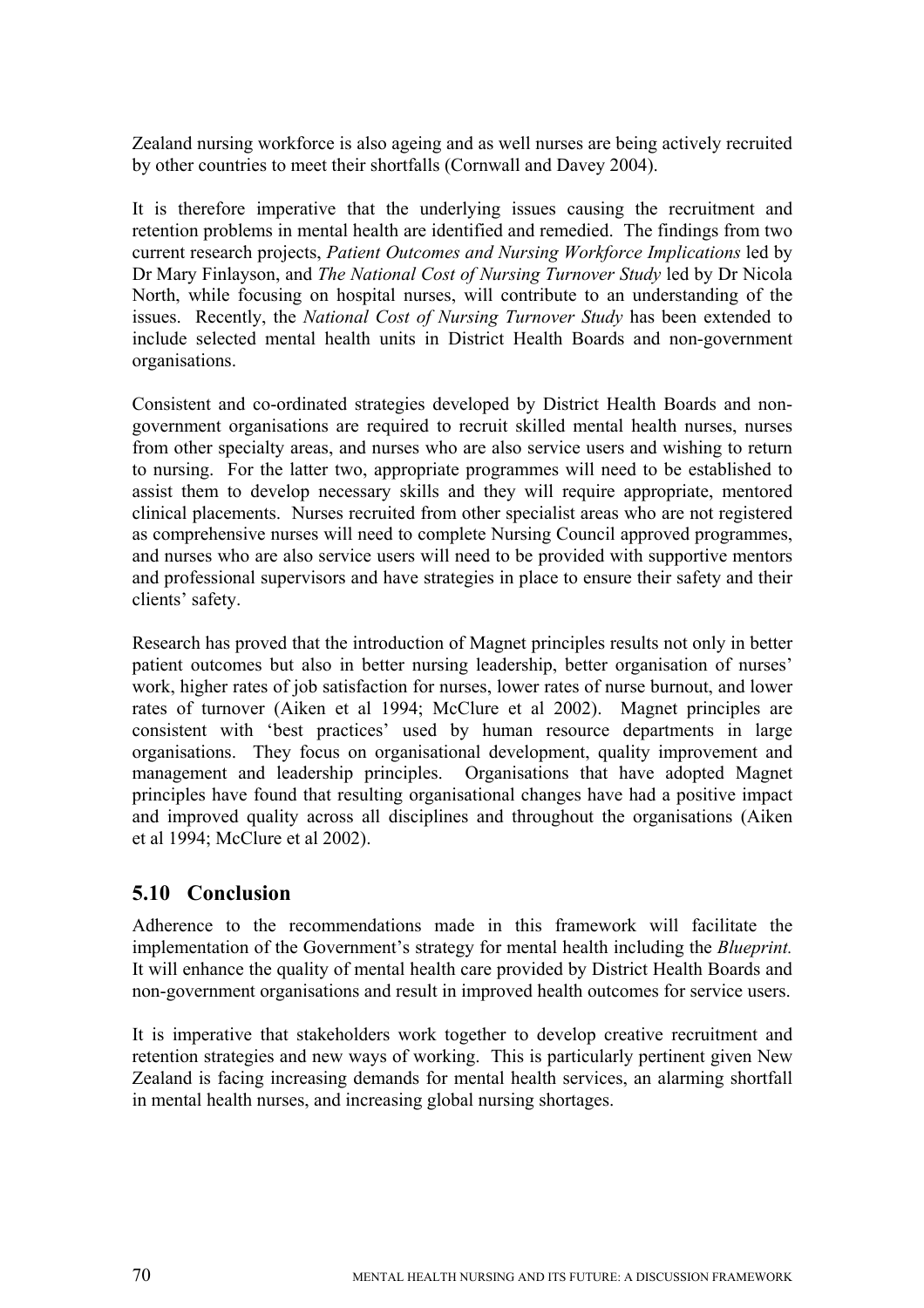## **REFERENCES**

Aiken L, Clarke SP, Sloane DM, et al. 2002. Hospital nurse staffing and patient mortality, nurse burnout and job satisfaction. *Journal of the American Medical Association* 288(16): 1987–93.

Aiken L, Smith HL, Lake ET. 1994. Lower mortality among a set of hospitals known for good nursing care. *Medical Care* 32(8): 771–85.

American Association of Colleges of Nursing. 2000b. *Effective Strategies for Increasing Diversity in Nursing Programmes*. www.aacn.nche.edu. Access date: January 2004.

American Association of Colleges of Nursing. 2002a. *Strategies to Reverse the New Nursing Shortage: A Policy Statement from Tri-council Members*. www.aacn.nche.edu. Access date: January 2004.

Anthony WA. 1993. Recovery from mental illness: the guiding vision of the mental health service system in the 1990s. *Psychosocial Rehabilitation Journal* 16(4): 11–23.

Antrobus S, Kitson A. 1999. Nursing leadership: influencing and shaping health policy and nursing practice. *Journal of Advanced Nursing* 29(3): 746–53.

Appleton C. 1998. Nursing research: moving into the clinical setting. *Nursing Management*  $29(6)$ : 48.

Arnold J, Loan-Clarke J, Coombs C, et al. 2003. *Looking Good? The attractiveness of the NHS as an employer to potential nursing and allied health professional staff*. www.Iboro.ac.nz/departments/bs/lookinggood/LookingGood.html. Date accessed: 29 January 2004.

Ashton T. 2004. *Labour Market Constraints Affecting the Mental Health Sector: Report to the Mental Health Commission*. Auckland: University of Auckland.

Australian and New Zealand College of Mental Health Nurses and National Directors of Mental Health Nursing. 2002. *Competencies for Advanced Practice in Psychiatric Mental Health Nursing in New Zealand.* Auckland: Australian and New Zealand College of Mental Health Nurses and National Directors of Mental Health Nursing.

Bailey D. 2002. Training together: an exploration of a shared learning approach to dual diagnosis training for specialist drugs workers and approved social workers. *Social Work Education* 21(5).

Barker P, Rolfe G. 2000. Therapeutic Nursing Care in Acute Psychiatric Wards: Engagement over Control. *Journal of Psychiatric and Mental Health Nursing* 7: 179–84.

Benner P. 1984. *From Novice to Expert: Excellence and power in clinical nursing practice*. Menlo Park, California: Addison Wesley.

Bennett L, Baikie K. 2003. The client as educator: learning about mental illness through the eyes of the expert. *Nurse Education Today* 23: 104–11.

Berg A, Hallberg IR. 1999. Effects of systematic clinical supervision on psychiatric nurses' sense of coherence. Creativity, work-related strain, job satisfaction and view of the effects from clinical supervision: a pre-post test design. *Journal of Psychiatric and Mental Health Nursing*  $6: 371 - 81$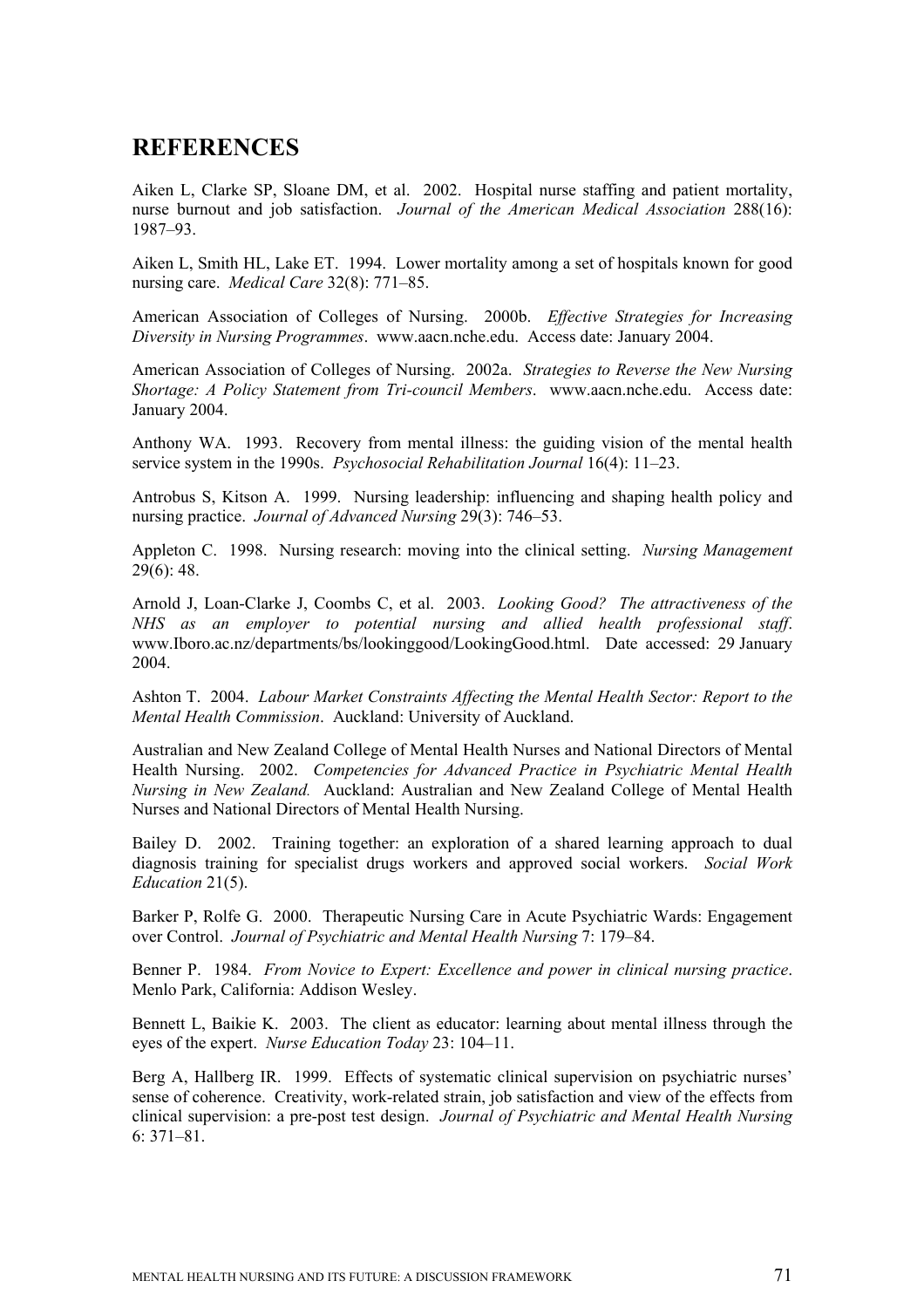Brooker C, Gournay K, O'Halloran P, et al. 2002. Mapping training to support the implementation of the national service framework for mental health. *Journal of Mental Health* 11(1): 103–16.

Buchan J, Dal Poz MR. 2002. Skill mix in the health care workforce: reviewing the evidence. *World Health Organization: Bulletin of the World Health Organization* 80(7): 575–80.

Burrow S. 1995. Supervision: clinical development or management control? *British Journal of Nursing* 4(15): 879–82.

Butterworth T, Woods D. 1998. *Clinical governance and clinical supervision working together to ensure safe and accountable practice.* Manchester, England: School of Nursing, Midwifery and Health Visiting.

Carryer J, Budge C, Russell A. 2002. Measuring perceptions of the clinical career pathway in New Zealand. *Nursing Praxis in New Zealand* 18(3): 18–29.

Carryer J, Hughes FA. 2005. *Nurse Practitioners (NP): The next step – creating sustainable development and employment opportunities*. Wellington: The Nurse Practitioner Advisory Committee of New Zealand.

Chang E, Daly J, Bell P, et al. 2002. A continuing educational initiative to develop nurses' mental health knowledge and skills in rural and remote areas. *Nurse Education Today* 22: 542–51.

Charleston R, Goodwin V. 2004. Effective collaboration enhances rural preceptorship training. *International Journal of Mental Health Nursing* 13: 225–31.

Charleston R, Happell B. 2004. Evaluating the Impact of a Preceptorship Course on Mental Health Nursing Practice. *International Journal of Mental Health Nursing* 13: 191–7.

Christensen J. 1997. Nursing. In: M Merrilees (ed) *New Zealand Knowledge Base: Medical and Health Sciences*. Wellington: Ministry of Research, Science and Technology.

Clinical Training Agency. 2001. *Purchasing Intentions Plan 2001/02*. Wellington: Ministry of **Health** 

Clinical Training Agency. 2004. *Review of 2003 Report to Responses*. Christchurch: Clinical Training Agency.

Clinton M. 1998. Update on Centres for Mental Health Nursing Research. *Australian and New Zealand Journal of Mental Health Nursing* 7(3): 75–7.

Clinton M, Hazelton M. 2000. Scoping Mental Health Nursing Education. *Australian and New Zealand Journal of Mental Health Nursing* 9(1): 2–10.

Clinton M, Hazelton M. 2000a. Scoping Practice Issues in the Australian Mental Health Nursing Workforce. *Australian and New Zealand Journal of Mental Health Nursing* 9: 100–9.

Clinton M, Hazelton M. 2000b. Scoping the Australian Mental Health Nursing Workforce. *Australian and New Zealand Journal of Mental Health Nursing* 9(56–64).

Cook MJ. 2001. Clinical leadership that works. *Nursing Management* 7(10): 22–8.

Cornwall J, Davey J. 2004. *Impact of Population Ageing in New Zealand on the Demand for Health and Disability Support Services, and Workforce Implications*. Wellington: Ministry of Health.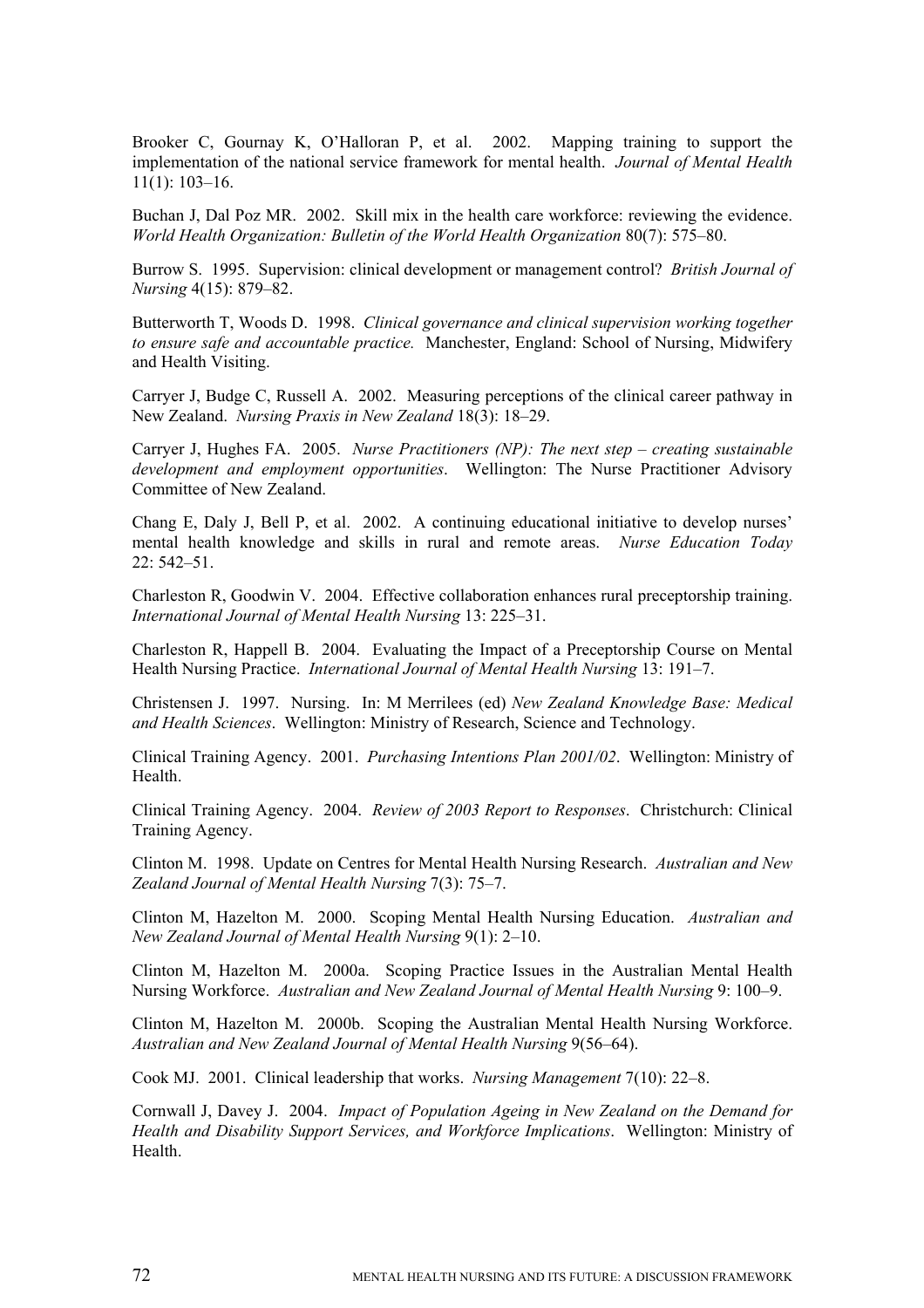Cornwell C, Chiverton P. 1997. The psychiatric advanced practice nurse with prescriptive authority: role development, practice issues and outcome measures. *Archives of Psychiatric Nursing* 11(2): 57–65.

Cotroneo M, Lenore H, Hopkins-Outlaw F, et al. 2001. Psychiatric mental health nursing at the interface: revisioning education for the specialty. *Issues in Mental Health Nursing* 22(5): 549– 69.

Cunningham G, Kitson A. 2000. An evaluation of the RCN clinical leadership development programme: Part 1. *Nursing Standard* 15(12): 34–7.

Curtis L. 1997. *New Directions: International overview of best practices in recovery and rehabilitation services for people with serious mental illness – a discussion paper*. Wellington: Mental Health Commission.

Cutcliffe JR, Proctor B. 1998a. An alternative training approach to clinical supervision 1. *British Journal of Nursing* 7(5): 282–5.

Cutcliffe JR, Proctor B. 1998b. An alternative training approach to clinical supervision 2. *British Journal of Nursing* 7(6): 346–50.

Dallender J, Nolan P, Soares J, et al. 1999. A comparative study of the perceptions of British mental health nurses and psychiatrists of their work environment. *Journal of Advanced Nursing* 29(1): 36–43.

Department of Health. 1993. *A Vision for the Future: The nursing, midwifery and health visitor contribution to health and health care*. London: HMSO.

District Health Boards New Zealand. 2003. *DHB/DHBNZ Workforce Action Plan*: District Health Boards New Zealand Incorporated.

Dunn L. 1997. A literature review of advanced clinical nursing practice in the United States of America. *Journal of Advanced Nursing* 30(1): 814–19.

Durkin A. 2002. Psychiatric nursing recruitment: roles for educators and nursing staff. *Journal of Psychosocial Nursing* 40(8): 32–5.

Edmands MS, Hoff LA, Kaylor L, et al. 1999. Bridging gaps between mind, body, spirit: healing the whole person. *Journal of Psychosocial Nursing and Mental Health Services* 37(10): 35–42.

Ellis J, Cooper A, Davies D, et al. 2000a. Making a difference to practice: clinical benchmarking Part 1. *Nursing Standard* 14(32): 33–7.

Ellis J, Cooper A, Davies D, et al. 2000b. Making a difference to practice: clinical benchmarking Part 2. *Nursing Standard* 14(33): 32–5.

Evans R. 1998. Career Pathways. *Nursing Standard* 13(6): 20.

Expert Advisory Group on Post-Entry Clinical Nurse Training. 2004. *Towards a National Strategy for Purchasing Post-Entry Clinical Nurse Training Programmes*. Wellington: Ministry of Health.

Ferguson K, Hope K. 1999. From novice to competent practitioner: tracking the progress of undergraduate mental health nursing students. *Journal of Advanced Nursing* 29: 630–8.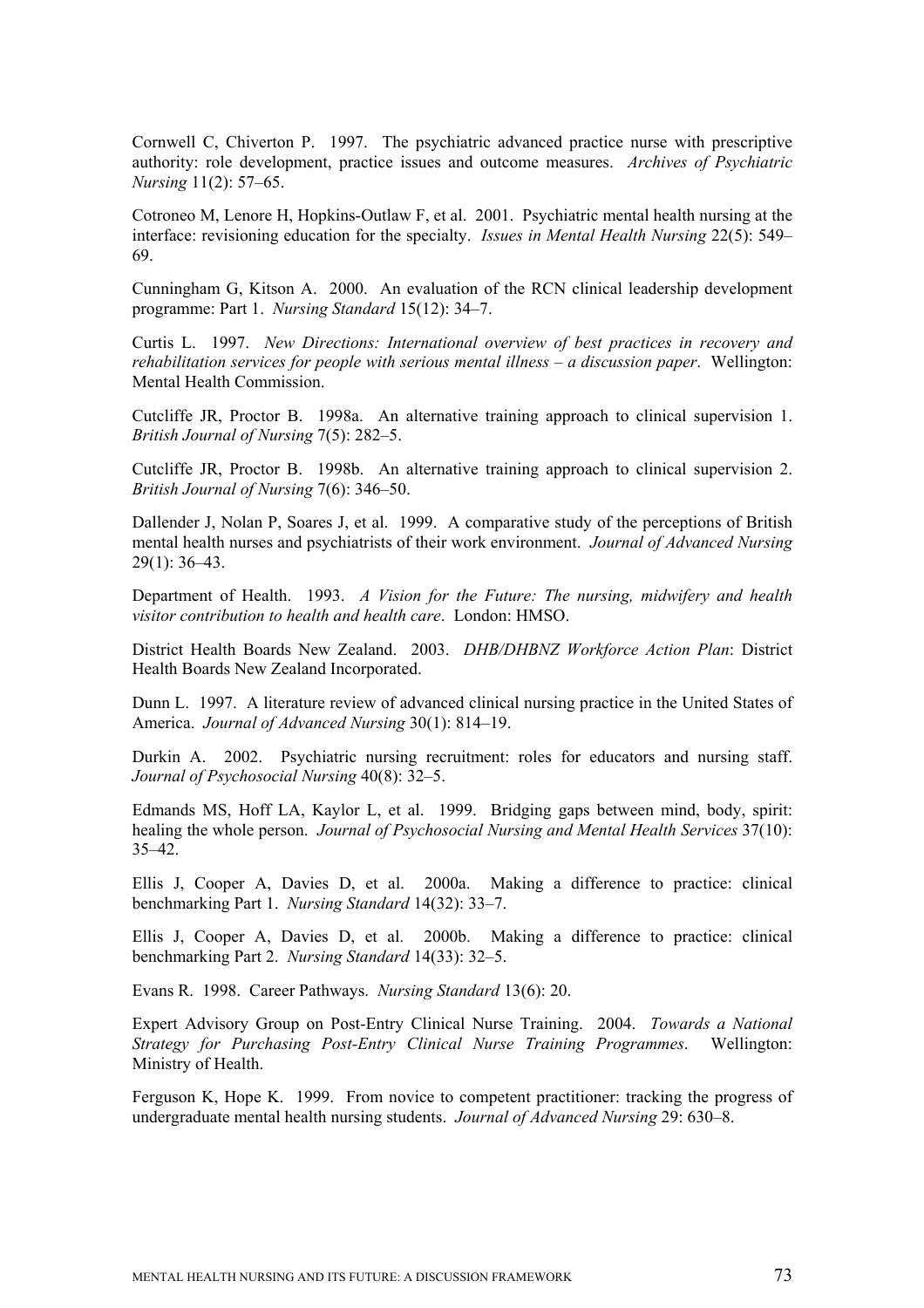Finlayson M, O'Brien AJ, McKenna B, et al. 2005. *Review of Mental Health Post Entry Clinical Training Programmes*. Auckland: University of Auckland.

Ford I. 2005. *Evaluating Beginning Practitioners' Programmes in Mental Health Nursing in New Zealand: A great career pathway*.

Frase-Blunt. 2002. *Amid Nursing Shortages, Schools Employ Strategies to Boost Enrolment.*  Retrieved April 2005 from American Association of Colleges of Nursing website: http://www.aacn.nche.edu/

Frisby R. 2001. User involvement in mental health branch education: client review presentations. *Nurse Education Today* 21: 663–9.

Gething L, Leelarthaepin B. 1999. Strategies for promoting research participation among nurses employed as academics in the university sector. *Nurse Education Today* 20: 147–54.

Gournay K, Brooking J. 1994. Community psychiatric nurses in primary health care. *The British Journal of Psychiatry* 165: 231–8.

Gray R, Smedley N. 1998. Assessing primary nursing in mental health. *Nursing Standard* 12(21): 35–8.

Greenwood J, Gray G. 1998. Developing a nursing research culture in the university and health sectors in Western Sydney, Australia. *Nurse Education Today* 18: 642–8.

Hancox K, Lynch L, Happell B, et al. 2004. An evaluation of an educational programme for clinical supervision. *International Journal of Mental Health Nursing* 13: 198–203.

Happell B. 2001. Comprehensive nursing education in Victoria: rhetoric or reality? *Journal of Psychiatric and Mental Health Nursing* 8: 507–16.

Happell B. 2004. The Centre for Psychiatric Nursing Research and Practice: An innovative approach to enhancing clinical nursing research in the psychiatric/mental health field. *Issues in Mental Health Nursing* 24(47–50).

Hatcher S, Mouly S, Rasquina D, et al. 2005. *Improving Recruitment to the Mental Health Workforce in New Zealand: A report for the mental health workforce development programme*. Auckland: University of Auckland.

Health Funding Authority. 2000. *Tuutahita te wero, Meeting the Challenges, Mental Health Workforce Development Plan 2000–2005*. Christchurch: HFA.

Health Practitioners Competence Assurance Act 2003.

Health Workforce Advisory Committee. 2002a. *The New Zealand Health Workforce: A stocktake of issues and capacity 2001*. Wellington: Health Workforce Advisory Committee.

Health Workforce Advisory Committee. 2002b. *The New Zealand Health Workforce: Framing future directions discussion document*. Wellington: Health Workforce Advisory Committee.

Health Workforce Advisory Committee. 2003. *The New Zealand Health Workforce: Framing future directions. Analysis of submissions to the Minister of Health for health workforce development*. Wellington: Health Workforce Advisory Committee.

Heim E. 1991. Job stressors and coping in health professions. *Psychotherapy and Psychosomatics* 55: 90–9.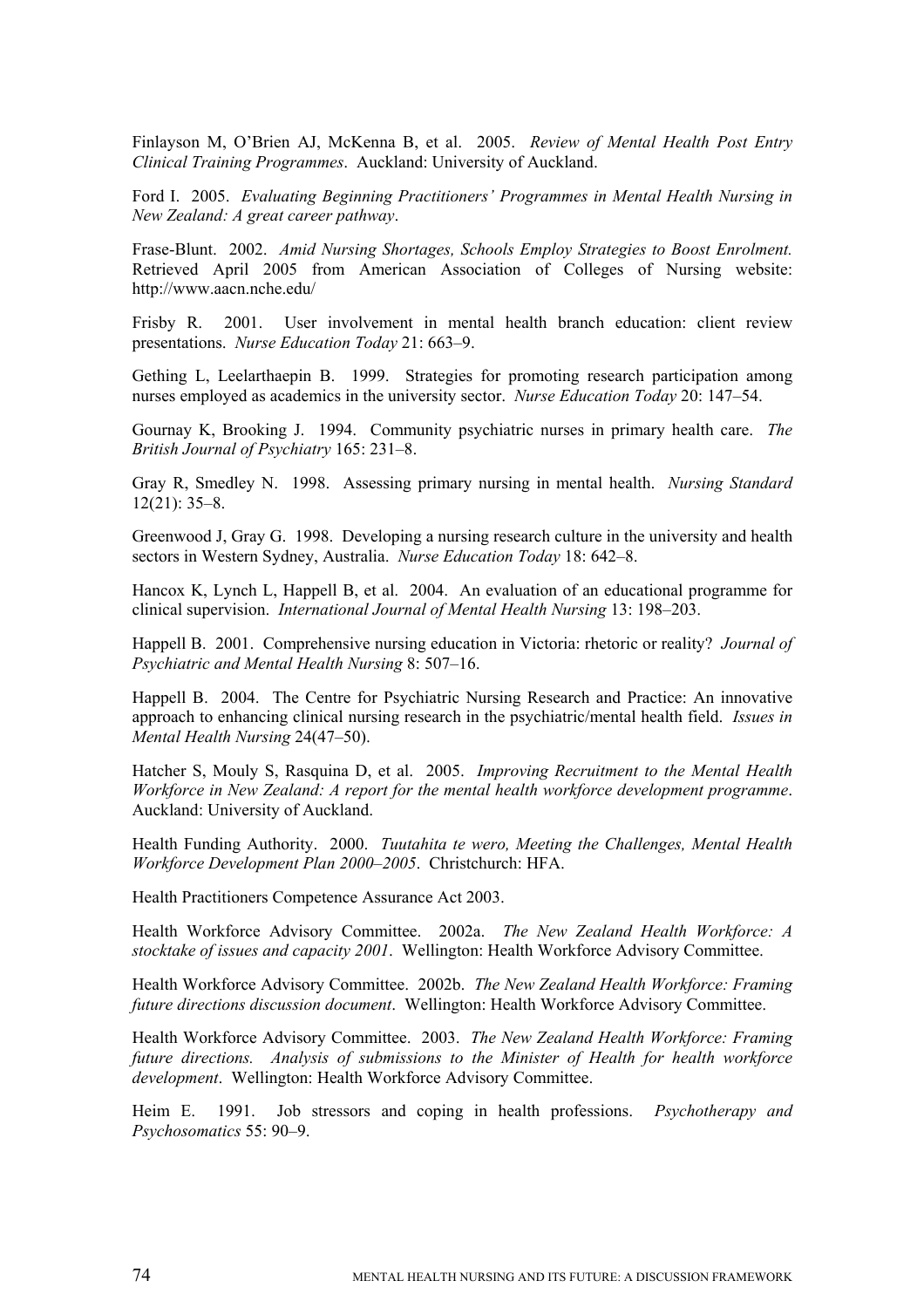Hicks C, Hennessy D. 2000. An alternative methodology for clinical skill-mix review: a pilot case study with a primary health care team. *Journal of Interprofessional Care* 14(1): 59–74.

Hirini PR, Durie MH. 2003. *Workforce Profile*. Palmerston North, Massey University: Te Rau Matatini: Maori Mental Health Workforce Development.

Hodges T, MacDonald K. 2000. *Summary of Scoping Report for a Way Forward in Maori Post Entry Clinical Training 2000/01*: *Te Ohu Rata O Aotearoa.* 

Hughes FA. 2001. Locating health policy and nursing: time for a closer relationship. *Nursing Praxis in New Zealand* 17(3): 5–14.

Hughes FA. 2002. Guest editorial: reflections from 'down under' about NPs 'up top'. *Journal of Psychosocial Nursing and Mental Health Services* 40(7): 6–9.

Hughes FA, Clarke M. 1996. *The New Graduate for Entry into Mental Health Nursing*: Unpublished annual report for the Clinical Training Agency.

Jackson S, Stevenson C. 2000. What do people need psychiatric and mental health nurses for? *Journal of Advanced Nursing* 31: 378–88.

Jacobson AF. 2000. Research utilisation in nursing: the power of one. *Orthopaedic Nursing*, 19(6): 61–6.

Johns C. 2003. Clinical supervision as a model for clinical leadership. *Journal of Nursing Management* 11: 25–34.

Johnson and Johnson. 2003. *Campaign for the Future of Nursing: Changing perceptions.*  Retrieved January, 2004, from http://www.valueofnursing.co.nz/nursing-midwifery/nursing/ info\_changing.jsp

Jones S. 1997. *Career Paths in Practice: Developing clinical excellence in nursing.* Wellington: Winston Churchill Memorial Trust Board.

Keegan J. 1998. Community-based mental health care: bridging the gap between community care and primary care. *Australian and New Zealand Journal of Mental Health Nursing*   $7.95 - 102$ 

Kinnersley P, Anderson E, Parry K, et al. 2000. Randomised controlled trial of nurse practitioner versus general practitioner care for patients requesting 'same day' consultations in primary care. *British Medical Journal* 320: 1043–8.

Kitson A. 1997. Using evidence to demonstrate the value of nursing. *Nursing Standard* 11(28): 32–3.

Lafer G, Moss H, Kirther R, et al. 2003. *Solving the Nursing Shortage: Best and worst practices for recruiting, retaining and recouping hospital nurses*. University of Oregan: Labour Education and Research Centre.

Loganbill C, Hardy E, Delworth U. 1982. Supervision: a conceptual model. *The Counselling Psychologist* 10(1): 3–43.

Luker K, Austin L, Hogg C, et al. 1998. Nurse–patient relationships: the context of nurse prescribing. *Journal of Advanced Nursing* 28(2): 235–42.

Magnet New Zealand. 2004. *Developing a Magnet health organisation: a 'tool kit': draft for consultation*. Wellington: Ministry of Health.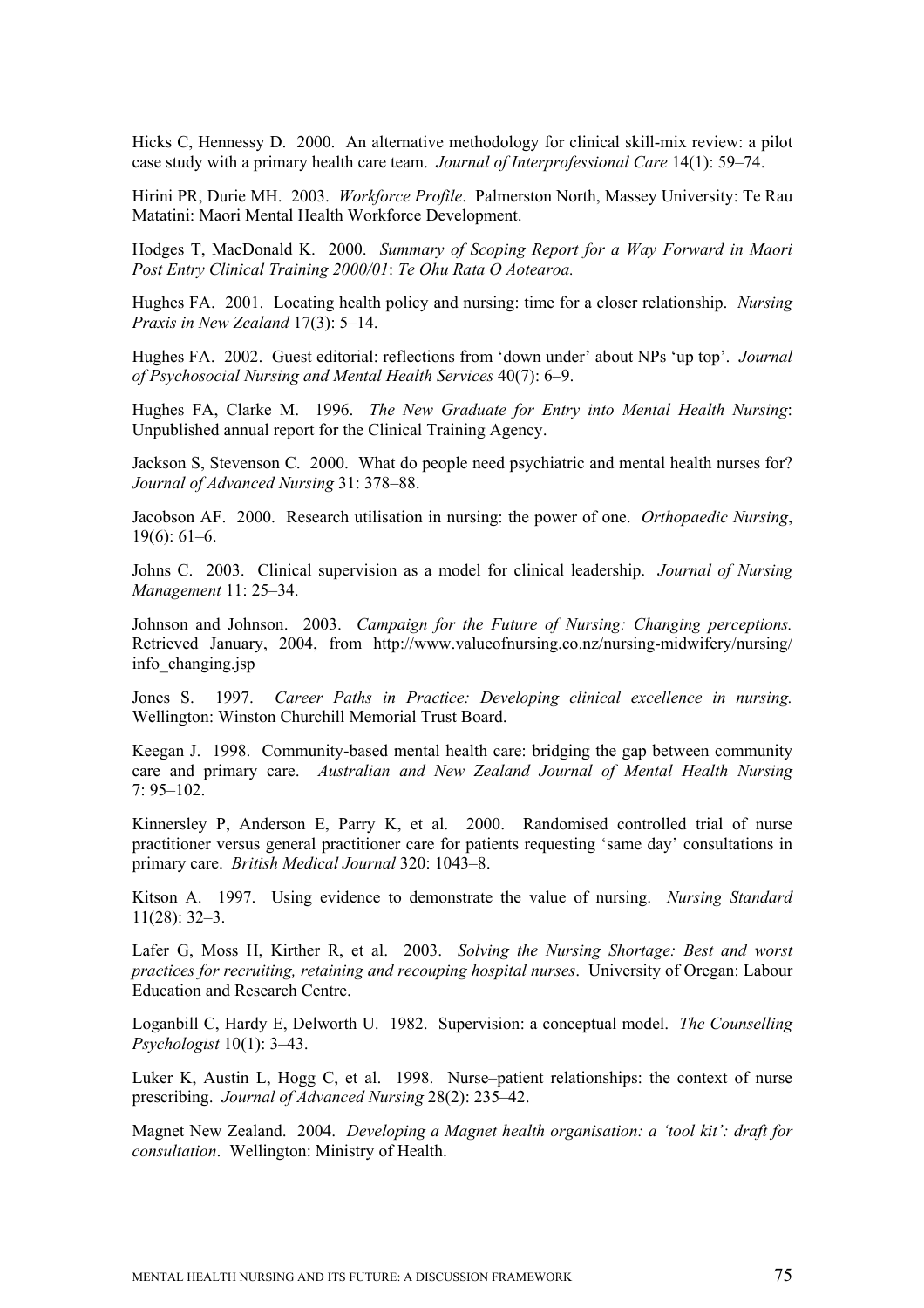Manthey M. 1988. Can primary nursing survive? *American Journal of Nursing* 88: 664.

Mariolis T, Picard C. 2002. The quality of life and wellness programme: alternative to traditional psychiatric nursing clinical placements. *Educational Innovations* 41(11).

Mason KH. 1988. *Report of the Committee of Inquiry into Procedures used in Certain Psychiatric Hospitals in Relation to Admission, Discharge or Release on Leave of Certain Classes of Patients*. Wellington: Government Print.

Matenga R, Honeyfield J. 2003. *Diploma in Nursing (Maori Mental Health): Clinical Training Agency Report 3*. Waikato Institute of Technology.

Mauri Ora Associates Limited. 2003. *Summary Report on Cultural Audits: Post-entry training providers contracted to the Clinical Training Agency*. Huora.com.

McClure ML, Poulin MA, Sovie MD, et al. 2002. Magnet hospitals: attraction and retention of professional nurses (the original study). In M McClure and AS Hinshaw (eds) *Magnet Hospitals Revisited: Attraction and retention of professional nurses*.

McGuinness M. 2003. Mix and match. *Nursing Management* 10(3): 25–30.

McKenna HP. 1995. Nursing skill mix substitutions and quality of care: an exploration of assumptions from the research literature. *Journal of Advanced Nursing* 21(3): 452–9.

McLeod T. 1997. Work stress among community psychiatric nurses. *British Journal of Nursing* 6(10): 569–74.

Mental Health Commission. 1997. *Towards Better Mental Health Services*. Wellington.

Mental Health Commission. 1998. *Blueprint for Mental Health Services in New Zealand: How things need to be*. Wellington: Mental Health Commission.

Mental Health Commission. 2001. *Recovery Competencies for Mental Health Workers*. Wellington: Mental Health Commission.

Mental Health Workforce Development Co-ordinating Committee. 1999. *Developing the Mental Health Workforce: A report of the National Mental Health Workforce Development Co-ordinating Committee*. Wellington: National Workforce Development Co-ordinating Committee.

Mental Health Workforce Development Programme. 2003. *The Mental Health Workforce Development Programme: Information paper*. Auckland: Health Research Council.

Ministerial Taskforce on Nursing. 1998. *Releasing the Potential of Nursing*. Wellington: Ministry of Health.

Ministry of Health. 1994. *Looking Forward: Strategic directions for mental health services*. Wellington: Ministry of Health.

Ministry of Health. 1996a. *Moving Forward: The national mental health plan for more and better services*. Wellington: Ministry of Health.

Ministry of Health. 1996b. *Towards Better Mental Health Services: The report of the national working party on mental health workforce development*. Wellington: Ministry of Health.

Ministry of Health. 2000. *New Zealand Health Strategy*. Wellington: Ministry of Health.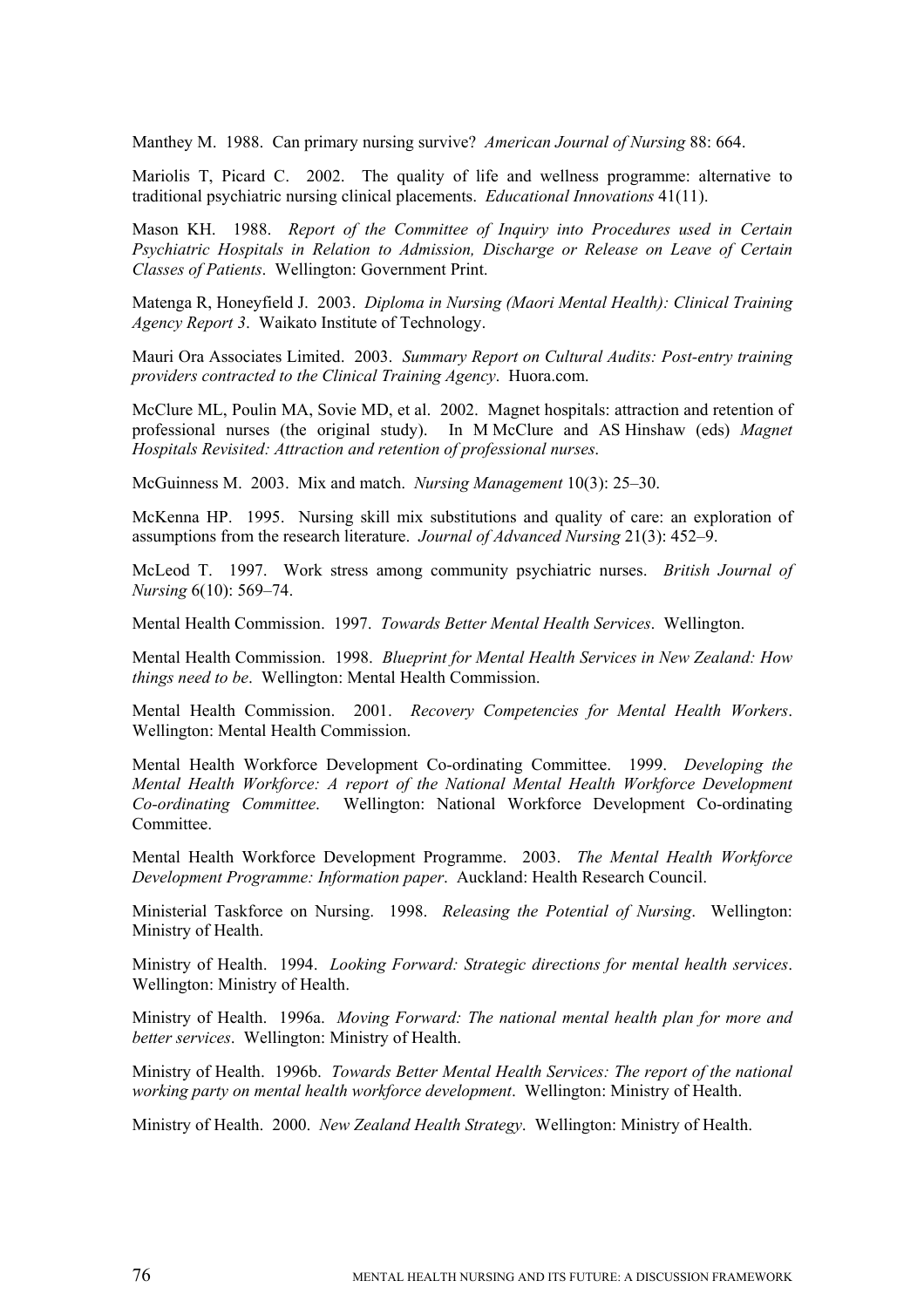Ministry of Health. 2001a. *DHB Toolkit: Mental health, to improve the mental health status of people with severe mental illness*. Wellington: Ministry of Health.

Ministry of Health. 2001b. *Primary Mental Health: A review of opportunities*. Wellington.

Ministry of Health. 2002a. *He Korowai Oranga: Maori health strategy.* Wellington.

Ministry of Health. 2002b. *The Mental Health (and alcohol and other drugs) Workforce Development Framework*.

Ministry of Health. 2002c. *The Mental Health (and alcohol and other drugs) Workforce Development Framework*. Wellington: Ministry of Health.

Ministry of Health. 2002d. *Nurse Practitioners in New Zealand*. Wellington: Ministry of Health.

Ministry of Health. 2002e. *Pacific Health and Disability Action Plan*. Wellington: Ministry of Health.

Ministry of Health. 2002f. *Te Puawaitanga: Maori mental health national strategic framework*. Wellington: Ministry of Health.

Ministry of Health. 2003a. *Health and Disability NGO Forum Discussion Document*. Wellington: Ministry of Health.

Ministry of Health. 2003b. *Investing in Health: Whakatohutia te Oranga Tangata*. Wellington: Ministry of Health.

Ministry of Health. 2003c. *Like Minds, Like Mine: National Plan 2003–2005*. Wellington: Ministry of Health.

Ministry of Health. 2004a. *Health Practitioners Competence Assurance Act 2003*. www.moh.govt.nz/hpca. Retrieved 26 April 2005.

Ministry of Health. 2004b. *Improving Mental Health: The second national mental health and addiction plan 2005–2015*. Wellington: Ministry of Health.

Ministry of Health. 2004c. *Mental Health Information Strategy – Key Directions*. Wellington: Ministry of Health.

National Professional Development and Recognition Programmes Working Party. 2004. *National Framework for Nursing Professional Development and Recognition Programmes and Designated Role Titles*. Wellington: Ministry of Health.

New Zealand Health Information Service. 2004. *The New Zealand Workforce Statistics: Nurses and Midwives*. Wellington: Ministry of Health.

New Zealand Nurses Organisation. 2001. *Country Report for International Council of Nurses*. Wellington: New Zealand Nurses Organisation.

News. 2002. Recruitment to Tackle Mental Health Crisis. *Australian Nursing Journal* 10(5).

Nolan P, Cushway D, Tyler P. 1995. A measurement tool for assessing stress among mental health nurses. *Nursing Standard* 46: 36–9.

Nursing Council of New Zealand. 2001a. *The Nurse Practitioner: Responding to the health needs in New Zealand.* Wellington: Nursing Council of New Zealand.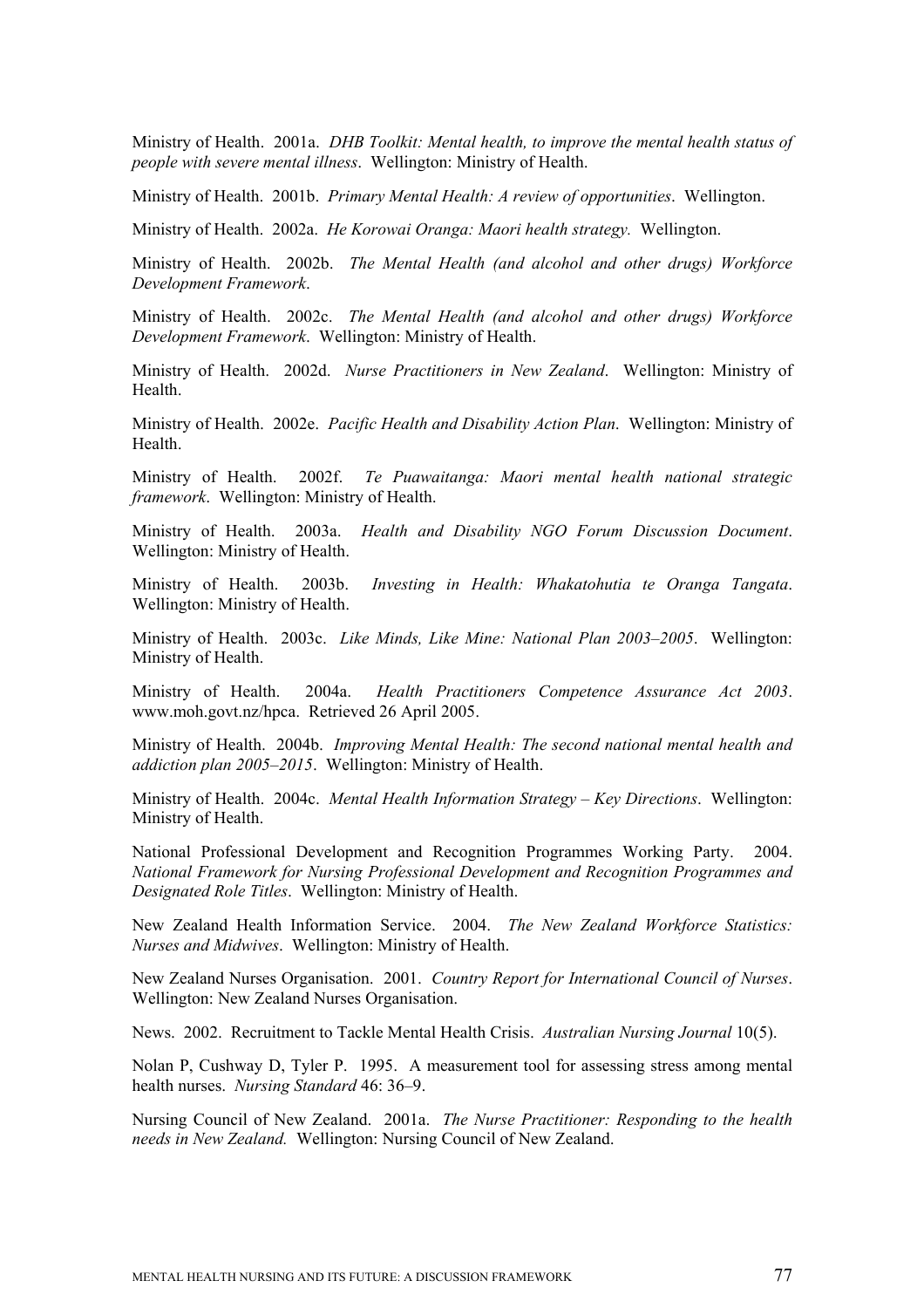Nursing Council of New Zealand. 2001b. *Towards a Competency Assurance Framework for Nursing*. Wellington: Nursing Council of New Zealand.

Nursing Council of New Zealand. 2002. *Criteria for Endorsement of Practice Standards*. Wellington: Nursing Council of New Zealand.

Nursing Council of New Zealand. 2004. *Competencies for the Registered Nurse Scope of Practice*. Nursing Council of New Zealand.

Nursing Council of New Zealand. 2005. *Framework for the Approval of Professional Recognition Programmes to Meet the Requirements of Continuing Competence Requirements for Nurses*. Wellington: Nursing Council of New Zealand.

O'Brien AP, O'Brien AJ, Hardy DJ, et al. 2003. The New Zealand development and trial of mental health nursing clinical indicators – a bicultural study. *International Journal of Nursing Studies* 40(8): 853–61.

O'Brien AJ. 2002/2003. Judging care against standards in mental health. *KaiTiaki New Zealand* December/January, 22–3.

Parahoo K. 1999. A comparison of pre-project 2000 and project 2000 nurses' perceptions of their research training, research needs and of their use of research in clinical areas. *Journal of Advanced Nursing* 29(1): 237–45.

Peternelj-Taylor C, Johnson R. 1996. Custody and caring: clinical placement of student nurses in a forensic setting. *Perspectives in Psychiatric Care* 32(4): 23.

Peters J. 2003. *Undergraduate Training in Child and Adolescent Mental Health: A review.*  Auckland: The Werry Centre for Child and Adolescent Mental Health.

Phillips BN. 2003. *Possibilities for Mental Health Nursing Practice-based Research*. Wellington: The Graduate School of Nursing and Midwifery.

Prebble K. 2001. On the Brink of Change? Implications of the Review of Undergraduate Education in New Zealand for Mental Health Nursing. *Australian and New Zealand Journal of Mental Health Nursing* 10: 136–44.

Prosser D, Johnson S, Kuipers E. 1996. Mental health, 'burnout' and job satisfaction among hospital and community-based mental health staff. *British Journal of Psychiatry* 169, 334–7.

Pullan S, Lorbergs K. 2001. Recruitment and retention: a successful model in forensic psychiatric nursing. *Journal of Psychosocial Nursing* 39(9): 18–25.

Rigby A, Leach C, Greasley P. 2001. Primary nursing: staff perception of changes in ward atmosphere and role. *Journal of Psychiatric and Mental Health Nursing* 8: 525–32.

Rohde D. 1997. Evolution of community mental health case management: consideration for clinical practice. *Archives of Psychiatric Nursing* 11(6): 332–9.

Rushworth L, Happell B. 2000. Psychiatric nursing was great, but I want to be a 'real' nurse: is psychiatric nursing a realistic choice for nursing students. *Australian and New Zealand Journal of Mental Health Nursing* 9: 128–37.

Ryan JA, Poster EC, Auger JR, et al. 1988. A comparative study of primary and team nursing models in the psychiatric care setting. *Archives of Psychiatric Nursing* 2(1): 3–13.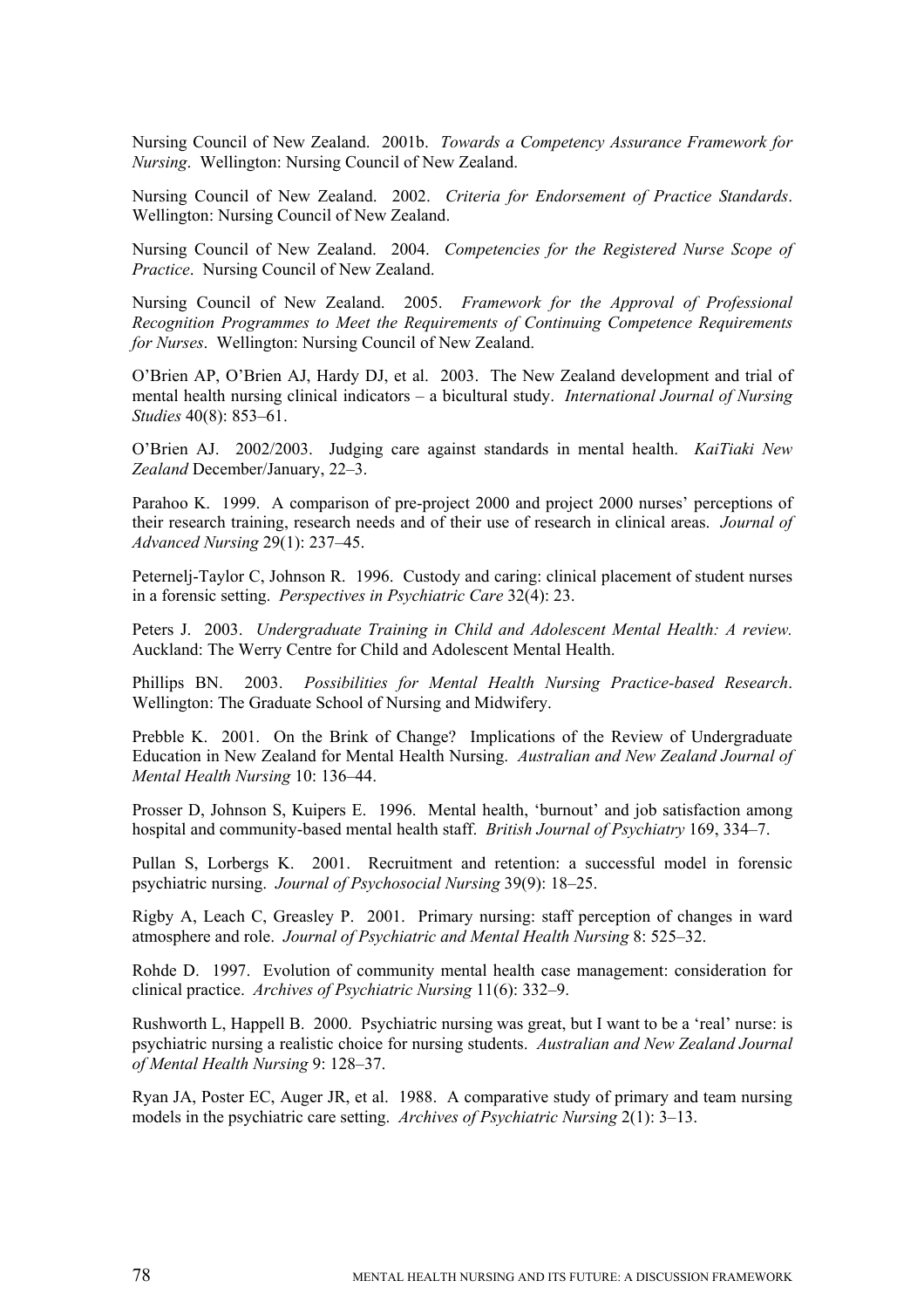Schaubroeck J, Gangster DC (eds). 1991. *Associations among Stress-related Individual Differences*. Chichester: John Wiley.

Scheick DM. 2002. Mastering group leadership: an active learning experience. *Journal of Psychosocial Nursing* 40(9): 30–9.

Sebuliba D, Vostanis P. 2001. Child and adolescent mental health training for primary care staff. *Clinical Child Psychology and Psychiatry* 6(2): 191–204.

Simpson A, Miller C, Bowers L. 2003. Case management models and the care programme approach: how to make the CPA effective and credible. *Journal of Psychiatric and Mental Health Nursing* 10: 472–83.

Siu O. 2002. Experience before and throughout the nursing career: predictors of job satisfaction and absenteeism in two samples of Hong Kong nurses. *Journal of Advanced Nursing* 40(2): 218.

Standards New Zealand. 2001. *New Zealand Standard: National mental health sector standard*. Wellington: Ministry of Health.

Stevenson CJB. 2000. Egalitarian consultation meetings: an alternative to received wisdom about clinical supervision in psychiatric nursing practice. *Journal of Psychiatric and Mental Health Nursing* 7: 491–514.

Sullivan P. 1998. Developing evidence-based care in mental health nursing. *Nursing Standard* 12(31): 35–8.

Te Ao Maramatanga: New Zealand College of Mental Health Nursing. 2004. *Standards of Practice for Mental Health Nursing in New Zealand*. Auckland: New Zealand College of Mental Health Nursing Inc.

Te Rau Matatini. 2003. *Career Pathways and Core Competencies in Maori Mental Health Nursing*. Palmerston North: Massey University.

Thomsen S, Arnetz B, Nolan P, et al. 1999. Individual and organisational wellbeing in psychiatric nursing: a cross-cultural study. *Journal of Advanced Nursing* 30(3): 749–57.

Torn A, McNicol E. 1996. Can a mental health nurse be a nurse practitioner? *Nursing Standard* 11(2): 39–44.

Trim S. 1994. Clinical career pathways: an overview. *Kai Tiaki: Nursing New Zealand* 7(2): 24.

Walsh K, Nicholson J, Keough C, et al. 2003. Development of a group model of clinical supervision to meet the needs of a community mental health nursing team. *International Journal of Mental Health Nursing* 9: 33–9.

West B, Lyon MH, McBain M, et al. 2004. Evaluation of a clinical leadership initiative. *Nursing Standard* 19(5): 33–42.

White E, Butterworth T, Bishop V, et al. 1998. Clinical supervision: insider reports of a private world. *Journal of Advanced Nursing* 28(1): 185–92.

Winstanley J, White E. 2003. Clinical supervision: models, measures and best practice. *Nurse Researcher* (10): 4.

World Health Organization. 2001. *Atlas: Mental health resources in the world 2001*. Geneva, Switzerland: World Health Organization.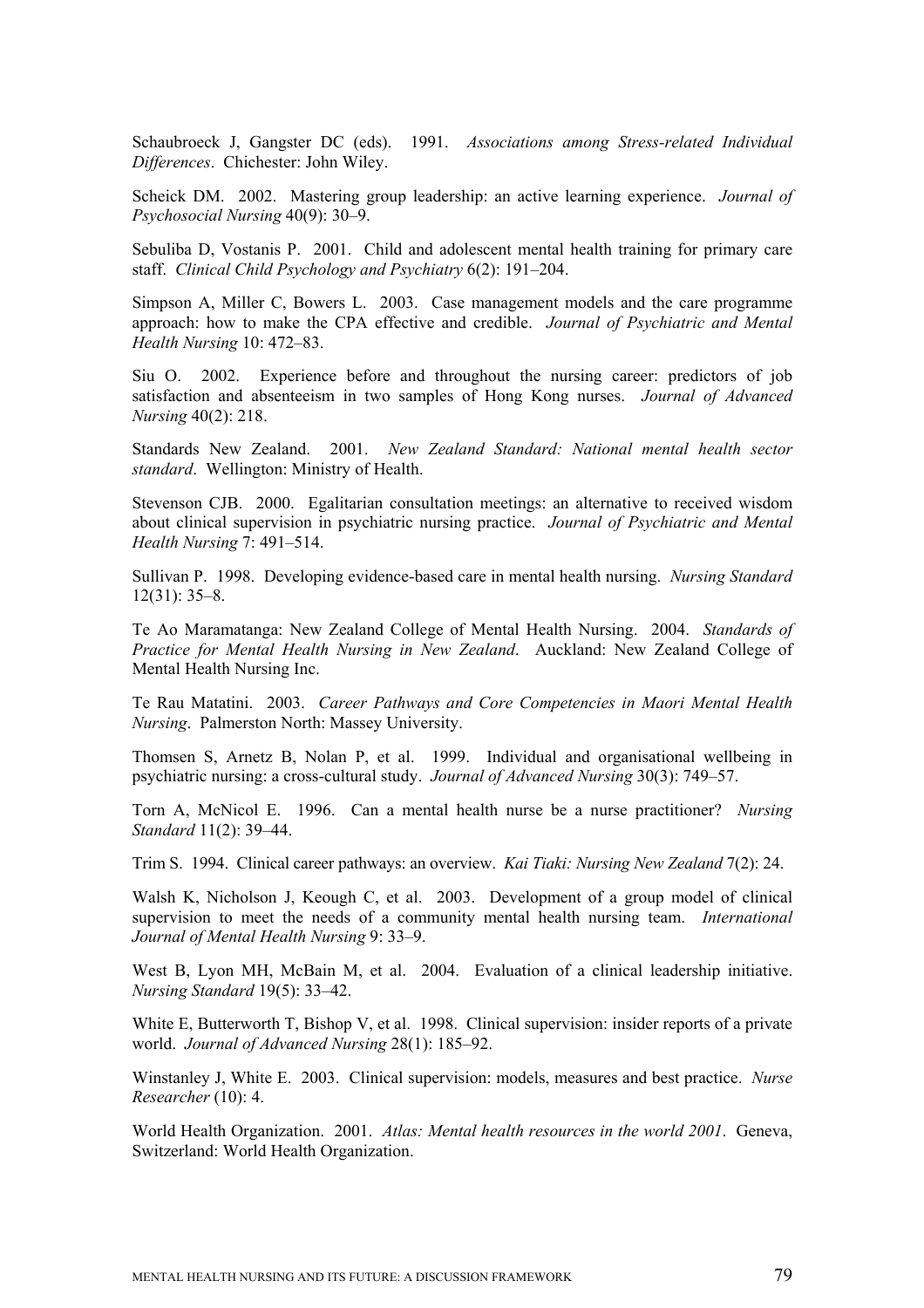World Health Organization. 2003. *WHO Europe Mental Health Nursing Curriculum: WHO European strategy for continuing education for nurses and midwives*. Copenhagen, Denmark: WHO Regional Office for Europe.

Wynaden D, Orb A, McGowan S, et al. 2000. Are universities preparing nurses to meet the challenges posed by the Australian mental health care system? *Australian and New Zealand Journal of Mental Health Nursing* 9: 138–46.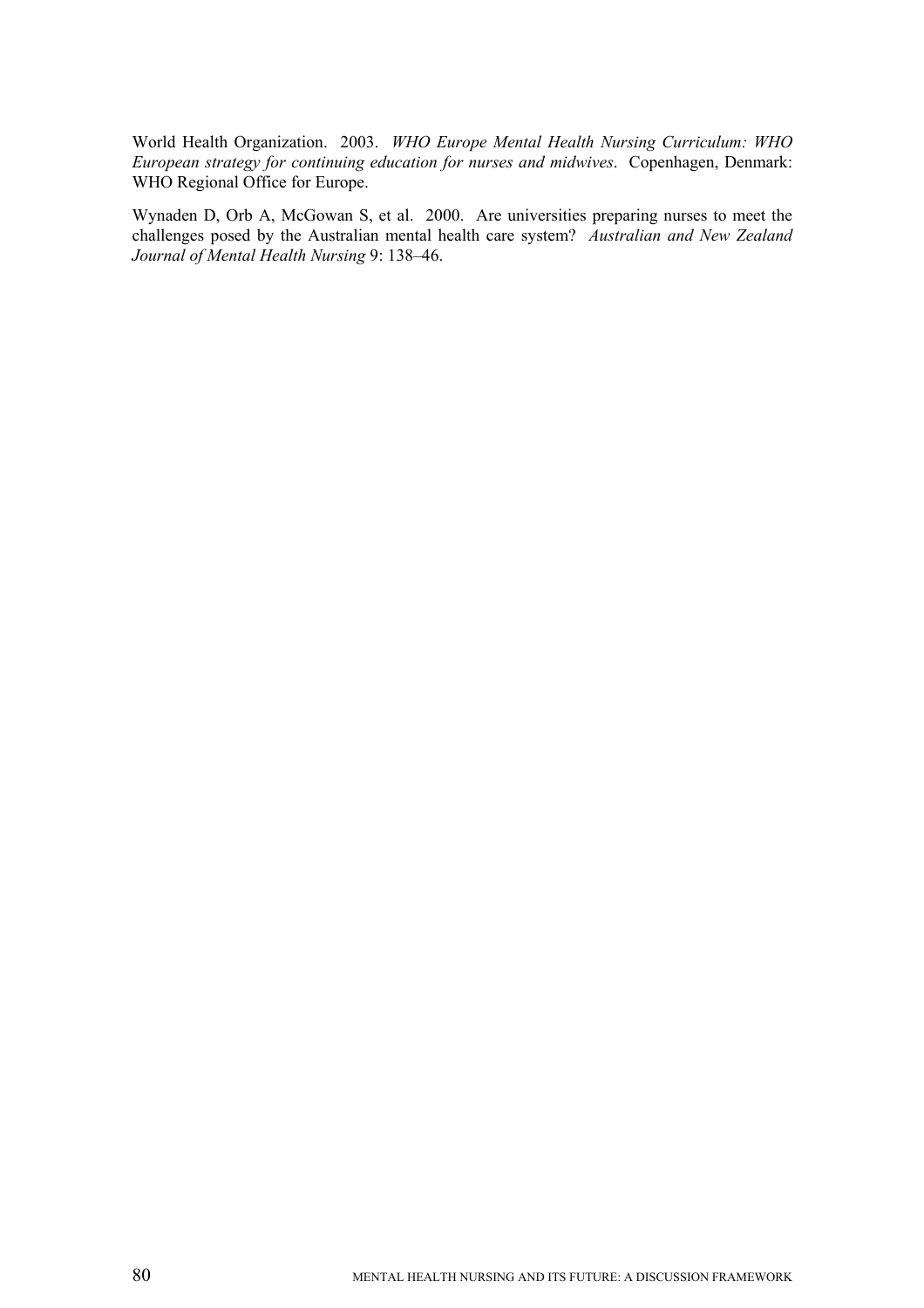# **APPENDIX 1: MODELS OF NURSING CARE DELIVERY IN MENTAL HEALTH**

Models of nursing practice include primary nursing, team nursing, task nursing (usually carried out under medical instructions), case management, and shared care (Gray 1998; Keegan 1998; Manthey 1988; Rigby 2001; Rohde 1997; Ryan 1988). This appendix outlines primary nursing, team management, case management models of nursing care delivery in mental health.

The model of primary and team nursing seems to be supported as an organisational model of nursing in settings such as acute inpatient units. The pros and cons of both and are summarised in the box below.

#### **Primary nursing**

Pro:

- satisfaction with the work higher
- reinforces autonomy and personal accountability
- defines the role of the mental health nurse with greater precision
- the interdisciplinary team notes a high quality of nursing care and interdisciplinary treatment plan
- the primary nurse acts as leader, clinician, educator and resource person
- reduced involvement in generic administrative duties
- increasing understanding of person's problem and positive attitude towards client, and families express more confidence in the clients care
- allows the therapeutic relationship to develop.

Con:

- not suited to nurses who are from a group orientation to their work,
- the primary nurse has less knowledge about the overall client population
- effects of staff sickness, holidays and shift work could affect the continuity of care
- targets need to be set about how much time can be spent with client.

#### **Team nursing**

Pro:

- access to co-workers and supervision was of greater satisfaction to the nursing staff
- emphasises sharing and co-ordination with others, nurses with varying skills and knowledge can pool their expertise to provide care to a larger group of individuals
- and a greater knowledge of the overall client population is evident.

Con:

- not suited to nurses who are from an individual orientation to their work
- there are higher levels of role conflict amongst staff
- significantly greater amounts of time in nursing meetings and at report.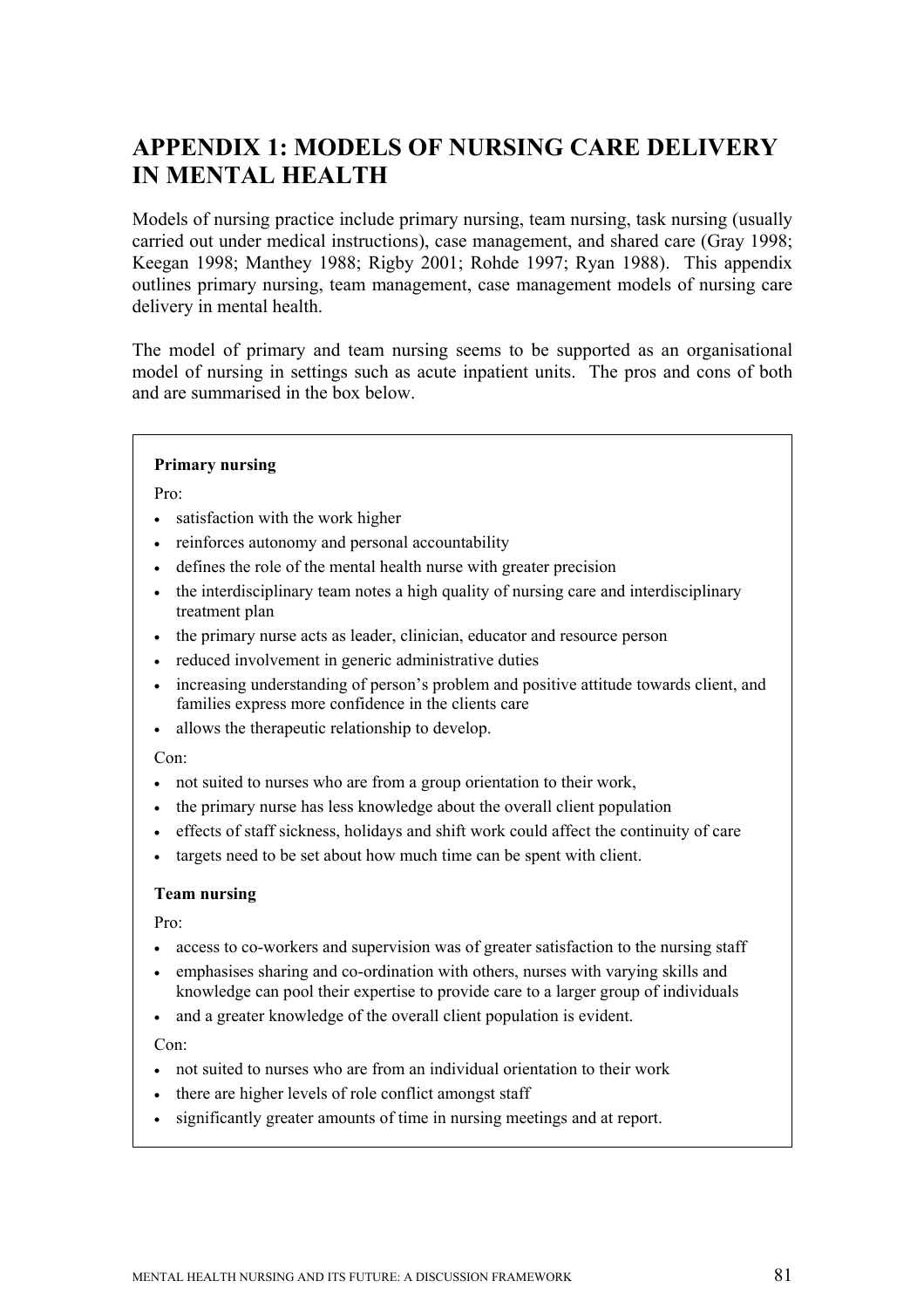Case management is also a common model utilised in mental health nursing, predominantly in the community settings (Rohde 1997). Case management is defined as the provision of *direct* care to clients with serious mental illness in the community providing the full continuum of care. There are many clinical models of case management, each underpinned by its own philosophical assumptions. These include the strengths model, the brokerage model, assertive community treatment and others (Simpson 2003). The new paradigm of recovery focused care challenges all nurse case managers to understand and critique the model of case management used, ensuring they move towards one of collaboration and partnership in care and recovery (Anthony 1993).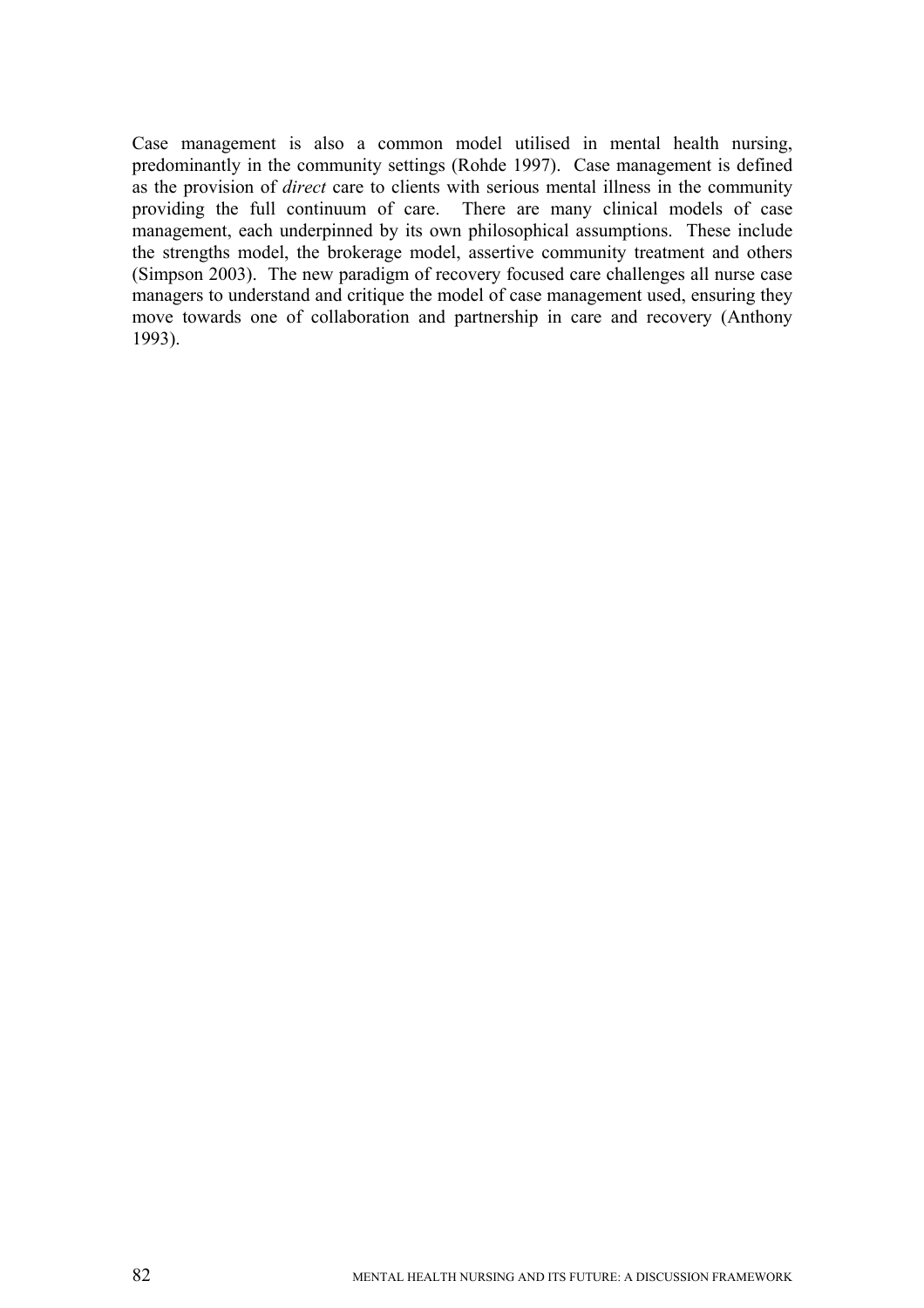## **APPENDIX 2: TERMS OF REFERENCE FOR THE EXPERT REFERENCE GROUP**

The overall goal is to develop a national strategic framework for mental health nursing that will strengthen both nursing leadership and practice, and create a sustainable mental health-nursing workforce that reflects best practice. The framework will integrate directions from mental health strategies, government policies and directions, as well as professional nursing requirements. The framework will facilitate the implementation of the National Mental Health Strategy as well as the Mental Health Commission's *Blueprint*.

The Ministry of Health is keen to ensure alignment of any national mental health workforce development initiatives with national and local workforce development, and in so doing to add value to the role of the district health boards. The development of a national framework for mental health nursing will be conducted in a collaborative way, with wide consultation with the mental health sector.

### **Vision**

The implementation of a sector owned national framework for psychiatric/mental health nursing in Aotearoa/New Zealand that supports the following: a co-ordinated nursing workforce that has influence across all disciplines, is robust, promotes best practice, reflects the culturally diverse consumer/tangata whaiora population, has a specialist identity, body of knowledge and skills, and appropriate values and attitudes that fosters the potential for recovery (in the presence or absence of mental illness) for service users.

### **Purpose**

We are a national group representing the sector of mental health, working collaboratively to support and shape the preparation of a report for a national framework for mental health nursing. Our key objectives are to ensure national consultation, in our individual groups, to meet our unique culture and reflect our partnership with Māori. This group acknowledges Māori aspirations for improved health outcomes and actively supports Māori leadership and participation in this forum.

The group will:

- act as the overall monitoring body for the development of a national report for the sector
- consult and support activities within their sector that relate to the free flow of information for the report
- conduct a gap analysis
- create channels of communication with other key stakeholders within their sector
- read and respond to draft documents developed for the report in a timely manner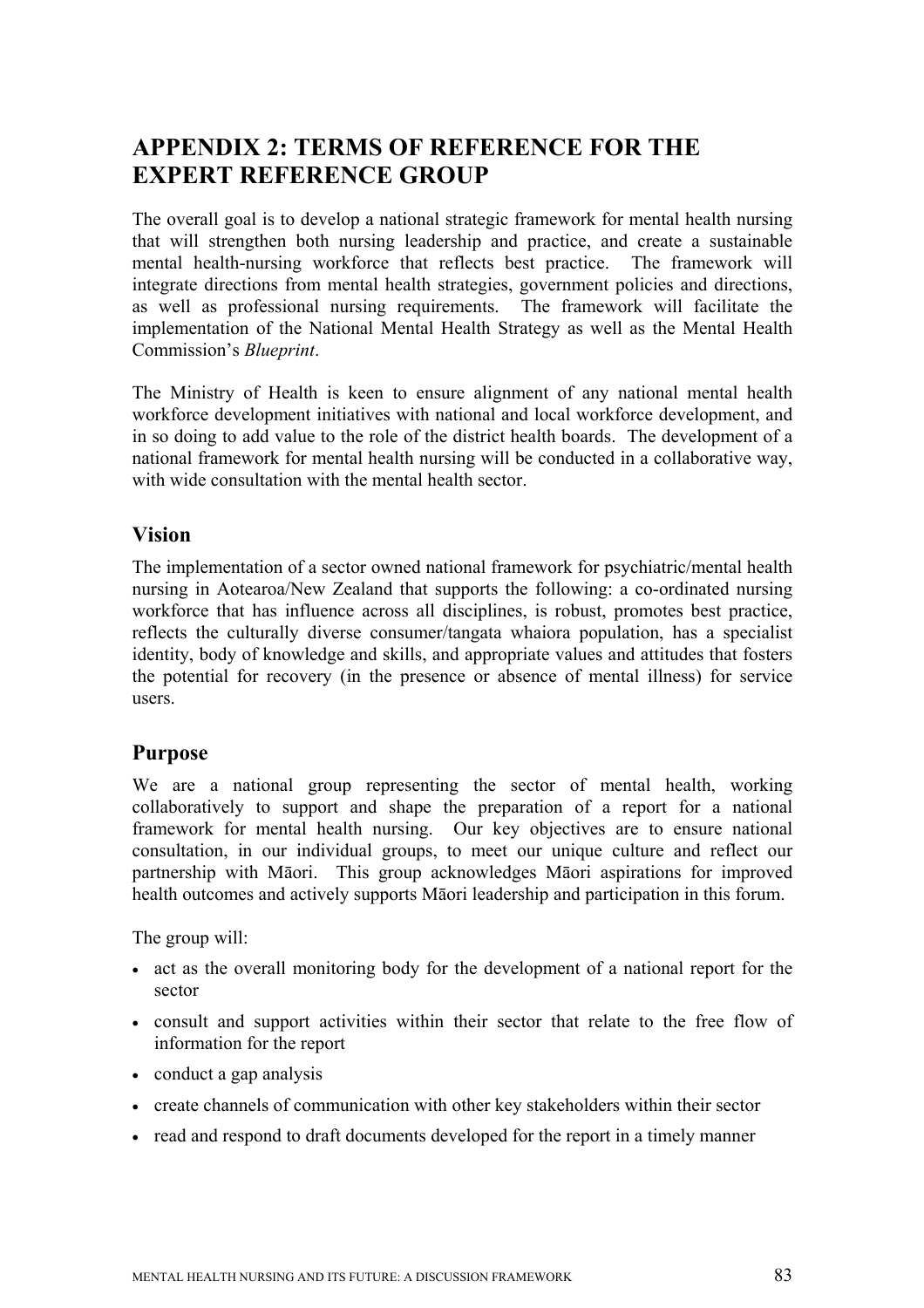- integrate directions from mental health strategies, government policies and directions, as well as professional nursing requirements
- ensure that the framework will facilitate the implementation of the National Mental Health Strategy as well as the Mental Health Commission's *Blueprint*
- through the Chair (and project manager) the group will report to the Ministry of Health and key stakeholders by providing meeting minutes and briefing papers.

### **Membership**

Chair: Dr Frances Hughes (Chief Nurse Advisor, Ministry of Health) Project Manager: Helen P Hamer (Senior Lecturer/Nurse Consultant)

#### **Expert reference group representatives (ERG):**

| Martina Allen   | CTU (union representative)                         |
|-----------------|----------------------------------------------------|
| Mike Loveman    | NGO provider                                       |
| Barbara Lowen   | Nurse education in the tertiary sector             |
| Representatives | Māori caucus: Te Ao Maramatanga                    |
| Pepe Sinclair   | Pacific Island health                              |
| Mark Smith      | Health Research Council – workforce group          |
| Vito Malo       | Consumer                                           |
| Sam Noble       | Mental Health Commission                           |
| Marie Crowe     | NZNO mental health nurses section                  |
| Daryle Deering  | NZCMHN and AOD                                     |
| Kaye Carncross  | Chair, National Directors of Mental Health Nursing |
| Nicholas Glubb  | DHB managers                                       |
|                 |                                                    |

### **Secretariat**

Provided by the project manager. The project manager is responsible for:

- timely and accurate communication
- monitoring progress against the terms of the project contract and objectives
- reporting (through chair) to the Deputy Director General and briefing the Minister of Health.

### **Appointment processes**

All ERG members will be nominated and appointed by the chair or key contact person in the organisations and professional groupings listed above. The Chairperson is responsible for chairing meetings. If there are an equal number of votes at a meeting, the Chairperson shall have the casting vote.

### **Cessation of membership**

An individual will cease to be a member of the ERG if:

• the person leaves the organisation that he/she represents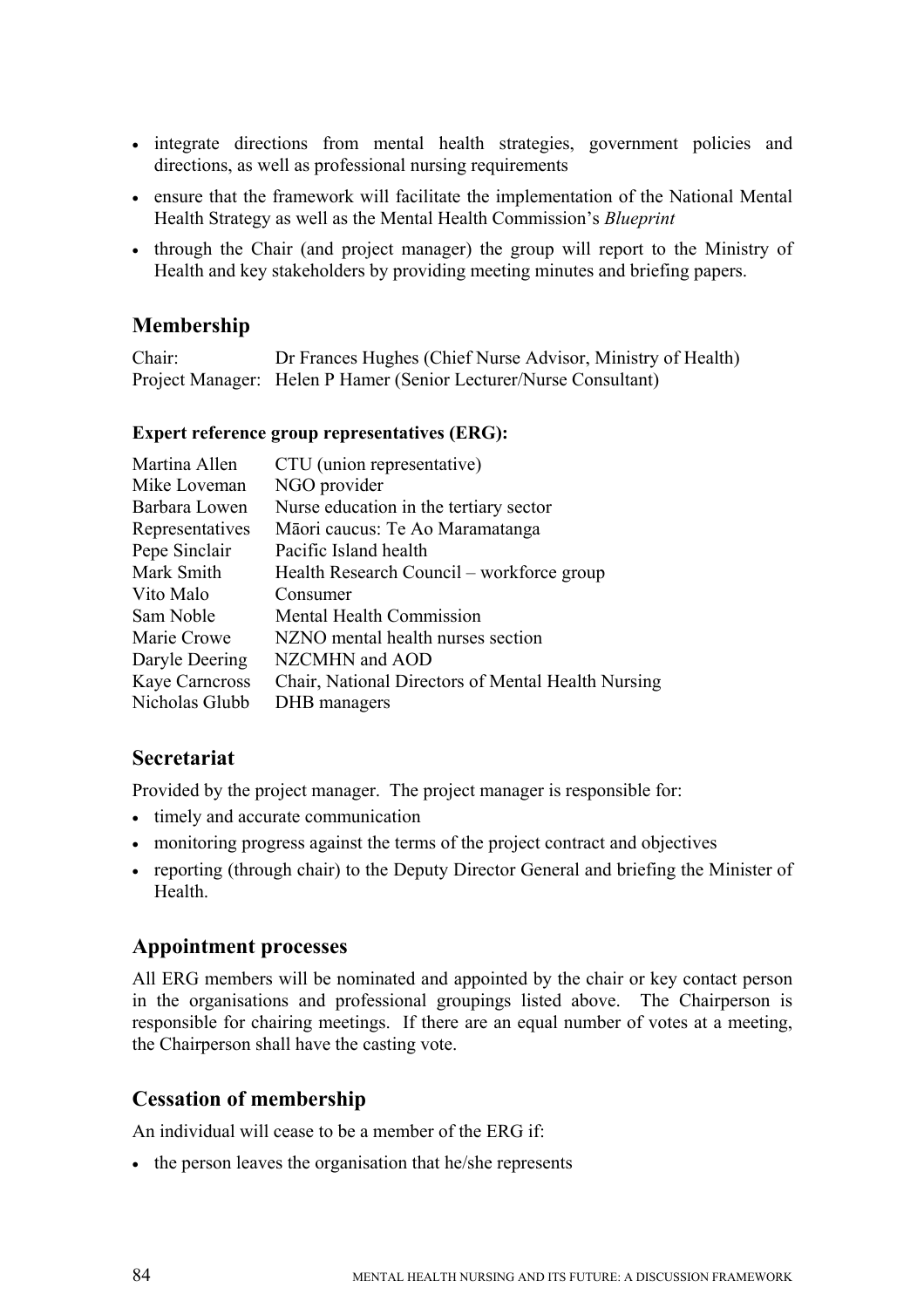- there is evidence that they have brought the National Framework for Mental Health Nursing project into disrepute or disclosed information without following agreed process
- non-attendances at meetings important to project progress, and with no substitute representative
- members who do not meet deadlines or respond to requests in a timely fashion, will be replaced by another representative chosen by the Chair.

The project manager shall maintain, in as up to date form as practicable, a register of members containing the names, occupations and addresses of all members.

### **Rules of engagement**

- Free and frank discussion.
- Any conflicts of interest that arise are to be clearly stated, preferably discussed in the group, or privately through the Chair.
- Members must meet any deadlines set for input or accept the final results of the report. A group member can register a disclaimer through the Chair (before final release), clearly stating which parts or all of the final report they cannot support.
- Media releases made on behalf of the ERG will only be issued by the Chairperson, following discussion with the Ministry of Health.
- The Ministry of Health may make comments to the media from time to time about the National Framework for Mental Health Nursing, through the Chairperson of the ERG.
- Communication between ERG members will be by telephone, e-mail and through the Ministry of Health website.

### **Meetings**

#### **Frequency**

Two meetings of the ERG, initial meeting 30 March 2004, the second meeting will be on 17 August 2004.

#### **Costs associated with meetings**

All travel costs to meetings will be met by the project manager.

#### **Quorum**

The quorum for a meeting shall be physical representation from more than 50% of current membership.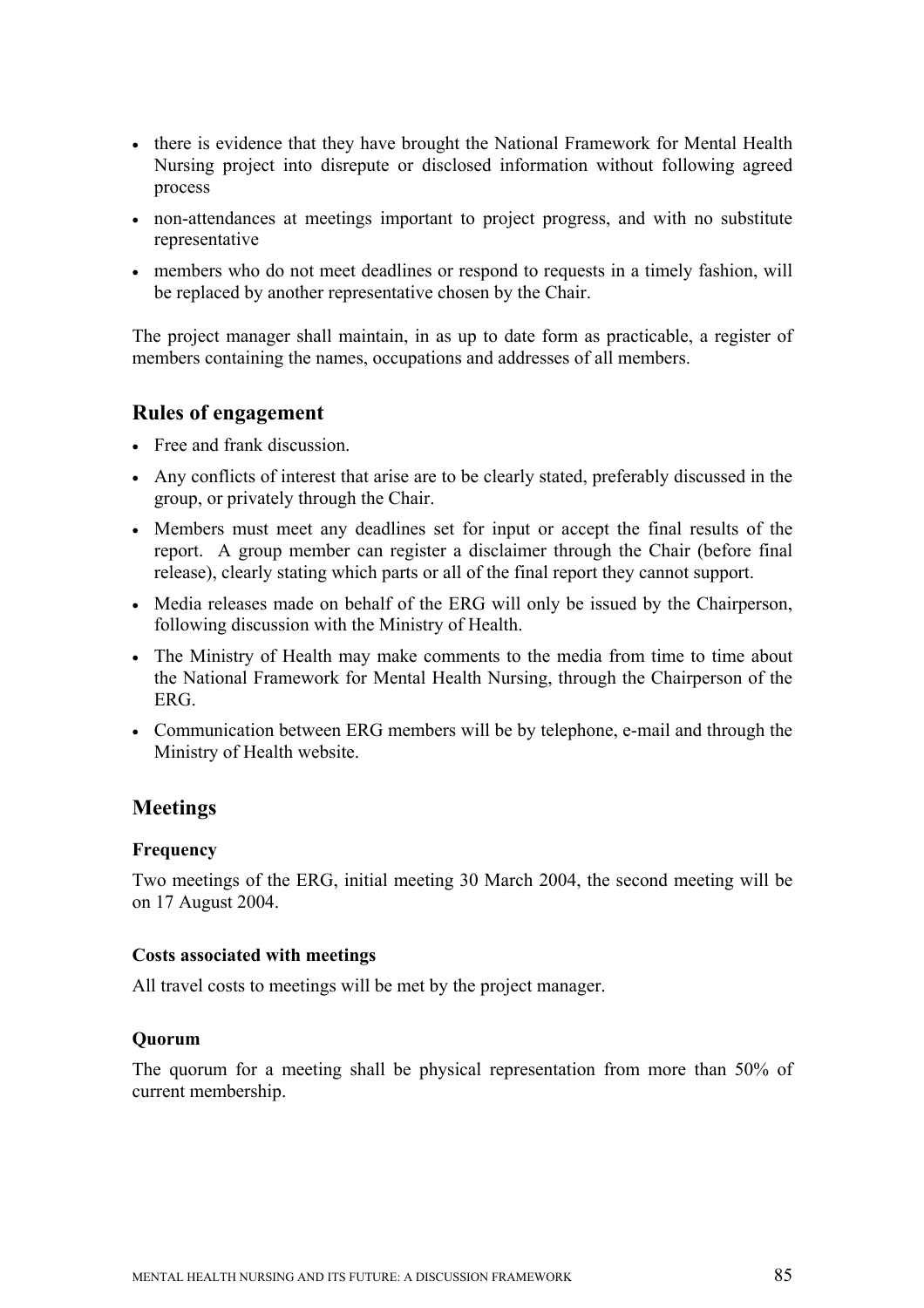#### **Voting**

Voting will only be used if resolution can not occur through discussion, or if progress of report preparation is being held up. Voting for office bearers shall be by secret ballot. All other voting will be by show of hands or email and every member shall be entitled to vote. In the case of equality of votes, the chairperson of the meeting shall have a second or casting vote.

#### **Amendments to terms of reference**

The National Framework for Mental Health Nursing terms of reference is a living document, which will be reviewed on a regular basis. Any written changes will occur through executive voting processes.

### **Tasks of the ERG**

- 1. Undertake a gap analysis and identify the key nursing workforce issues that need to be actioned. This should involve but not be limited to:
	- a) current nursing structure within organisations, both DHB and NGO, and hence career pathways for mental health nurses
	- b) strategies to develop stronger research culture and nursing leadership within mental health nursing
	- c) how nursing advice and direction is currently included in mental health services
	- d) the application of professional mental health nursing standards in practice
	- e) what approaches are implemented nationally to the provision of training and support for first-year graduate nurses and to their ongoing career opportunities
	- f) current activities in professional clinical supervision for nurses
	- g) the skill levels/competencies of nurses
	- h) skill mix of registered nurses
	- i) models of nursing practice within specialty settings
	- j) recruitment and retention of Māori, Pacific Island and Asian nurses
	- k) integration of ANZCHMN standards and indicators into mental health nursing and organisational practice where nurses are located
	- l) need for direction and advice on future PECT purchasing for mental heath nursing, in the framework of the PECT nursing review
	- m) approaches within organisations to enable nurses to participate in PECT training
	- n) the role of the nurse practitioner within mental health services
	- o) recruitment and retention of nurses into specific mental health areas, e.g. children and young people.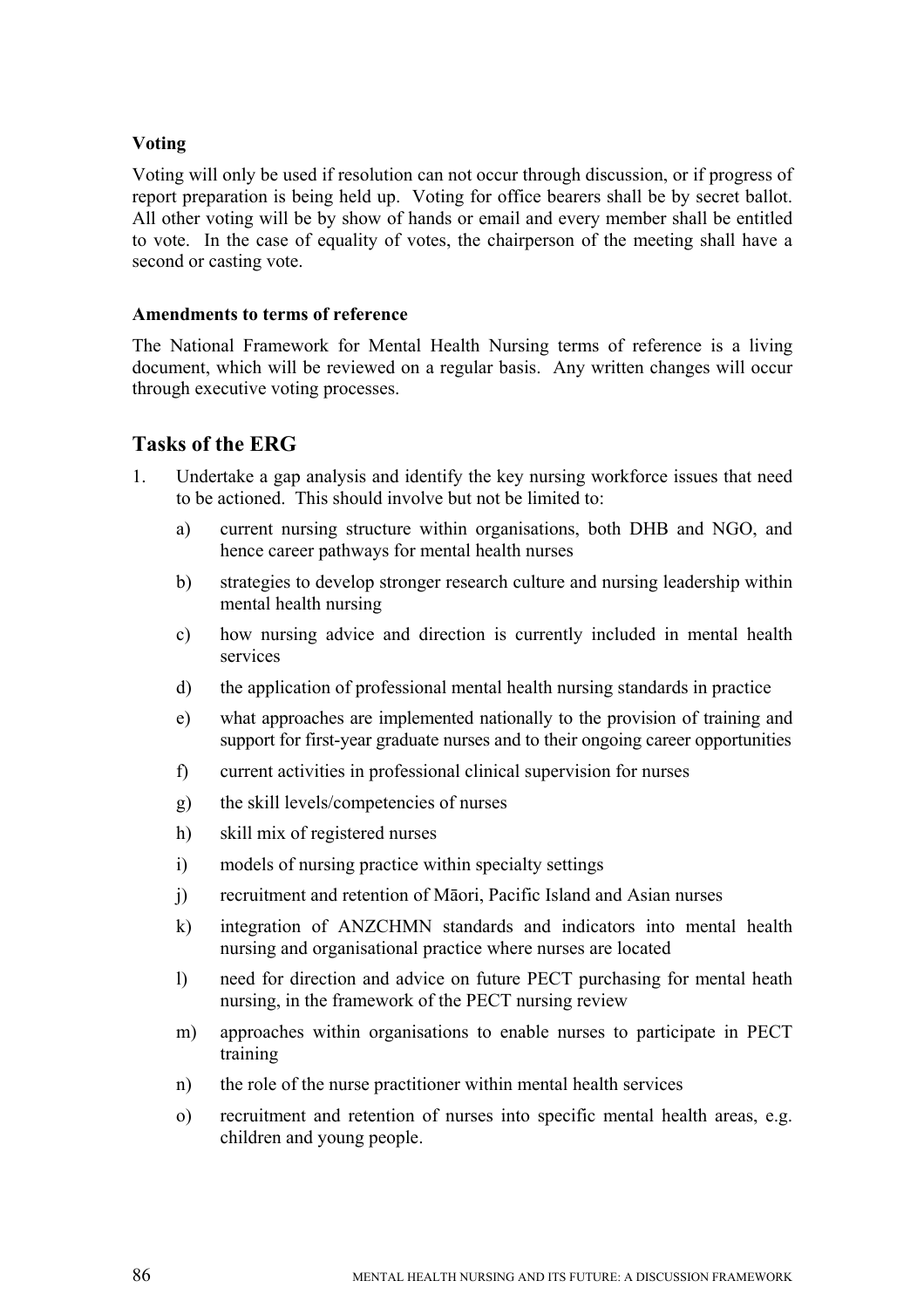- 2. Develop strategies based on these directions and requirements, to move mental health nursing forward.
- 3. Submit a report to the Deputy Director General and Mental Health by February 2005.

### **Stakeholders**

It is important that the project maintain links with, and receives advice from the following:

- District Health Boards (DHBs)
- DHBNZ
- non-government organisations (NGOs)
- relevant directorates within the Ministry of Health including:
	- Māori Health
	- Pacific Health
	- Mental Health
	- Sector Policy (link with Health Workforce Advisory Committee)
- consumer organisations and families
- CTU
- Māori
- Pacific Islanders
- Ministry of Health
- national nursing organisations
- Nursing Council of New Zealand
- other professional groups including psychologist, occupational therapists, social workers and psychiatrists
- Mental Health Commission
- mental health development programme
- Health Research Council
- representatives from the mental health workforce.

Other stakeholders may become apparent during the course of the project and these should be included as appropriate.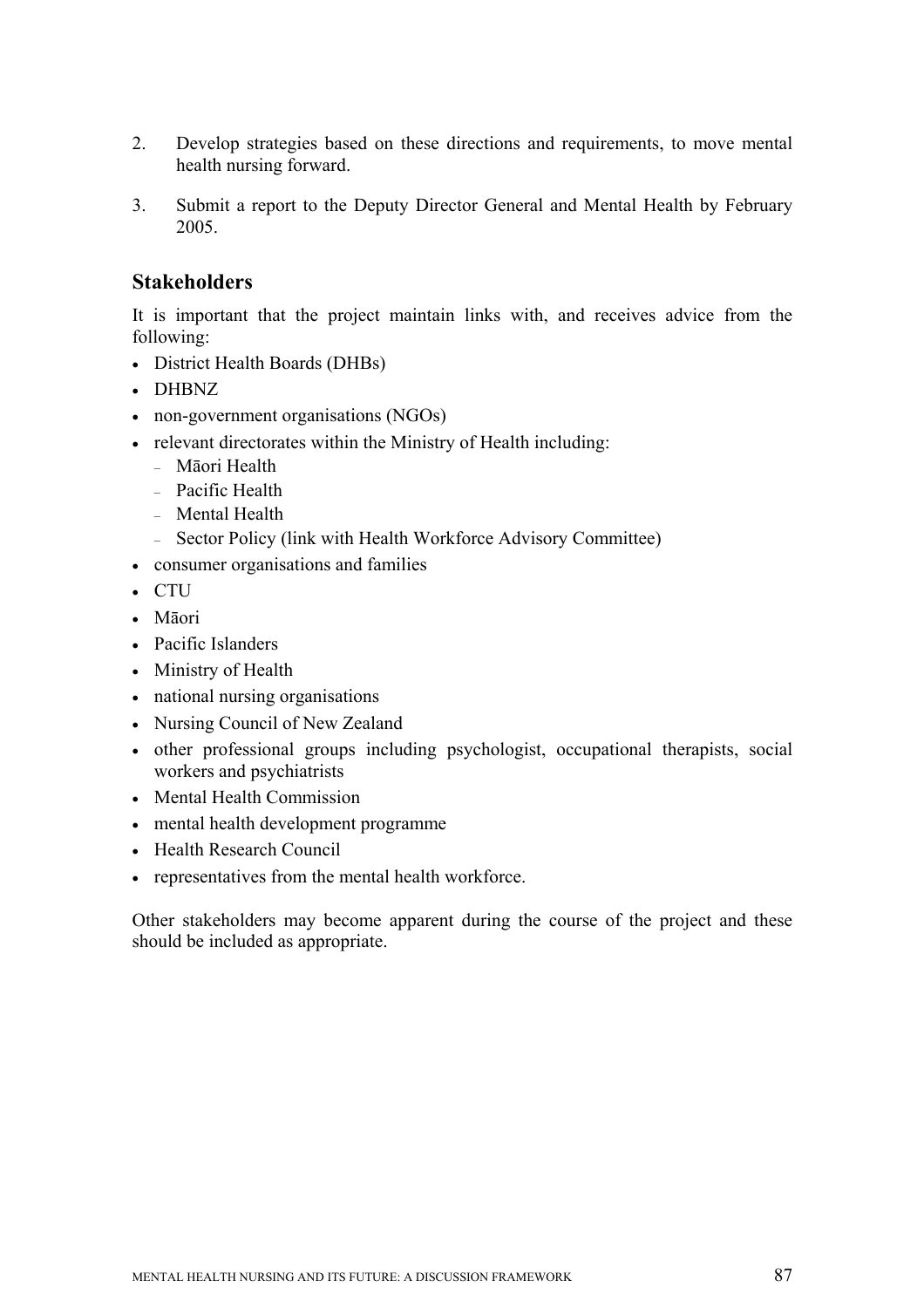## **APPENDIX 3: QUESTIONS FOR THE ERG TO GUIDE THE SITUATIONAL ANALYSIS**

- 1. Briefly describe the nursing structure within your organisation (indicate DHB and NGO) and provide information on the career pathway for mental health nurses.
- 2. Briefly describe the nursing leadership structure, and future plans if any, to enhance this?
- 3. How is nursing advice and direction given to mental health services in your area?
- 4. What is the current/past research culture within mental health nursing in your area?
- 5. Are professional mental health nursing standards implemented in practice?
- 6. What is the provision of training and support for first-year graduate nurses?
- 7. What do you provide for their ongoing career opportunities?
- 8. How do nurses access professional clinical supervision?
- 9. How do you currently measure the skill levels/competencies of nurses?
- 10. Do you actively have strategies to measure the skill mix of registered mental health nurses?
- 11. What strategies do you use in the current recruitment and retention of mental health nurses, particularly Māori nurses?
- 12. What strategies do you use in the current recruitment and retention of Pacific Island and Asian nurses?
- 13. Do you integrate the ANZCHMN standards of practice into mental health nursing and organisational practice?
- 14. Have you taken part in the clinical indicators audit of the above standards? Do you intend to?
- 15. What direction and advice on future post-entry clinical training (PECT) purchasing for mental heath nursing would you recommend?
- 16. What strategies do you have within your organisation to enable nurses to participate in PECT training?
- 17. Do you plan to implement the role of the nurse practitioner within your mental health services? If so, how?
- 18. How do you currently recruit and retain nurses into specific mental health areas, e.g. children and young people?
- 19. What can be done to encourage both the recruitment and retention of people with experience of mental illness that are, or wish to be, mental health nurses?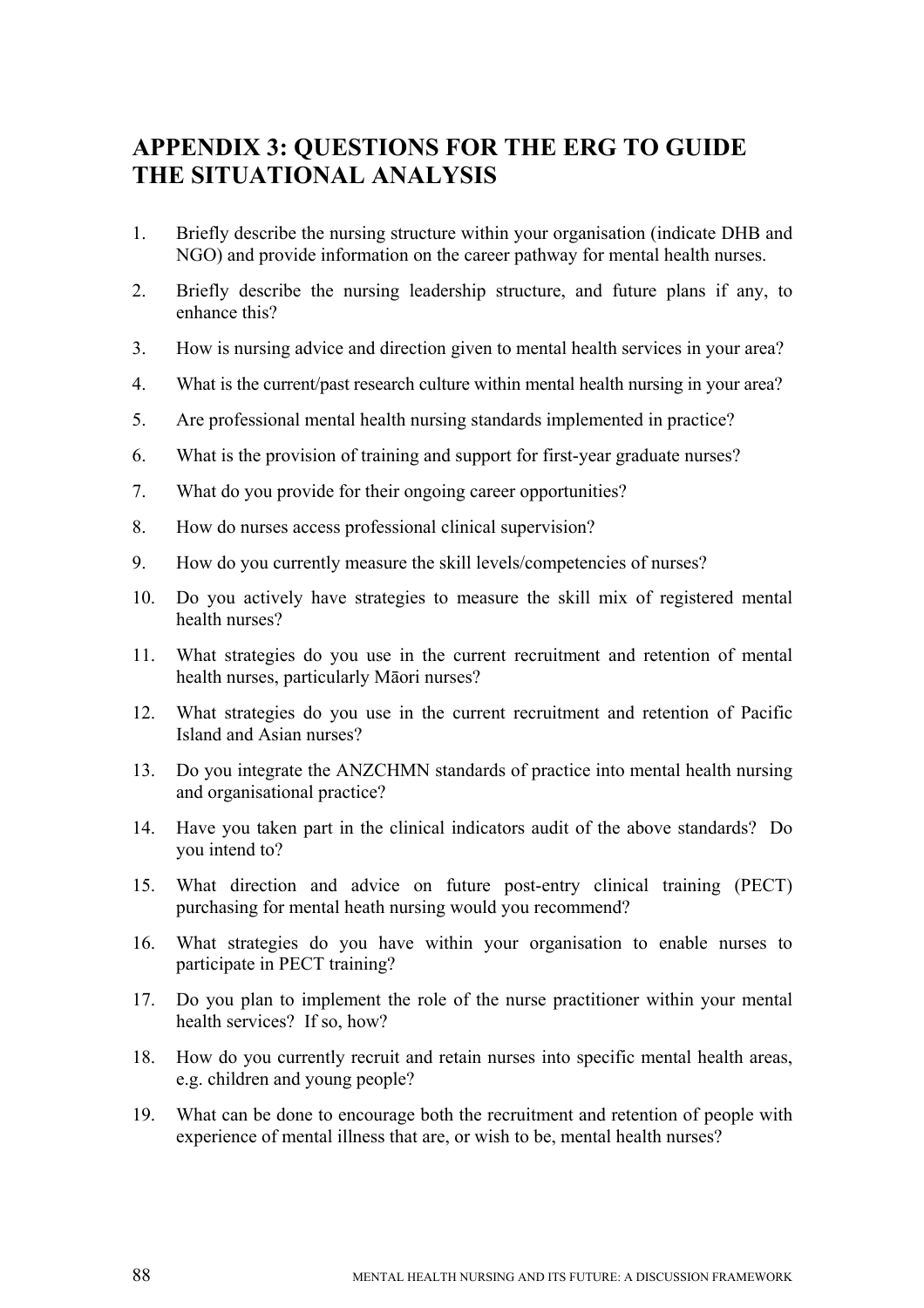# **APPENDIX 4: MODELS OF NURSE PRACTITIONER PRACTICE**

### **Model 1: integrated nursing teams**

A team of nurses and nurse practitioner provides, co-ordinates, and manages health promotion and disease prevention across the continuum of care. For example, integrated primary health care nursing teams working out of primary health organisations provide risk assessments, first-contact care, care co-ordination of clients with enduring conditions, and services for whanau, hapu, iwi and Māori communities.

### **Model 2: nurse consultancy**

The nurse practitioner works independently and refers clients to other health professionals, where required. Collaborative practice arrangements and care decisions may also dominate. For example, nurse practitioners can work within hospital settings, or between primary and secondary, and secondary and tertiary health care services, or between non-government organisations. Provides leadership to nurses and referral to other disciplines.

### **Model 3: independent practice**

The nurse practitioner is self-employed and establishes their own independent practices offering care and services direct to the public. For example, nurse practitioner contracts themselves to provide services to other agencies, hospitals, primary health organisations, non-government organisations, and direct to clients.

### **Model 4: nurse practitioner specialty services/clinics**

The nurse practitioner is the recognised lead health professional within the health care team for establishing and managing specialty clinics/services for a particular health specialty and/or population group. For example, pain management, anaesthetists, wound management, rehabilitation, disease management (Ministry of Health 2002).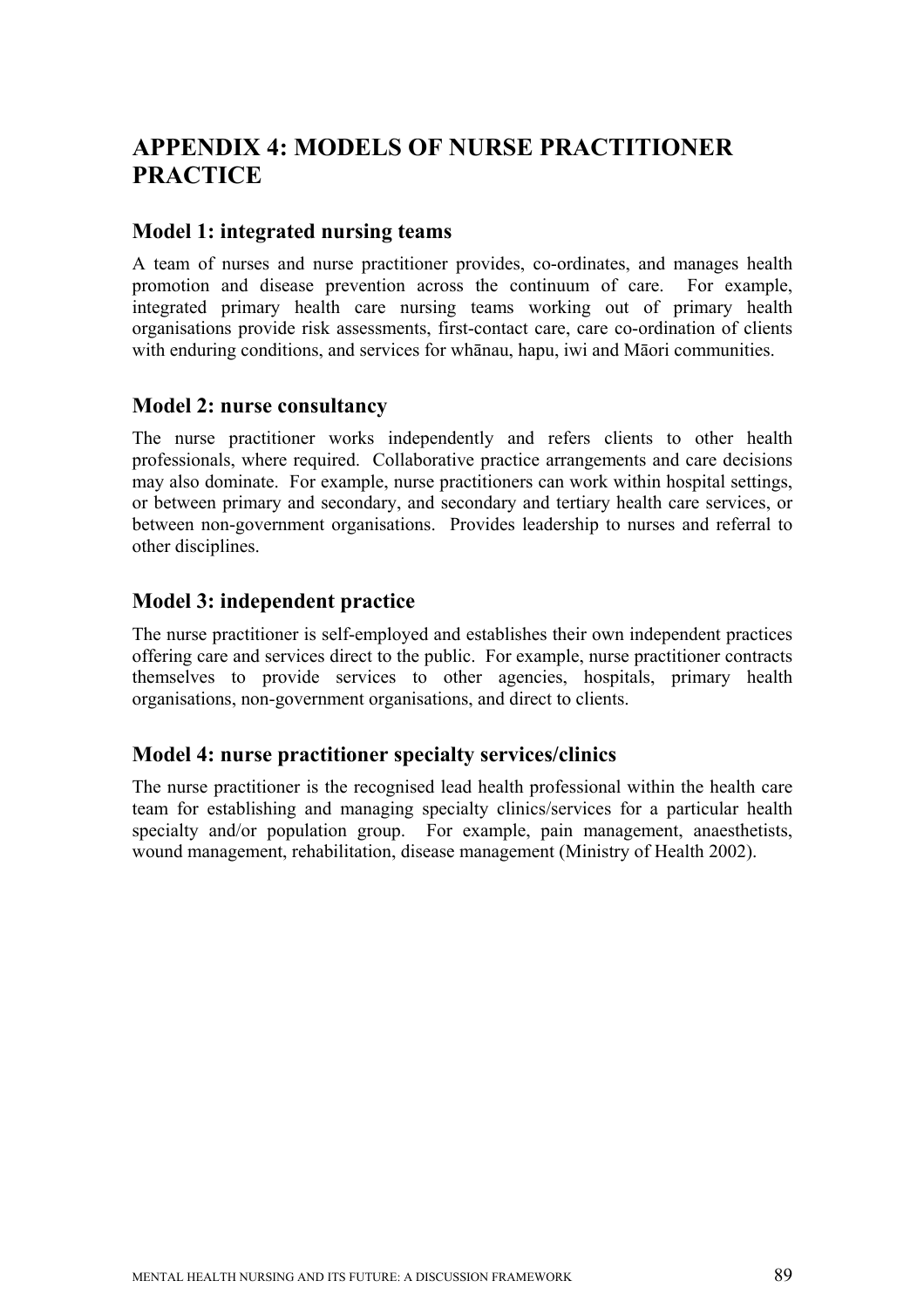# **APPENDIX 5: MENTAL HEALTH NURSE PRACTITIONER POSITION DESCRIPTION**

## The nurse practitioner will:

| Practice<br>competency                                                       | <b>Processes and activities</b>                                                                                                                       | <b>Quality indicators</b>                                       |
|------------------------------------------------------------------------------|-------------------------------------------------------------------------------------------------------------------------------------------------------|-----------------------------------------------------------------|
| Leadership                                                                   | Provides clinical leadership to within the MHMDT,<br>$\bullet$<br>PHC practitioners and also to nurses within mental<br>health and other settings     | Improved quality of<br>care of service<br>user/tangata whaiora. |
|                                                                              | A resource and advisor for complicated/complex service<br>$\bullet$<br>user/tangata whaiora cases                                                     | Leads the integration<br>of care across the                     |
|                                                                              | Would be expected to undertake roles under the MHA<br>$\bullet$<br>once competency have been met and approved by<br>DAHMS, i.e. responsible clinician | continuum.                                                      |
|                                                                              | Shows leadership in regards to information and<br>decision-making on risk management systems within the<br>service                                    |                                                                 |
|                                                                              | Takes a leadership role in complex situations across<br>$\bullet$<br>settings and disciplines                                                         |                                                                 |
|                                                                              | Demonstrates skilled mentoring/coaching and teaching<br>$\bullet$                                                                                     |                                                                 |
|                                                                              | Leads case review and debriefing activities                                                                                                           |                                                                 |
|                                                                              | Initiates change and responds proactively to changing<br>$\bullet$<br>systems                                                                         |                                                                 |
|                                                                              | Participates in professional supervision.                                                                                                             |                                                                 |
| Integrates recovery<br>competencies into<br>practice at an<br>advanced level | Understands recovery principles and experiences in the<br>$\bullet$<br>Aotearoa/New Zealand and international contexts                                |                                                                 |
|                                                                              | Recognises and supports the personal resourcefulness of<br>$\bullet$<br>people with mental illness                                                    |                                                                 |
|                                                                              | Understands and accommodates the diverse views on<br>$\bullet$<br>mental illness, treatments, services and recovery                                   |                                                                 |
|                                                                              | Has the self-awareness and skills to communicate<br>respectfully and develop good relationships with service<br>users                                 |                                                                 |
|                                                                              | Understands and actively protects service users' rights<br>$\bullet$                                                                                  |                                                                 |
|                                                                              | Understands discrimination and social exclusion, its<br>impact on service users and how to reduce it                                                  |                                                                 |
|                                                                              | Acknowledges the different cultures of Aotearoa/New<br>Zealand and knows how to provide a service in<br>partnership with them                         |                                                                 |
|                                                                              | Has comprehensive knowledge of community services<br>and resources and actively supports service users to use<br>them                                 |                                                                 |
|                                                                              | Has knowledge of the service user movement and is able<br>to support their participation                                                              |                                                                 |
|                                                                              | In services has knowledge of family/whanau<br>$\bullet$<br>perspectives and is able to support their participation.                                   |                                                                 |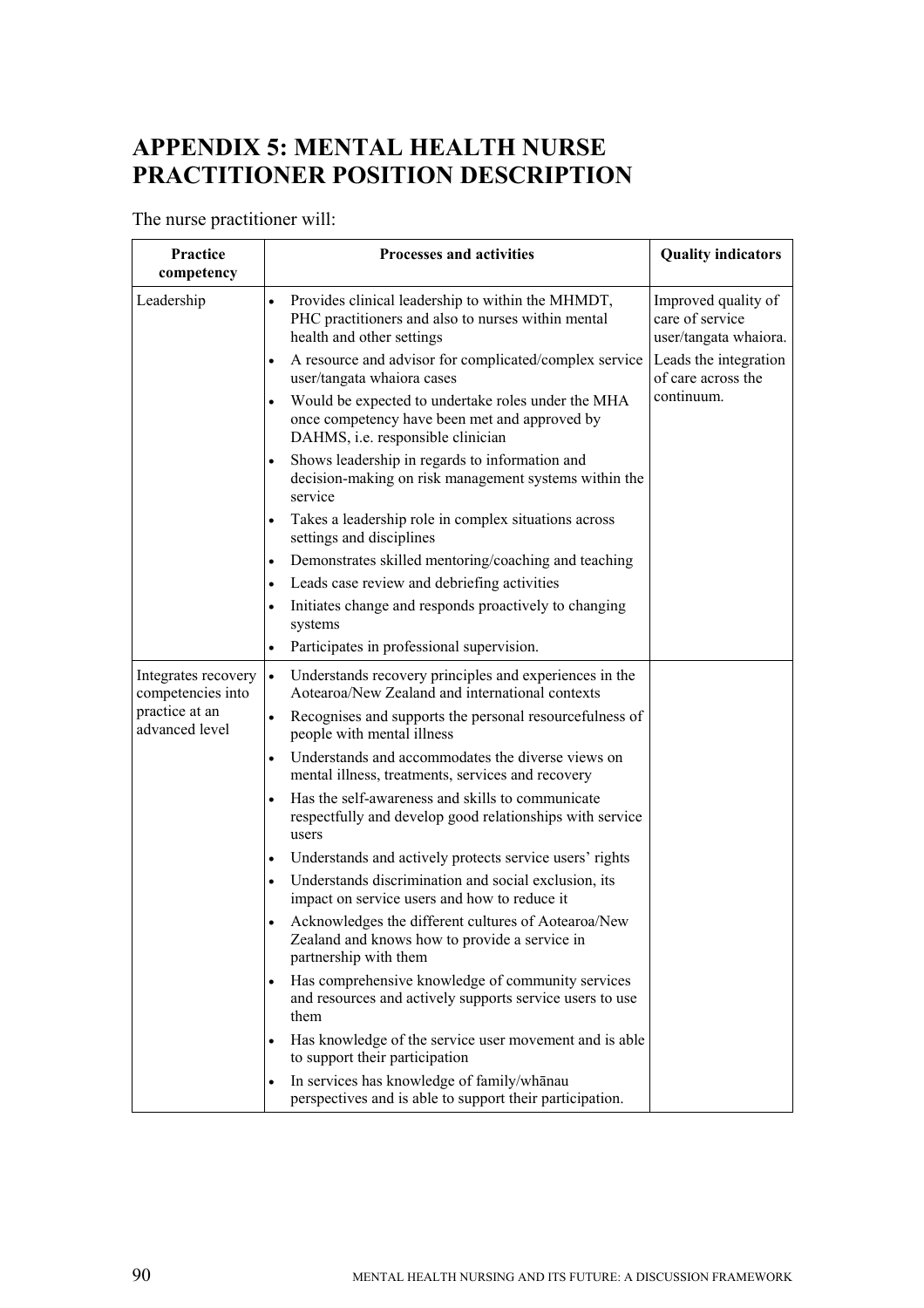| Practice<br>competency                                                                                                                                 | <b>Processes and activities</b>                                                                                                                                                                                                                                                                                                                                           | <b>Quality indicators</b>                                                                                             |
|--------------------------------------------------------------------------------------------------------------------------------------------------------|---------------------------------------------------------------------------------------------------------------------------------------------------------------------------------------------------------------------------------------------------------------------------------------------------------------------------------------------------------------------------|-----------------------------------------------------------------------------------------------------------------------|
| Articulates scope<br>of mental health<br>nursing practice<br>and its<br>advancement                                                                    | Define the scope of independent/collaborative nursing<br>$\bullet$<br>practice in health promotion, maintenance and<br>restoration of health, preventative care, rehabilitation<br>and/or palliative care<br>Applies diagnostic enquiry processes, respond to actual<br>$\bullet$<br>and potential health needs and characteristics of the<br>particular population group | Evidence of audit<br>processes and results<br>analysis<br>Evidence of<br>consultation liaison<br>Provides information |
|                                                                                                                                                        | Applies and adapts advanced nursing knowledge,<br>expertise and evidence-based care to improve the health<br>outcomes for service user/tangata whaiora across the<br>care continuum within the scope of practice                                                                                                                                                          | and evidence of<br>knowledge and<br>practice development<br>Provides education<br>to the profession and               |
|                                                                                                                                                        | Generate new approaches to the extension of nursing<br>$\bullet$<br>knowledge and delivery of expert care with the service<br>user/tangata whaiora groups in different settings.                                                                                                                                                                                          | services on practice<br>developments                                                                                  |
| Shows expert<br>mental health<br>clinical practice<br>working<br>collaboratively<br>across settings and<br>within<br>interdisciplinary<br>environments | Demonstrates culturally safe practice<br>$\bullet$<br>Uses professional judgement to:<br>assess the service user/tangata whaiora's health<br>status<br>make differential diagnoses/implement nursing<br>interventions/treatments<br>refer the service user/tangata whaiora to other health<br>$\qquad \qquad -$<br>professionals                                          | Develops appropriate<br>cultural links with<br>organisations                                                          |
|                                                                                                                                                        | Develops a creative, innovative approach to service<br>user/tangata whaiora care and nursing practice<br>Manages complex situations                                                                                                                                                                                                                                       |                                                                                                                       |
|                                                                                                                                                        | Rapidly anticipates situations<br>$\bullet$<br>Models expert skills within the clinical practice area<br>Applies critical reasoning to nursing practice issues/<br>decisions                                                                                                                                                                                              |                                                                                                                       |
|                                                                                                                                                        | Recognises limits to own practice and consults<br>appropriately, facilitating the service user/tangata<br>whaiora's access to appropriate interventions and<br>therapies                                                                                                                                                                                                  | Identifies resources<br>available to develop<br>and support your<br>practice                                          |
|                                                                                                                                                        | Uses and interprets laboratory and diagnostic tests<br>$\bullet$<br>Operates within a framework of current best practice<br>$\bullet$<br>and applies knowledge of pathophysiology,<br>pharmacology, pharmokinetics and pharmacodynamics<br>to nursing practice assessment/decisions and<br>interventions                                                                  | Identify processes<br>used to keep updated                                                                            |
|                                                                                                                                                        | Accurately documents and administers assessments,<br>diagnosis, intervention, treatments and follow-up within<br>legislation, codes and scope of practice                                                                                                                                                                                                                 | Clear file audit<br>process                                                                                           |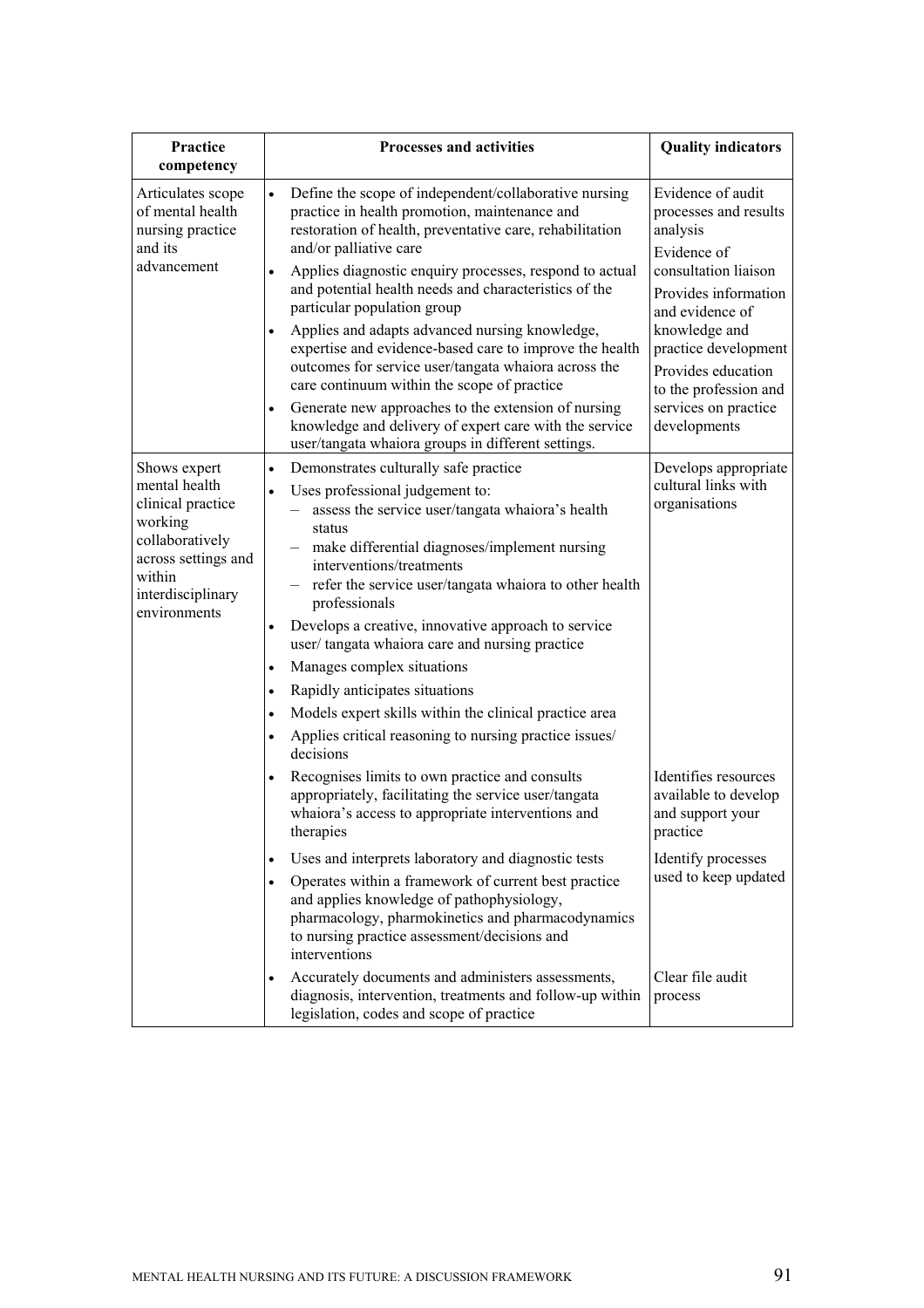| Practice<br>competency                                          | <b>Processes and activities</b>                                                                                                                                                                                                                                                                                                                                                                                                                                                                                           | <b>Quality indicators</b>                                                     |
|-----------------------------------------------------------------|---------------------------------------------------------------------------------------------------------------------------------------------------------------------------------------------------------------------------------------------------------------------------------------------------------------------------------------------------------------------------------------------------------------------------------------------------------------------------------------------------------------------------|-------------------------------------------------------------------------------|
|                                                                 | Evaluates the effectiveness of the service user/tangata<br>whaiora's response to prescribed interventions,<br>appliances, treatments and medications and monitors<br>decisions, taking remedial action and/or referring<br>accordingly collaborates and consults with the service<br>user/tangata whaiora, family and other health<br>professionals providing accurate information about<br>relevant interventions, appliances and treatments<br>Manages a caseload of service user/tangata whaiora with<br>complex needs | Able to identify and<br>measure outcomes                                      |
|                                                                 | Conducts full comprehensive assessments of service<br>user/tangata whaiora, both mental, social, physical<br>(including physical examinations)                                                                                                                                                                                                                                                                                                                                                                            |                                                                               |
|                                                                 | Act as a resource to nurses and members of the<br>multidisciplinary team                                                                                                                                                                                                                                                                                                                                                                                                                                                  |                                                                               |
|                                                                 | Anticipate service user/tangata whaiora's and nurses'<br>$\bullet$<br>needs in a rapidly changing environment                                                                                                                                                                                                                                                                                                                                                                                                             | Provide cases for<br>review                                                   |
|                                                                 | Work with service user/tangata whaiora and MDT<br>members to create to develop new models of practice<br>based on recovery model                                                                                                                                                                                                                                                                                                                                                                                          | Describe a recent<br>practice innovation                                      |
|                                                                 | Advocate for recovery processes through clinical care<br>Provide clinical supervision and assessment<br>$\bullet$<br>Role model innovative and creative practice<br>$\bullet$<br>Undertakes ongoing professional supervision.                                                                                                                                                                                                                                                                                             | Describe how best<br>practice is supported,<br>role modelled and<br>developed |
| Develops and<br>influences Health/                              | Recognises the status of the Treaty of Waitangi as the<br>foundation of health for New Zealand                                                                                                                                                                                                                                                                                                                                                                                                                            |                                                                               |
| socioeconomic<br>policies and                                   | Contributes to and participates in national and local<br>$\bullet$<br>health/socioeconomic policy                                                                                                                                                                                                                                                                                                                                                                                                                         |                                                                               |
| practice at a local<br>and national level                       | Demonstrates commitment to quality, risk management<br>and resource utilisation                                                                                                                                                                                                                                                                                                                                                                                                                                           |                                                                               |
|                                                                 | Challenges and develops clinical standards<br>$\bullet$                                                                                                                                                                                                                                                                                                                                                                                                                                                                   |                                                                               |
|                                                                 | Plans and facilitates audit processes                                                                                                                                                                                                                                                                                                                                                                                                                                                                                     |                                                                               |
|                                                                 | Evaluates health outcomes and in response helps to<br>shape policy.                                                                                                                                                                                                                                                                                                                                                                                                                                                       |                                                                               |
| Shows scholarly<br>research inquiry<br>into nursing<br>practice | Evaluates health outcomes, and in response helps to<br>$\bullet$<br>shape nursing practice                                                                                                                                                                                                                                                                                                                                                                                                                                |                                                                               |
|                                                                 | Demonstrate ability to, critique and lead mental health<br>$\bullet$<br>research, to improve clinical outcomes for service user/<br>tangata whaiora                                                                                                                                                                                                                                                                                                                                                                       |                                                                               |
|                                                                 | Have strong preventative and mental health promotion<br>perspective and this philosophy will be a distinguishing<br>feature of their approach                                                                                                                                                                                                                                                                                                                                                                             |                                                                               |
|                                                                 | Foster a culture of inquiry and reflection<br>$\bullet$                                                                                                                                                                                                                                                                                                                                                                                                                                                                   |                                                                               |
|                                                                 | Articulates current literature/research on mental health<br>$\bullet$                                                                                                                                                                                                                                                                                                                                                                                                                                                     | Demonstrates                                                                  |
|                                                                 | Proactively challenges practice and care models to<br>emulate best practice guidelines for mental health                                                                                                                                                                                                                                                                                                                                                                                                                  | evidence-based<br>practice in the<br>specialty area                           |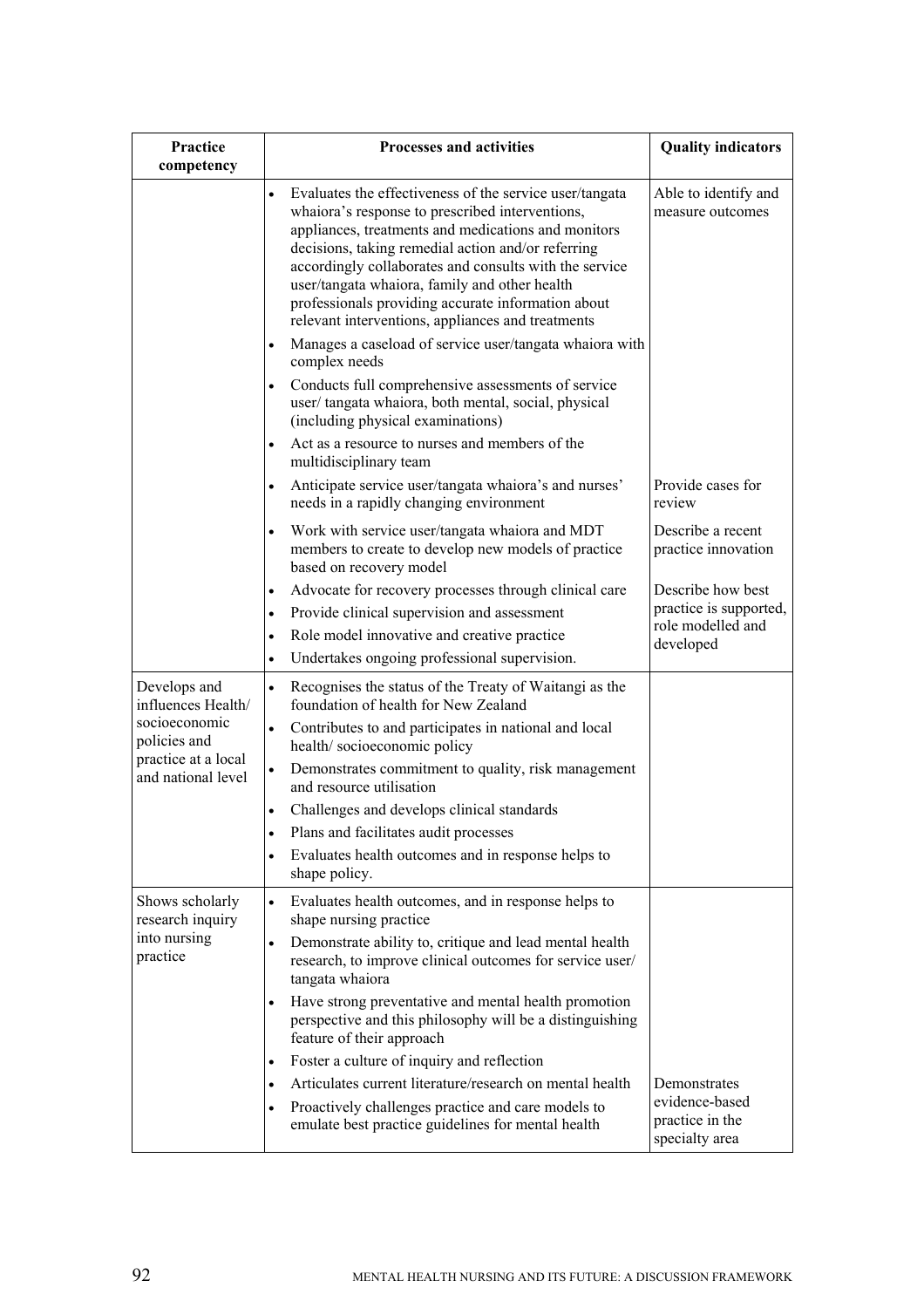| Practice<br>competency                                                                                                      | <b>Processes and activities</b>                                                                                                                                                                                                                                                                                                                                                                                                                                                                                                                                                                                                                                                                                                                                                                                                                                                                                                                                                                                                                                                                                                                                                                                                                                                                                                                                                                                                                                                                             | <b>Quality indicators</b>                       |
|-----------------------------------------------------------------------------------------------------------------------------|-------------------------------------------------------------------------------------------------------------------------------------------------------------------------------------------------------------------------------------------------------------------------------------------------------------------------------------------------------------------------------------------------------------------------------------------------------------------------------------------------------------------------------------------------------------------------------------------------------------------------------------------------------------------------------------------------------------------------------------------------------------------------------------------------------------------------------------------------------------------------------------------------------------------------------------------------------------------------------------------------------------------------------------------------------------------------------------------------------------------------------------------------------------------------------------------------------------------------------------------------------------------------------------------------------------------------------------------------------------------------------------------------------------------------------------------------------------------------------------------------------------|-------------------------------------------------|
|                                                                                                                             | Disseminate knowledge and promote effective use of<br>resources<br>Encourage team members to review literature and<br>incorporate the findings of sound research into practice<br>through scholarships<br>Encourage nursing team to demonstrate evidence-based<br>practice<br>Initiate research projects that will improve mental health<br>$\bullet$<br>and nursing practice<br>Involves with and leads MD mental health research,<br>which includes ability to seek assistance and funding for<br>projects beneficial to area of practice<br>Attend and contribute to local, national and international                                                                                                                                                                                                                                                                                                                                                                                                                                                                                                                                                                                                                                                                                                                                                                                                                                                                                                   | Evidence of<br>initiating a research<br>project |
| Prescribes<br>interventions,<br>appliances,<br>treatments and<br>authorised<br>medicines within<br>the scope of<br>practice | conferences<br>Uses professional judgement to prescribe<br>$\bullet$<br>Collaborates and consults with, and provides accurate<br>$\bullet$<br>information to, the service user/tangata whaiora, the<br>service user/tangata whaiora's family and other health<br>professionals about prescribing relevant interventions,<br>appliances, treatments or medications<br>Prescribes and administers medications within<br>legislation, codes, scope of practice and according to the<br>established prescribing process and guidelines<br>Understands the use, implications, contra-indications,<br>and interactions of prescription medications with each<br>other and with alternative/traditional/complementary<br>medicine and over-the-counter medications/appliances<br>Understands the age-related implications of prescriptive<br>$\bullet$<br>practice on service user/tangata whaiora within the<br>particular scope<br>Evaluates the effectiveness of the service user/tangata<br>whaiora's response to prescribed medications, and<br>monitors decisions about prescribing, taking remedial<br>action and/or referring accordingly<br>Demonstrates an ability to limit and manage adverse<br>reactions/emergencies/crises<br>Recognises situations of drug misuse and acts<br>appropriately<br>Understands the regulatory framework associated with<br>prescribing, including the legislation, contractual<br>environment, subsidies, professional ethics, and roles of<br>key government agencies. |                                                 |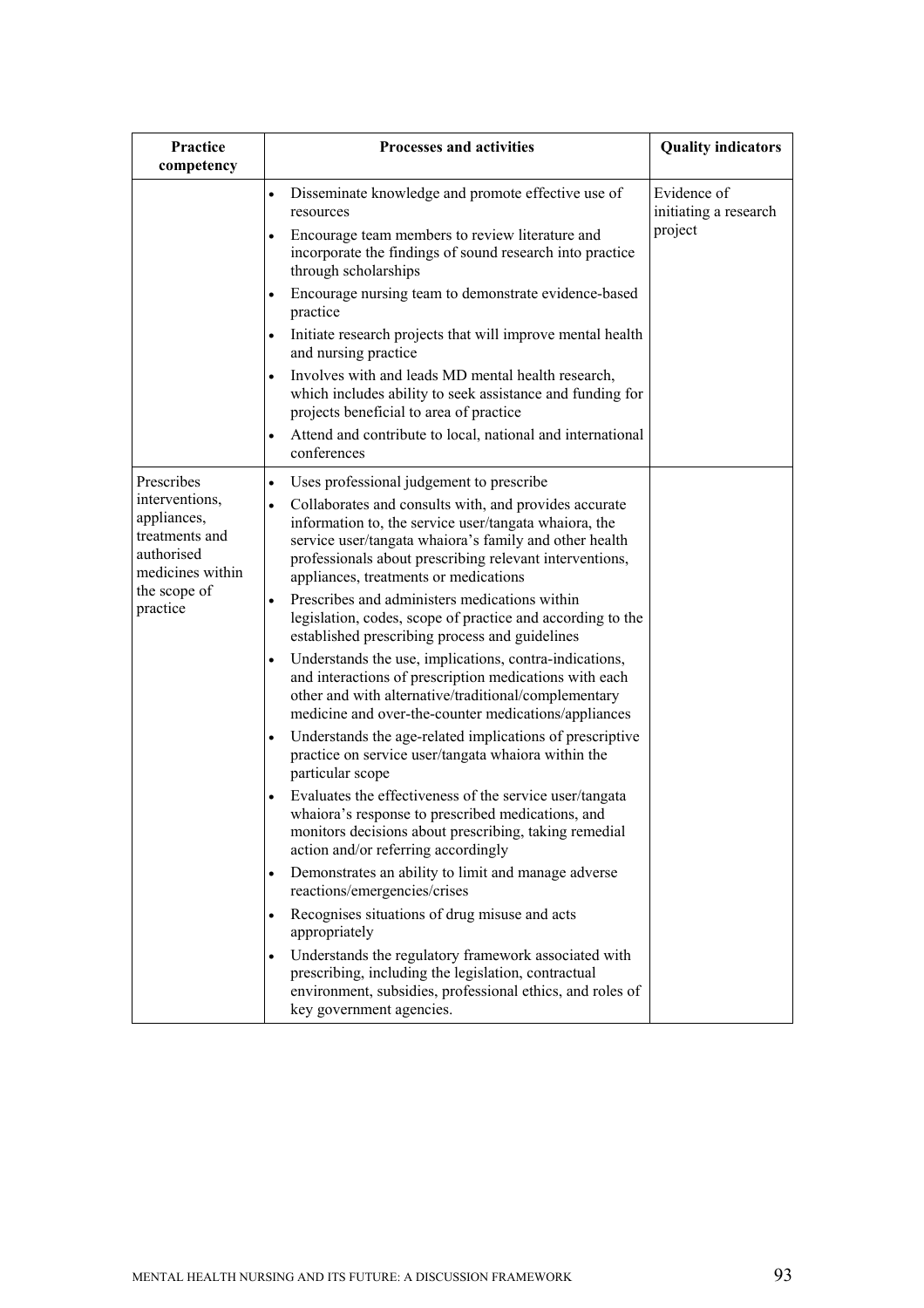| Practice<br>competency                                                                                                                                      | <b>Processes and activities</b>                                                                                                                                                                                                                                                                                                                                                                                                                                                                                                                                                                                             | <b>Quality indicators</b>                                                                                                                                                                                                                              |
|-------------------------------------------------------------------------------------------------------------------------------------------------------------|-----------------------------------------------------------------------------------------------------------------------------------------------------------------------------------------------------------------------------------------------------------------------------------------------------------------------------------------------------------------------------------------------------------------------------------------------------------------------------------------------------------------------------------------------------------------------------------------------------------------------------|--------------------------------------------------------------------------------------------------------------------------------------------------------------------------------------------------------------------------------------------------------|
| Communication<br>Effective<br>communication<br>contributes to the<br>achievement of<br>desired outcomes<br>for the service<br>user/tangata<br>whaiora       | Mediate and negotiate contentious issues/concerns<br>$\bullet$<br>Consult with nurses, managers and other disciplines to<br>$\bullet$<br>improve service user/tangata whaiora outcomes and<br>continually evaluate service delivery<br>Facilitate ongoing communication within nursing team<br>$\bullet$<br>Role model excellence in verbal and written<br>$\bullet$<br>communication.                                                                                                                                                                                                                                      |                                                                                                                                                                                                                                                        |
| Team role/<br>relationships<br>Interaction with the<br>health care team<br>promotes best<br>possible outcomes<br>for the service<br>user/tangata<br>whaiora | Establish effective relationships with stakeholders,<br>$\bullet$<br>nurses and other personnel within service and across<br>service boundaries<br>Maintain an environment which encourages clinical<br>$\bullet$<br>debate<br>Maintain an influential role in multidisciplinary team<br>Takes responsibility for the initial psycho-education<br>$\bullet$<br>work with service user/tangata whaiora, significant<br>others and health professionals in the primary sector                                                                                                                                                 | Provides examples<br>and case whereby<br>collaboration has<br>occurred with the<br>multidisciplinary<br>team for the benefit<br>of the service user/<br>tangata whaiora<br>Is able to provide<br>case example of<br>process and activities<br>achieved |
|                                                                                                                                                             | Transitions the service user/tangata whaiora (once<br>stable) either back to the GP or to the care of another<br>PDN or member of the community team<br>Develops with the primary health sector.<br>$\bullet$                                                                                                                                                                                                                                                                                                                                                                                                               | Clear processes for<br>transition and<br>referral identified                                                                                                                                                                                           |
| Quality<br>development/<br>risk management<br>Contributes to<br>quality<br>development and<br>risk management                                               | Contribute to organisation wide projects and initiatives<br>$\bullet$<br>that will benefit service user/tangata whaiora the<br>company and nursing<br>Trouble shoots in areas not moving to plan<br>$\bullet$<br>Anticipate risk and intervene to change outcome<br>$\bullet$<br>Contribute to the continuous quality improvement (CQI)<br>$\bullet$<br>process.                                                                                                                                                                                                                                                            | Is a member of the<br>senior clinical team<br>for service<br>Provides evidence of<br>involvement in<br>quality initiatives or<br>activities, e.g. audit<br>processes, policy<br>development                                                            |
| Professional<br>development<br>Assumes<br>responsibility for<br>continuing<br>development of<br>practice                                                    | Develops a portfolio of clinical research interests<br>$\bullet$<br>Seek feedback on performance from nursing team<br>$\bullet$<br>Recognise limitations and seeks ongoing personal/<br>$\bullet$<br>professional development<br>Contribute to appraisals process in service<br>$\bullet$<br>Establish goals with nursing team to support areas<br>$\bullet$<br>needing development<br>Support nurses to progress on the career pathway<br>٠<br>Advise unit management of resources needed to support<br>$\bullet$<br>nursing development<br>Belong to professional body/s to maintain currency in<br>nursing developments. | Evidence of<br>affiliation to a<br>professional body<br>Provide evidence of<br>achievement of PDP<br>objectives and<br>proposed plan for the<br>coming year                                                                                            |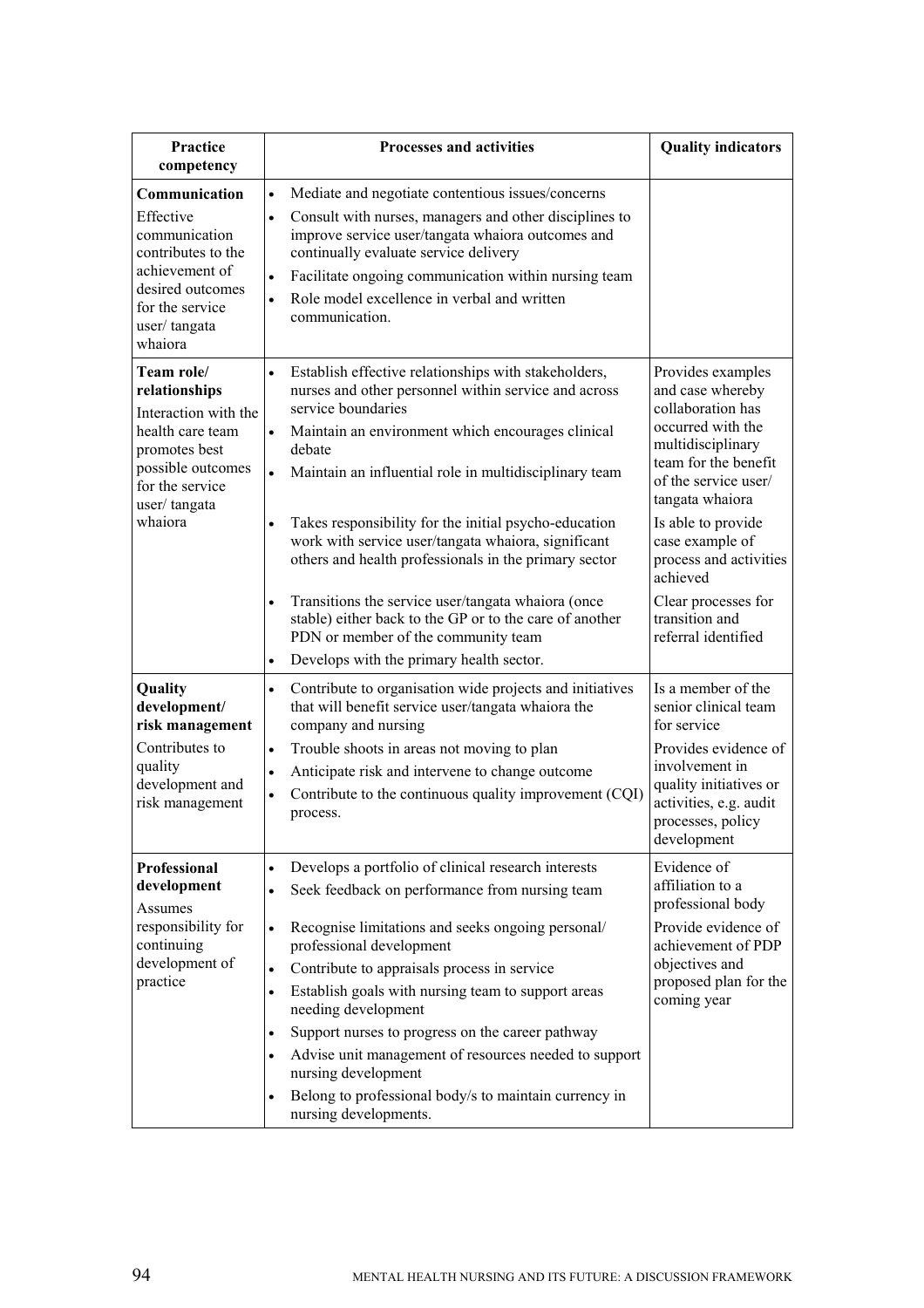## **APPENDIX 6: CLINICAL CAREER PATHWAYS FOR MENTAL HEALTH NURSING**



*Environmental factors that will encourage mental health nursing as a career option*: Enthusiastic lecturers and clinical role models, salient experiences in clinical placements, contact and teaching by service users , ability to acknowledge and be supported in own vulnerability to mental ill-health, contact other mental health new graduate nurses

*Pre-existing conditions for career choice*: non-discriminatory values and attitudes of parents, peers, and other family working in mental health settings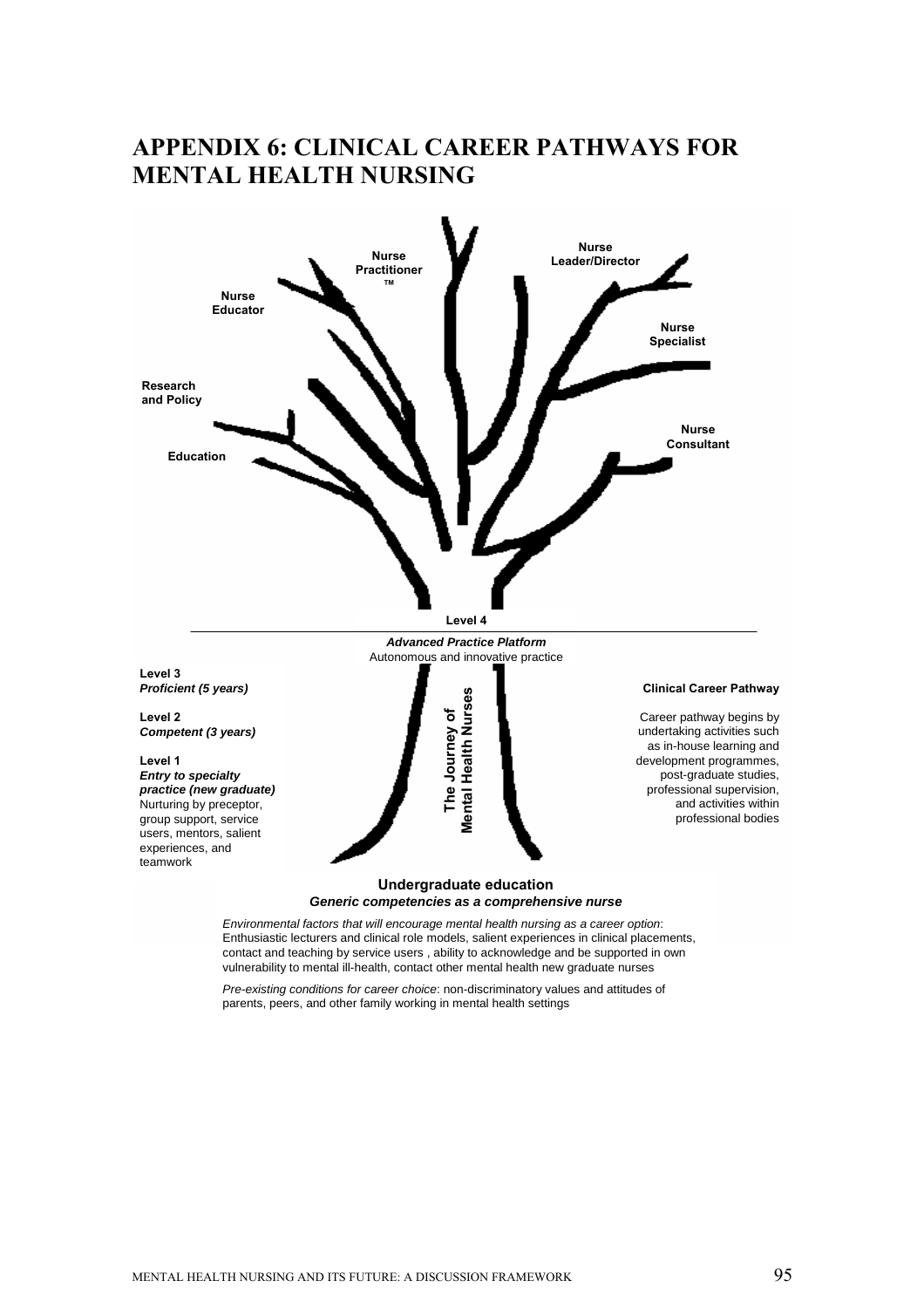# **GLOSSARY**

| <b>Adults</b>                                        | For the purposes of the targets, aged 20 years and older. In<br>practice the distinction between children/young people and adults<br>is not so clear cut. It is not unusual for a person under 20 years to<br>use adult mental health services and some people over 20 years<br>continue to use children's and young people's services when<br>appropriate. The World Health Organization extends the<br>definition of adolescents to the age of 24 years. |
|------------------------------------------------------|------------------------------------------------------------------------------------------------------------------------------------------------------------------------------------------------------------------------------------------------------------------------------------------------------------------------------------------------------------------------------------------------------------------------------------------------------------|
| <b>Alcohol and other drugs</b><br>(AOD)              | A comprehensive service providing assessment, treatment,<br>information and referral for people who need assistance in<br>changing their substance use patterns (Mental Health Services<br>Specification/Common Base Definitions Project 1997).                                                                                                                                                                                                            |
| <b>Assessment</b>                                    | The systematic and ongoing collection of information about a<br>client to form an understanding of how a client thinks, behaves,<br>and feels, and to identify the client needs. Assessment forms the<br>basis for the development of a diagnosis and an individualised<br>treatment and support plan, in collaboration with the client, their<br>family, whanau and significant others.                                                                   |
| Awhiowhio                                            | A CCP specifically for Maori mental health nurses (awhiowhio)<br>which incorporates levels of practice.                                                                                                                                                                                                                                                                                                                                                    |
| <b>Best practice</b>                                 | Treatment and support practices which are based on evidence of<br>effectiveness and merit use throughout the sector.                                                                                                                                                                                                                                                                                                                                       |
| <b>Blueprint (for mental</b><br>health services)     | An agreed document that defines the parameters of comprehensive<br>mental health services provision, with a focus on specialist mental<br>health services.                                                                                                                                                                                                                                                                                                 |
| Carer                                                | A family member or friend who provides care or support on a<br>voluntary basis or for a nominal payment.                                                                                                                                                                                                                                                                                                                                                   |
| <b>Children and young</b><br>people                  | For the purposes of the targets, aged less than 20 years. In<br>practice, the distinction between children/young people and adults<br>is not so clear cut. It is not unusual for people under 20 years to<br>use adult mental health services. The World Health Organization<br>extends the definition of adolescents to the age of 24 years.                                                                                                              |
| <b>Clinical Career</b><br>Pathway (CCP)              | A structure for career development for nurses involved in practice,<br>and advancement in such a structure, provides recognition and<br>reward for increasing expertise in front-line work with service<br>users.                                                                                                                                                                                                                                          |
| <b>Clinical Training</b><br><b>Agency (CTA)</b>      | A business unit within the Ministry of Health responsible for<br>funding advanced health professional training that meets the post<br>entry clinical training (PECT) criteria.                                                                                                                                                                                                                                                                             |
| <b>Community Mental</b><br><b>Health Team (CMHT)</b> | Team comprising a mix of different health professionals and<br>support workers which provides assessment, treatment and<br>support for people with mental illness.                                                                                                                                                                                                                                                                                         |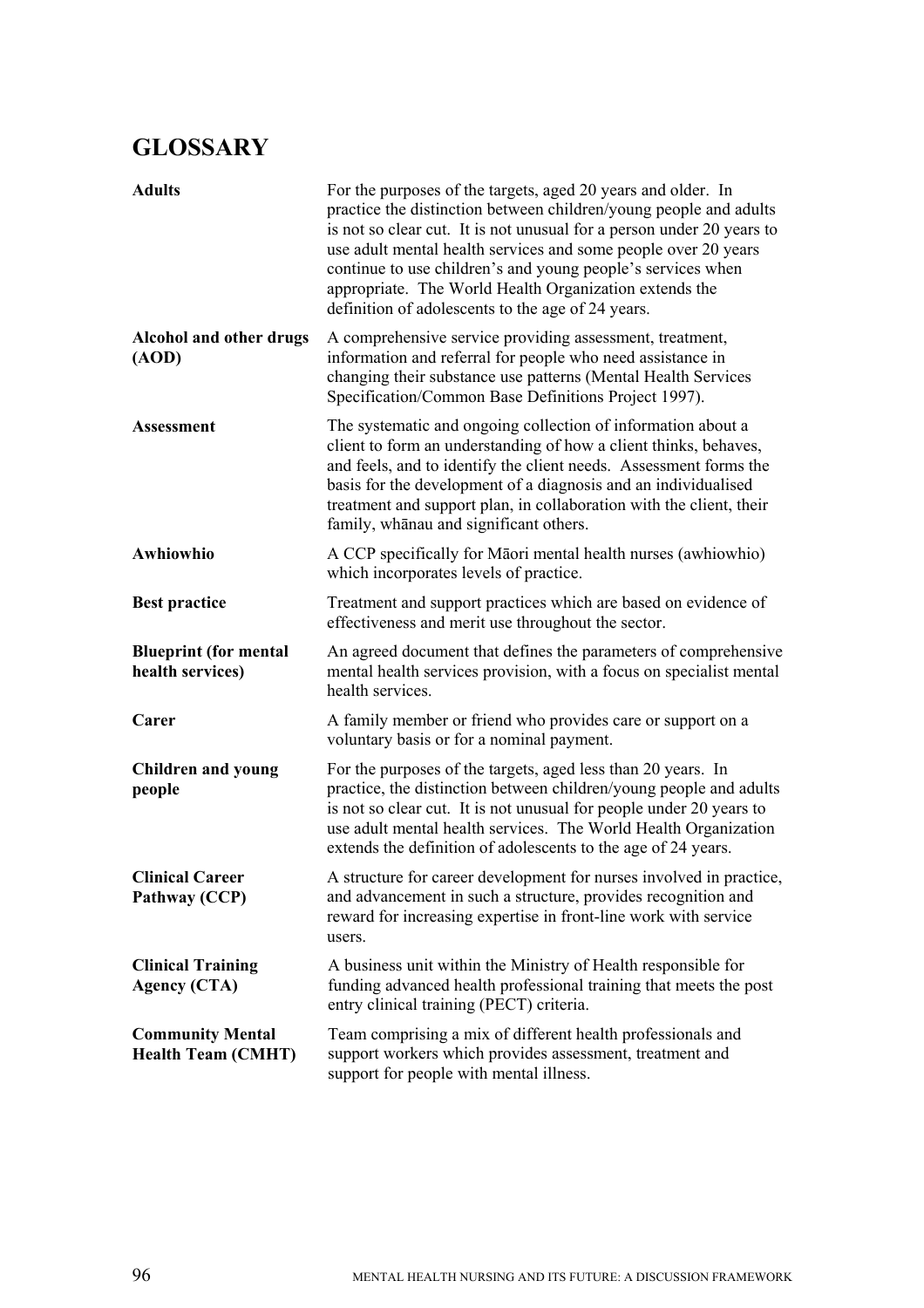| <b>Consultation - liaison</b><br>function           | Significant contact with/between mental health professionals<br>(employed in a mental health service) and other agencies/persons<br>providing a service where mental health services are not the lead<br>agency.                                                                                                                                                                                                                                                                                                                                                                              |
|-----------------------------------------------------|-----------------------------------------------------------------------------------------------------------------------------------------------------------------------------------------------------------------------------------------------------------------------------------------------------------------------------------------------------------------------------------------------------------------------------------------------------------------------------------------------------------------------------------------------------------------------------------------------|
| <b>Directors of Mental</b><br><b>Health Nursing</b> | A national group of professional nurse leaders of mental health<br>services (DHB provider arm and private hospitals) and supported<br>by the Ministry of Health to promote through national leadership,<br>the development and maintenance of a professional mental health<br>nursing workforce that is responsive to service users needs,<br>national and international trends. Provides authoritative comment<br>on mental health nursing issues, strategic consultation, support<br>and networking for professional mental health nursing leaders<br>across New Zealand.                   |
| <b>Discharge planning</b>                           | Process of assessment and preparation with the service user for<br>their exit from a service or transfer to another service.                                                                                                                                                                                                                                                                                                                                                                                                                                                                  |
| Family                                              | Relatives, whanau, partners, friends, or others nominated by a<br>person with mental illness.                                                                                                                                                                                                                                                                                                                                                                                                                                                                                                 |
| <b>Forensic services</b>                            | Mental health services delivered by a multidisciplinary team to<br>mentally ill offenders, alleged offenders, or those who pose a high<br>risk of offending. These people require varying levels of care.<br>The care is based on a comprehensive assessment and provided<br>across a range of facilities/settings.                                                                                                                                                                                                                                                                           |
| <b>FTE</b>                                          | Full-time equivalent staff.                                                                                                                                                                                                                                                                                                                                                                                                                                                                                                                                                                   |
| <b>Health Research</b><br>Council                   | Crown entity responsible for funding of health research on behalf<br>of the Government.                                                                                                                                                                                                                                                                                                                                                                                                                                                                                                       |
| Iwi                                                 | The people of the local area.                                                                                                                                                                                                                                                                                                                                                                                                                                                                                                                                                                 |
| Kaupapa Māori services                              | Services provided by Māori for Māori. Māori centred services<br>which are offered within a Māori cultural context.                                                                                                                                                                                                                                                                                                                                                                                                                                                                            |
| <b>Level IV</b>                                     | Level IV (or V in some areas) usually dedicated to a team and a<br>level of advanced practice that approximately 20 percent of the<br>staff nurse workforce will achieve. Level III and II positions are<br>awarded to competent and proficient nurses, with at least three to<br>five years' experience, and constitute the bulk of the nursing<br>workforce. Other titles may include administrative positions such<br>as leader/advisor or research nurse. Therefore combining a level<br>of practice pathway with career structure seems to be the common<br>approach across the country. |
| <b>Mental disorder or</b><br>illness                | A significant impairment of an individual's cognitive, affective<br>and/or relational abilities which may require intervention and may<br>be a recognised, medically diagnosable illness or disorder (Mental<br>Health Statement of Rights and Responsibilities, Australian<br>Government Publishing Services 1991).                                                                                                                                                                                                                                                                          |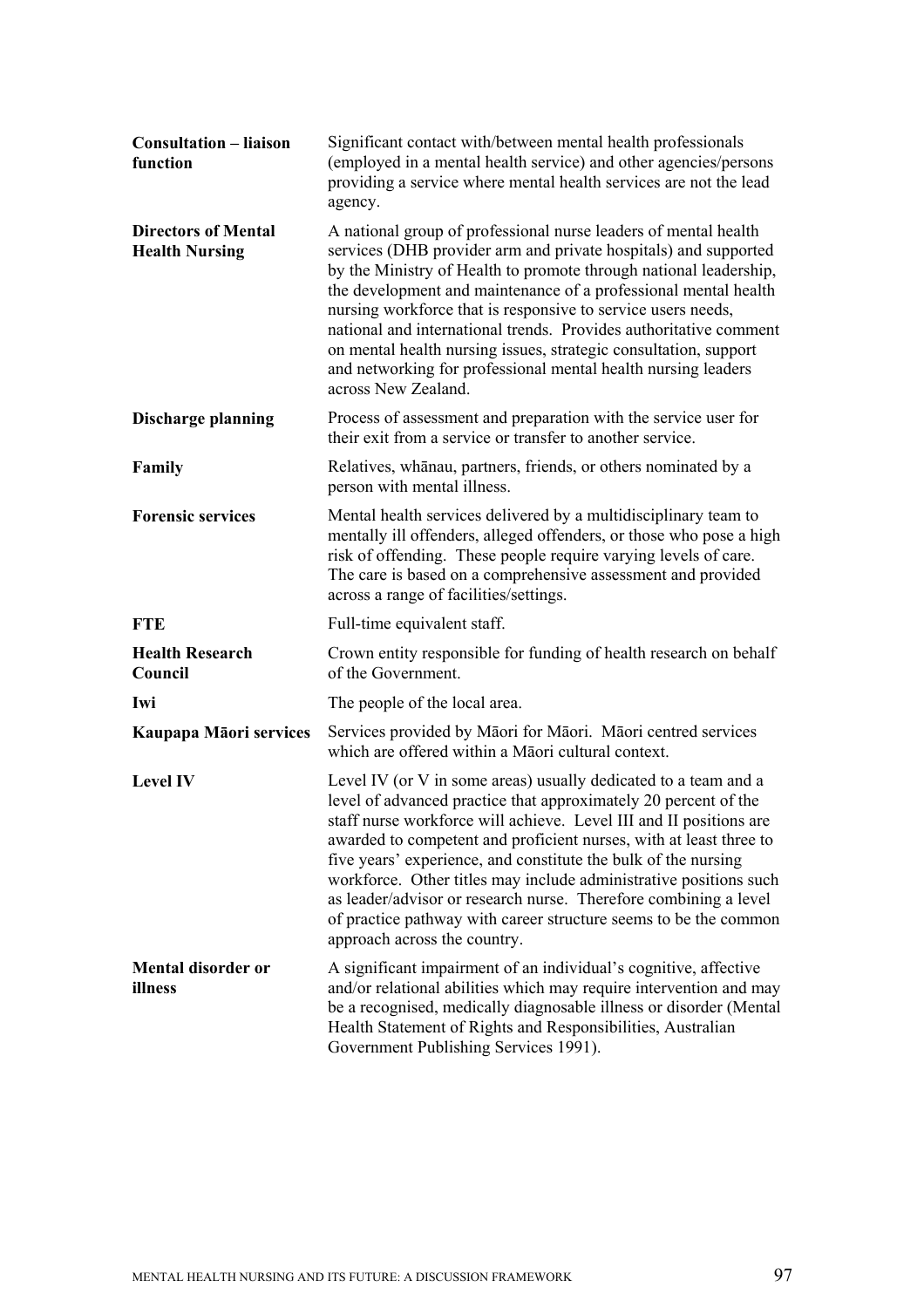| <b>Mental health</b>                                                                        | Mental health is the capacity of individuals within groups and the<br>environment to interact with one another in ways that promote<br>subjective wellbeing, optimal development and use of mental<br>abilities (cognitive, affective and relational) and achievement of<br>individual and collective goals consistent with justice (Mental<br>Health Statement of Rights and Responsibilities, Australian<br>Government Publishing Services 1991).          |
|---------------------------------------------------------------------------------------------|--------------------------------------------------------------------------------------------------------------------------------------------------------------------------------------------------------------------------------------------------------------------------------------------------------------------------------------------------------------------------------------------------------------------------------------------------------------|
| <b>Mental health problem</b>                                                                | A mental health problem is a disruption in the interactions<br>between the individual, the group and the environment producing<br>a diminished state of mental health.                                                                                                                                                                                                                                                                                       |
| <b>Mental Health Research</b><br>and Development                                            | A project funded by the Ministry of Health and administered by<br>the Health Research Council which aims to use research and<br>development to identify ways that will improve.                                                                                                                                                                                                                                                                              |
| <b>Mental health services</b>                                                               | Organisations whose primary function is the provision of care,<br>treatment, and support and education for recovery to people with<br>mental illness, or mental health problems.                                                                                                                                                                                                                                                                             |
| <b>Mental health support</b><br>worker                                                      | Non-clinicians who work with people with mental illness.                                                                                                                                                                                                                                                                                                                                                                                                     |
| <b>Mental health</b><br>workforce                                                           | For the purposes of <i>Moving Forward</i> , the mental health workforce<br>includes the drug and alcohol workforce unless otherwise stated.                                                                                                                                                                                                                                                                                                                  |
| <b>Ministry of Health</b>                                                                   | The Government agency whose functions are to: provide strategic<br>policy advice and ministerial services to the Minister of Health;<br>monitor sector performance; and administer legislation and<br>regulations.                                                                                                                                                                                                                                           |
| <b>Multidisciplinary team</b>                                                               | Group of mental health staff who co-operate to provide a range of<br>treatments and supports for the service user.                                                                                                                                                                                                                                                                                                                                           |
| <b>National Mental Health</b><br><b>Standards</b>                                           | An overall strategy for mental health covering the Government's<br>goals, principles, and objectives for mental health services. It is<br>set out in two key documents: Looking Forward: Strategic<br>Directions for Mental Health Services published in June 1994; and<br>Moving Forward: The National Mental Health Plan for More and<br>Better Services published in June 1997.                                                                           |
| Te Ao Maramatanga:<br><b>New Zealand College of</b><br><b>Mental Health Nurses</b><br>(Inc) | To represent the professional interests and promote and develop<br>the identity of psychiatric and/or mental health nurses who work<br>in mental health settings in Aotearoa/New Zealand. To promote<br>and develop nursing codes of ethics, education and practice which<br>are culturally safe and encompass the three articles of the Treaty<br>of Waitangi and the principles of Kawa Whakaruruhau, and to<br>form links with other professional bodies. |
| <b>Te Rau Matatini</b>                                                                      | Te Rau Matatini is a national Māori mental health development<br>organisation funded by the Ministry of Health and was launched<br>in March 2002. Te Rau Matatini has been established to ensure<br>that Māori mental health consumers – tangata whaiora – have<br>access to a well-prepared and well-qualified Māori mental health<br>workforce.                                                                                                            |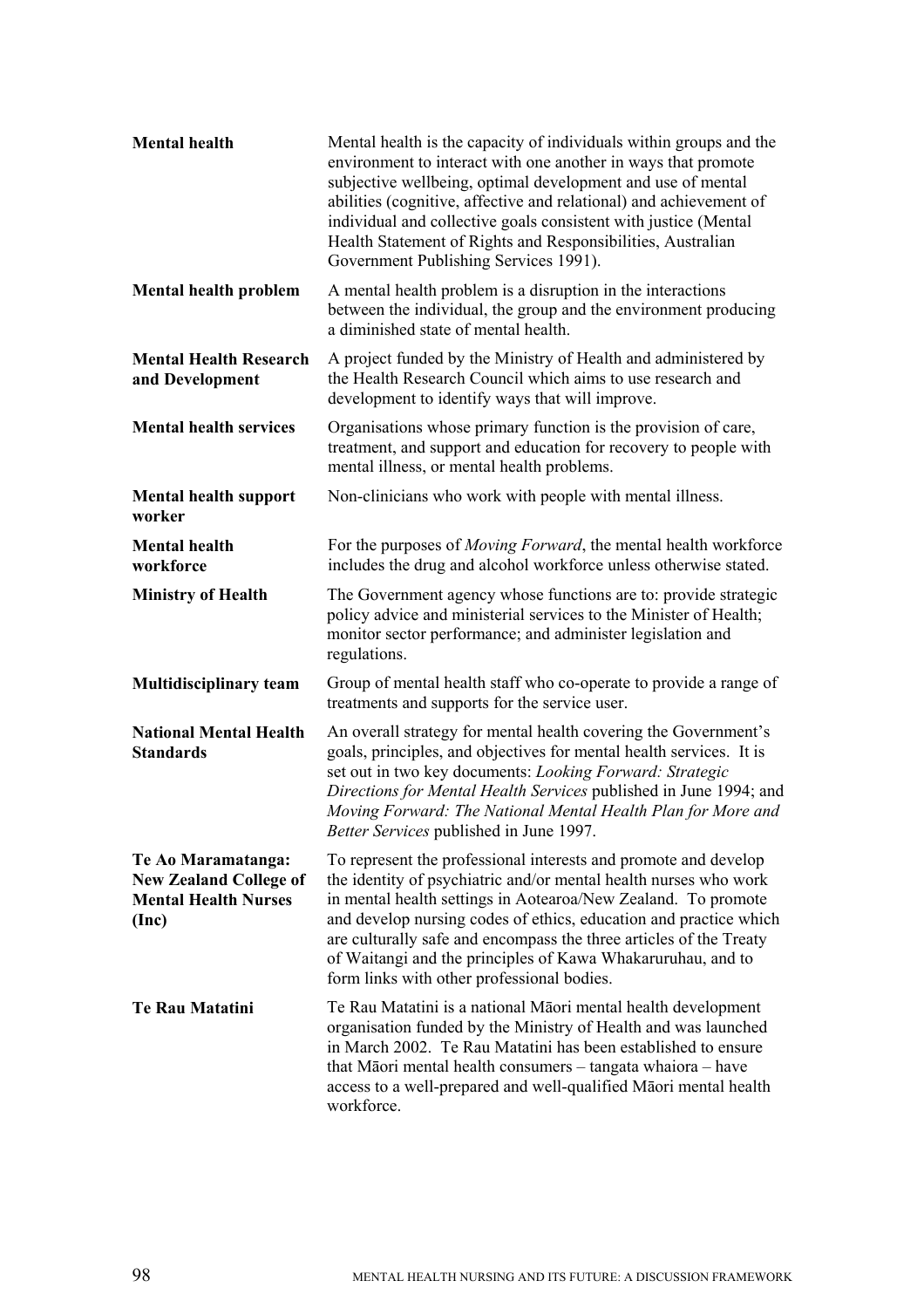| <b>NZNO</b> mental health<br>nurses section | The NZNO mental health nurses section is a professional interest-<br>group for mental health nurses who are members of the New<br>Zealand Nurses Organisation. This national organisation has<br>members working in a wide-range of mental health nursing<br>positions, and provides a communications network on issues<br>pertaining to mental health nursing. The section encourages and<br>supports research into mental heath nursing, strategic, educational<br>and professional development, and to communicate and liaise with<br>other mental health organisations at a national and international<br>level. |
|---------------------------------------------|----------------------------------------------------------------------------------------------------------------------------------------------------------------------------------------------------------------------------------------------------------------------------------------------------------------------------------------------------------------------------------------------------------------------------------------------------------------------------------------------------------------------------------------------------------------------------------------------------------------------|
| Nurse practitioner <sup>TM</sup>            | An autonomous practitioner within a specialty scope of practice<br>for a complex population group, who has a sophisticated level of<br>advanced practice skills with or without prescribing rights.                                                                                                                                                                                                                                                                                                                                                                                                                  |
| <b>Nurse educator</b>                       | A role that supports the professional (levels of practice) and the<br>professional educational development of the nursing team.                                                                                                                                                                                                                                                                                                                                                                                                                                                                                      |
| Nurse specialist                            | A role that has at least 50% clinical case load and expectation of<br>leadership for nursing and other disciplines in 'cutting edge'<br>clinical best practice, research and practice development for those<br>service users with complex needs.                                                                                                                                                                                                                                                                                                                                                                     |
| <b>Nurse consultant</b>                     | A role that leads the practice of nursing in a particular service<br>promoting best practice guidelines, workforce development and<br>research.                                                                                                                                                                                                                                                                                                                                                                                                                                                                      |
| Older person or older<br>adult              | Person aged 65 and over.                                                                                                                                                                                                                                                                                                                                                                                                                                                                                                                                                                                             |
| <b>Pacific peoples</b>                      | Diverse service user group including Tongan, Samoan, Fijian,<br>Cook Island, Tokelau, and Niue peoples.                                                                                                                                                                                                                                                                                                                                                                                                                                                                                                              |
| Pacific people's services                   | Services provided by Pacific people for Pacific people. Those<br>providing the service may be independent service providers, or<br>teams within mainstream services.                                                                                                                                                                                                                                                                                                                                                                                                                                                 |
| Prevention                                  | This focuses on reducing the prevalence and incidence of mental<br>disorders.                                                                                                                                                                                                                                                                                                                                                                                                                                                                                                                                        |
| Prevalence                                  | Total number of people with the illness or disorder.                                                                                                                                                                                                                                                                                                                                                                                                                                                                                                                                                                 |
| Primary health care<br>service              | Services for individuals and families which service users have<br>direct access to. They are the first point of contact with health<br>services, and are also responsible for services for people with<br>milder mental illness, e.g. general practitioner.                                                                                                                                                                                                                                                                                                                                                          |
| <b>Primary prevention</b>                   | Aims at reducing incidence of the illness or disorder and other<br>departures from good health. It can be defined as the protection of<br>health by personal and community-wide efforts.                                                                                                                                                                                                                                                                                                                                                                                                                             |
| Rangatahi                                   | Youth.                                                                                                                                                                                                                                                                                                                                                                                                                                                                                                                                                                                                               |
| <b>Recovery</b>                             | Living well in the presence or absence of mental illness and the<br>losses that can be associated with it.                                                                                                                                                                                                                                                                                                                                                                                                                                                                                                           |
| <b>Secondary health care</b><br>services    | More specialist services that people access when their needs are<br>unable to be met by primary care services.                                                                                                                                                                                                                                                                                                                                                                                                                                                                                                       |